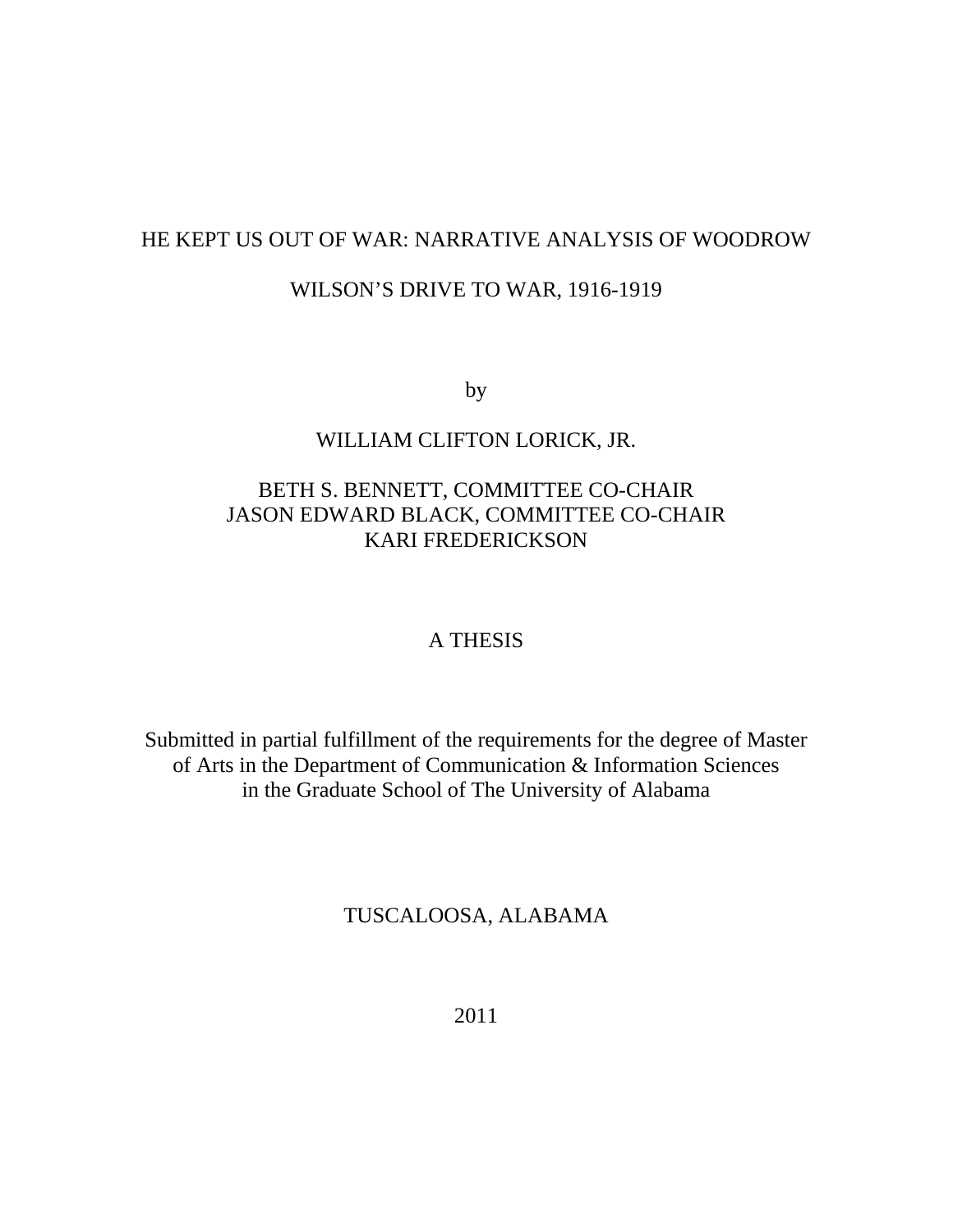Copyright William Clifton Lorick, Jr. 2011 ALL RIGHTS RESERVED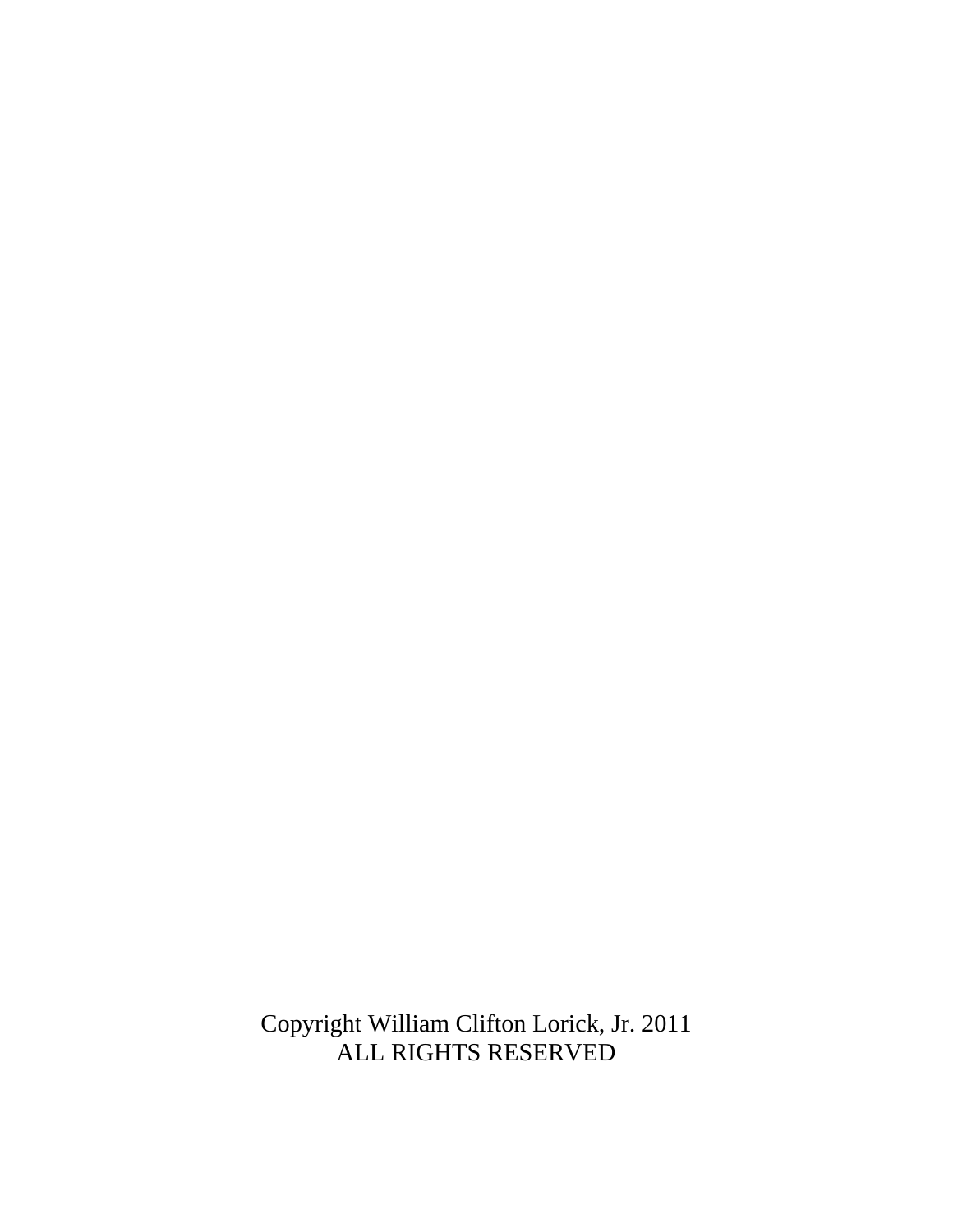## ABSTRACT

Woodrow Wilson is a storied figure in the literature of rhetorical scholarship, as he stands as one of the first practitioners of the Rhetorical Presidency. Through his ability to speak directly through the people and circumvent the power of the United States Congress to a large extent, Wilson was able to bring the country to the support of a war that many of them disagreed with. He did this largely through the ideograph of exceptionalism, reminding the United States citizenry that theirs was a history blessed by God to go forth and prosper. His ability to use the rhetoric affectively directly led to his ability to garner support for the war.

Further analysis of Wilson's speeches is required so as to better understand his overall use of the ideograph of exceptionalism throughout his entire presidency. By analyzing a larger body of discourse, it will soon become apparent whether he used the ideograph for other purposes. Future studies can also test parallels between past and future discourse, and look to drawn lines of similarities throughout the decades.

ii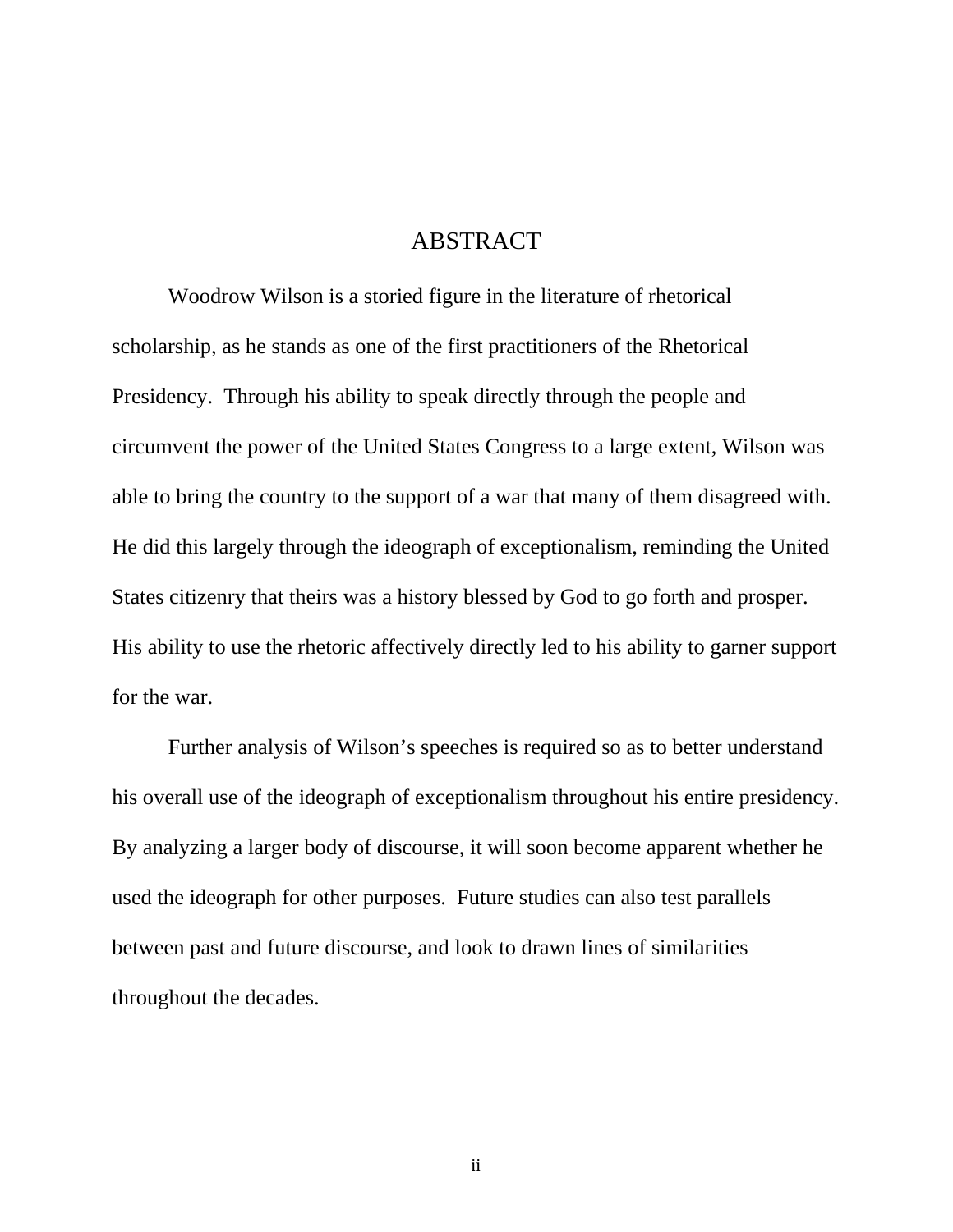# DEDICATION

This thesis is dedicated to my parents, Cliff and Marilyn Lorick, and my brother Jeffrey. Their support has been unfaltering during the completion of this thesis. I would also like to thank my committee members, without whom this project would never have gotten off the ground. Thank you.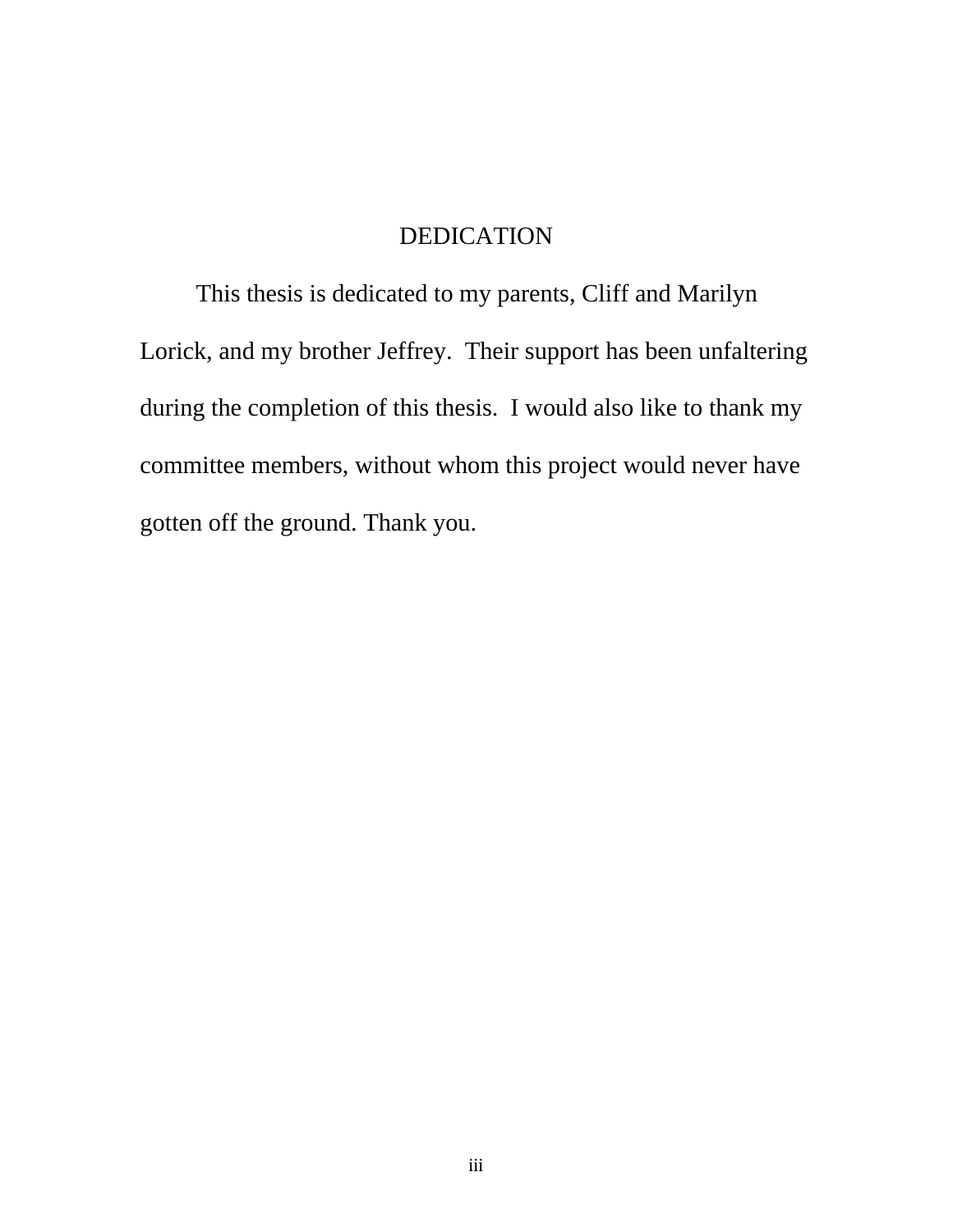## ACKNOWLEDGMENTS

I would like to take this opportunity to individually thank each of my committee members whose tireless support built this thesis into something I am very proud of. Dr. Beth S. Bennett was my Co-Advisor and constant mentor, and I cannot thank her enough for her support. As Co-Chair, Dr. Jason Edward Black's undying belief in this project helped me to believe in it also, and his work truly helped me to take it ac3ross the finish line. Dr. Kari Frederickson gave both her time and her patience to this project, and for that I am incredibly grateful. Thank you all.

And finally, to the University of Alabama and the College of Communication, thank you for giving me six fantastic academic years and the ability to receive two degrees. Leaving here will be one of the hardest moments of my life. Thank you.

iv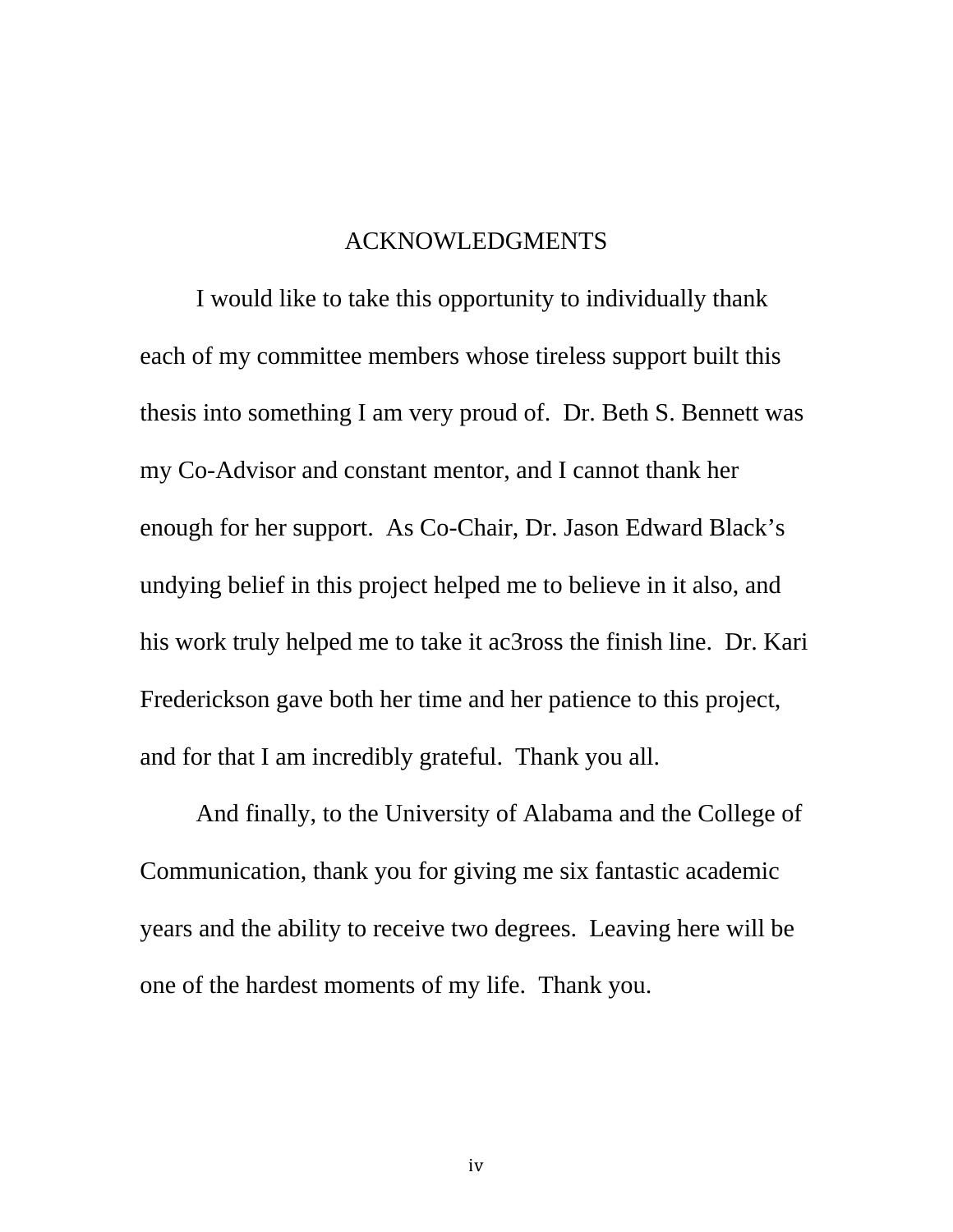# **TABLE OF CONTENTS**

| <b>ABSTRACT</b>                                     | ii           |
|-----------------------------------------------------|--------------|
| <b>DEDICATION</b>                                   | iii          |
| <b>ACKNOWLEDGMENTS</b>                              | iv           |
| <b>CHAPTER 1: INTRODUCTION</b>                      | $\mathbf{1}$ |
| Justification                                       | 3            |
| Review of Scholarship Relevant to the Study         | $\tau$       |
| The Historical Context                              | 8            |
| Overview of WWI Events                              | 8            |
| The Rhetorical Situation as a Descriptive Framework | 14           |
| <b>Wilson's Rhetorical Tactics</b>                  | 16           |
| Wilson's Rhetorical Style                           | 16           |
| American Exceptionalism.                            | 18           |
| Method                                              | 21           |
| Plan of the Study                                   | 22           |
| CHAPTER 2: WILSON'S RHETORICAL SITUATION            | 24           |
| Using Bitzer's Rhetorical Situation                 | 25           |
| He Kept Us Out of the War                           | 27           |
| The Nation Must Go to War                           | 39           |
| The Fourteen Points to End the War                  | 44           |
| CHAPTER 3: WILSON'S USE OF EXCEPTIONALISM           | 49           |
| Religion: God Blesses Anglo-America                 | 51           |
| The Puritans                                        | 51           |
| Natural Law: Self-Evident Truths                    | 53           |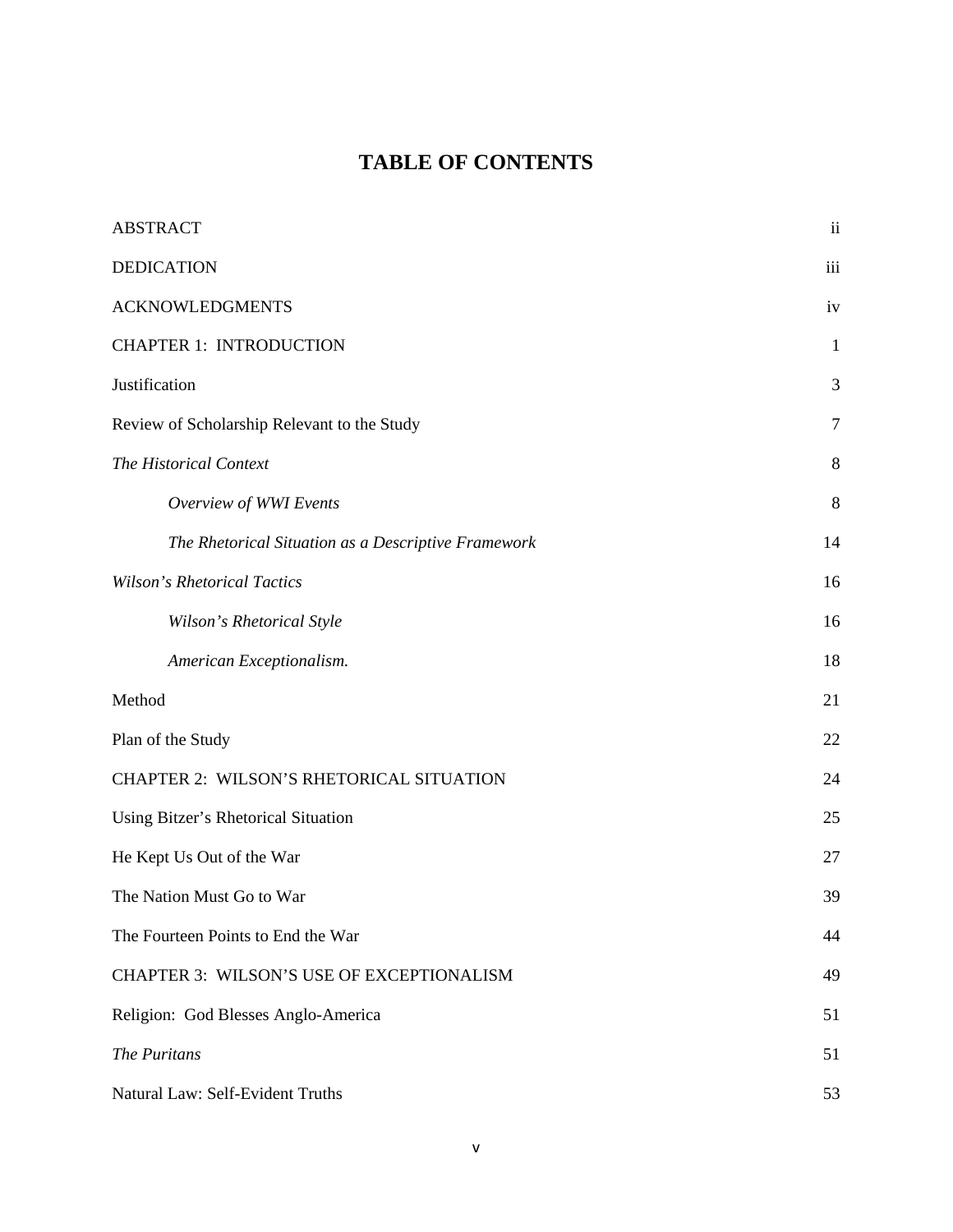| The Founding Fathers                        | 53  |
|---------------------------------------------|-----|
| Secular Errand: Empire Demands Territory    | 54  |
| The Mexican-American War                    | 54  |
| The Spanish-American War                    | 56  |
| Wilson's 1916 Democratic Address            | 57  |
| Wilson's 1917 War Declaration               | 61  |
| Wilson's 1918 Fourteen Points Address       | 65  |
| <b>CHAPTER 4: CONCLUSIONS</b>               | 71  |
| The Rhetorical Situation                    | 73  |
| American Exceptionalism                     | 74  |
| Limitations                                 | 77  |
| Possibility for Future Study                | 77  |
| Conclusion                                  | 78  |
| <b>BIBLIOGRAPHY</b>                         | 79  |
| APPENDIX: WOODROW WILSON'S RHETORICAL TEXTS | 85  |
| 1916 Democratic Address                     | 85  |
| 1917 War Declaration                        | 96  |
| 1918 Fourteen Points Address                | 102 |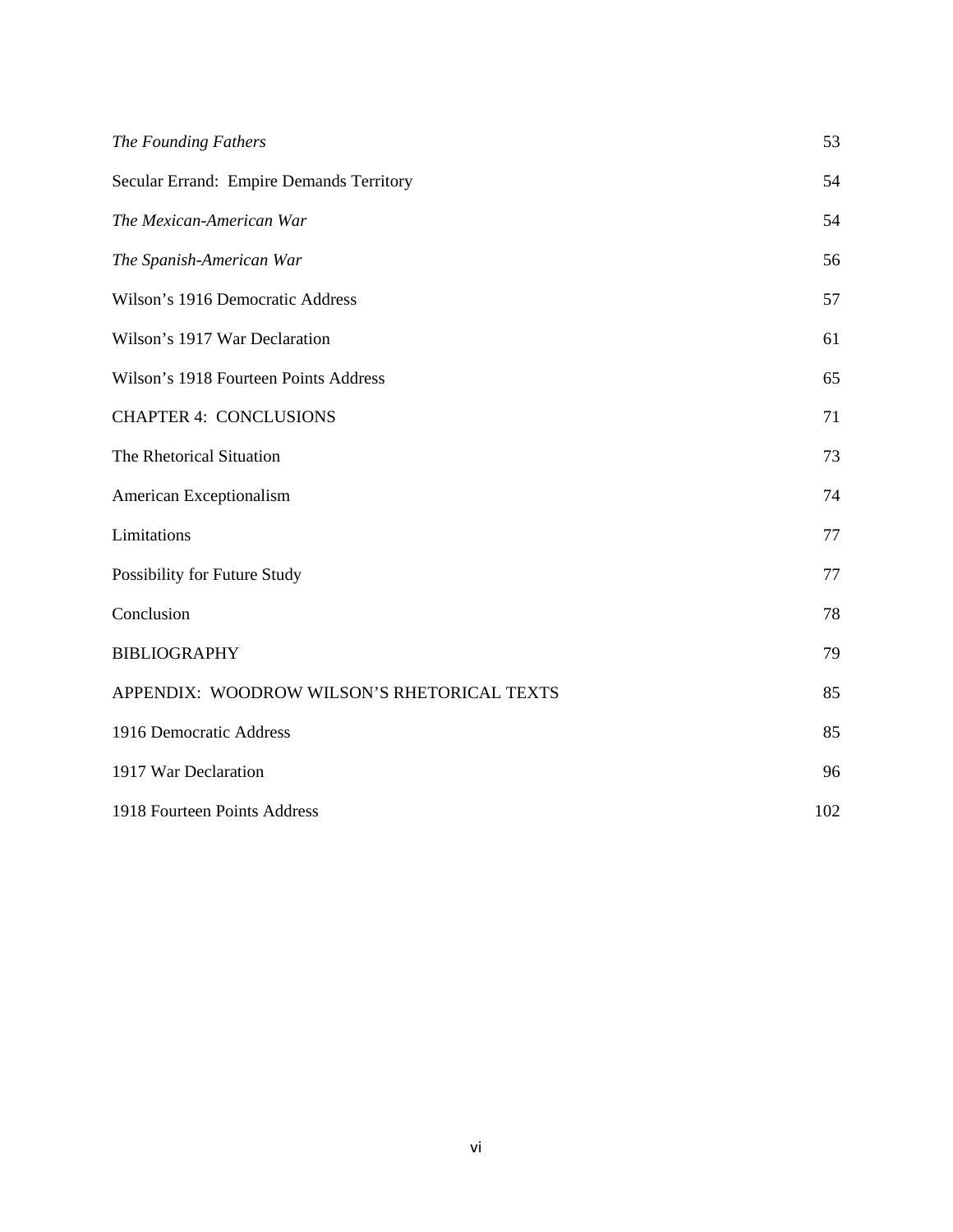#### CHAPTER 1

#### **INTRODUCTION**

"The United States must be neutral in fact, as well as in name, during these days that are to try men's souls."<sup>[1](#page-7-0)</sup> With these rousing words, in 1914, newly elected President Woodrow Wilson served notice to the world of what stance the United States would entertain toward the rapidly intensifying conflict in Europe. Growing calls for a national Serbian state were increasing, much to Austria-Hungary's chagrin, France had eyes on the Alsace-Lorraine territory of Germany, and the German Empire was itching to stretch its imperial muscles. As sides across the Atlantic were being chosen, treaties were being honored, armies were being mobilized, and territorial gains were being coveted, Wilson announced that, for now, the sleeping American giant would not be awakened.

Two years later, Wilson won reelection to his second term in office with the slogan, "He Kept Us Out of War," which seemingly played to the American public's desire to stay out of what most people regarded as a purely European conflict. But as is the case for many U.S. Presidents, the campaign promise did not match Wilson's executive decisions. Within months of his election to a second term, Wilson would perform the rhetorical gymnastics of altering his

<span id="page-7-0"></span><sup>1</sup> Woodrow Wilson, "U.S. Declaration of Neutrality, 19 August 1914," *FirstWorldWar.com*, 22 August 2009, Web. Subsequent references to this speech are made parenthetically, by page and paragraph numbers, to the edited text in the Appendix, Wilson, 1914.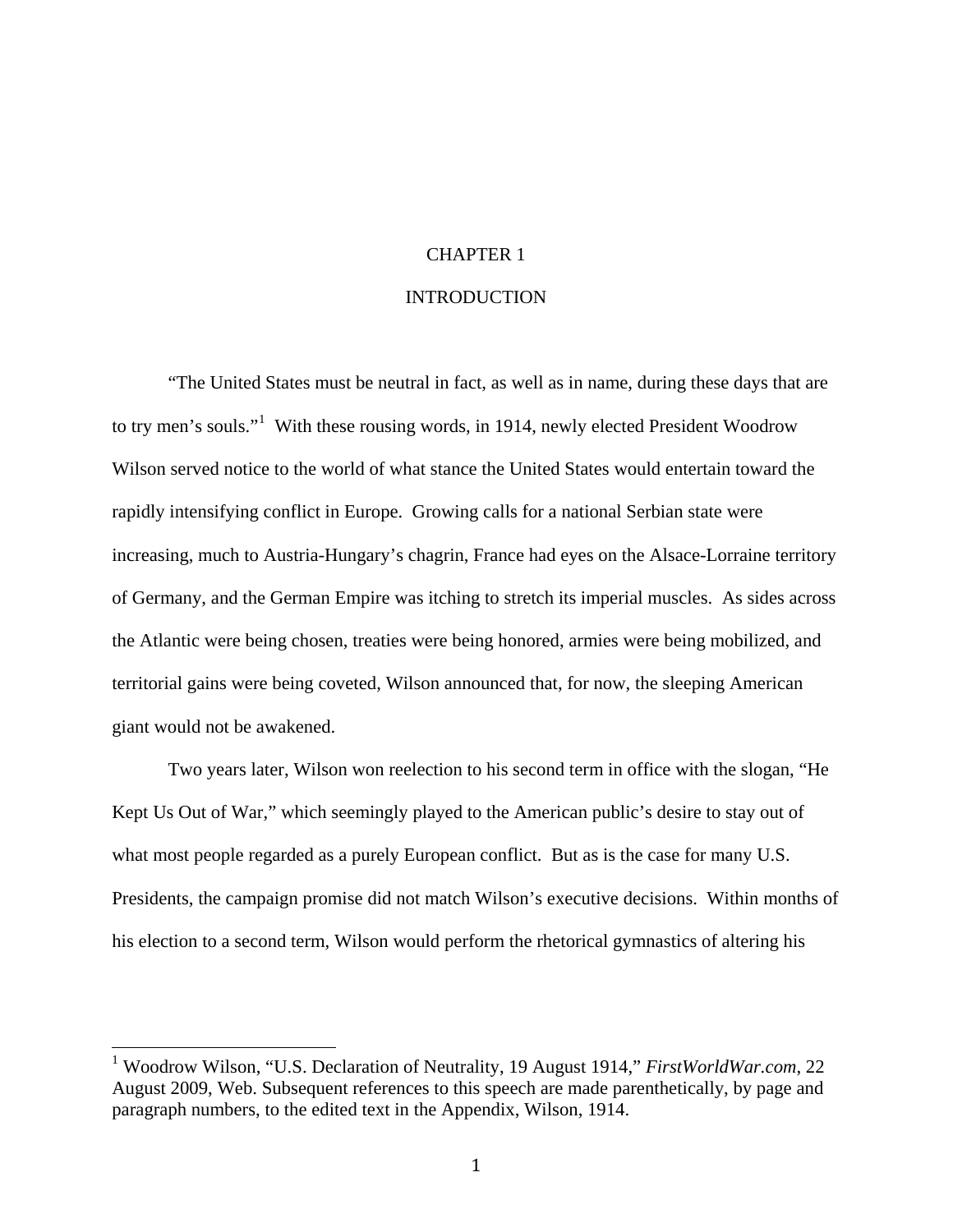publicly stated foreign policy of neutrality at all costs, to declaring that anything less than full involvement in the war would be an act of treason.

From the point of his reelection onward, the Wilson Administration began a drumbeat that would ultimately lead to a 1917 declaration of war on the German empire and end in the lofty rhetoric of Wilson's 14 Points which called for, among other things, a Slovakian state, a renewed Polish state, and home rule for colonial powers.<sup>[2](#page-8-0)</sup> According to rhetorical scholar Jason C. Flanagan, the tumult of this three-year period would set the stage for future Presidential war rhetoric and help create a "Rhetorical Presidency," demonstrating how to convince an unwilling public to support foreign involvement (115-48). And while Presidents William McKinley and Theodore Roosevelt had engaged in wars of imperial aggression previously and had used various forms of public rhetoric in their defense, it is safe to say that Wilson was the first of the modern era to do so. Flanagan defines the "Rhetorical Presidency" as one using direct appeals to the nation for domestic policies and for allowing changes in American foreign policy; Flanagan specifically calls this approach "Wilsonianism" (116). For this reason, a case study of Wilson's discourse seems warranted.

As noted by rhetorical scholar Jason A. Edwards, "in essence, American exceptionalism defines how the United States sees itself in the international order," with the only difference in opinion taking place "amongst politicians as to how the United States should enact these exceptional qualities (269)." It is not so much a matter of if, as it is a matter of how. The United States had been blessed with greatness, so to not use it to the benefit of the world would actually

<span id="page-8-0"></span><sup>2</sup> Woodrow Wilson, "President Wilson's 14 Points," *World War I Document Archive,* <sup>28</sup> February 2009, Web. Subsequent references to this speech are made parenthetically, by page and paragraph numbers, to the edited text in the Appendix, Wilson, 1918, 14 Points.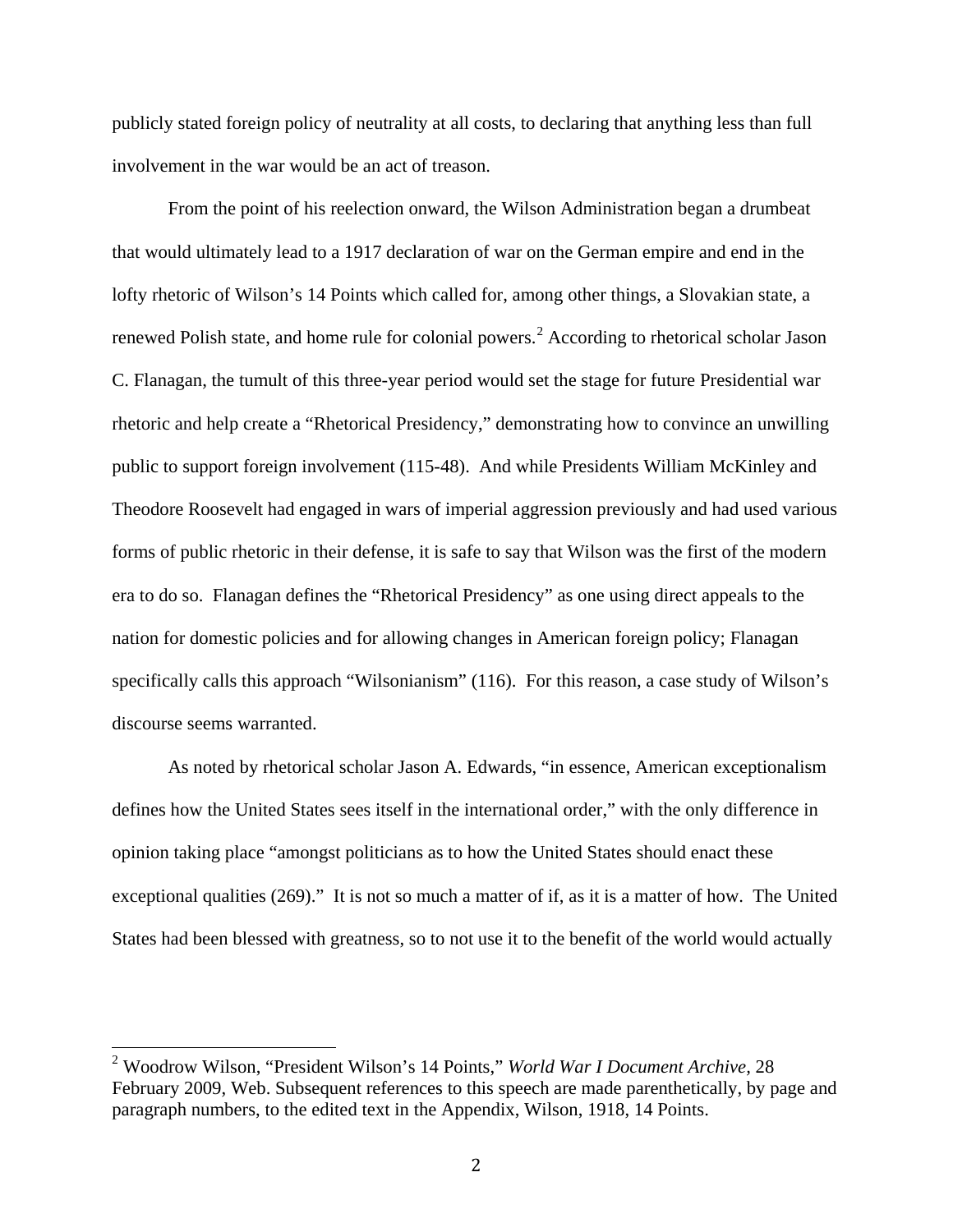be inexcusable. American exceptionalism required that the United States be at the head of the international table.

#### **Justification**

This study examines Wilson's discourse to the American people, the U.S. Congress, and the international community before, during, and after the completion of World War I in order to provide insight into what Flanagan and other scholars have called the first Rhetorical Presidency. As communication scholar Jeffrey K. Tulis argues in *The Rhetorical Presidency,* Wilson is the representative of the Rhetorical Presidency of the twentieth century because of his creation of the idea that "popular or mass rhetoric has become a principal tool of presidential governance" (4). Richard J. Ellis explains how 19th century Presidential rhetoric differed from the  $20<sup>th</sup>$  century in his work, *Speaking to the People*:

Nineteenth-century official presidential rhetoric reflected the original constitutional theory in two major ways: (1) policy speech was to be communicated to Congress and, beginning with Jefferson at least, in writing: and (2) rhetoric directed primarily to the people, such as inaugural addresses and proclamations, was to emphasize general constitutional principles and avoid specific policy proposals. (134)

As such, Wilson represents the bridge between the Presidents of the old school of thought and the so-called Rhetorical Presidencies of contemporary times in terms of addressing the U.S. people.

A key aspect of selling Wilson's foreign policy to the American public was his ability to present effectively the idea of "American exceptionalism." According to historian Seymour Martin Lipset, famed French observer of the American experiment Alexis de Tocqueville deserves much of the credit for singling out America as being "exceptional" among all the nations of the world. In the context in which his *Democracy in America* was written, de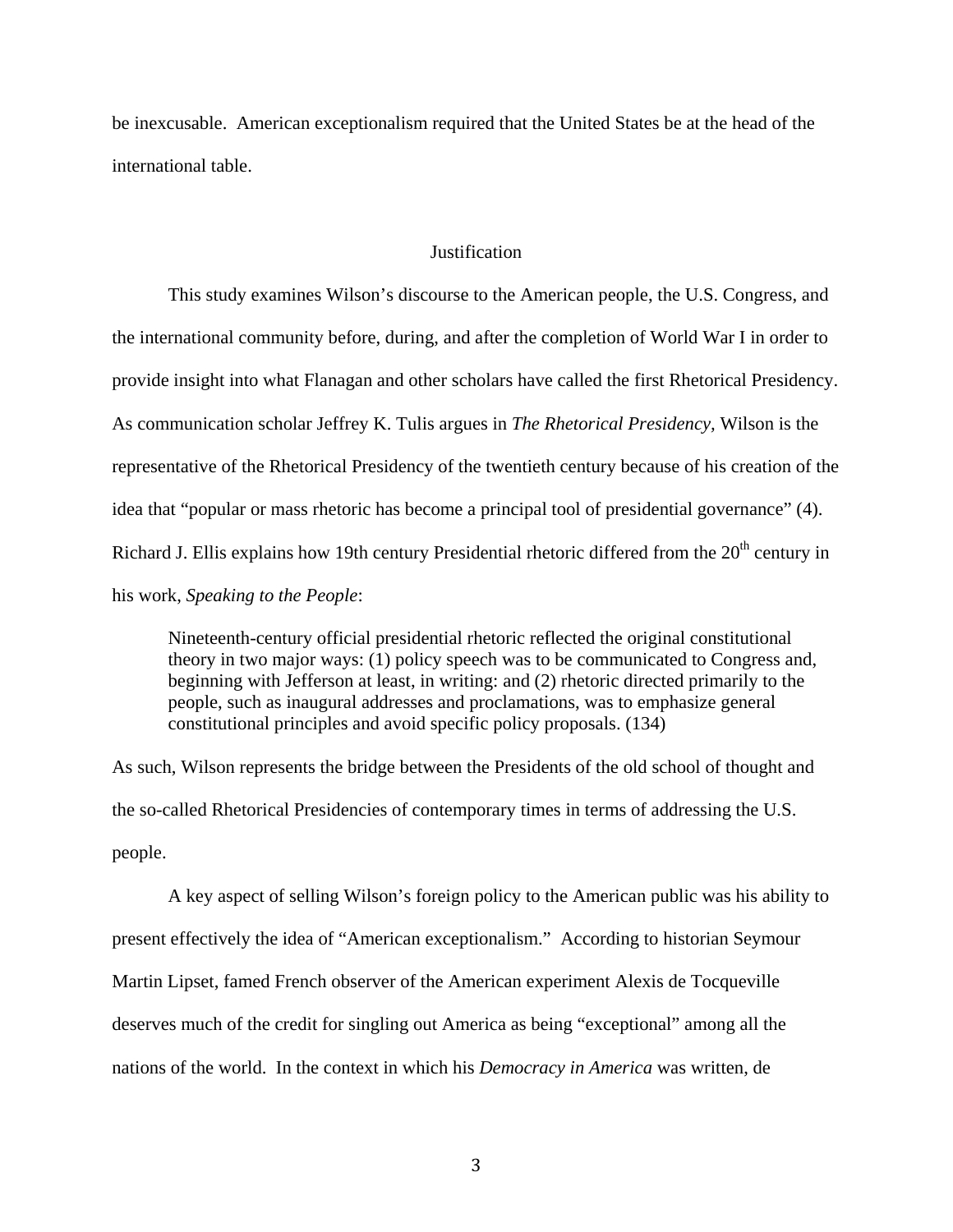Tocqueville was referring to America's unique mix of being born out of a violent revolution while managing to maintain a large degree of egalitarianism, an analysis that proved to be accurate in almost all aspects. Exceptionalism, defined by the President, held America as the beacon for the rest of the world, a Puritanical idea of a nation inherently destined for greatness based on a mantle handed down from God. How Wilson took the country's view of egalitarianism and used it rhetorically is worth investigating.

According to Ellis, Wilson represented a break from tradition by combining Constitutional requirements of the Office of President with the requirements that hold the President responsible to the people of the United States. From a rhetorical perspective, the break is significant because Wilson spoke directly to the people when he needed to do so, while maintaining the Constitutional legitimacy of his policies (Ellis 1). Ellis claims that the idea that "the president should speak to the people and for the people" was quite modern and progressive for the time, and "Americans would have found such a notion decidedly odd" (1). The normative view during Wilson's era was that the President was subordinate to Congress and was best kept to his own sphere of influence, meeting with heads of state and working within the very narrow powers left to him by the Constitution. Wilson was also the first President to travel the country stumping to get reelected, which public address scholar Michael Hogan claims was extremely forward thinking (19). At the time such action was seen as beneath the station of the President. The mixing of rhetoric aimed at the people, legislative speech making, and campaign discourse formed the beginnings of the modern Presidency.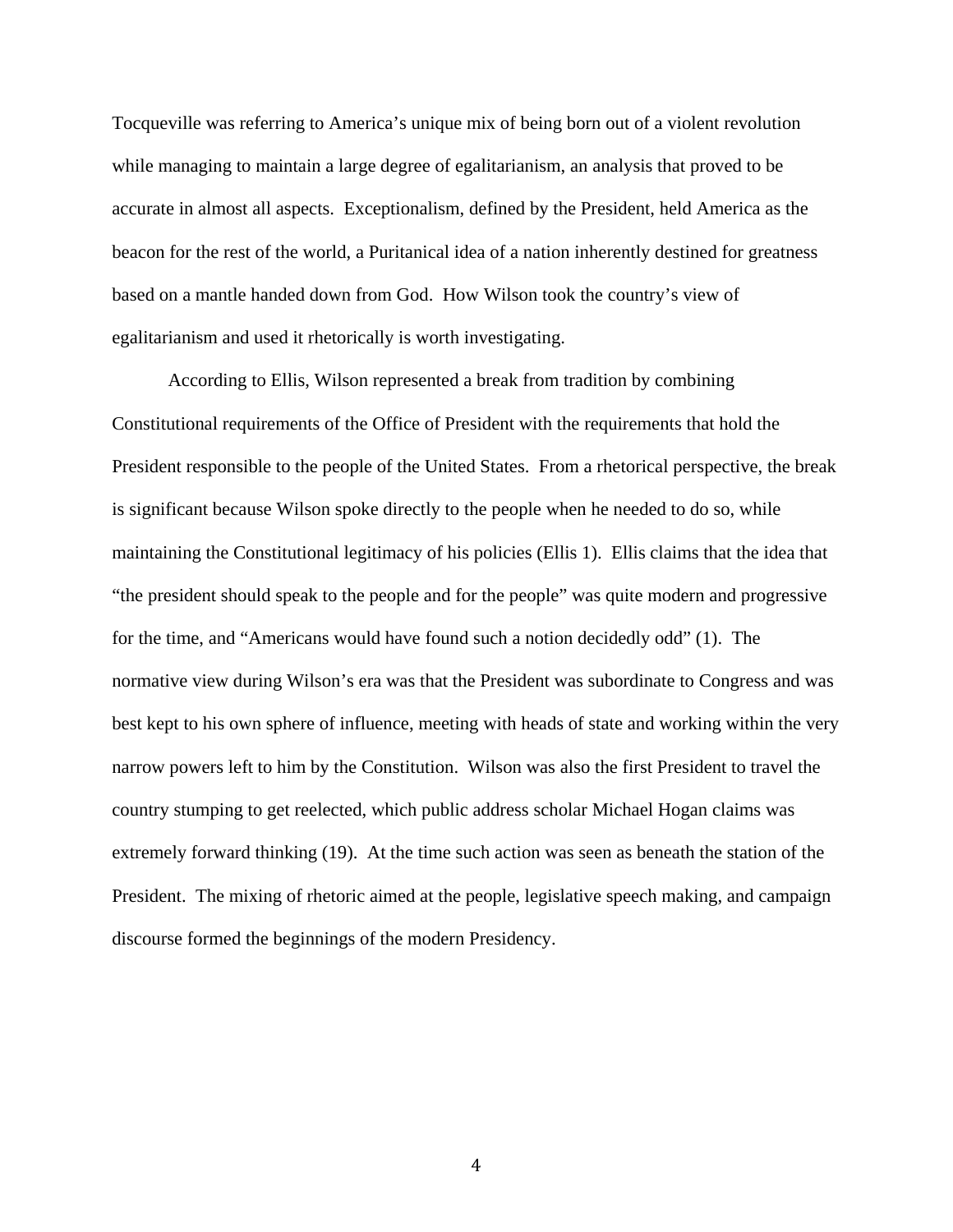Historians have suggested that Wilson's contributions to the standard of the modern Presidency do not end with his willingness to speak to the people directly.<sup>[3](#page-11-0)</sup> The language Wilson used to bring the nation into WWI, has reappeared in the speeches of Ronald Reagan, William J. Clinton, and George W. Bush. $<sup>4</sup>$  $<sup>4</sup>$  $<sup>4</sup>$  As Tulis comments, "under the auspices of the Wilson doctrine,</sup> all presidents labor under the expectation of great oratory" (177). Furthermore, the twenty-third President was considered a man of high morality and spoke to the public with a professorial lean. Considering that he was indeed a college professor and the President of Princeton University, this makes sense. Eight years after Wilson's death, rhetorical scholar Edwin Paget wrote that the "grandiose and vague images with which he expressed his convictions in order to influence other people" led Wilson to become so wrapped up in his own words that he became incapable of seeing the forest for the trees.<sup>[5](#page-11-2)</sup>

According to Paget, contemporaries of Wilson wrote that he was so "carried away by his persuasive technique" that his critics concluded "he plunged us into the World War for no purpose other than to make himself 'the leader of humanity'" (16). The American people, it appears, did not have problems believing that inserting the nation into other countries' business and acting less admirably in foreign affairs were not completely beyond the pale for the United States.<sup>[6](#page-11-3)</sup> This rhetorical belief in the moral righteousness of the United States seemed to carry over into the public sphere as well.

<span id="page-11-0"></span><sup>3</sup> Scholars Mary Stuckey, Jeffrey Tullis, Jason Edwards, and Lloyd Ambrosius are just a few who have addressed the issue of Wilson's historical contributions.

<span id="page-11-1"></span><sup>&</sup>lt;sup>4</sup> Ronald Reagan served as the  $40^{th}$  U.S. President; William (Bill) J. Clinton,  $42^{nd}$ ; and George W. Bush,  $43<sup>rd</sup>$ . For an on-line archive of their speeches, see *American Rhetoric: Online Speech Bank*, at http://www.americanrhetoric.com/.

<span id="page-11-3"></span><span id="page-11-2"></span><sup>&</sup>lt;sup>5</sup> Paget 14. Paget's observation seems equally applicable to more recent Presidents who also seemed to feel that, in the country's best interests, the U.S. needed to become embroiled abroad.  $6$  Once the United States did enter the war, the American people supported the war effort with great vigor, volunteering for the army and supporting the President in his endeavors and buying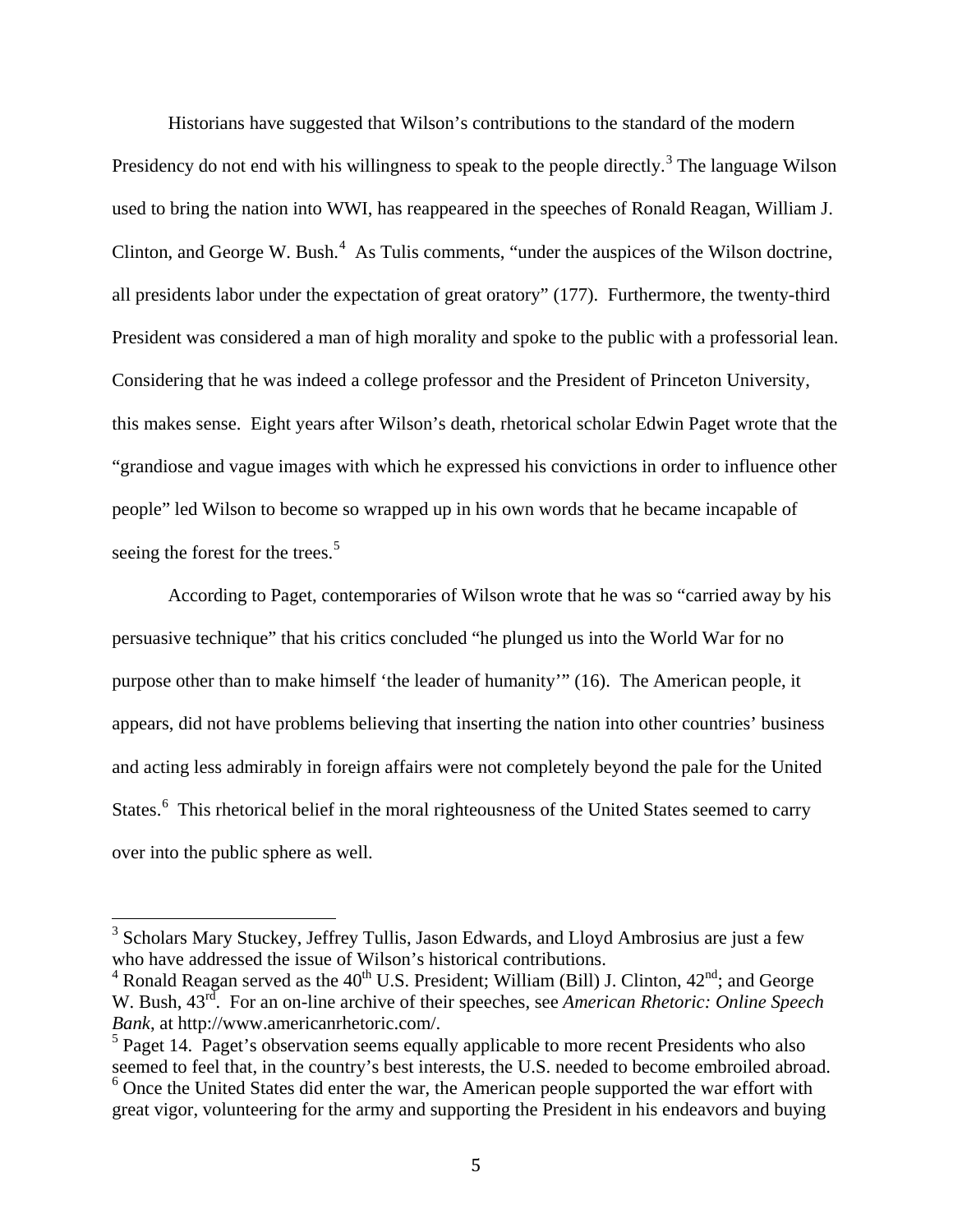The rhetorical image of America as the "Shining City on a Hill" had been used for centuries, beginning with Puritan leader John Winthrop's declaration off the coast of Massachusetts. Even in 1916, the acceptance of the country's status as "blessed by God" was deeply ingrained in the American body politic (267). Wilson believed whole-heartedly in this idea and held it as the true purpose for the United States on the world stage. The only issue was what to do with this blessing.

When examining any event or series of events over a set period of time, we accept that there is more than one way of looking at a specific situation. As far as the United States was concerned, the war in Europe had been going strong for three years before Wilson decided to commit troops. Historian Thomas Fleming argues in his book *Illusion of Victory* that much of the world saw this lack of speed as the nation's way to gain the most while risking the least, with President Wilson then more able to convince the world that it was the United States who had won the war (320). In fact, Fleming claims outright that "the president – and the vast majority of those who called for war – thought the United States would not have to send a single soldier to France" (7). Wilson seemed to have had very little idea of what he was getting himself into when it came to his original understanding of the nation's role in the European conflict.

Wilson delivered speeches before, during, and after the country's entrance into WWI, and each of these speeches had its own distinct message, depending on whether it was being directed toward the citizenry, the U.S. Congress, or the international community. While such audience modifications are commonplace today, in Wilson's era, such attention to different audiences, especially domestic ones, simply was unheard of because it was considered pandering and

i<br>I bonds to keep the war effort afloat. Fleming claims that much of this support was accomplished through the massive machinations of George Creel's CPI (117-19).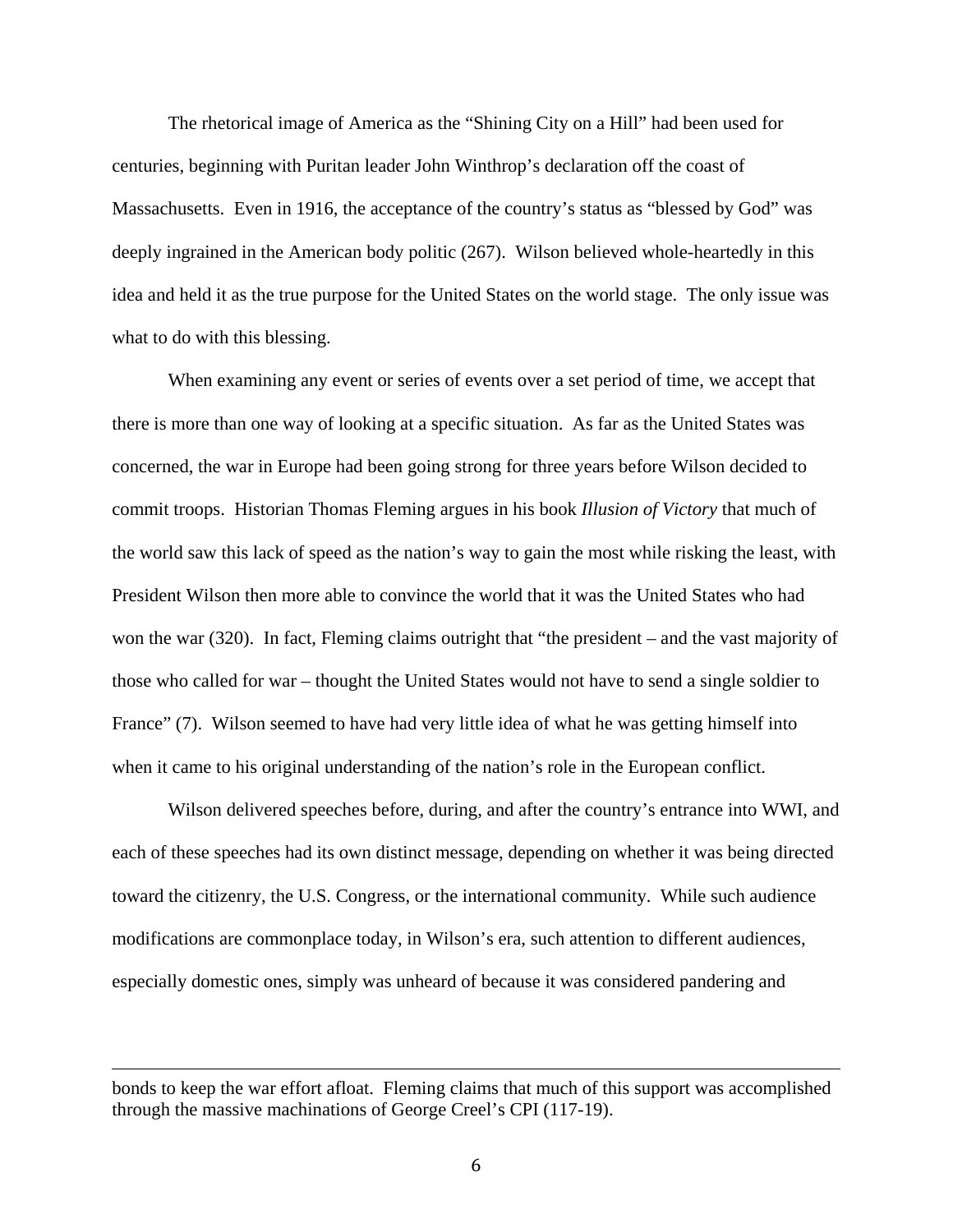inappropriate for Presidents.<sup>[7](#page-13-0)</sup> For this study, I examine Wilson's speeches to three different audiences at three different moments during the war, in order to ascertain a better understanding of how his rhetorical choices worked at different stages of the war to support his changed foreign policy.

Overall, then, this case study of Wilson's war rhetoric will add to rhetoric and public address scholarship in three distinct ways: 1) to analyze Wilson's public discourse in order to enhance our understanding of the rhetorical problems common to such war discourse, 2) to examine the rhetorical tools that a president has available when choosing to address the American public, especially language specific to the policy of American exceptionalism, and 3) to provide a foundation for investigating presidential speech making and public policy maneuvering of this era. This study will ultimately provide a fuller blueprint for understanding Wilson's rhetoric during this area and as a framework for analyzing future Presidential discourse.

#### Review of Scholarship Relevant to Study

One of the most complicated aspects of a case study centering on a particular President and his rhetorical choices involves the number of facets requiring analysis. As Lloyd Bitzer explains about the rhetorical situation, there are so many dimensions to any given situation that to understand the rhetoric focusing on a particular period of time or event effectively requires that we explore each characteristic and consider its background (6). For this study of Wilson, I found that I needed to consider scholarship related to the historical context, as well as that which is related to his discursive responses in this context. Accordingly, the review that follows first summarizes scholarship that has addressed the historical context and then the descriptive

<span id="page-13-0"></span> $7$  Mary K. Stuckey discusses in her essay, "Rethinking the Rhetorical Presidency and Presidential Rhetoric," the mistrust that it engendered in the audience through epideictic rhetoric from the President.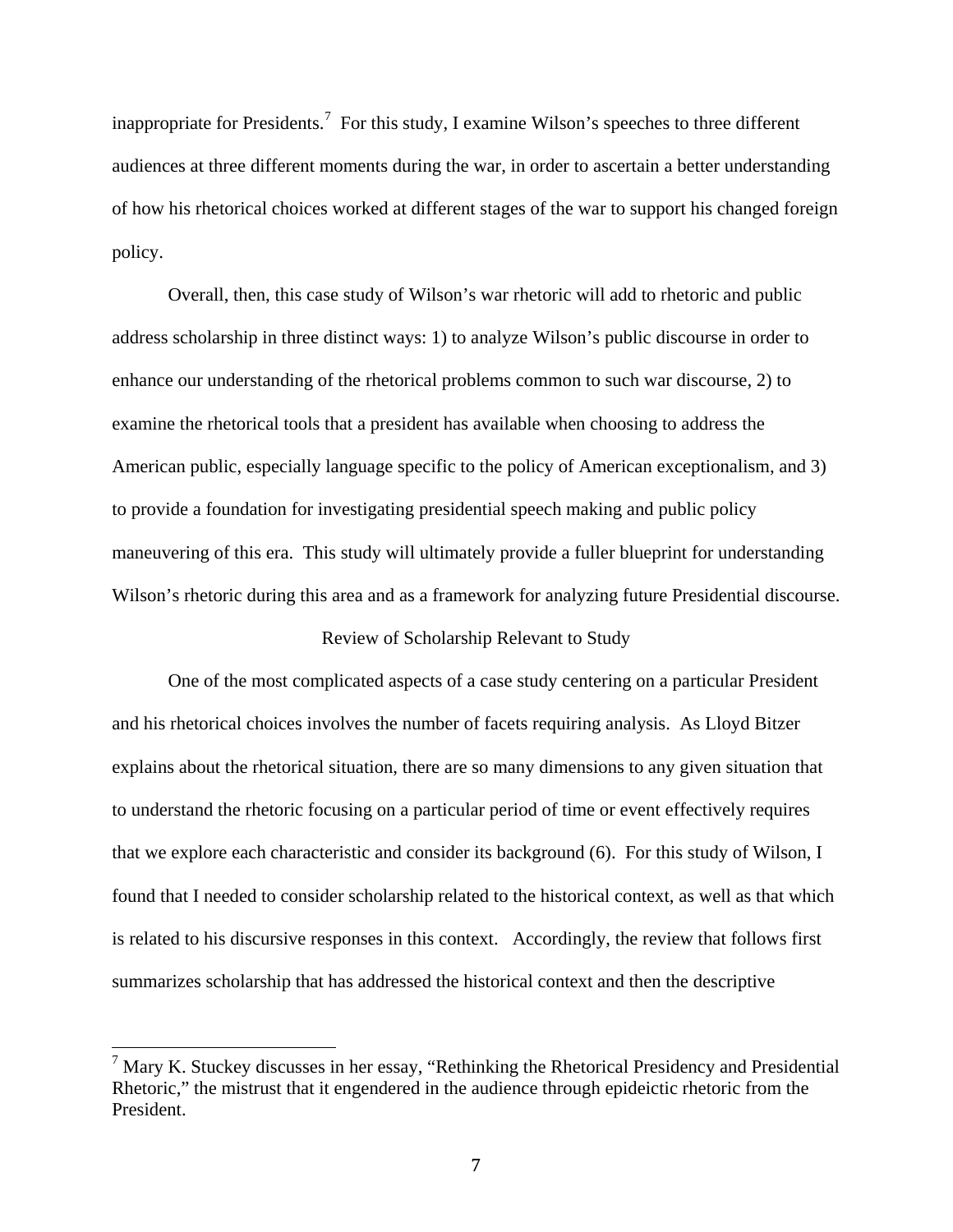framework used to consider that context in this study, before turning to scholarship that has addressed Wilson's rhetorical tactics.

### *The Historical Context*

World War I is one of the most complicated and convoluted wars of the twentieth century, whose genesis is mired in secret treaties and duplicitous ambition. In his book, *The First World War*, historian John Keegan comments:

The First World War was a tragic and unnecessary conflict [. . .] because the train of events that led to its outbreak might have been broken at any point during the five weeks of crisis that preceded the first clash of arms, had prudence or common goodwill found a voice (3).

This sober assessment of what would ultimately devolve into a four-year war, involving countries on six of the seven continents of the world, is quite an indictment when one considers the weight of the charge the author is levying. According to Keegan, had a single rational thought or a desire to see the powder keg that had developed in the Balkan region been employed so that a single match would not set the world on fire, absolute catastrophe could have been avoided (1-23). Alas, it was not to be.

*Overview of WWI Events.* In his seminal work, *A World Undone*, historian G. J. Meyer wrote that the single match that set the world ablaze was the assassination of Archduke Franz Ferdinand of Austria-Hungary, in Bosnia, on 28 June 1914 (3). While visiting the outermost reaches of the empire and parading through the streets of downtown Sarajevo, the Archduke was shot by a young member of the "Black Hand," a Serbian nationalist group with plans for a strong and independent Serbia (15). The assassination was merely the final falling domino in what appeared to be an unstoppable progression of events, allowing Austria-Hungary to declare war on Serbia, a thorn in its military command's side, which had needed removal for some time (58). The rest of the world would soon follow the example of Austria-Hungary.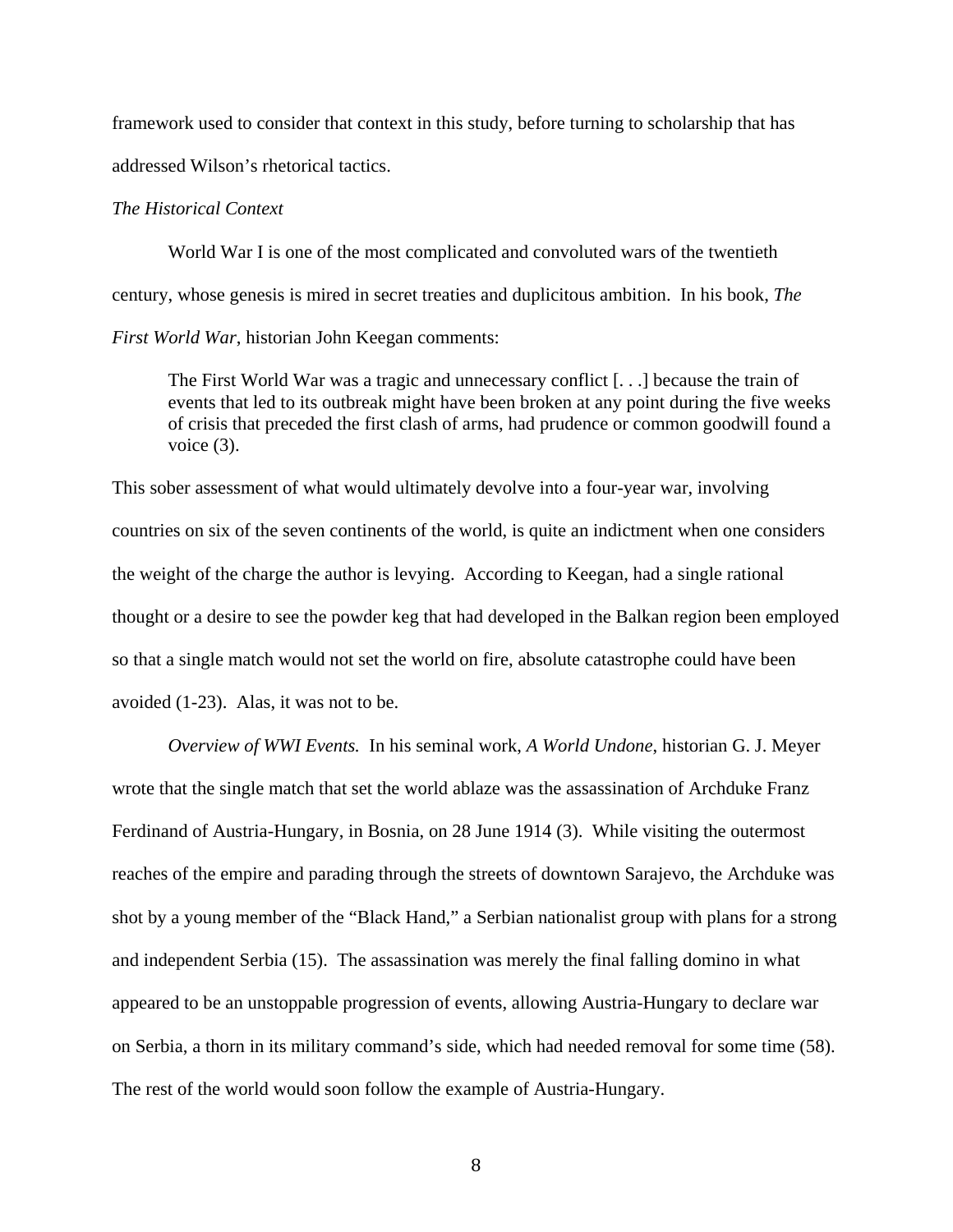According to Keegan, many have argued that what took place in 1914 was the result of decades of unresolved territorial disputes and a resurgence of nationalist movements. Keegan comments: "Secret plans determined that any crisis not settled by sensible diplomacy would, in the circumstances prevailing in Europe in 1914, led to general war" (48). Following this logic, the chances of nothing happening at some point during that year were quite slim.

But not all historians of the event accept this narrative. Meyer describes how as "early as October 1916 Germany's Chancellor Bethmann Hollweg was seeking to get the American president to interject himself as a mediator between the warring sides"(473). Historian Niall Ferguson comments in his book *The Pity of War*, that while the ingredients for a large conflict were certainly there, it was by no means a necessary war that had to be fought for some larger cause. Ferguson blames a great deal of the cause on British imperialism and the refusal of Britain to deal with what was rapidly becoming an unwieldy and uncontrollable empire. And while Britain was by no means the only imperial power of the time, it was certainly the largest of European powers.

The war soon became seen by many of the larger nations as the opportune chance for territorial conquest or the shoring up of old colonial powers. As Ferguson explains, the "contest between the great powers for overseas markets, spurred on by the falling rate of profit in their domestic economies, could only have ended in a suicidal war" (31). The battle raging for foreign markets, in the face of growing nationalism, seemed to have no other logical conclusion.

World War I would have been largely impossible without a massive web of colonial conscripts from nearly every belligerent power. In fact, in her book popular historian *Paris, 1919*, Margaret Macmillan reports, "Soldiers had come from around the world: Australians, Canadians, New Zealanders, Indians, Newfoundlanders to fight for the British Empire;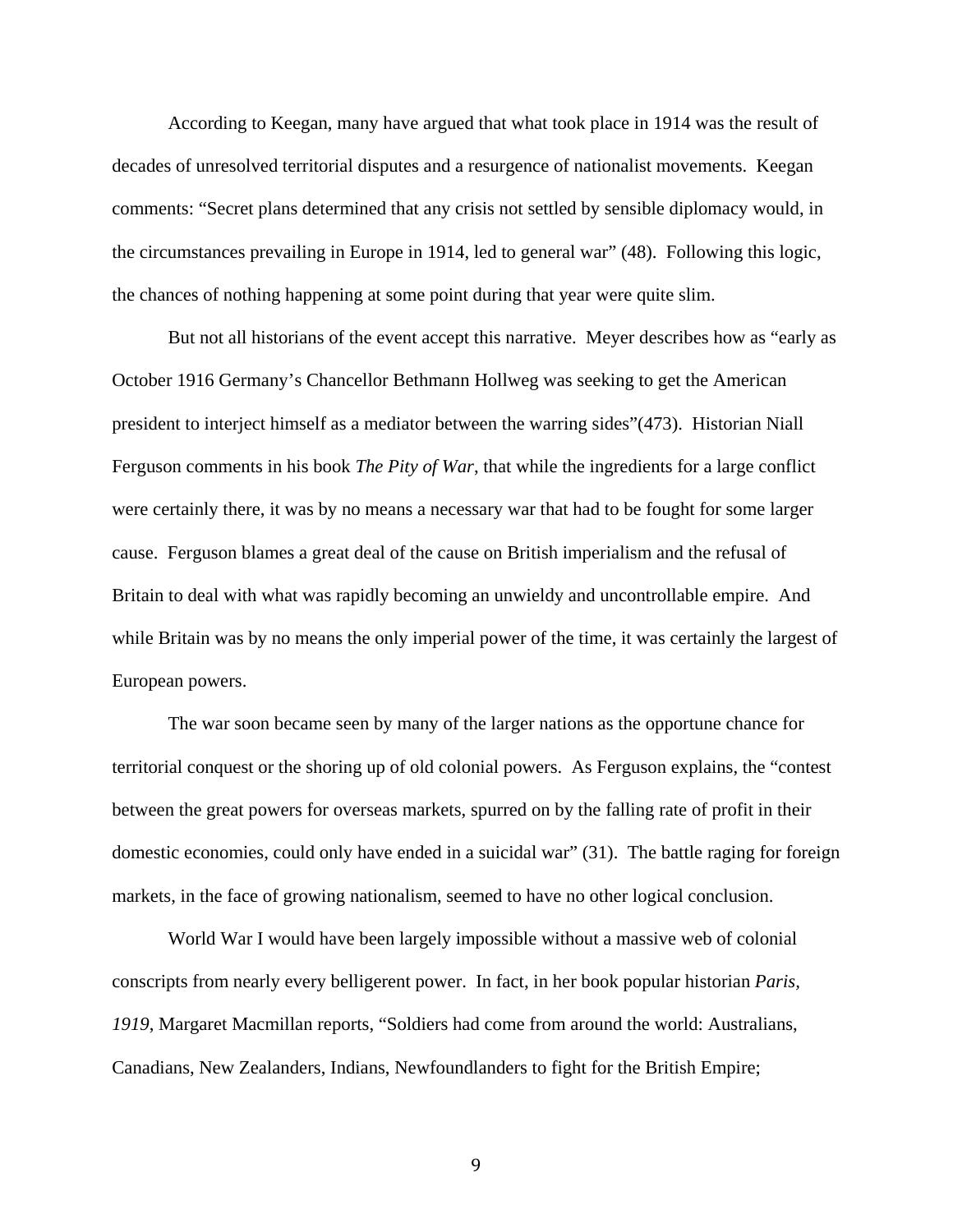Vietnamese, Moroccans, Algerians, Senegalese for France" (xxv). The war took tremendous tolls in casualties on all sides of the conflict, but absolute decimation of the citizenry was tempered by the use of colonized subjects of the British Empire and the French, Austro-Hungarian, German and Russian territories. These colonial troops were brought in from every corner of the globe to fight and die for a cause that many could not articulate and, if they could, would almost certainly not support. It was a situation that proved untenable on the battlefield and, in the end, would lead to larger demands by the colonial powers to have a seat at the bargaining table in Versailles, including the recently annexed country of Korea (Macmillan 311).

One of the overwhelming themes articulated by almost every writer or scholar offering an explanation for the worldwide entanglement of so many seemingly disparate powers is the commitment made to one another through treaties. Serbia was backed by France, France by Great Britain; Germany threw its weight behind Austria-Hungary, which ultimately brought in Russia, who coveted Poland and the greater Serbian region. The political webs were so thick and convoluted and the published reasons so mired in doublespeak that to untangle the truth for all might not be possible. But it is important to make the attempt so that we may fully understand the reasons behind Wilson's decision to urge the United States to enter the war.

Many have argued, and this study aims to support this position to a large extent, that the United States had no plan to enter the war until the least amount of damage could be done to its interests and troops. At the least, as historian Martin Gilbert claims in the *First World War*, "It had become clear in the Allied capitals that the United States' entry into the war would not have any influence on the battlefield for at least a year" (328). Here, Gilbert is referring to May of 1917. By this account, U.S. efforts would have been of minimal aid, until just several months before the war's end. As Wilson addressed in his 1916 speech to the Democratic National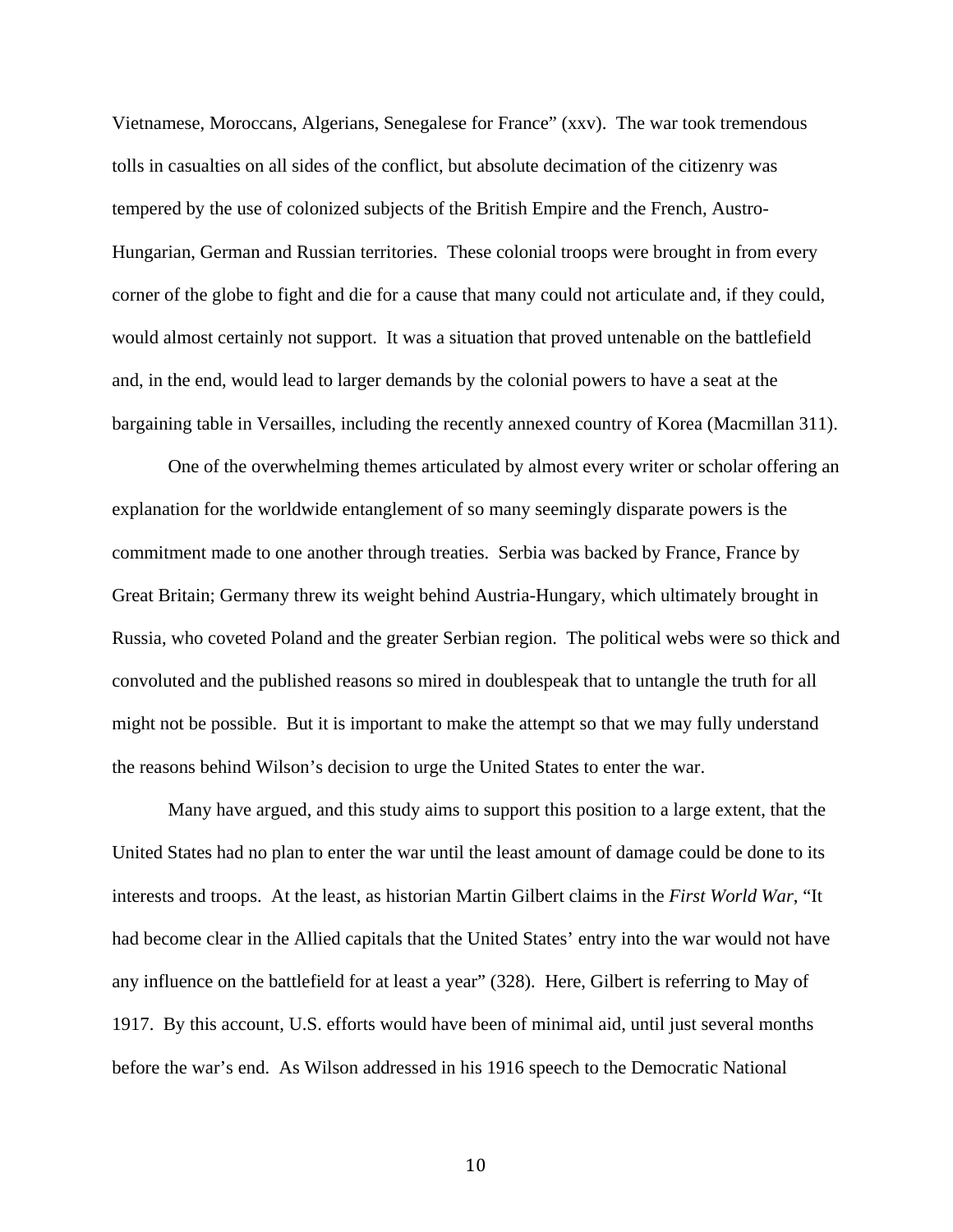Convention, the Navy was in horrid shape and the army had fared little better. All they would have been able to contribute would be bodies.

As Macmillan describes him, Wilson was extremely reticent about committing American troops to the fight. Macmillan illustrates how the President went against the wishes of his cabinet and second in command, "Colonel" Edward Mandell House, in waiting so long to commit to the conflict (6-7). Historians argue over whether this reticence derived from a lack of decision-making ability or cold pragmatism,  $8$  but Wilson's decision ultimately launched the United States from one country among many to a favored nation among equals. Much of this progression is thanks to the comparatively small loss of men alongside the other belligerents, the lack of destruction of American infrastructure, and Wilson as the arbiter of peace in Versailles.

As for why the United States entered the war, the reasons are as varied and convincing as there are authors to offer them. Macmillan claims that it was "Germany's sack of Belgium, its unrestricted submarine warfare and its audacity in attempting to entice Mexico into waging war on the United States" that had "pushed Wilson and American public opinion towards the allies" (4). Famed historian Barbara W. Tuchmann places a fair amount of stock in the last reason in her book, *The Zimmermann Telegram*.<sup>[9](#page-17-1)</sup> She describes how the invasion of the southwest United States by Mexico was, for many, a very real and horrific possibility (7). It is under these tense conditions that the American government was forced to make the most important foreign policy decision to date, regardless of the validity of the threat.

<span id="page-17-0"></span><sup>&</sup>lt;sup>8</sup> Historians such as Niall Ferguson, Margaret Macmillan, Martin Gilbert, and John Milton Cooper, Jr. are just a few who have voiced an opinion on this question.

<span id="page-17-1"></span><sup>&</sup>lt;sup>9</sup> The Zimmermann Telegram was a communiqué sent from German Foreign Minister Arthur Zimmermann to the German ambassador in America asking for Mexico to consider joining the war on the side of the Germans with the promise of the Southwest U.S. as a prize. It was intercepted by the British and used to entice the U.S. into the war, a move the British desperately needed. See Barbara Tuchman, 1-244.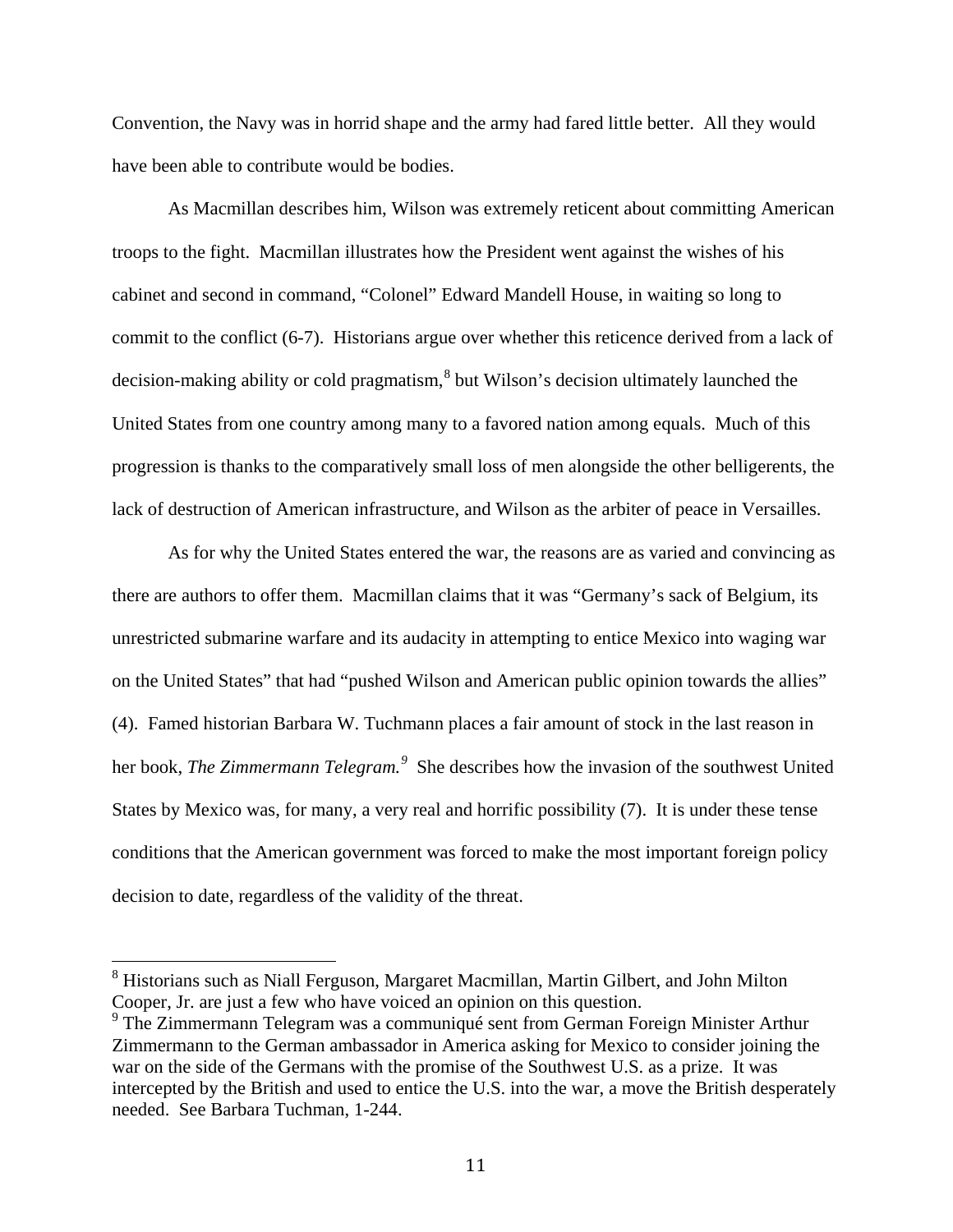Almost a century after the conflict began, it is very difficult for contemporary Americans to wrap their heads around the foreign and domestic climate of the time. Not unlike our political climate today, during the initial decades of the twentieth century, the United States had a flare for invasion, and Mexico was one of its favorite targets. The border with Mexico was something of a tenuous idea, having only been "established" several decades earlier and still being, as many Mexicans saw it, available to the strongest power. Sixty years earlier, President James Polk had sent the U.S. army into Mexico under the banner of American exceptionalism and the corollary of Manifest Destiny, the idea that if the United States found lands that it needed, it had a Godgiven right to take them. Polk, as countless other Presidents beginning with Thomas Jefferson did, argued that God was desirous of expanding the nation's dominion as far as could be accomplished. Describing the uneasy relationship, Tuchman comments that, "Mexico was both America's chief foreign investment area and chief trouble spot, where twice in the last three years American troops had gone in shooting and where, at that moment, twelve thousand men under General Pershing were deeply engaged" (7). When the United States finally discovered the existence of the Zimmermann Telegram from the British, who according to Tuchman almost certainly aimed to use the transmission that they had intercepted from the Germans on its way to the German ambassador in the United States to force the U.S. government's hand, it is not difficult to see why domestic fears would be piqued.

Finally, no analysis of American involvement would be complete without a discussion of the scholarship pertaining to the German resumption of unrestricted submarine warfare. From the beginning of the war, Britain had maintained an effective blockade of German ports in the North Sea. In fact, between the German blockade of the British Isles and the British blockade of the North Sea, the entire area seemed almost impassable. Until 1917, it had been Germany's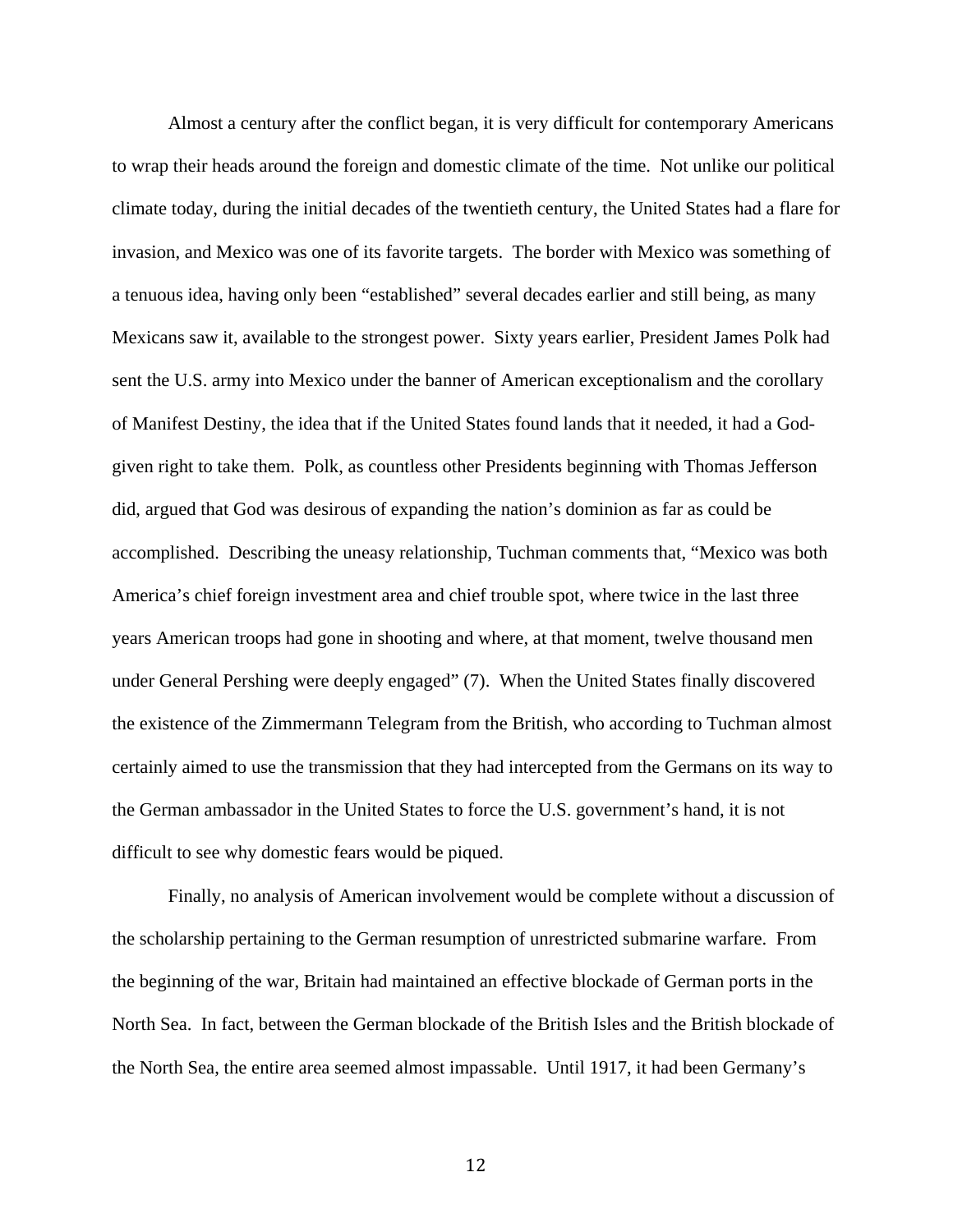custom when stopping a foreign vessel to rise to the surface, make sure that the vessel was indeed from a belligerent nation, and either allow it to continue on its way or to sink it on the spot. According to Gilbert, this custom was proving to be hazardous to German Unterseeboots, or U-boats, as Allied ships would often fly false flags only to fire on the U-boats once they had surfaced (306), leaving the German submarines in a dangerous and untenable position.

In this context, according to Meyer, "Virtually the entire German nation was clamoring for an end to restrictions on U-boat operations [. . .] all were experiencing the ruinous effects of the blockade, and all had come to see submarine warfare not only as justified morally and legally but as absolutely necessary in practical terms"(482). Even with the sinking of the *Lusitania* two years earlier still in the public consciousness, the devastating effect of the blockade had left in German minds very few options.

On 17 May 1915, the British liner *Lusitania,* while flying under a neutral flag, was sunk by a German U-boat in the North Sea. With many women and children on board, Americans saw it as a most dastardly act that required immediate retribution. And while this retribution would not come for another two years, it remained in the nation's psyche, much as the memory of the *Maine* did in the Spanish-American War, as a flag to rally around and an example of German barbarity. It worked rhetorically as proof that the only way to assuage the German menace was through force.

The German leadership lifted the restrictions on submarine warfare almost immediately, hoping to bring about a quick end to the war that had dragged on longer than anyone had imagined. Gilbert reports that, "Chief of the Naval Staff, Admiral von Holtzendorf [. . .] assured the Kaiser that, with the introduction of unrestricted submarine warfare England would sue for peace in six months" (306). Historian Lloyd E. Ambrosius describes this policy as "a war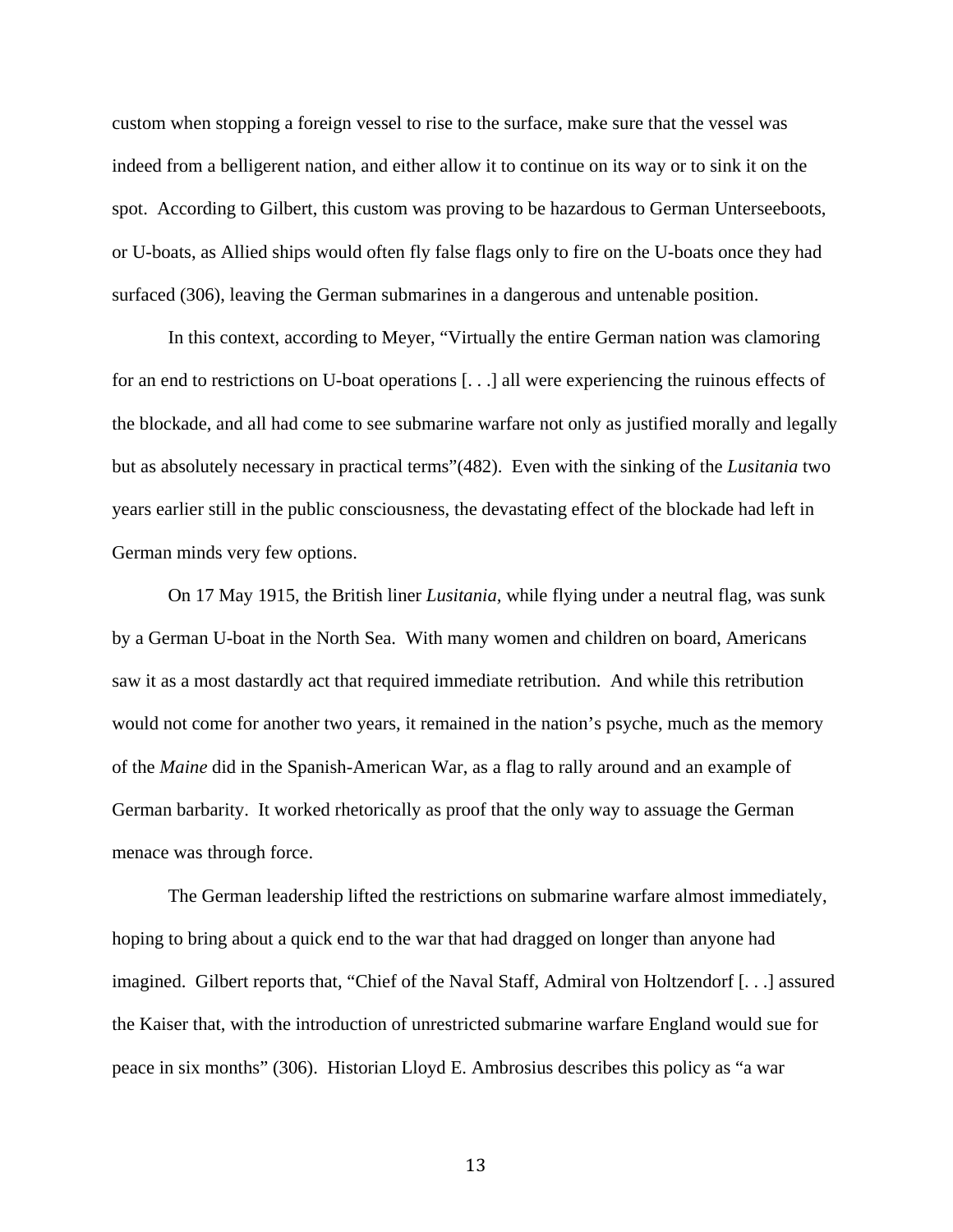against all nations" (21). Soon afterwards, the United States joined the conflict on the side of the Allied nations.

Ultimately, the situation leading up to Wilson's rhetorical turn toward involving the American people and Congress in the conflict was nothing short of complicated. While historical scholarship argues that WWI was inevitable, the involvement of American troops in that conflict was not. To help provide a clearer understanding of what Wilson and the United States faced, I use the concept of the rhetorical situation developed by Bitzer.

*The Rhetorical Situation as Descriptive Framework.* Bitzer asserts, "It seems clear that rhetoric is situational" (3). Essentially, nothing in this world happens in a vacuum, especially not history. Everything, every statement, every action, and every reaction has its genesis somewhere in the past. Some wrong, some misdeed, some seemingly inconsequential happenstance can bring nations to war. Bitzer explains, "Rhetorical works belong to the class of things which obtain their character from the circumstances of the historic context in which they occur" (3). Consequently, to understand what is taking place contemporarily, we must analyze and understand what has happened in the past.

Understanding the rhetorical situation is absolutely paramount when attempting to catalog and to expand on the details of historical situations. Bitzer describes the rhetorical situation accordingly:

[A] complex of persons, events, objects, and relations presenting an actual or potential exigence which can be completely or partially removed if discourse, introduced into the situation, can so constrain human decision or action as to bring about the significant modification of the exigence. (6)

Accordingly, since situations can be changed or alleviated by powerful rhetoric, the speaker, or *rhetor*, and the discourse introduced into a situation become important variables for study.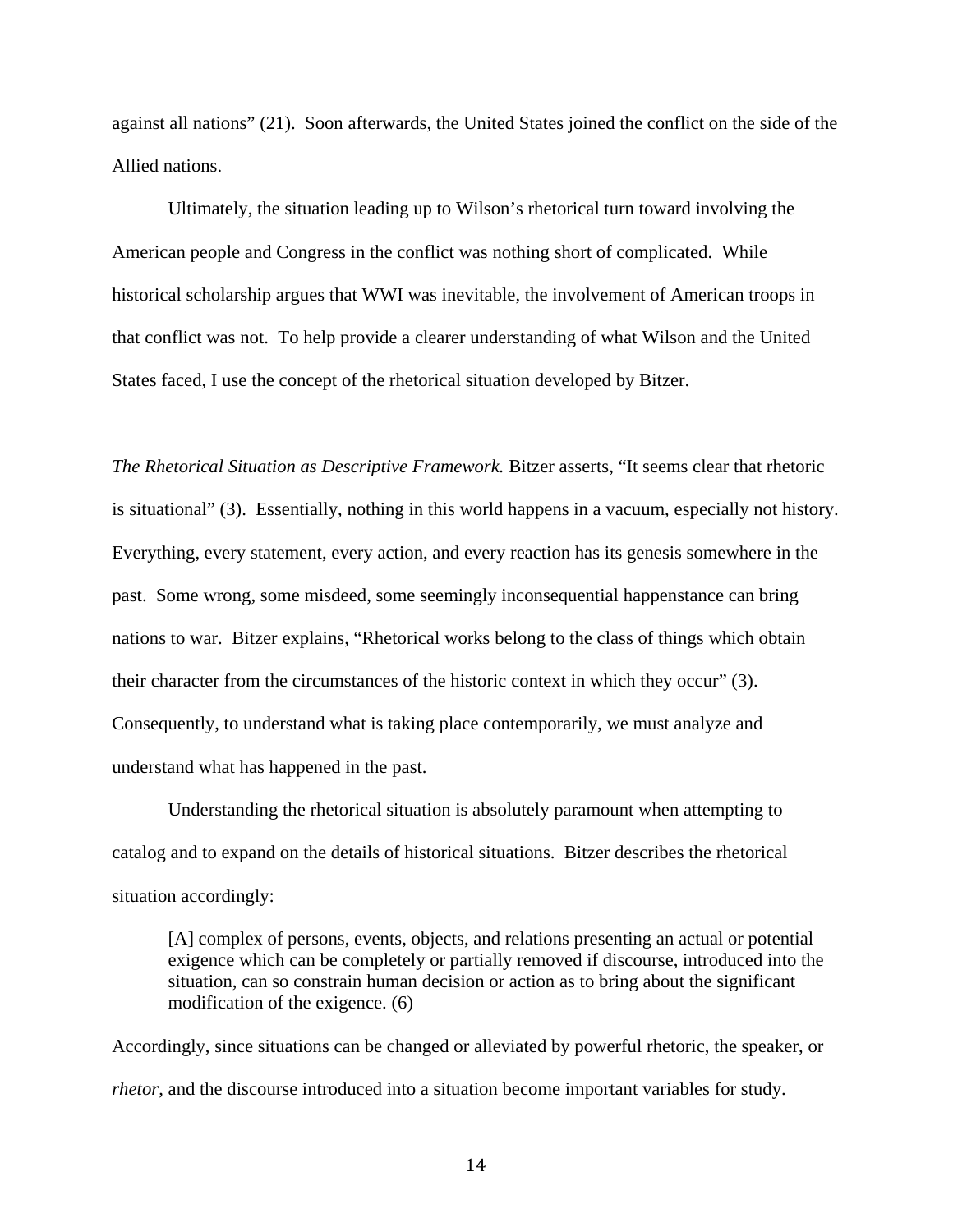Bitzer enumerates what he calls the "three constituents of any rhetorical situation; the first is the *exigence*; the second and third are elements of the complex, namely the *audience* be constrained in decision and action, and the *constraints* which influence the rhetor and can be brought to bear upon the audience" (6). Considered together, these three constituents or variables create the rhetorical situation, a descriptive framework, for analyzing Wilson's discourse about U.S. involvement in the Great War. In his study on the classification of discourse, rhetorician Richard L. Larson argues that Bitzer's "comprehensive analysis of the characteristics, structure, and recurrence (or durability) of 'rhetorical situations' [. . .] invites new attempts at classification of discourse – on bases different from the usual ones of subject matter, internal organization, techniques of argument, and style"(165). What Bitzer offers is an organizing tool for the critic to analyze situations that invoke rhetorical responses, understanding that events do not just occur but are linked to the past.

How we understand history and the action-reaction nature of past events must be fully understood to understand why we cannot simply cast history aside. As Larson explains, "this definition [. . .] gives philosophic importance to 'rhetoric' by demonstrating its continuing concern with forces that shape our world" and allows us to view history not as a series of isolated incidents but as a series of choices made and consequences weighed with the brightest of minds attempting to make the best choices for their nations (165). Analyzing events through the descriptive lens of the "rhetorical situation" allows us to take a look at multiple aspects of a given speech, helping the critic to consider as much as possible while minimizing the potential to overlook something significant. It makes the task unquestionably more difficult, but also much more philosophically rewarding. Let me now turn to a discussion of the scholarship related to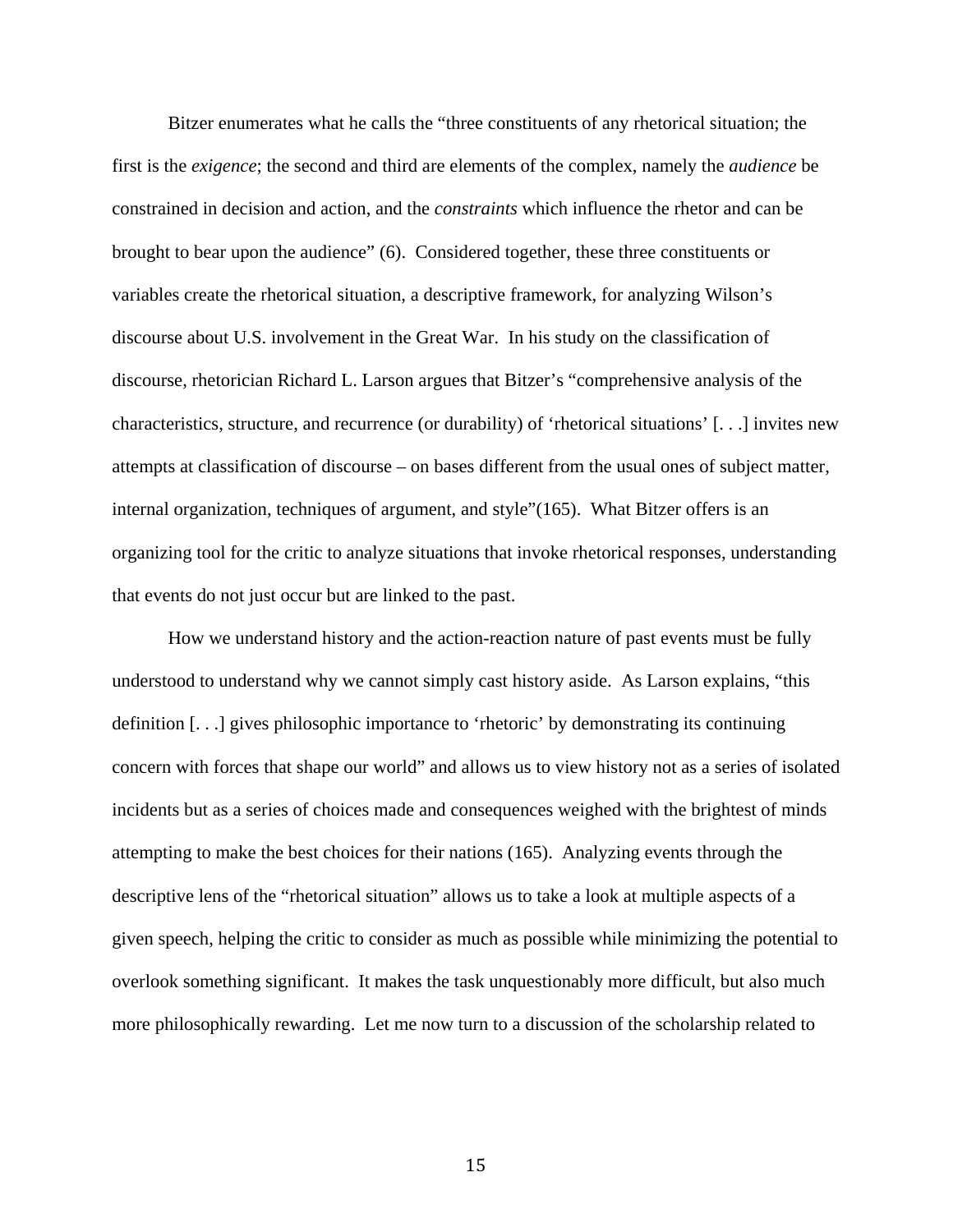Wilson himself and his rhetorical tactics for responding to the politically complicated situation that emerged during his Presidency.

#### *Wilson's Rhetorical Tactics*

Any effective study of the foreign policy of Wilson's Presidencies and the discourse involved with them must include the scholarship that has analyzed the rhetorical style for which he was famous. Born the son of a preacher and formerly employed as the President of Princeton College, Wilson had developed a style that many have described as sanctimonious preaching.<sup>[10](#page-22-0)</sup> In his book *Wilsonianism*, Ambrosius describes Wilson's style as, "exalted rhetoric [. . .] extend[ing] American influence through the world, but never adequately defin[ing] a foreign policy for dealing with pluralism as well as interdependence" (47). Essentially, Wilson had made a promise and committed the United States with words that were difficult for the U.S. government to match with action. Much of the criticism came under the guise of his constant call for the League of Nations. $11$ 

*Wilson's Rhetorical Style.* Historians have commented about the discrepancies between Wilson's rhetoric of peace and understanding and his actions of force and the refusal to forgive grudges. In *Wilsonian Statecraft*, Ambrosius asserts that "Identification of U.S. foreign policy with the progressive fulfillment of God's will on earth limited Wilson's disposition to compromise. Despite his practicality, his appeal to ideals was also an authentic part of his diplomatic style" (3). Wilson was an idealist but not the starry-eyed dreamer that many have characterized him to be. He truly saw America as God's divine will on earth and recognized it as

<span id="page-22-0"></span><sup>&</sup>lt;sup>10</sup> For example, Scholar Mary G. McEdwards, in her essay "Woodrow Wilson: His Stylistic Progression" in *Western Speech*, touches on the religious influence that Wilson personally held (30).

<span id="page-22-1"></span> $11$  Wilson's advocacy of the League of Nations is discussed later. See Chapter 2.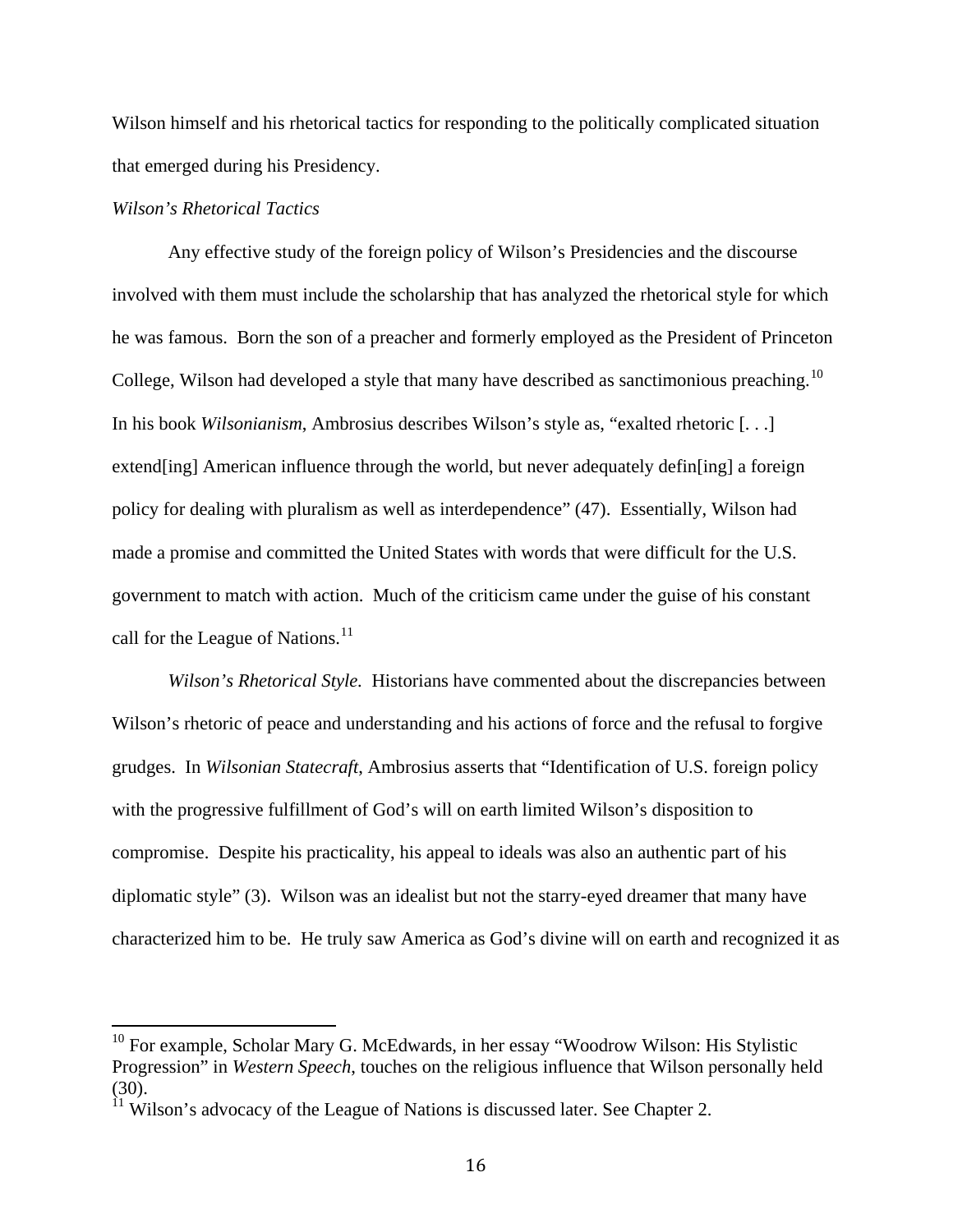"the shining city on a hill."<sup>[12](#page-23-0)</sup> As Ambrosius explains, "Wilson's philosophy of history, which later would shape foreign policy during his presidency, presupposed the idea of progress"(7). This understanding is crucial to any effective evaluation of Wilsonian policy. Wilson envisioned his place as the leader of the United States on a continuum that began in the Garden of Eden and would end in the ultimate creation of an international body that would end the threat of, or need for, war. He saw himself as the savior of humanity, simply fulfilling his role as handed down to all U.S. Presidents from God in the form of Manifest Destiny.<sup>[13](#page-23-1)</sup>

Rhetorical scholar Mary Stuckey provides an analysis of Wilson's rhetoric, noting that the "transformation of the American 'self' was part of a wider rhetorical restructuring of America's image of the war and was inextricably connected to the transformation of the German 'other' into an enemy of liberty" (116). The ability of Wilson to move from pacifist to neutral to hawk in such a short period of time is simply impossible without the vilification of the German people. It is not enough for simply the Presidential message to change; it is imperative that the structuring of the "us versus them" nature of conflict be brought into focus. Stuckey also describes an early example of nation building: "'Wilsonianism' was based upon, among other things, the belief that democracies rarely wage war upon one another, a belief that in turn provided a rationale for promoting 'democratization' as a central pillar of American foreign policy" (116). Core to the ideology of "democratization" is the idea of exceptionalism, that the country understands the plight and myriad histories of other disparate countries so well that it

<span id="page-23-0"></span> $12$  Six decades later, Ronald Reagan would pick up that same theme in his 1989 farewell address. See Ronald Reagan, "Farewell Address to the Nation," *Ronald Reagan*, January 11, 1989, [http://www.presidency.ucsb.edu/ws/index.php?pid=29650#axzz1Pwdo8lwh.](http://www.presidency.ucsb.edu/ws/index.php?pid=29650#axzz1Pwdo8lwh)<br><sup>[13](http://www.presidency.ucsb.edu/ws/index.php?pid=29650#axzz1Pwdo8lwh)</sup> For further discussion, see Donald M. Scott, "The Religious Order of Manifest Destiny,"

<span id="page-23-1"></span>*National Humanities Center*, December, 2008, Web.

[http://nationalhumanitiescenter.org/tserve/nineteen/nkeyinfo/mandestiny.htm;](http://nationalhumanitiescenter.org/tserve/nineteen/nkeyinfo/mandestiny.htm) as well as Chapter  $2<sub>1</sub>$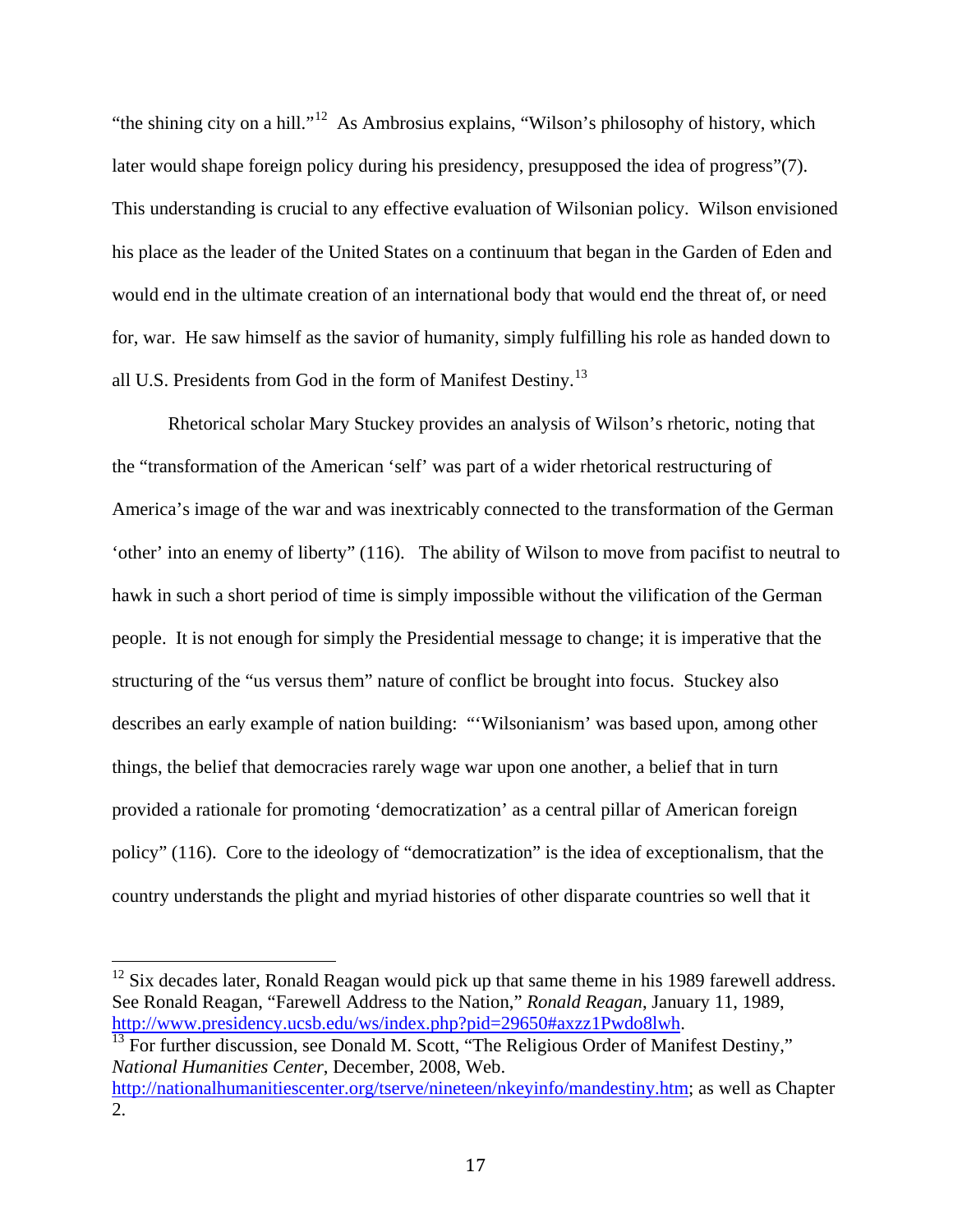knows exactly what to do to make them the best versions of themselves. It is the height of hubris to believe that because it works for one, it works for all.

Rhetorical scholar Vanessa Beasley correctly attends to the dynamic that Wilson employed, as all "Presidents explain problems to the public in ways that favor their administration's solutions, and then members of the public in turn pressure their congressional representative, directly or indirectly, to support presidential proposals" (10). By appealing to the people's elevated sense of importance and the belief that they were a part of a nation destined to provide a direction for others, he was able to use what would become a time-honored method of bringing the public around to a President's viewpoint.

A considerable part of Wilson's rhetoric came from the idea of "American exceptionalism," the idea that the United States was a country distinct from the others. In *The Legacy of Woodrow Wilson,* biographer David Esposito claims Wilson's use of the concept had political ramifications:

Wilson seized on the idea of American exceptionalism, which had been heretofore a rather static concept, and made it dynamic. He called on his fellow citizens to share their unique heritage with the world. This meant America would have to be consulted in the peace process, because U.S. participation in the new postwar system would be critical. (85)

Essentially, Wilson told the world that U.S. involvement in the war would mean an American negotiated peace with an American dominated international system after the war. At the time, the United States was by no means a world superpower. The beginning of the twentieth century was still a time of empires and dynasties, and America was neither old nor powerful enough to be either.

*American Exceptionalism*. While many may place the idea of American exceptionalism in a contemporary context, it is most certainly not the invention of the arena of modern political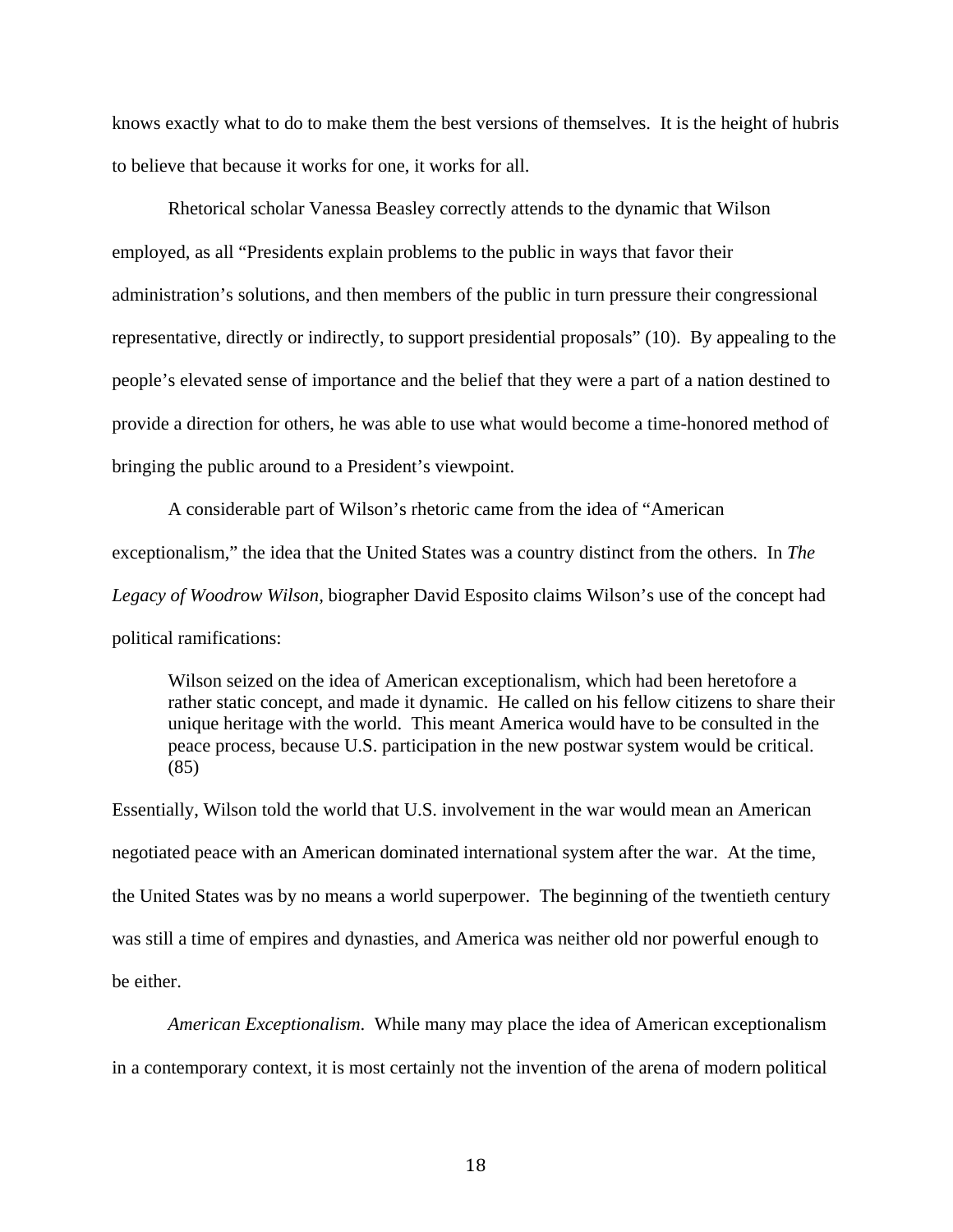discourse. Wilson used the concept of American exceptionalism discursively as an *ideograph*, as a symbol for representing the greatness that he saw as the destiny of the United States. An *ideograph* is a word that symbolizes a larger issue and evokes certain feelings about the issue.<sup>[14](#page-25-0)</sup> This *ideograph* functioned rhetorically for Wilson to convince the public that going to war would create a world fit for the United States to lead. Historian Ian Tyrrell comments that while many Americans associate American exceptionalism with the "Golden Age" of the United States, along with the founding of the country and the drafting of its Constitution, the term was originally developed to explain why America had not been forced to weather the rough seas of communism which much of Europe had to battle (1). In truth, the idea of exceptionalism has been employed variously to justify such benevolent concepts as charity or sacrifice, while often simultaneously used to defend military intervention and nation building. This rhetorical turn is no small feat, but it serves to show just how powerful and multidimensional an *ideograph* truly can be.

Rhetoricians Robert Ivie and Oscar Giner discuss the history of American exceptionalism as "an ensemble of traditional myths, typically evok[ing] attitudes of national autonomy and superiority," including, "Woodrow Wilson calling the nation to make the world safe for democracy" ("American Exceptionalism" 360). Inherent in this description of it lies the firm belief that the United States was preordained for greatest and that Americans have the responsibility to use that greatness and superiority to build the best world possible. Wilson served in an era in which the U.S. historical narrative was not yet fully defined, when the country was still developing its perception of its role in the newly forming global community. Ivie and

<span id="page-25-0"></span> $14$  The original definition of the term appears in Michael Calvin McGee's essay, "The 'Ideograph': A Link Between Rhetoric and Ideology," *Quarterly Journal of Speech* 66 (1980): 1- 16.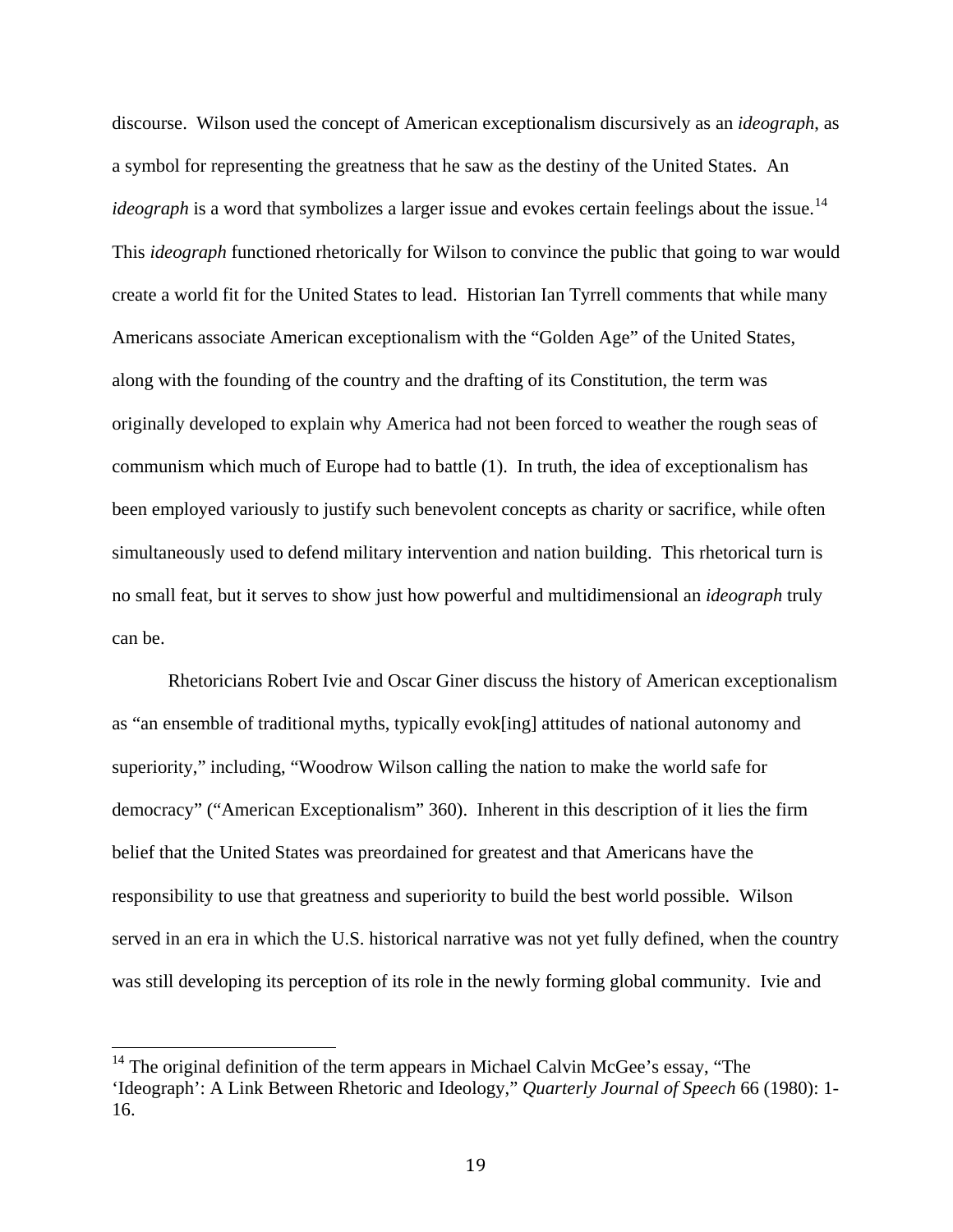Giner claim that the "nation's independence of action on the world scene, although perilous, is celebrated as its heroic mission to conquer evil and advance civilization" ("American Exceptionalism" 360-1). While certainly the case today, in Wilson's era, this idea had been planted a century before in policies such as the Monroe Doctrine and was just beginning to see those seeds sown.

No matter what the presidential leadership of the United States decides, the nation's motives are articulated as having the best of interests of everyone at heart. Wilson was one of the first Presidents to realize the power of this idea and to rally the country with its rhetorical potency. In the right hands, this design has been able to mobilize the entire nation. The Vietnam conflict is such an example; the public was bombarded with the argument that if South Vietnam was not defended, then all of Southeast Asia would fall to communism. Political scholar Andrew Rojecki takes the traditional view of exceptionalism to its logical conclusion when he states that "Collectively, these values define a political culture that promotes the idea of progress and takes the improvement of the human condition as a given" (69). For Wilson, it was not a matter of whether or not the United States should take the lead on a given issue, it was a matter of timing and location. As discussed earlier, Wilson was simply continuing along a timeline that would have its natural end in American supremacy of a united world. He seemed to truly believe that the United States was the greatest force of good in the world.

Wilson developed his version of American exceptionalism as a mantle handed down to the nation from God. It is truly impossible to separate his rhetoric from that idea. While he did develop reasoning for the war in terms such as safety and economy, his main point to the American people was that not to step up to the challenge of war was cowardly and probably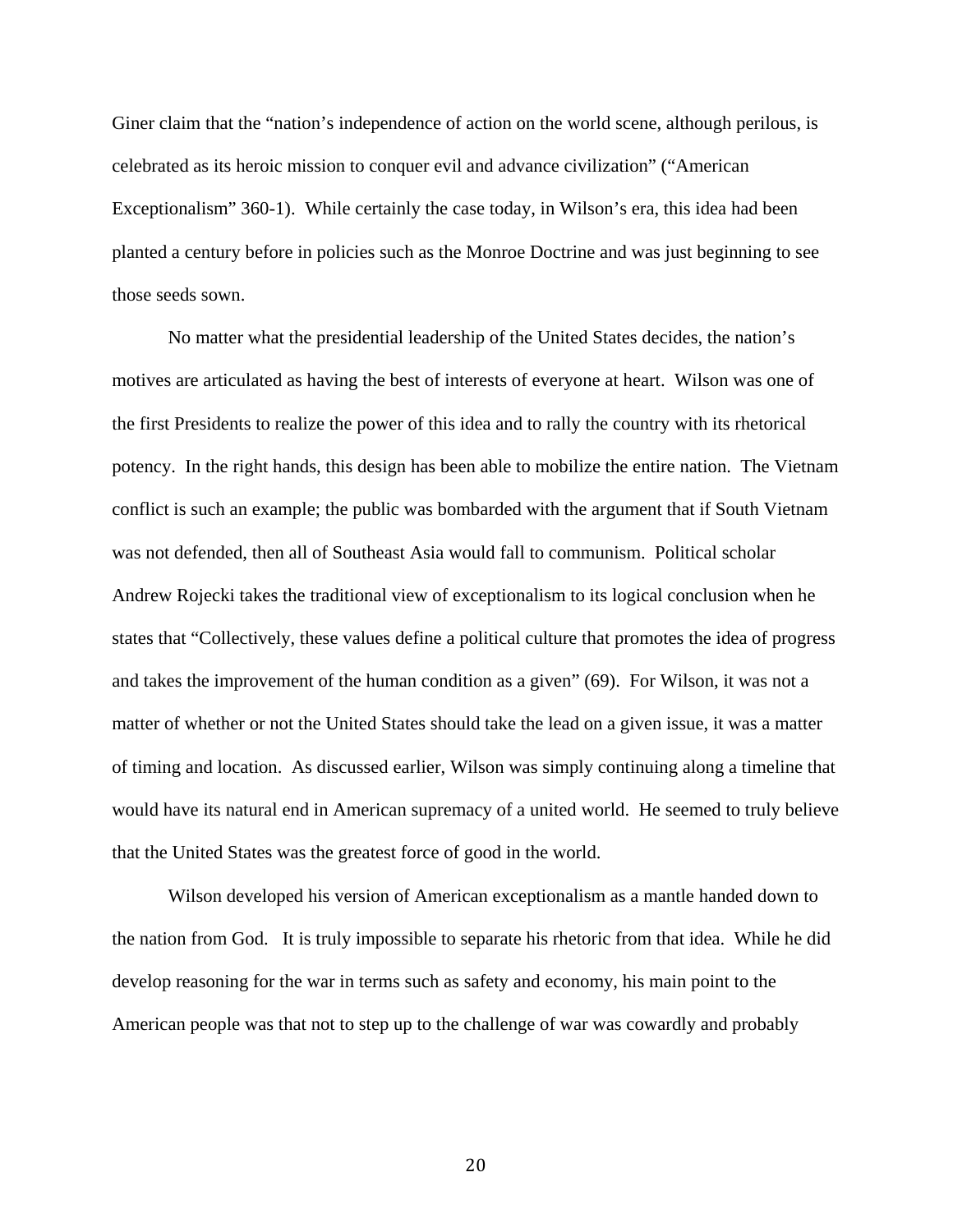sacreligious. America was created and had survived fundamentally to change the world. To convey this point to the American public, Wilson used the rhetorical lens of exceptionalism.

Communication scholar Foad Izadi views the concept of American exceptionalism from a more nefarious viewpoint, although by no means inaccurately. Izadi clarifies, "American exceptionalism indicates that the United States' moral superiority, its unique democratic and revolutionary origins, its political system, social organization, cultural and religious heritage, as well as its values serve to legitimize its policies" (24). If the United States does something, it does it because it knows it is the right thing. And if the United States makes a misstep, it was only out of caring and trying to do good. It is a complete policy cover all. Wilson seemed to have recognized this and employed it fully in his addresses to the nation. For him, exceptionalism and the United States were not separable. To understand President Wilson's viewpoint fully, it is crucial to remember that in his view, the progress of the United States was a story of an exceptional people destined to do exceptional things.

#### Method

The way to appreciate Wilson's rhetorical transition from a decidedly neutral to a prowar President is to look at his discourse from a series of time periods. There are three instances during which he delivered speeches that directly affected U.S. foreign policy: The September of 1916 Speech to Congress, the April of 1917 War Declaration, and the January of 1918 14 Points Address.<sup>[15](#page-27-0)</sup> In each of these speeches, before, during, and completing the involvement of the United States in the World War I, Wilson used similar discursive techniques to turn the country toward action in the war. Over the course of those two years, he managed to make the 180-

<span id="page-27-0"></span><sup>&</sup>lt;sup>15</sup> These three speeches have been edited for easy reference in this study and are included in the Appendix.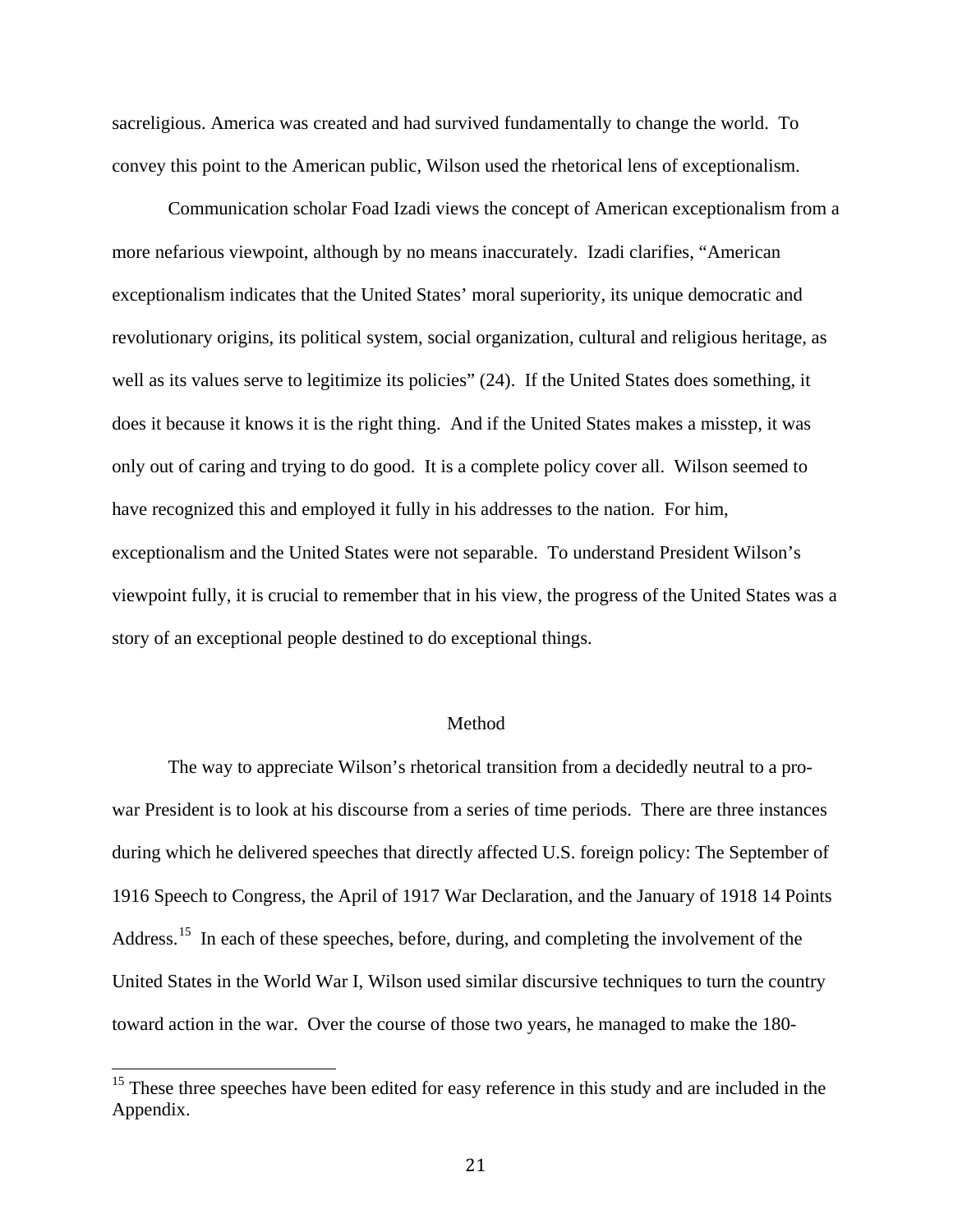degree change from refusing to put American boots on the ground in France to demanding it as a moral imperative. Accordingly, I organized my analysis of these three speeches through the descriptive framework of Bitzer's rhetorical situation to understand the exigencies that influenced his policy decisions.

I use the rhetorical construct of American exceptionalism as a critical lens for examining how his discourse responded to those exigencies. Wilson faced the challenge of maintaining his dedication to a system of values and not breaking his promises to the American people, while moving the country to war. A full rhetorical analysis of these artifacts through the critical lens of American exceptionalism helps provide insight into the decisions that Wilson made. I argue that whether or not Wilson knew that he would have to break his 1916 campaign promise, his rhetorical building of American exceptionalism forever changed the destiny of the United States and its future in World War I and beyond by fully applying a design to encourage the American people in one direction or another. I also explore the ideograph of exceptionalism and how it affected America's decision to go to war.

#### Plan of Study

The present chapter serves as a primer for the difficulty that Wilson faced in the second half of the 1910s. The world was a rapidly developing place, and he clearly saw that the United States could either choose to take its rightful place at the head or be swallowed up by the other belligerent nations. By discussing initial ideas of the rhetorical situation, Wilson's particular rhetorical situation, and his problems therein, and developing a clearer understanding of the ideas of American exceptionalism, it is now possible to delve deeper still into the discursive style of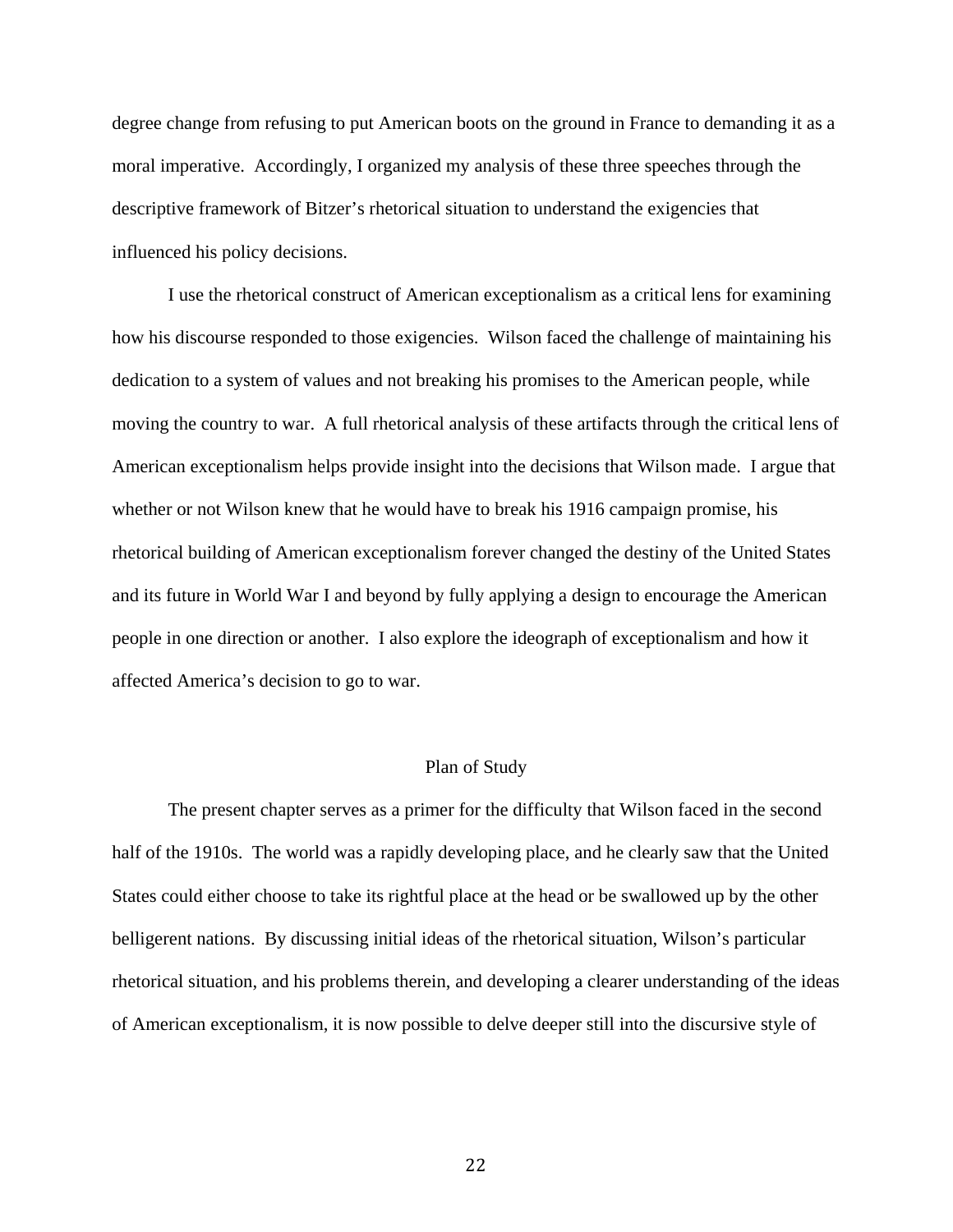the twenty-third President. A review of relevant literature gives a base from which to begin the study.

Chapter 2 is an analysis of the specific rhetorical situation Wilson faced from 1916 to 1918. By analyzing the exigencies that required the delivery of these three speeches, it becomes possible to tease out a better understanding of Wilson's texts. Therefore, this chapter provides more background of the Great War and the way in which Wilson's speeches came to be given within that time period.

Chapter 3 discusses the concept of American exceptionalism and the specific way Wilson developed it in his discourse. His understanding of the role of America in world history and the development of the future essentially set the stage for all presidential foreign policy subsequent to his eight years in office. A more developed understanding of the way in which Wilson used American exceptionalism as an *ideograph* provides substantial light on what might otherwise appear to be an inexplicable change of his foreign policy.

Chapter 4 concludes the study by offering implications and discussing the limitations of this study, as well as possible avenues for future research. It considers how, with a view of Wilson in mind, it is possible to understand the development of the American Presidency into the  $21<sup>st</sup>$  century. Wilson set the pattern for the future presidencies, and an understanding of the development of this will allow us to consider the future of the office.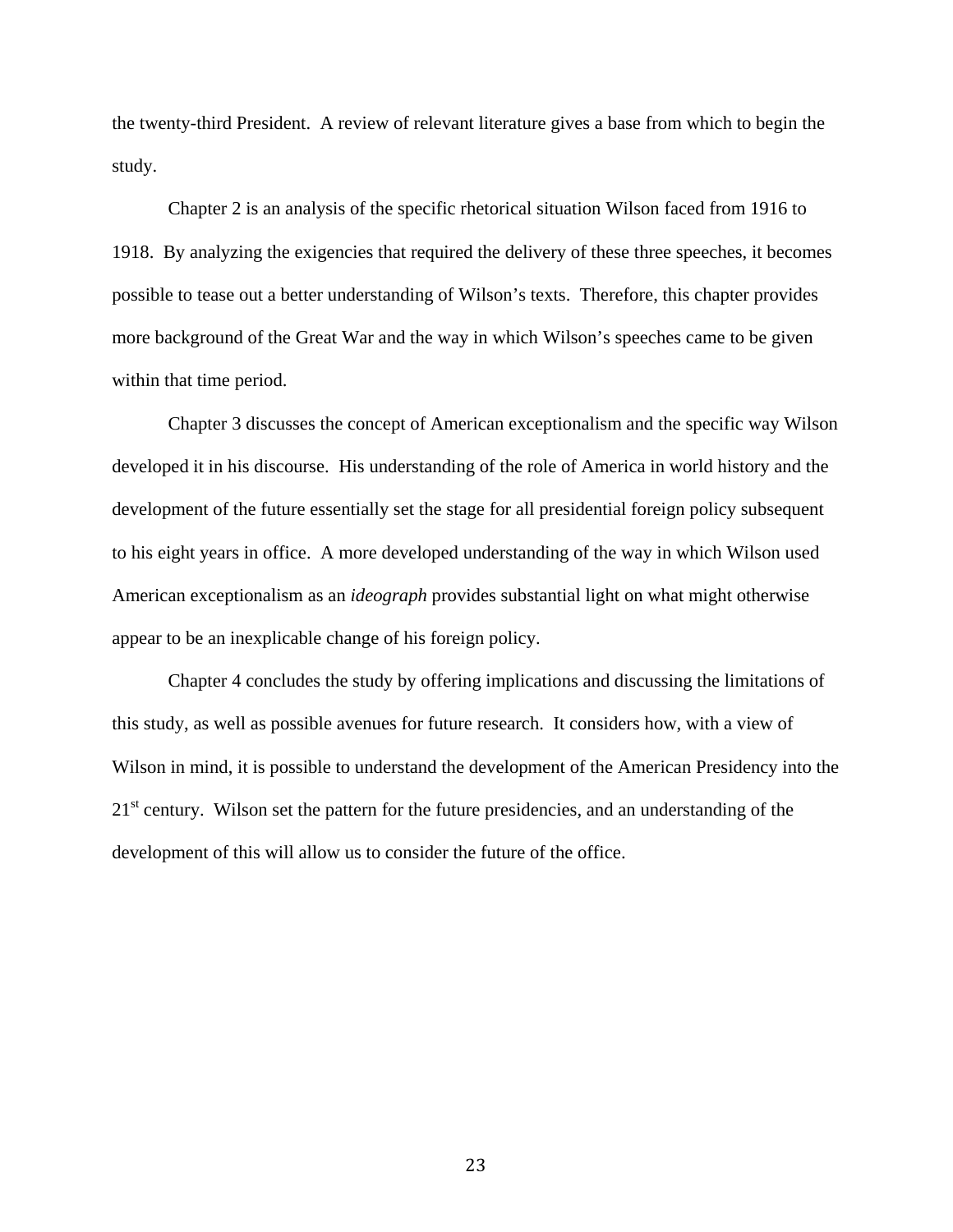#### CHAPTER 2

#### WILSON'S RHETORICAL SITUATION

Every single event in history, every battle, economic collapse, presidential act or futuresaving decision is an amalgamation of processes and factors. What we see as random events occurring organically along a linear timeline actually follow quite a different path. History is a series of actions and reactions, and to the extent that humans and their intellect have the ability to alter the direction of history, it most often occurs through their ability to shape and control a given situation. If, as philosopher Baruch Spinoza tells us, nature truly does abhor a vacuum (1.15), then history has proven itself desirous to follow the path of strength flowing in to situations in which it is required. It is what our leaders do within this moment of change that truly affects change and provides a historical context.

It is one thing to understand that events occur within the tumult of moment-to-moment factors and pressures and another to analyze such factors qualitatively. Bitzer does not give a simple one-line definition, but rather a fully developed descriptive framework for recognizing a rhetorical situation and the necessary variables it entails. Herein, Bitzer's descriptive framework functions as the organizing tool for explaining the overall situation Wilson faced, after his reelection in 1916, with respect to the involvement of the United States in WWI.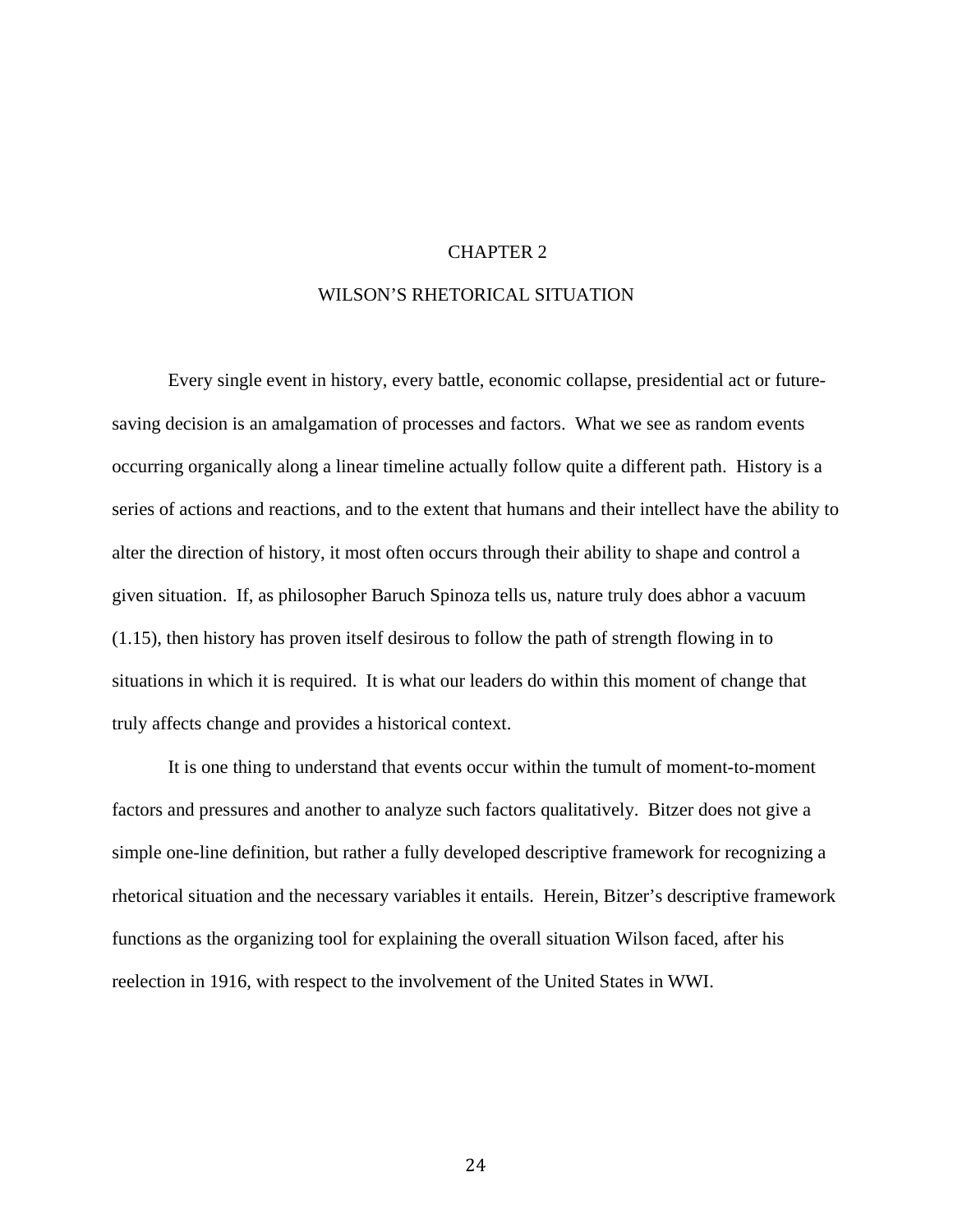#### Using Bitzer's Rhetorical Situation

Rhetorical scholars have an interest in explaining discursive events as rhetoric, but they recognize that such events are responding to their contexts, not occurring in a vacuum. As Bitzer posits, "rhetorical works belong to the class of things which obtain their character from the circumstances of the historic context in which they occur" (3). Furthermore, discourse is not rhetorical until it has been brought "into existence for the sake of something beyond itself" (3). For example, if a senator is speaking to a Congressional committee about his or her possible ethics violations, the discourse that occurs is rhetorical in nature because the senator is there in defense of an accusation. Had the accusation not been levied, the senator would most likely never have spoken in the first place. The accusation becomes the *exigence* that evokes a response from the senator.

Bitzer also explains that, "a speech is given *rhetorical* significance by the situation" (5), that is, the reason we care about *what* is being said is because of *why* it is being said. Dr. Martin Luther King's speech at the Lincoln Memorial, in August of 1963, is certainly remarkable as a rhetorical artifact for his eloquent use of language, but what has given King's speech its transcendent and timeless quality historically is the chaotic moment out of which it occurred. Today, King's speech is viewed as a response not only to the audience at the March on Washington, but also to the resistance the Civil Rights Movement had generated from the early 1950s and into the 1960s.<sup>[16](#page-31-0)</sup>

<span id="page-31-0"></span><sup>16</sup> For the compete text of this speech, see Martin Luther King, Jr., "I Have a Dream," *American Rhetoric*, ed. Michael E. Eidenmuller, 2001-2011, Web, [http://www.americanrhetoric.com/speeches/mlkihaveadream.htm.](http://www.americanrhetoric.com/speeches/mlkihaveadream.htm)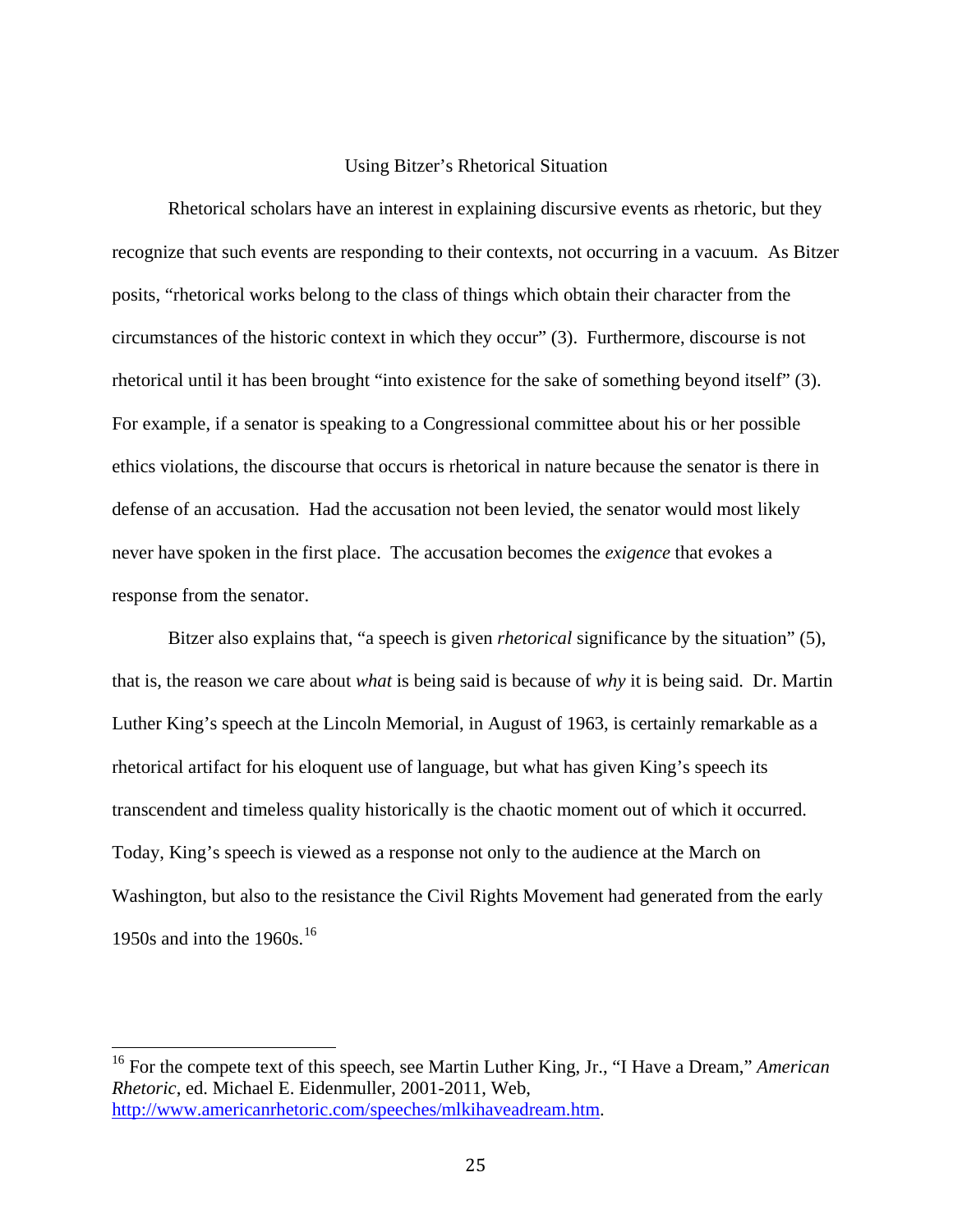King's speech also helps exemplify Bitzer's point that a rhetorical situation necessarily exists prior to the rhetorical discourse, "just as a question must exist as a necessary condition of an answer" (6). Accordingly, if a speaker addresses an audience on the basis of the situational *exigence*, the main idea of the speech must be a fitting response to that *exigence*. When President Franklin D. Roosevelt addressed the Congress, in 1941, asking the members to declare war on the Empire of Japan, it was in response to the Japanese bombing of Pearl Harbor Naval Base, in Hawaii.[17](#page-32-0) Without the *exigence* created by the attack on Pearl Harbor, Roosevelt would have had difficulty urging Congress to declare war.<sup>[18](#page-32-1)</sup> Likewise, if he had used the situation to declare war on Germany instead of Japan, his response would have deemed, in Bitzer's terms, "unfitting".<sup>[19](#page-32-2)</sup> The discourse arises, according to Bitzer, in an attempt to resolve the situation:

As a result, then, the discourse must respond to the situation, with its various constraints, which the participants have agreed is of concern; otherwise, the discourse simply is not a part of the rhetorical situation. (2)

In this way, then, Bitzer's framework provides a way of examining Wilson's situation as a rhetorical one. His situation was shaped out of and by his discursive responses as President to the growing *exigence* of U.S. policy toward the war in Europe. But, before investigating *what* Wilson said, let us turn to an examination of *why*, from November 1916 to 1918, as U.S. president, Wilson had to respond and what constraints he faced in doing so.

<span id="page-32-0"></span><sup>&</sup>lt;sup>17</sup> For the complete text of this speech, see Franklin Delano Roosevelt, "Pearl Harbor Address to the Nation," *American Rhetoric*, ed. Michael E. Eidenmuller, 2001-2011, Web, [http://www.americanr](http://www.american/)hetoric.com/speeches/fdrpearlharbor.htm.<br><sup>18</sup> In fact, some recent historians have suggested that FDR may have had prior knowledge of the

<span id="page-32-1"></span>planned attack on Pearl Harbor but did nothing, knowing it would provide a political *exigence* for America to enter the war. See Thomas Fleming's book *The New Dealer's War*. 19 For Bitzer's definition of a "fitting" response, see pg. 10.

<span id="page-32-2"></span>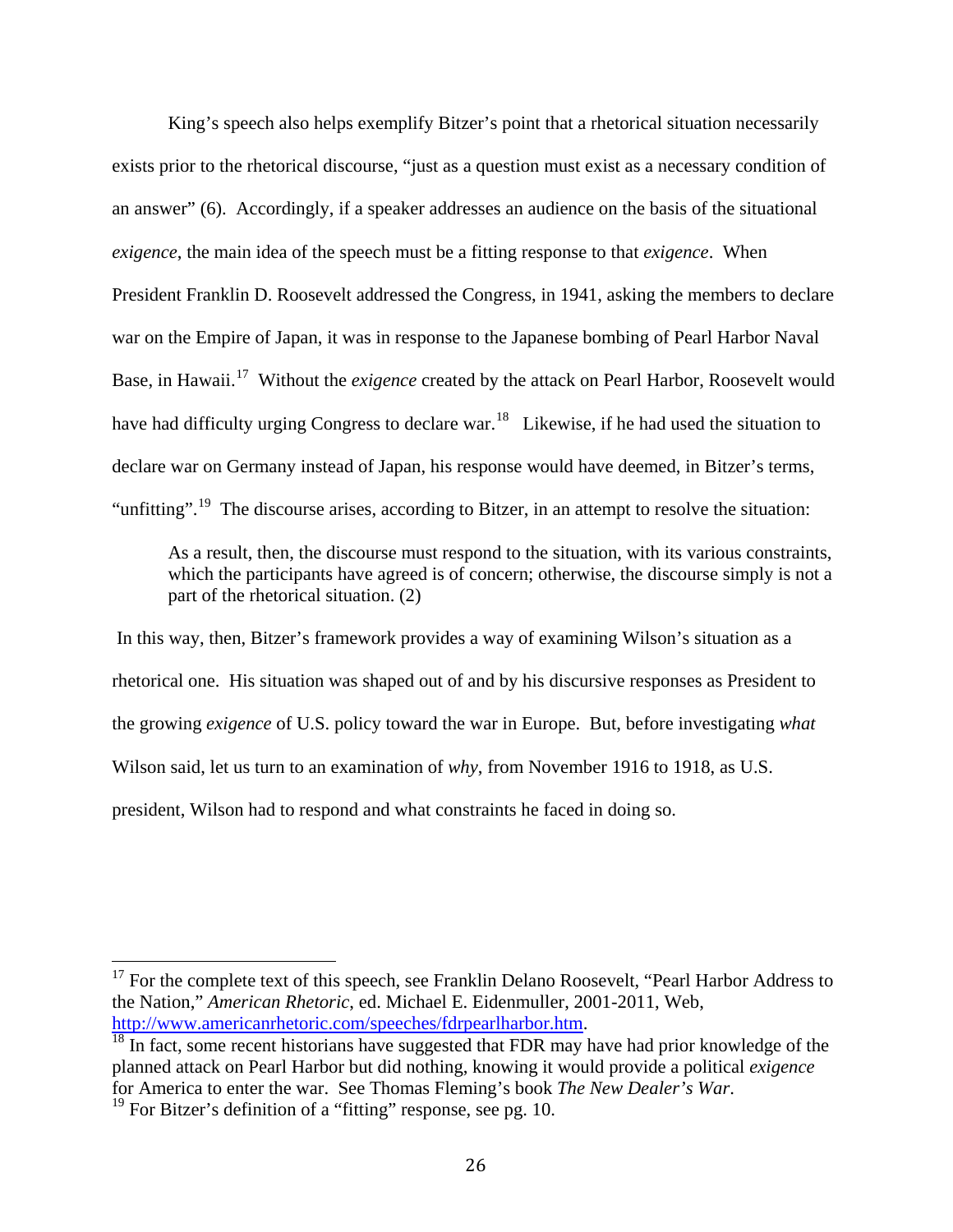#### He Kept Us Out of the War

In many ways, Wilson's rhetorical situation may be understood to have been created on 7 November 1916, when he won his re-election to the post of U.S. President by less than 5% of the vote against his Republican opponent Charles Evans Hughes.<sup>[20](#page-33-0)</sup> While in hindsight Wilson's reelection may seem unremarkable, at the time the narrow margin of victory was seen as a referendum on problems both foreign and domestic. The American people had had to choose between their dislike for Wilson's domestic policies and their fear of Republican saber rattling.<sup>[21](#page-33-1)</sup> Most historians credit Wilson's re-election with the public's fear of the European war and thus the effectiveness of his campaign slogan "He Kept Us Out of War".<sup>[22](#page-33-2)</sup> As a result, Wilson's second term began with the tacit promise that, in contrast to the Republicans, he would continue to keep the nation out of the war.

Certainly, when compared to the Republican Party's position on the war, Wilson's administrative record seemed to have offered the public a genuine choice. During his first term in office, the U.S. government had supported both the Central and the Allied powers financially with munitions through families such as the Rockefellers and Morgans. But, the Democrats were more tight-lipped about the realities of the burgeoning international state of affairs than the

<span id="page-33-0"></span><sup>20</sup> For more details on that election, see David Leip, "1916 Presidential Election Results," *Atlas of U.S. Presidential Elections,* 2005,

http://uselectionatlas.org/RESULTS/national.php?f=0&year=1916.

<span id="page-33-1"></span> $21$  This metaphor refers to the Republican Party's eagerness for war. Various historians have noted this political tension in the 1916 election. See, for example, James Milton Cooper's *Woodrow Wilson: A Biography.*

<span id="page-33-2"></span><sup>22</sup> For discussion of his slogan and its political significance, see "Woodrow Wilson," *Presidents,*  Web, http://www.whitehouse.gove/about/presidents/woodrowwilson.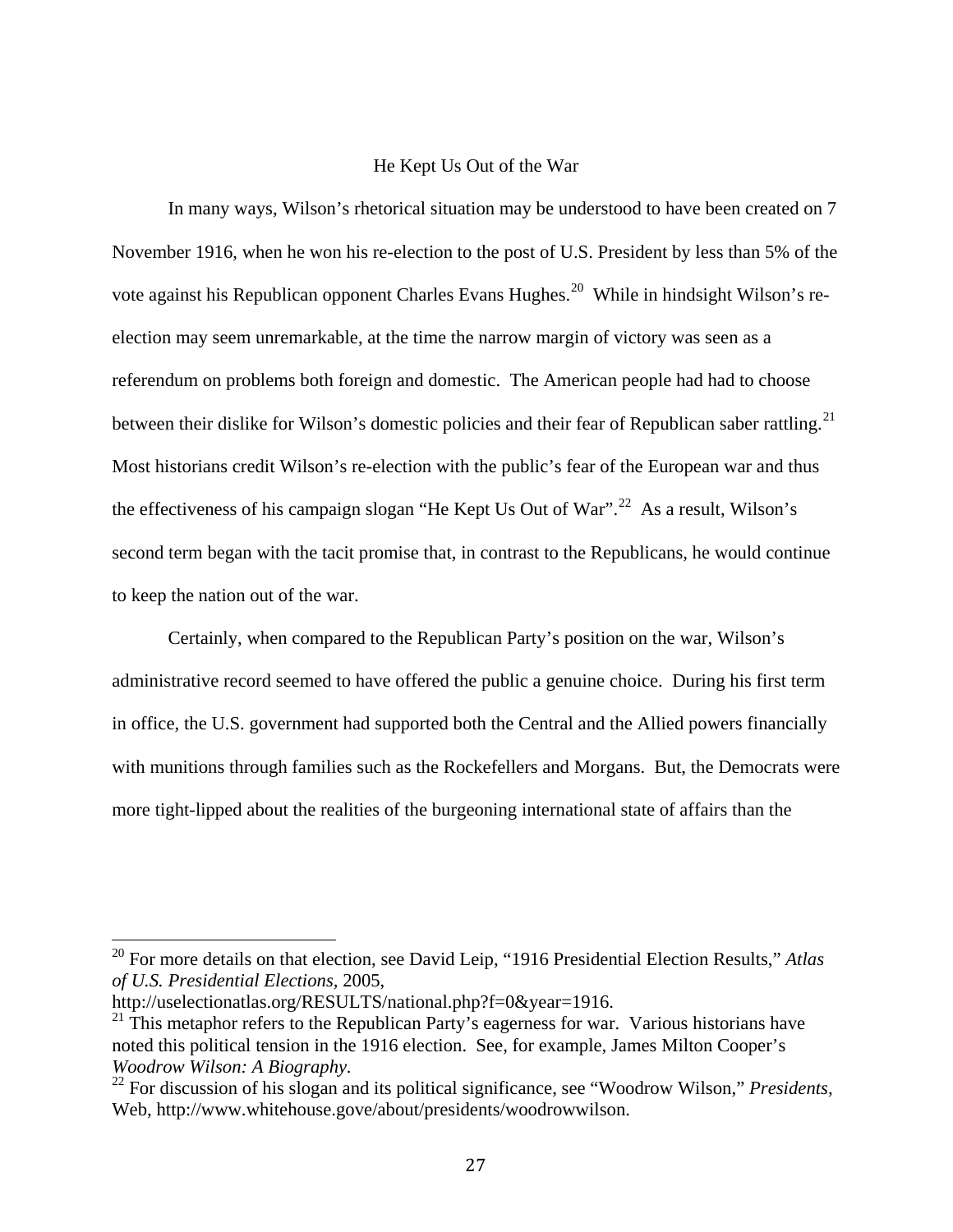Republicans.<sup>[23](#page-34-0)</sup> And, even though Republican Party leaders, such as former President Theodore Roosevelt, were both anxious and vocal about their desire to throw their weight into the European conflict, they could not decide on which side to intervene or what their goals would be. So, the American populace was convinced that the Democrats had no reason to involve the nation in a foreign war.

The American citizenry was not itching for a fight at the time, especially since the nation's stated foreign policy was still founded solidly on the near century old Monroe Doctrine. The country's most recent war effort, the less than popular Spanish-American War, was clearly one of "protecting" interests on the American side of the globe.<sup>[24](#page-34-1)</sup> The Great War raging across the ocean was patently outside of American jurisdiction, according to the government's own definition. Nonetheless, those who championed a noninterventionist stance toward the war in Europe should have been somewhat skeptical of Wilson's commitment to that position.

Two months prior to his re-election, Wilson had delivered a speech to the members of the National Democratic Convention in St. Louis, Missouri, accepting the party's nomination. Although the speech seemed to be a typical nomination acceptance speech, it was rhetorically significant for the situational context in which Wilson found himself, in the midst of a war that would end up touching at least half of the continents on the globe. Under those circumstances, the most powerful man in the United States, the incumbent President, would be expected to have something to say on such affairs.

From the beginning of this 1916 speech, accepting the Democratic nomination, Wilson began building a resumé for the Democratic Party, one specifically geared to juxtapose the party

<span id="page-34-0"></span><sup>23</sup> For more discussion of the political division, see Edward L. Ayers, et al., *American Passages: A History of the United States* (Boston, MA: Wadsworth, 2009), 649-51.

<span id="page-34-1"></span><sup>24</sup> Consult "The World of 1898: The Spanish-American War," *Hispanic Division Library of Congress*, 20 July 2010, http://www.loc.gov/rr/hispanic/1898/intro.html.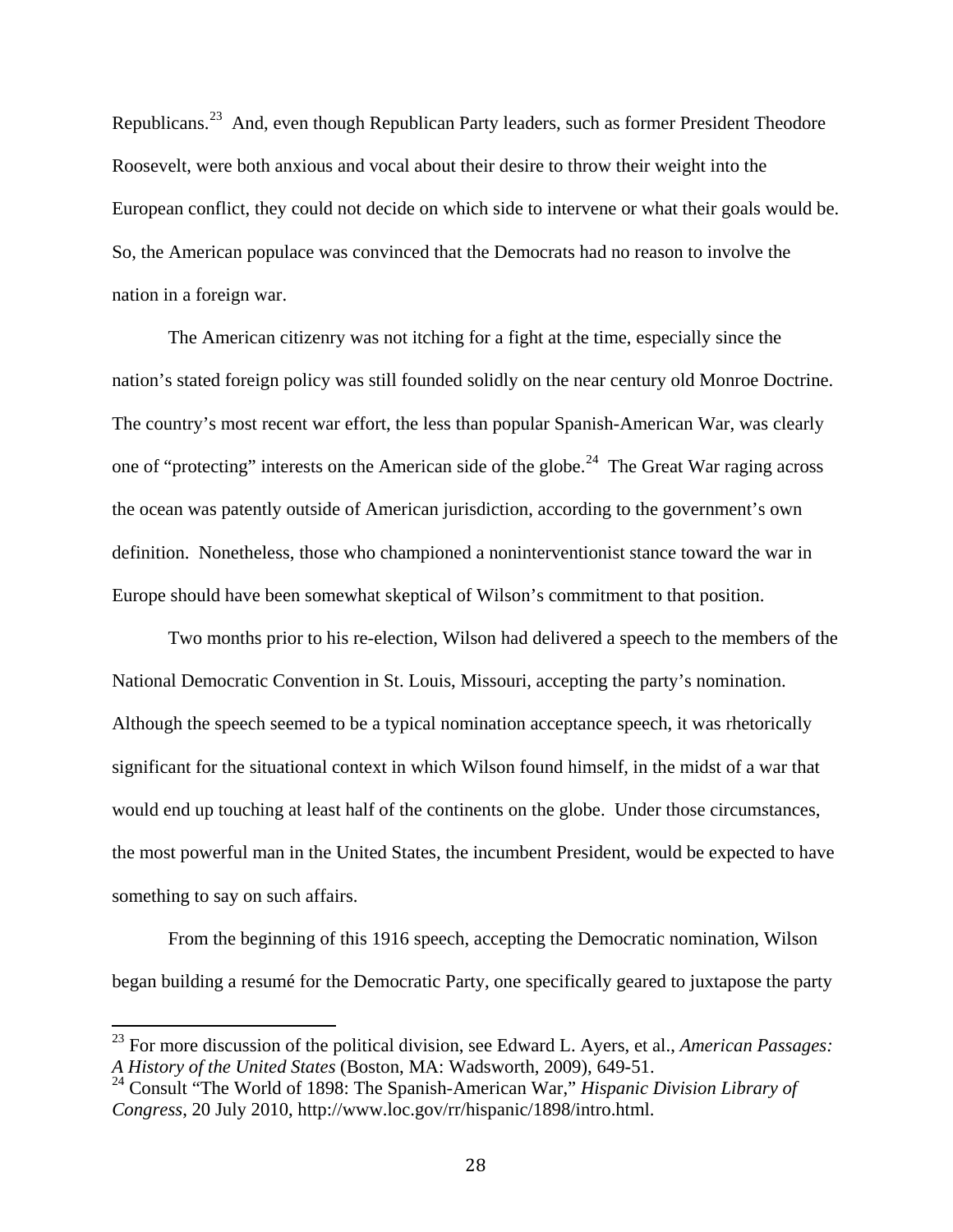against the Republicans. He chided the previous Republican administration, during which, "Little intelligent attention was paid to the army, and not enough to the navy,"<sup>[25](#page-35-0)</sup> and he repeated that theme frequently throughout the speech. For Wilson and the Democrats, this theme of illpreparedness served as an example that proved just how unfit to rule the Republican Party was. For a nation that was supposed to serve as the beacon of hope and example for other countries and to "spread the arsenal of democracy," it was simply unacceptable to have an ill-equipped army and a floundering navy. The United States could not defend itself, much less its allies, in such a state.

One of the most interesting comments Wilson made in the speech was in response to the reissue of the tariff, a matter that critics claimed was far too protectionist. By keeping the taxes on imported goods high, the Republican's goal was to force U.S. companies to buy local, ostensibly to allow for U.S. economic production to grow. Wilson saw this approach as backwards and antiquated, preferring instead to open U.S. markets to the global system and to allow smaller national companies to sink or swim on their own merit. He had every interest in repealing this tariff and putting in a far more lenient plan. For industrialists such as Morgan, Rockefeller, and Harriman, this position was as it should be. Wilson justified the tariff accordingly:

The tariff has been revised, not on the principle of repelling foreign trade, but upon something like a footing of equality with our own in respect of the terms of competition, and a Tariff Board has been created whose function it will be to keep the relations of American with foreign business and industry under constant observation, for the guidance alike of our business men and of our Congress. *American energies are now directed towards the markets of the world*. (2.7)

<span id="page-35-0"></span><sup>25</sup> Woodrow Wilson, "Speech of Acceptance," *Miller Center of Public Affairs*, 6 December 2010, <http://millercenter.org/scripps/archive/speeches/detail/3795. Subsequent references herein to this speech are made parenthetically, by page and paragraph number, to the copy attended to this study as "1916 Democratic Address."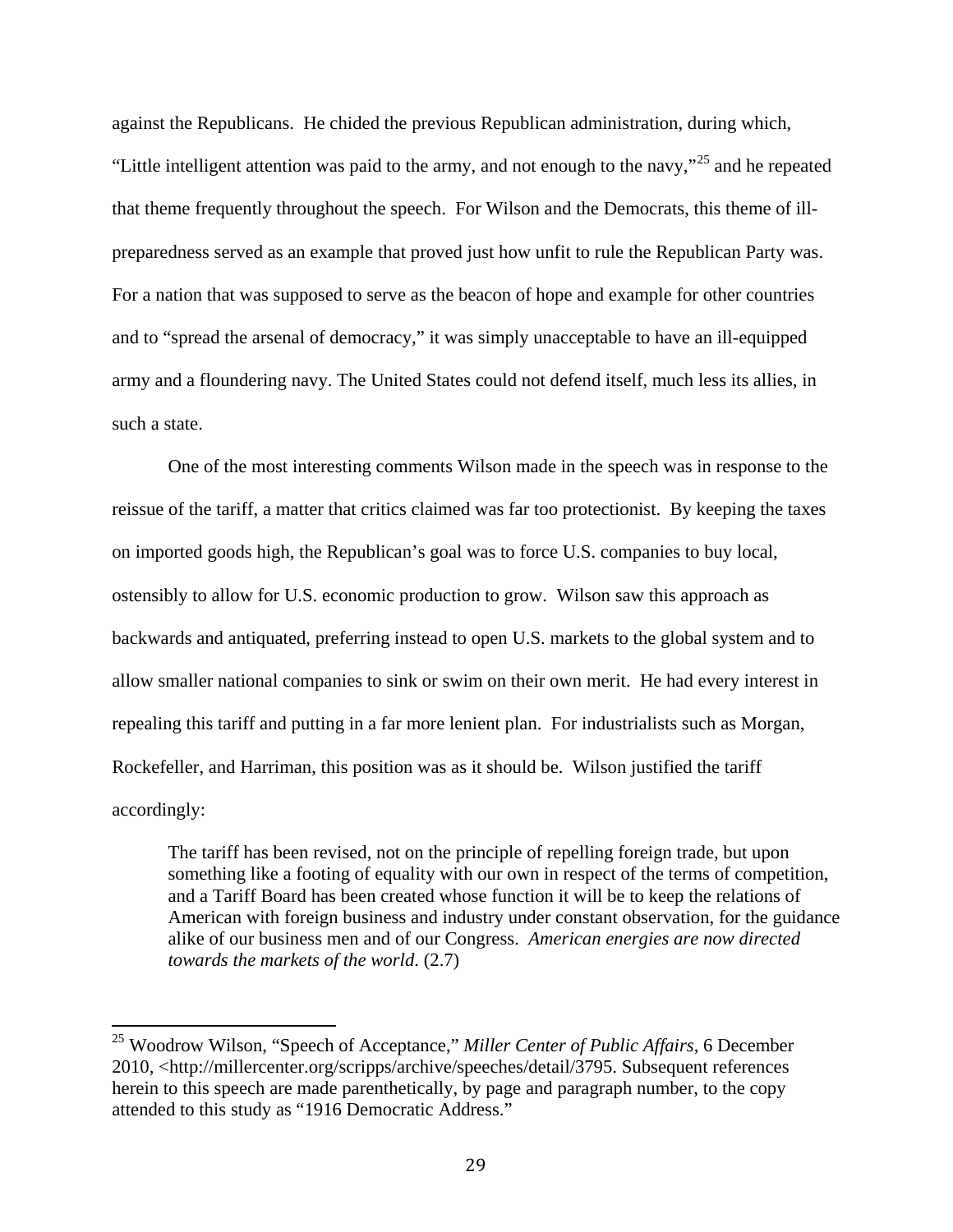At the time, Wilson may have appeared to be commenting on the financial footing of the United States. From today's vantage, though, his comment seems to reveal his true hand in terms of America's financial entanglement with European powers.

At the time, the country had a significant trade surplus; unlike today, it was exporting far more than it was importing. According to historian Samuel McRoberts, the largest purchasers of American goods, specifically through financial institutions and the armaments industry, were the nations of Europe (*WWI Document Archive*). While in the right situation, war can indeed be quite profitable, it was not proving to be the case for the governments in Europe. Eager to take advantage of the European countries' financial situations, J.P. Morgan and Company had been directly involved in talks with the U.S. departments of State and Treasury, pleading with the government to allow them to make loans to the belligerent nations.

In late 1914 and early 1915, the man standing in the way of such financial involvement was Secretary of State William Jennings Bryan, who maintained that "There is no reason why loans should not be made to the governments of neutral nations, but in the judgment of this Government, loans by American bankers to any foreign nation which is at war are inconsistent with the true spirit of neutrality."<sup>[26](#page-36-0)</sup> Bryan had found no legal way, either by the letter or the intent of the laws of neutral nations, to permit trading with belligerents, and was not afraid to say so. However, less than a year after this letter was written to Morgan and Co., Bryan was no

<span id="page-36-0"></span> $26$  For a complete text of this judgment, see William Jennings Bryan, "Secretary of State to J.P. Morgan and Company," *WWI Document Archive,* Web, 39 June 2009, http://wwi.lib.byu.edu/index.php/U.S.\_Policy\_on\_War\_Loans\_to\_Belligerents.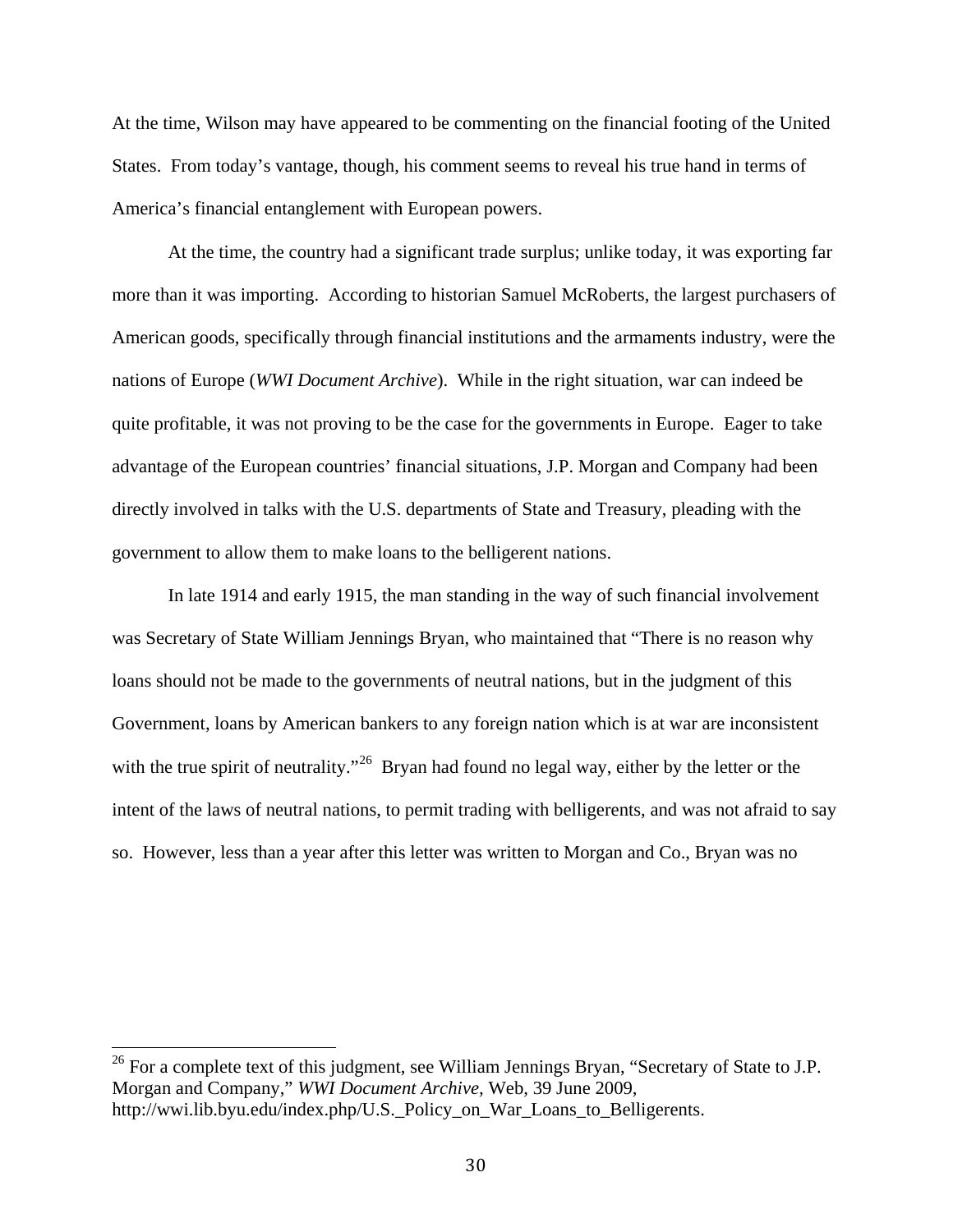longer Secretary of State, and U.S. banks found a more accommodating temperament in the new man holding the position, Robert Lansing. $27$ 

In September on 1915, almost a year to the day before Wilson accepted the Democratic nomination for re-election, in St. Louis, Lansing summarized the country's financial problem in

a letter to President Wilson:

Since December 1st, 1914, to June 30, 1915, our exports have exceeded our imports by nearly a billion dollars, and it is estimated that the excess will be from July 1st to December 1, 1915, a billion and three quarters. Thus for the year 1915 the excess will be approximately two and [a] half billions of dollars. It is estimated that the European banks have about three and [a] half billions of dollars in gold in their vaults. To withdraw any considerable amount would disastrously affect the credit of the European nations, and the consequence would be a general state of bankruptcy.

The idea of Europe pulling their money out simply was not an option, as that money was

rightfully the United States', and for the Europeans to extract that amount of money would

require them to default on their debts to the U.S. Lansing continues his reasoning:

If the European countries cannot find means to pay for the excess of goods sold to them over those purchased from them, they will have to stop buying and our present export trade will shrink proportionately. The result would be restriction of outputs, industrial depression, idle capital and idle labor, numerous failures, financial demoralization, and general unrest and suffering among the laboring classes. Probably a billion and three quarters of the excess of European purchases can be taken care of by the sale of American securities held in Europe and by the transfer of trade balances of oriental countries, but that will leave three quarters of a billion to be met in some other way. Furthermore even if that is arranged, we will have to face a more serious situation in January, 1916, as the American securities held abroad will have been exhausted.<sup>[28](#page-37-1)</sup>

By Lansing's account, the United States was in the precarious position of being owed a sum of

money that, if called in, would ruin the finances of the European continent. Since clearly that

<span id="page-37-0"></span> $27$ It can be reasonably argued that Robert Lansing supported Wilson's monetary support of the belligerent nations out of a true desire to see the Allied powers succeed. For more information, see Michael Duffy's essay, "Robert Lansing," at *Firstworldwar.com.*

<span id="page-37-1"></span><sup>&</sup>lt;sup>28</sup> For the entire text, refer to Robert Lansing, "Secretary of State Lansing to President Wilson," *WWI Document Archive,* 30 June 2009,

http://wwi.lib.byu.edu/index.php/U.S.\_Policy\_on\_War\_Loans\_to\_Belligerents.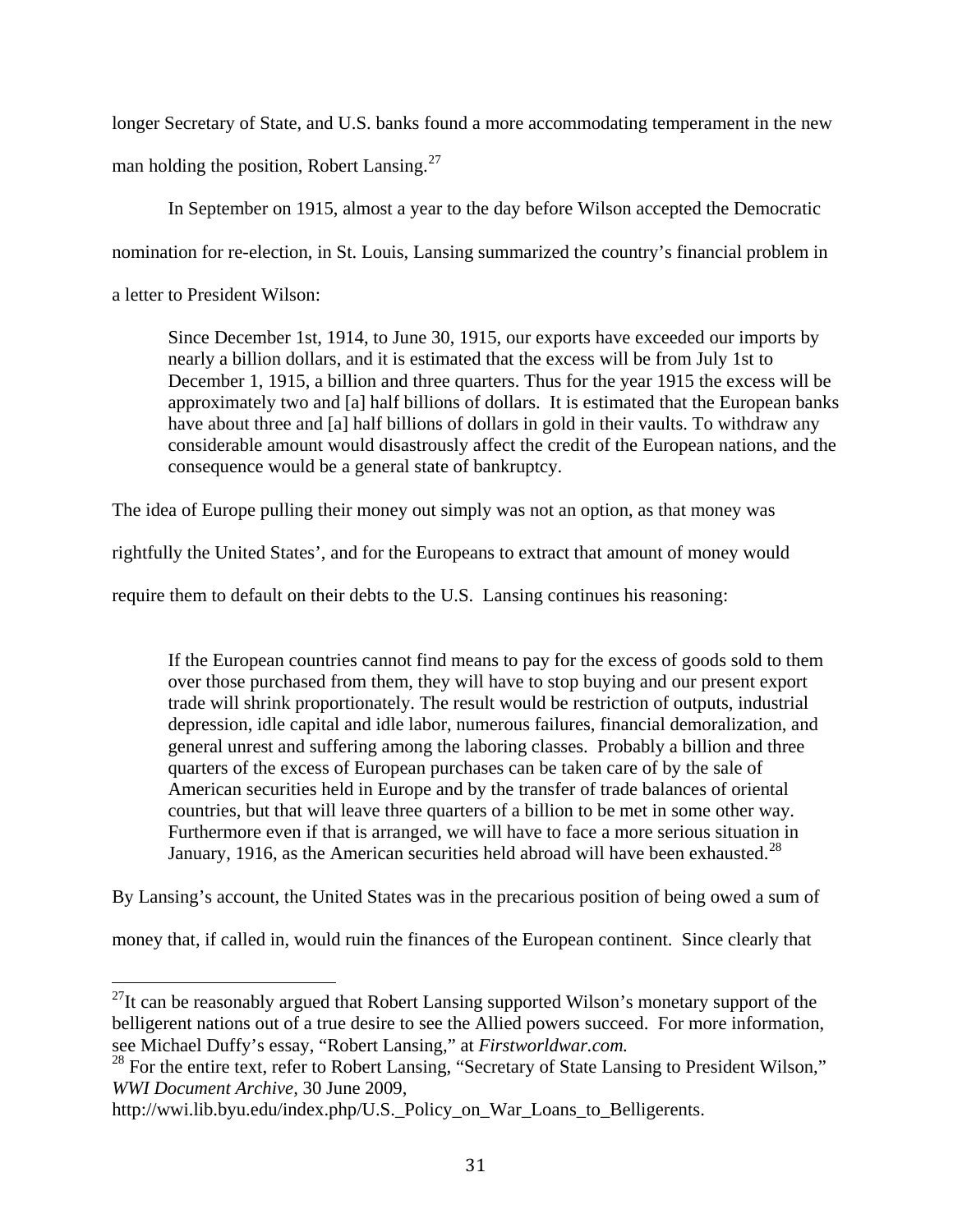was not an option, he reasoned, trade needed to continue on the basis that payment would be made at another time. Until such a time, loans could be floated from the U.S. lending institutions.

The Secretary of the Treasury, William McAdoo, apparently found no reason to disagree with Lansing's forecast, and at the end of his letter to the President, Lansing added the Treasury secretary in his advice:

My opinion is that we ought to allow the loans to be made from our own good, and I have been seeking some means of harmonizing our policy, so unconditionally announced, with the flotation of general loans. As yet I have found no solution to the problem. Secretary McAdoo considers that the situation is becoming acute and that something should be done at once to avoid the disastrous results which will follow a continuance of the present policy. (6.29-30)

The unconditional announcement to which Lansing referred was former Secretary Bryan's statement to J.P. Morgan and Company regarding the inability to deal with belligerent nations. In short, European markets needed the United States for loans that were not permissible, due to laws restricting trade with belligerent nations. Furthermore, with its best market unable to pay for goods and services contributing to the war effort, the United States was accumulating a surplus that was largely unprofitable and perhaps financially perilous. Wilson's response to this financial crisis was to open up the doors of American financial institutions, officially declaring that European credit had no limit, as far as the banks were concerned. Rather than risk being stuck with a surplus no one could afford to buy, the U.S. government decided to float the loans, regardless of international law, and went so far as to mobilize a merchant marine and an improved navy to transport goods to the European markets, setting in motion the inevitable gears of foreign intervention.

A year later, to the members of the Democratic Party, in St. Louis, Wilson explained: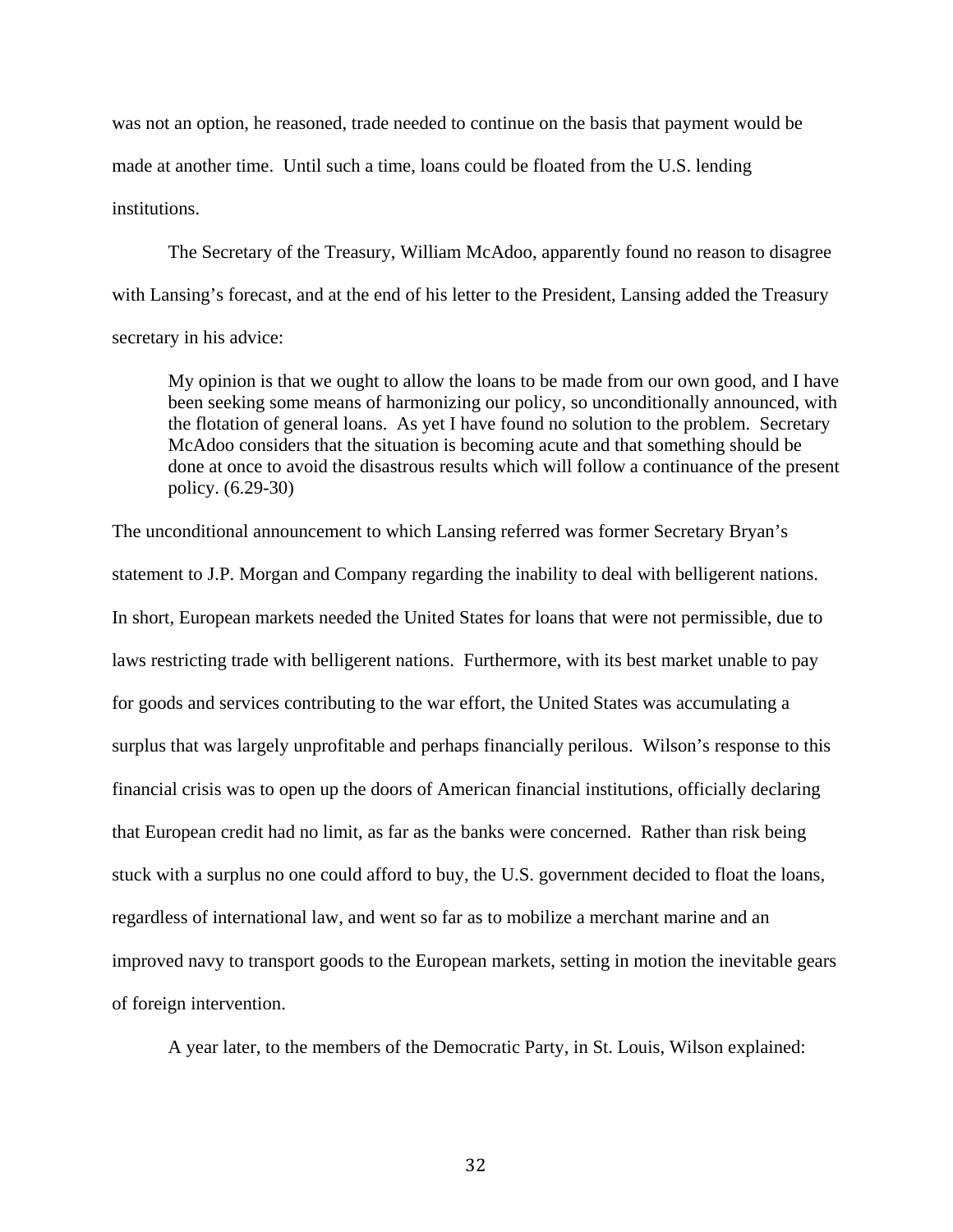Effective measures have been taken for the re-creation of an American merchant marine and the revival of the American carrying trade indispensable to our emancipation from the control which foreigners have so long exercised over the opportunities, the routes, and the methods of our commerce with other countries. (2.10)

With these remarks, Wilson seemed to be taking advantage of the war in Europe to flex burgeoning American muscle, taking advantage of the needs of Europeans to expand American power. With the nations of Europe beating one another into oblivion, the United States had the room and time to continue building and developing the navy that would soon carry its troops to the shores of France. Though Wilson characterized the actions his administration had taken as ones that would emancipate the nation "from the control which foreigners have so long exercised," it was clear that by declaring the opening of U.S. banks and credit lines to the nations of Europe, he had established the boundaries of the rhetorical situation that would lead the nation into the war. Thus, when Wilson addressed his party, in the fall of 1916, his previous administrative policies posed significant constraints upon his future choices regarding U.S.policies toward the war.

Constraints function in the rhetorical situation by defining what can or can not be said in a piece of discourse. In his discussion about the rhetorical situation, Bitzer explains how constraints function:

[E]very rhetorical situation contains a set of *constraints* made up of persons, events, objects, and relations which are parts of the situation because they have the power to constrain decision and action needed to modify the exigence. (8)

Of course, Wilson's largest *constraint* was the anti-war sentiment of the American public. The majority of Americans simply did not want to engage in a horrifyingly bloody and territorial European brawl.<sup>[29](#page-39-0)</sup> For Wilson, the anti-war sentiment of the public ran counter to the financial

<span id="page-39-0"></span><sup>&</sup>lt;sup>29</sup> In *The Illusion of Victory*, Thomas Fleming discusses that American disapproval for the war largely was not something Wilson cared about, because he had George Creel's CPI (93).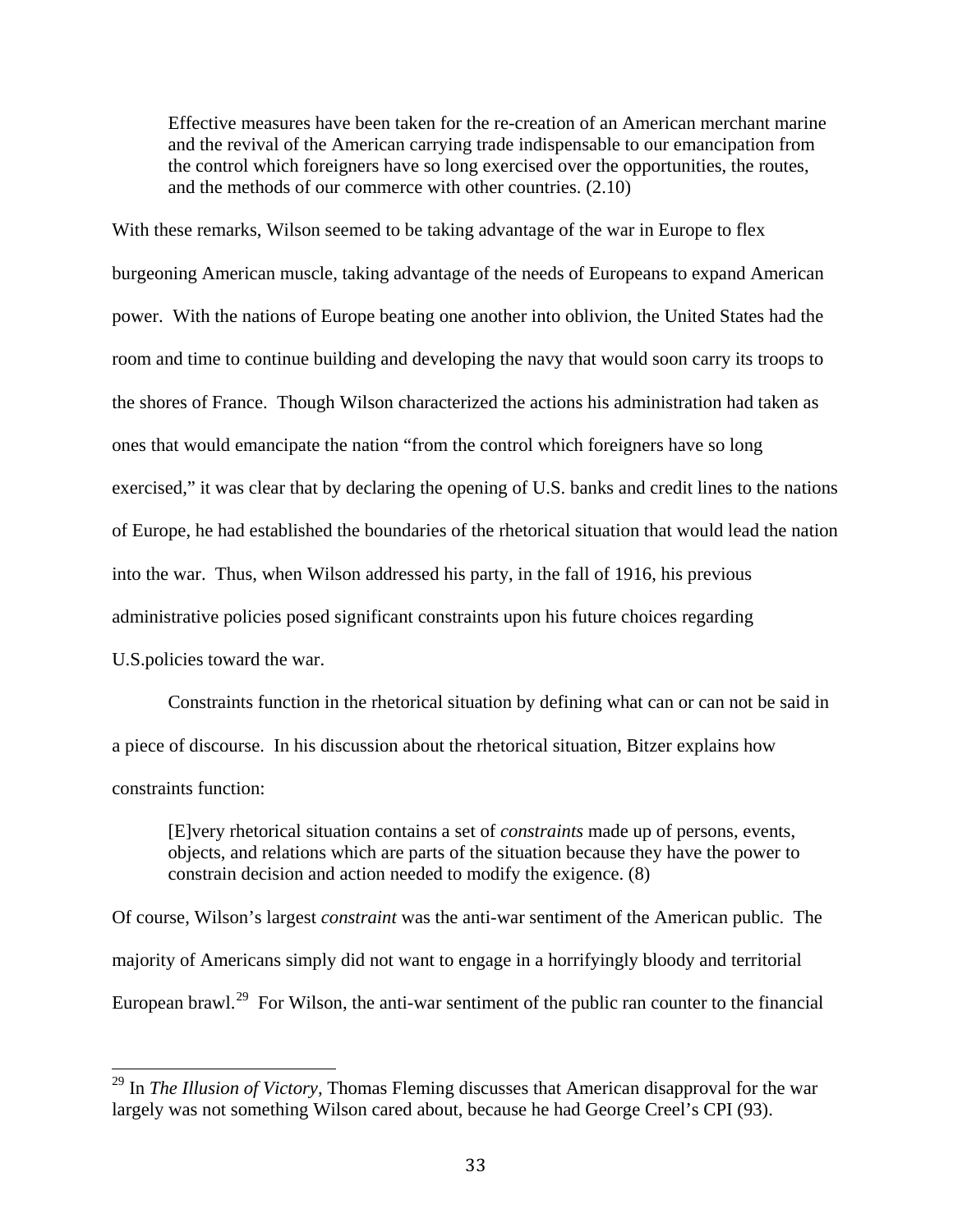decisions he had authorized in support of the nations of Europe and to the political tendencies of his party. Yet, his re-election campaign had narrowly succeeded on the platform of nonintervention. As President George W. Bush said decades later, "If this were a dictatorship, it'd be a heck of a lot easier, just so long as I'm the dictator."<sup>[30](#page-40-0)</sup> Fortunately, the United States is not such a place, nor was it during the term of the twenty-third President. If Wilson and his anglophile cabinet had had their preference, perhaps the United States would have entered on the side of the Allies sooner than it did. But Wilson was a shrewd politician with the support of a number of even more shrewd politicians and businessmen, all of whom understood that the body politic had to be nudged towards things with which they did not necessarily agree.

In accepting his party's nomination, Wilson seemed to acknowledge how the will of the people constrained the nation's actions. Wilson stated:

In foreign affairs we have been guided by principles clearly conceived and consistently lived up to. Perhaps they have not been fully comprehended because they have hitherto governed international affairs only in theory, not in practice. They are simple, obvious, easily stated, and fundamental to American ideals. (3.21)

Wilson was famous for such lofty ideals, declaring that whatever the United States decided to do,

it did for the sake of the people and to benefit all humanity. American ideals often depend on the

situation, and in this case, Wilson clarified how those ideals were being met:

We have been neutral not only because it was the fixed and traditional policy of the United States to stand aloof from the politics of Europe and because we had had no part either of action or of policy in the influences which brought on the present war, but also because it was manifestly our duty to prevent, if it were possible, the indefinite extension of the fires of hate and desolation kindled by that terrible conflict and seek to serve mankind by reserving cur[sic] strength and our resources for the anxious and difficult days of restoration and healing which must follow, when peace will have to build its house anew. (4.22)

<span id="page-40-0"></span><sup>&</sup>lt;sup>30</sup> For the full text, see George W. Bush, "Transition of Power: President-Elect Bush Meets With Congressional Leaders on Capitol Hill," *CNN.com transcripts*, 18 December 2000, http://transcripts.cnn.com/TRANSCRIPTS/0012/18/nd.01.html.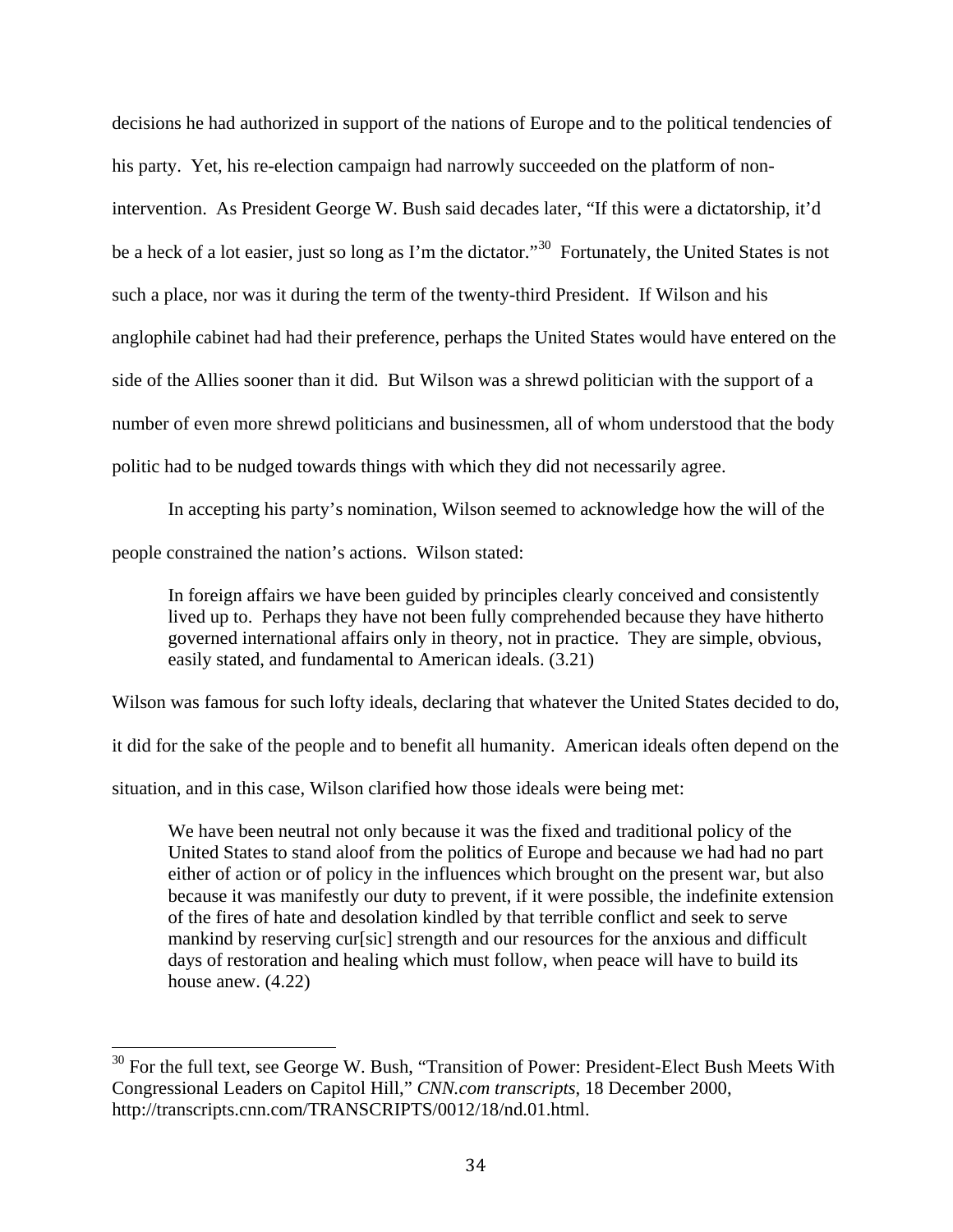For those listening carefully, Wilson was moving away from the "neutral in heart as well as action" position he had taken at the outbreak of war a year earlier.<sup>[31](#page-41-0)</sup> With this explanation, he seemed to be preparing the country for a possible change in foreign policy.

The United States was still verbally neutral at this time, to be sure, but Wilson's language conveyed a willingness to adapt to change. Wilson declared forebodingly that, "The seas were not broad enough to keep the infection of the conflict out of our own politics" (4.24). Wilson's word choice is noteworthy because with it he seemed to suggest that the problem had already reached American shores. Characterizing the conflict as an "infection," with the potential to spread further, Wilson appeared to place himself in the role of a begrudging participant, one who was praying for peace publicly, while privately preparing for a contagious outbreak.

If the private correspondence between Wilson, Secretaries McAdoo, Bryan, and Lansing, and the representatives of the U.S. banking establishment from 1915 had been made public, the politically educated would very likely have argued against such economic entanglements on the ground that they would make some sort of involvement in the Great War almost certain. But such was not the case, and a mere two years later, with the U.S. entrance into the war, many found themselves in the position of shock and dismay. Yet, in 1916, in accepting the nomination, Wilson suggested to his listeners that the war in Europe might soon reach an end:

The future, the immediate future, will bring us squarely face to face with many great and exacting problems which will search us through and through whether we be able and ready to play the part in the world that we mean to play. It will not bring us into their presence slowly, gently, with ceremonious introduction, but suddenly and at once, the moment the war is over. They will be new problems, most of them; many will be old problems in a new setting and with new elements which we have never dealt with or reckoned the force and meaning of before. They will require for their solution new thinking, fresh courage and resourcefulness, and in some matters radical reconsiderations

<span id="page-41-0"></span><sup>31</sup> For a full text of this speech, see Woodrow Wilson, "Appeal for Neutrality," *Academic American,* Web, [http://www.academicamerican.com/progressive/docs/WWNeutral1914.htm.](http://www.academicamerican.com/progressive/docs/WWNeutral1914.htm) 3 January 2010.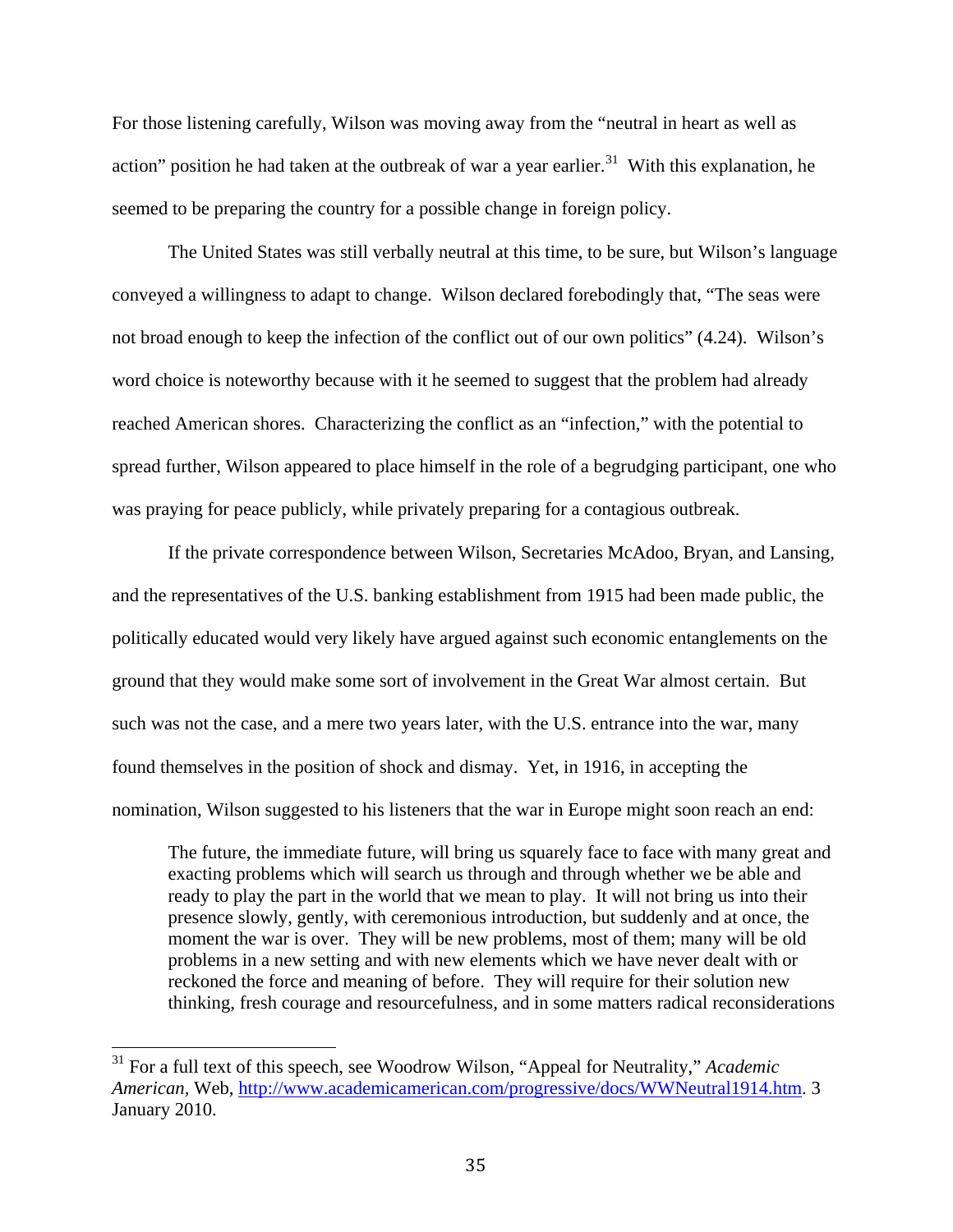of policy. We must be ready to mobilize our resources alike of brains and of materials. (5.31)

Knowing that the future Wilson saw for the United States was to have a place at the bargaining table and to serve as the "arbiter of peace," it is difficult to imagine that he honestly though these problems could be handled while remaining neutral.

Given the audience to whom Wilson was speaking, it is simply too difficult to come to any conclusion. These were tried and true Progressives, Democratic Senators and Congressmen who re-nominated Wilson unanimously.<sup>[32](#page-42-0)</sup> They were political insiders, men who understood the way that Washington and foreign affairs worked. And while they would certainly not have unanimously agreed to involvement in a foreign war that the populous actively opposed, they understood financial affairs. It seems reasonable, therefore, to presume that Wilson's audience possessed a large amount of insider information such that, when Wilson described continuing the issuance of loans to European belligerents via the transportation on armed merchant ships, most of them would have seen the writing on the wall. After examining the financial and political constraints operating in 1916, when Wilson addressed the Democratic delegation, in St. Louis, Missouri, it is easier to understand just how truly complicated and nuanced the American situation was at the time he won re-election.

Bitzer provides rhetorical scholars with the mandate of exploring this idea further: "rhetoric is a mode of altering reality, not by the direct application of energy to objects, but by the creation of discourse which changes reality through the mediation of thought and action, is so engaged that it becomes mediator of change. In this sense rhetoric is always persuasive" (4). Wilson outlined the problems the nation faced, although not explicitly, relying instead on the

<span id="page-42-0"></span> <sup>32</sup> For more information, see Woodrow Wilson, "Wilson is Renominated for President," *Xtimeline*, 2009, http://www.xtimeline.com/evt/view.aspx?id=73064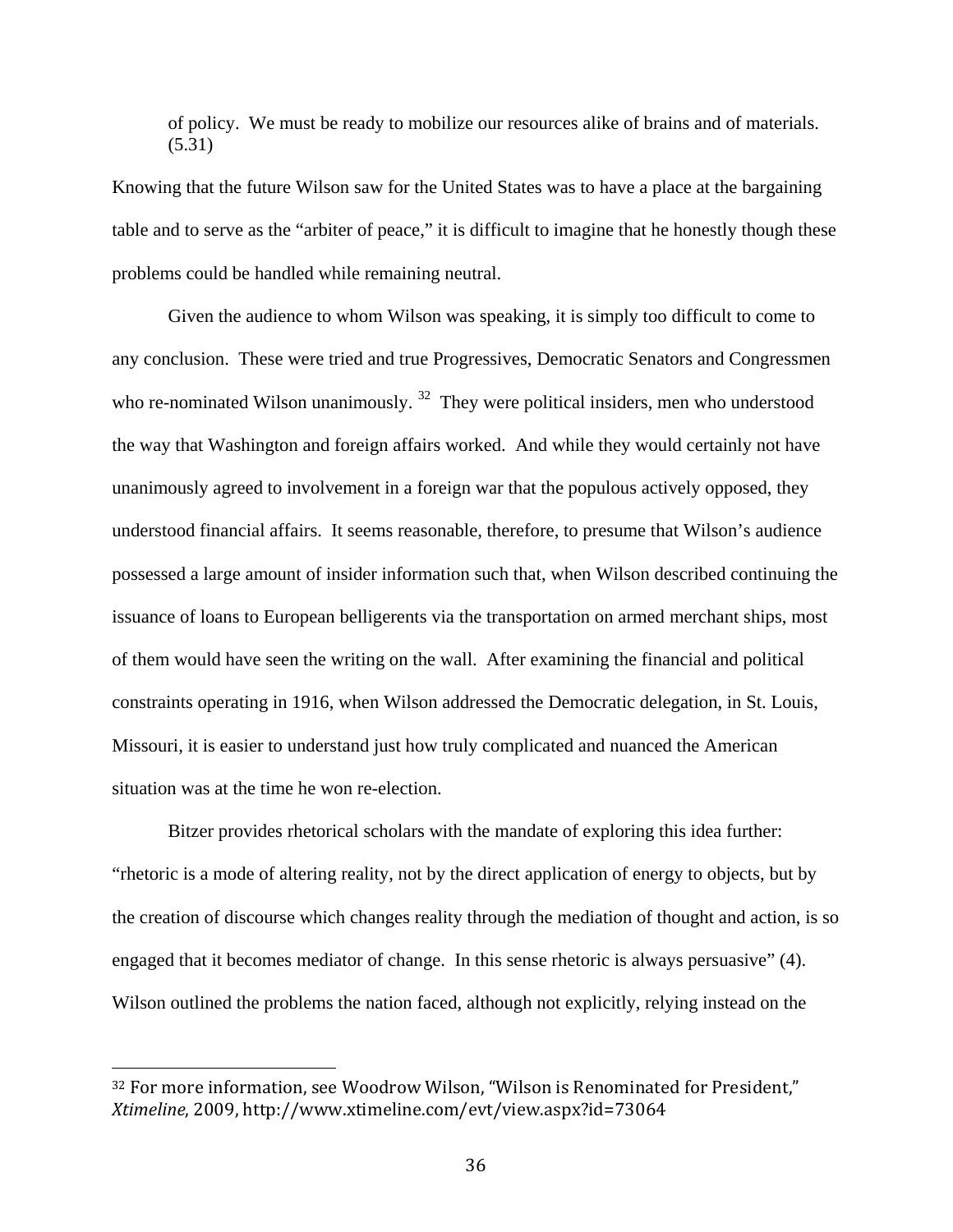inside knowledge of the delegation to catch the true power behind his intimations and political speak.

Toward the end of Wilson's 1916 address to the Democratic convention, his language became decidedly more aggressive and militaristic. Wilson's rhetorical style typically was more moralistic, a preacher style, singing the virtues of a "God Blessed America". But, in this speech, he began to employ words such as war, battle, mobilize, preparation, and resources. And while it is a common technique for politicians to use the metaphor of war and military to convey the gravity of their point, analysis of the discourse suggests that Wilson's use in this speech was more deliberate, less ornamental.<sup>[33](#page-43-0)</sup> His calls for military preparation, warning that the United States would do what was necessary to protect its interests, did not seem intended to renew his past pledges of peace and neutrality. Instead, Wilson appeared to be tentatively gauging the reaction of his audience.

At the conclusion of his acceptance speech, in September 1916, President Wilson spoke in terms that should have chilled pacifists and peace activists to their marrow. He declared:

No nation can any longer remain neutral as against any willful disturbance of the peace of the world. The effects of war can no longer be confined to the areas of battle. No nation stands wholly apart in interest when the life and interests of all nations are thrown into confusion and peril. (6.34)

Far from the traditional U.S. position of isolationism, this statement seemed to be an early call for the League of Nations, or at the very least some sort of agreement, in which if one nation were affected, then they all would band together. He actually identified the role for the United States in bringing about peace:

There must be a just and settled peace, and we here in America must contribute the full force of our enthusiasm and of our authority as a nation to the organization of that peace upon world-wide foundations that cannot easily be shaken. (6.34)

<span id="page-43-0"></span> <sup>33</sup> Further analysis of this point provided in Chapter 3.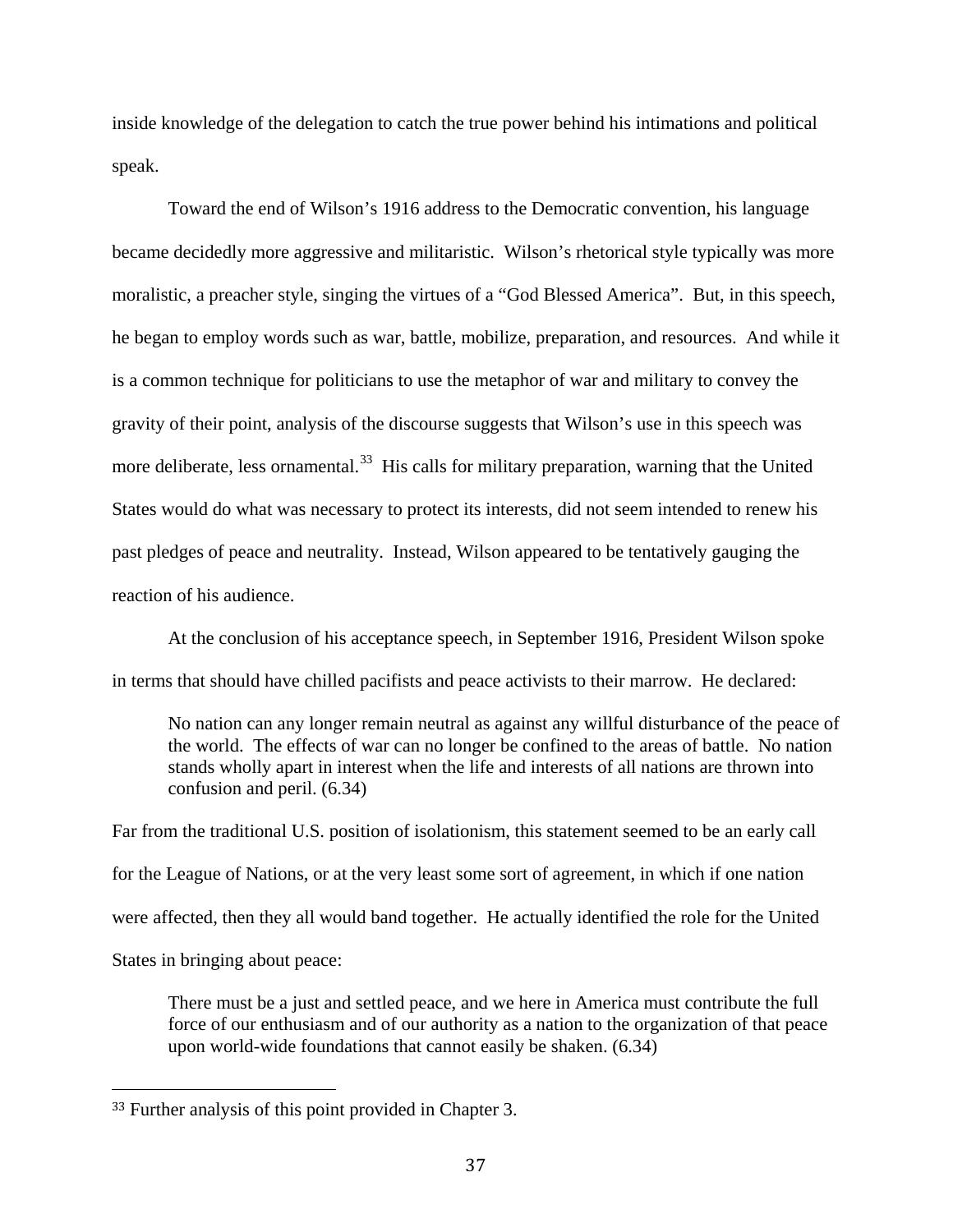This statement did not seem to be from a man who was about to win a second term in office on the slogan of "He Kept Us Out of War." Rather, a year before the United States would enter the war and two years before anyone would know the outcome, Wilson was declaring America's right to a place at the peace-negotiating table.

Wilson explained this possibility to Democratic Party members, "If hopeful and generous enterprise is to be renewed, if healing and helpful arts of life are indeed to be revived when peace comes again, a new atmosphere of justice and friendship must be generated by means the world has never tried before" (6.34). Specifically, the means Wilson was suggesting was for weaker nations to abandon their autonomy to the will of the stronger ones, in order to establish a whole world order. He stated, "The nations of the world must unite in joint guarantees that whatever is done to disturb the whole world's life must first be tested in the court of the whole world's opinion before it is attempted."<sup>[34](#page-44-0)</sup> In a world in which "we can no longer indulge our traditional provincialism," Wilson told the delegation that the United States "is to play a leading part in the world drama whether we wish it or not. We shall lend, not borrow; act for ourselves, not imitate or follow; organize and initiate, not peep about merely to see where we may get in" (6.39). If rhetorical discourse responds to or arises out of the needs of the situation, then we can read Wilson's blueprint for resolving the war *exigence*: How did he plan to solve the lack of money coming in from Europe? The United States would lend, not borrow. How would America justify this disregard of international law and neutrality? The United States would act for itself, not imitate or follow. The new world of global finances had brought Europe's war to the shores of the United States. The country could no longer afford neutrality.

<span id="page-44-0"></span><sup>&</sup>lt;sup>34</sup> Wilson 6.34. Almost thirty years later, such an agreement would be created as a joint resolution by the United Nations Security Council.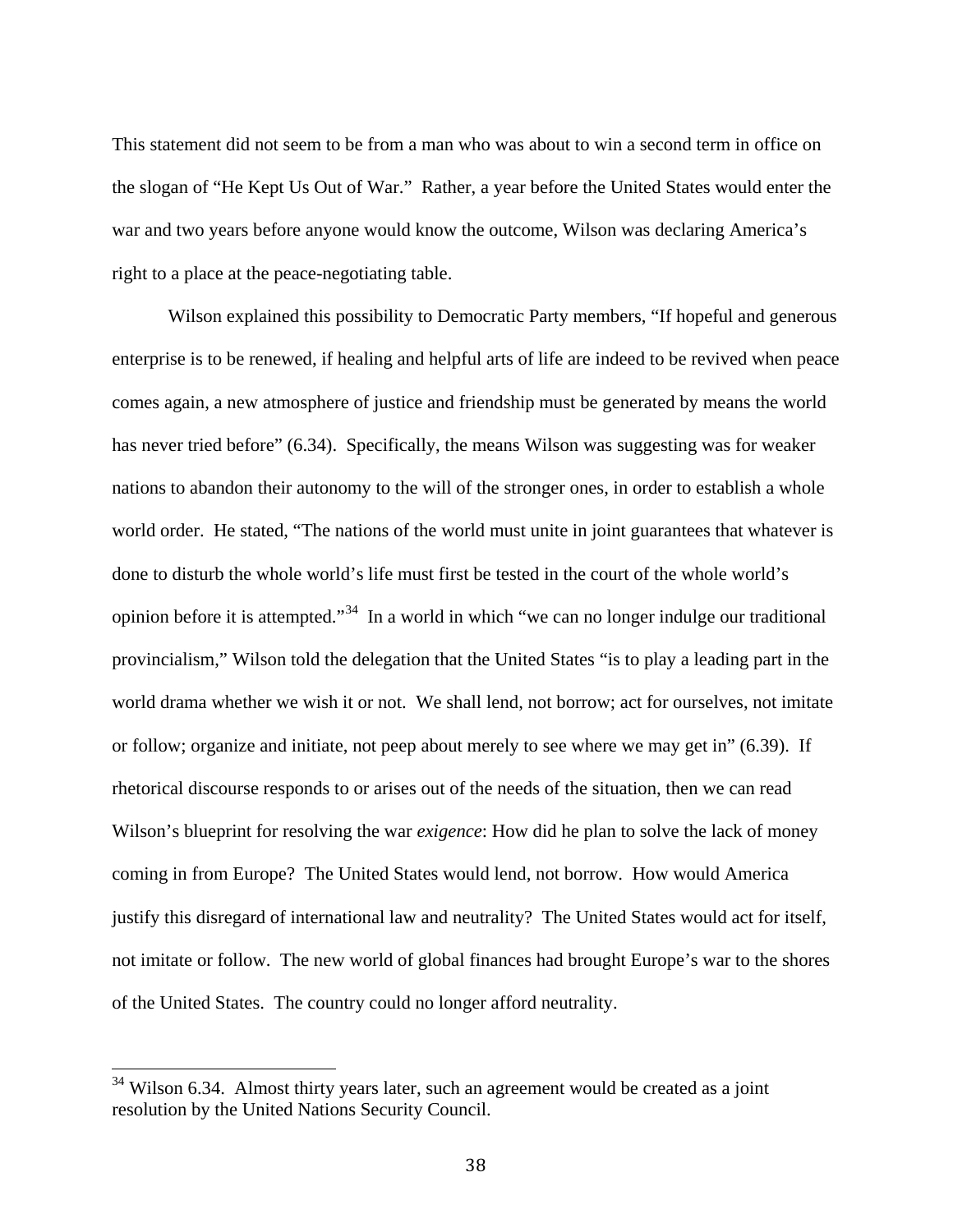Noticeably absent from Wilson's comments was any discussion of the attacks on U.S. shipping vessels, including the famed sinking of the *Lusitania*, in 1915. Though historically the sinking of the *Lusitania* is often cited as the main cause of war, Wilson did not mention it.<sup>[35](#page-45-0)</sup> To his party and prior to his re-election, Wilson revealed that his position toward the war was both financial and political – floating credit to his friends in Britain and positioning himself at the head of the peace table. He also repeated the danger that was poised against the United States to their south, and would rear its head during the Zimmermann Telegram episode. Had this speech been given to a less receptive audience, it might have forewarned the American people that the country was on a collision course with war. Instead, the country re-elected Wilson with the promise of staying out of the war, and seven months later, Wilson went before Congress to request a declaration of war.

## The Nation Must Go to War

What changed the situation for Wilson in such a short period of time? Militarily, there was no *exigence* prompting the entry of the United States into the war in Europe. In fact, though Germany's Junker leaders had its military far more prepared and excited about the war than either the French or the British and the German were shelling the Allies beyond recognition, the Germans continued to lose major battles. From the stalemate at the First Battle of the Marne, in 1914, to the essential tie at the Somme, in 1916, the Allies were able to hold off the Germans during their massive artillery bombardments and unadulterated attempts to crush what they saw

<span id="page-45-0"></span><sup>&</sup>lt;sup>35</sup> On May 7<sup>th</sup> of 1915, the British liner *Lusitania* was sunk by a German u-boat in the North Sea. On board were many women and children. As the ship was flying a neutral flag, Americans and all Allied nations saw this act as a direct attack on the U.S. The attack is often cited as one of the main reasons for entering the war. See, for example, Vincent Kan's essay on *Firstworldwar.com.*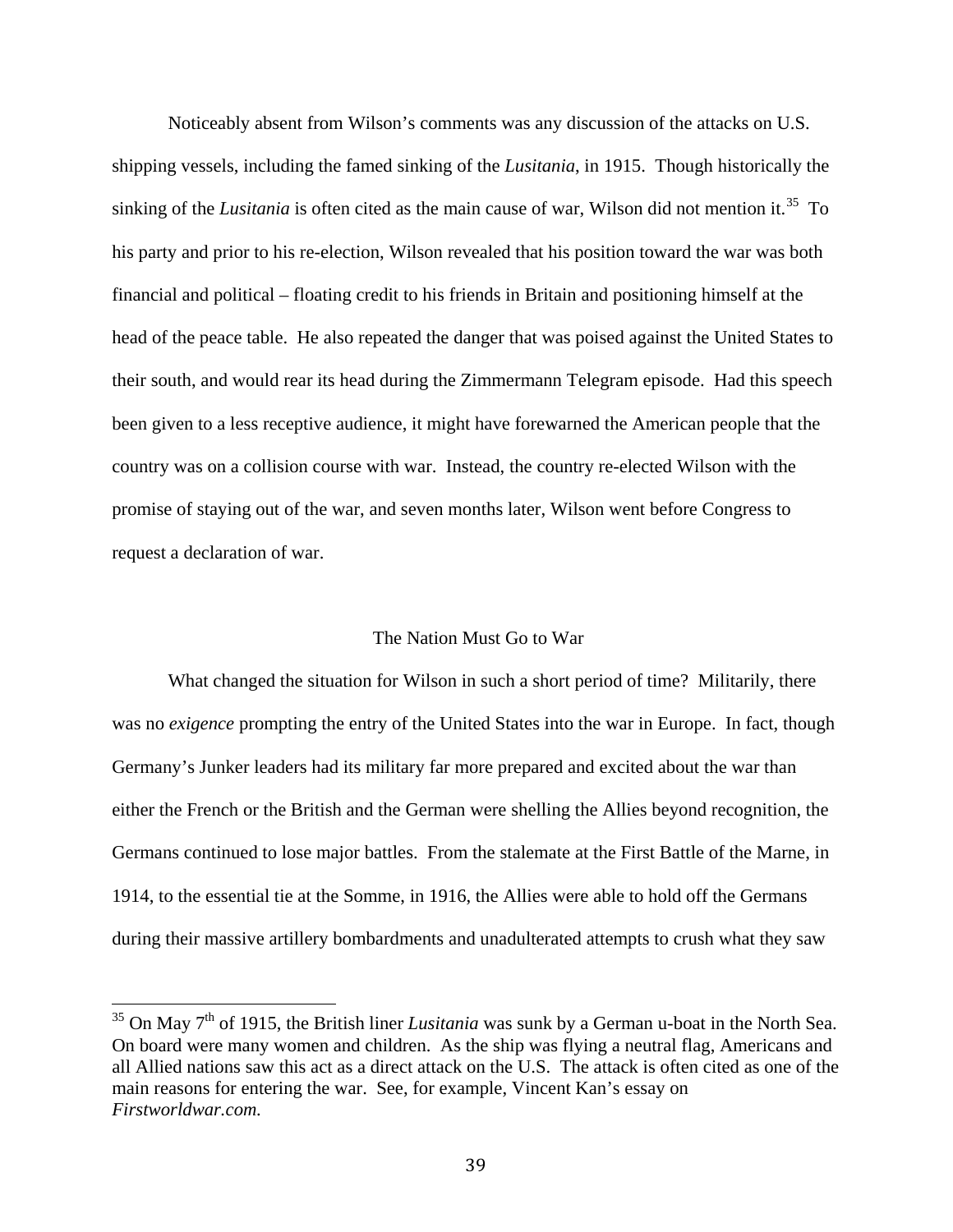as key military positions.<sup>[36](#page-46-0)</sup> But, the losses sustained by the Allies during these bombardments were simply overwhelming, and Germany seemed poised to gain an overwhelming foothold in France. In short, the war seemed destined to continue without either side clearly positioned for victory and without any imperative for the United States to get involved.

But German leadership made two decisions that changed the situation for Wilson. One of those decisions was the one to send the Zimmermann Telegram to the government of Mexico. As discussed in Chapter One (11), the Zimmermann Telegram gave American war hawks just what they needed to get the attention of the citizenry, an apparently legitimate threat on the home front. It is one thing to experience war from an ocean away, hearing the occasional news story or reading a piece of propaganda from the Committee on Public Information. It is quite another to see the enemy as at one's doorstep. General John Pershing, the man would lead the American Expeditionary Force in the Great War, had been chasing Mexican bandits all across northern Mexico for the past two years. For many Americans, news of the Zimmermann Telegram, with its promise to award the Southwestern American territory to the Mexican government for its support of Germany, was enough to arouse their anger against Germany and their support of the Allies' war effort.

For others, the telegram was tantamount to adding insult to injury. The other decision German leaders had made was to reignite Germany's previously dormant policy of unrestricted submarine warfare. Germany had resumed sinking any ships that came into the militarized zone around the British Isles. Even some German commanders recognized this policy change for the mistake that it was. But Kaiser Wilhelm and his advisers were blinded by hubris. In their opinion, the risk of unrestricted submarine warfare would be worth quickly knocking England

<span id="page-46-0"></span><sup>&</sup>lt;sup>36</sup> For more details, refer to Michael Duffy, "The First Battle of the Marne, 1914."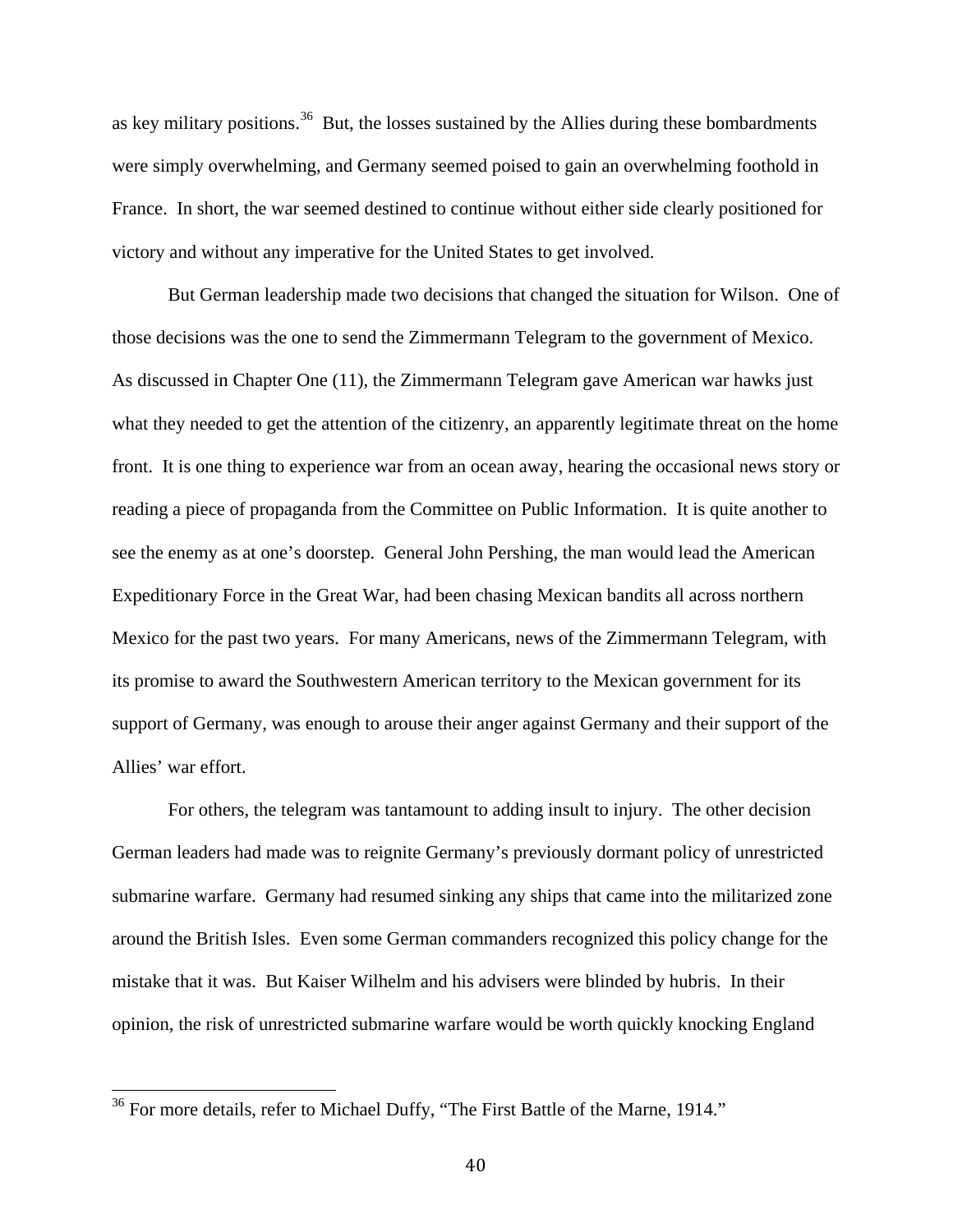out of the war and rendering a weak American navy useless. As German Admiral Eduard von Capelle replied, when asked about the threat of American involvement, "They will not even come, because our submarines will sink them. Thus America from a military point of view means nothing, and again nothing and for a third time nothing" (Keegan 372). Suffice it to say, for Capelle and other German advisers, the United States did not appear to be a major threat, and they saw no real consequence in goading the country into a fight.

Regardless of intent, though, these two decisions by Germany created a political *exigence* that Wilson as President could not ignore, even if he had been so inclined. In April of  $1917^{37}$  $1917^{37}$  $1917^{37}$ , in front of an audience of a special session of Congress, the American people, and indeed the entire world, Wilson responded to that *exigence*: "I have called the Congress into extraordinary session because there are serious, very serious, choices of policy to be made" (1.1). Though these choices, he warned, needed to made "immediately," he reminded everyone that, "it was neither right nor constitutionally permissible that I should assume the responsibility of making" (1.1). Thus, Wilson seemed to be imploring the nation to understand that it simply was not his place to make such a decision without their blessing.

Nonetheless, Wilson reminded the American people of the exigency that had arisen -- of Germany's desire to "put aside all restraints of law or of humanity and use its submarines to sink every vessel that sought to approach either the ports of Great Britain and Ireland or the western coasts of Europe or any ports controlled by the enemies of Germany within the Mediterranean" (1.2). The specter of German submarines just below the surface of the Atlantic was a genuinely

<span id="page-47-0"></span><sup>37</sup> Woodrow Wilson, "Wilson's War Message to Congress," *World War I Document Archive*, 29 May 2009, Web. Subsequent references to this speech are made parenthetically, by page and paragraph numbers, to the edited text in the Appendix, Wilson, 1917 War Declaration.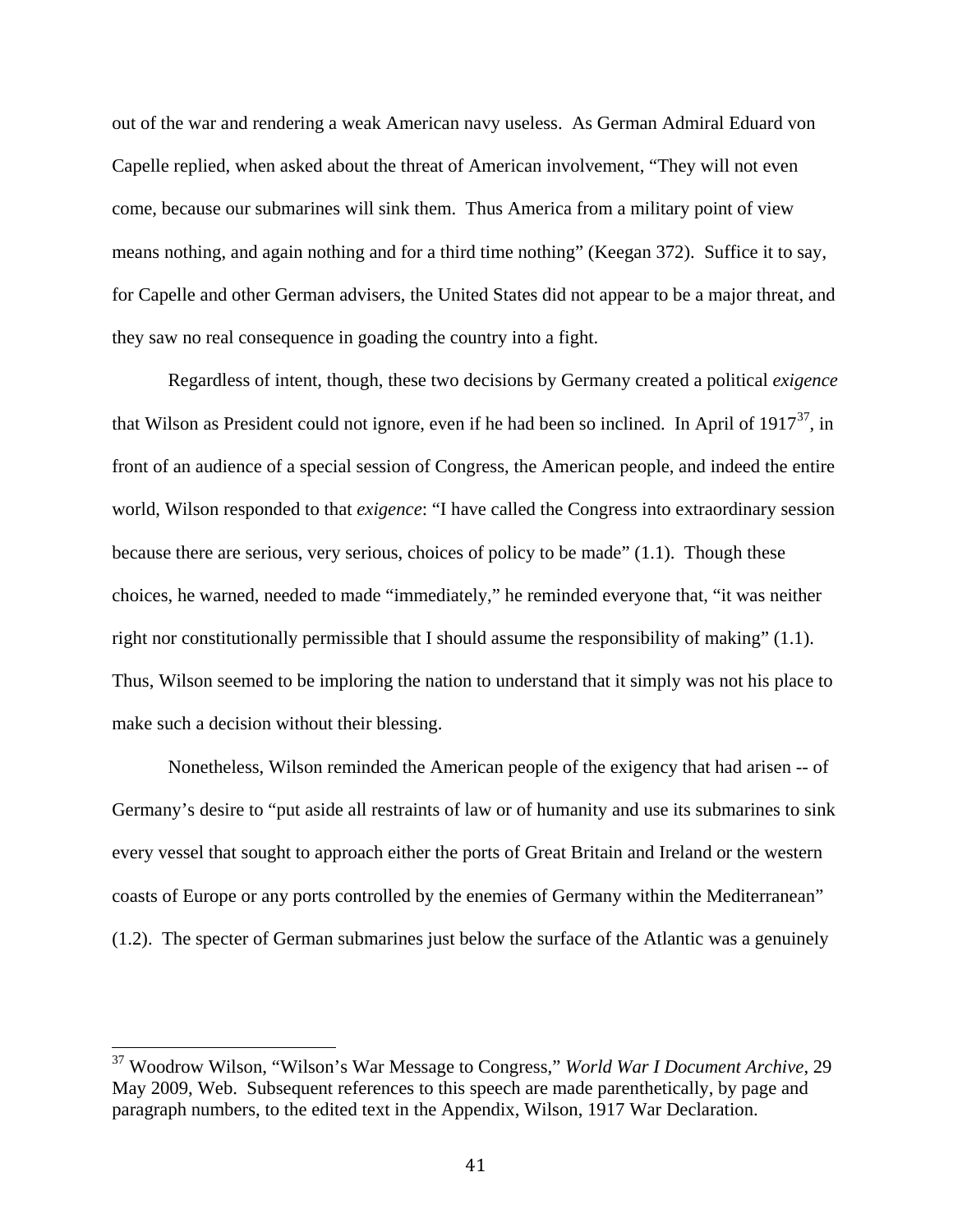terrifying idea to Americans. Though Wilson may have been liberal in his application of the idea, Americans had every reason to fear such a state of affairs.

But it was not just American lives that Wilson was worrying about losing on those transatlantic trips. The financial situation with the Allies had not improved; if anything, it had deteriorated. After banks such as J.P. Morgan and Co. and every other lending house in the country had begged for a piece of the credit that Britain and France had to offer, Wilson had begun using the merchant marine to ferry money and munitions to the Allies in direct violation of neutrality. He admitted as much, when he declared the neutrality of the "free highways of the world" (1.6). These highways must remain unmolested, he implied, so that safe passage of all things could be assured.

Wilson also rhetorically conflated the lives of people with the business of making money. He declared, "Property can be paid for; the lives of peaceful and innocent people cannot be  $[\ldots]$ The present German submarine warfare against commerce is a warfare against mankind" (1.8). In this way, Wilson was able to shield his financial efforts with the defense of human life, against the "reckless lack of compassion or of principle," of the evil German hoards (1.5).

Thus, Wilson found himself asking Congress for a declaration of war out of what he presented as compassionate concern for the welfare of American citizens; he characterized the fight as one that was picked with him and that he fought against with all his being. In fact, he claimed "for a little while unable to believe that such things would in fact be done by any government that had hitherto subscribed to the humane practices of law" (1.6). What was happening, he suggested, was so low, so barbaric, that not to fight would have been less than cowardly. It would have been an affront to decency and the mantle that America had sworn to carry.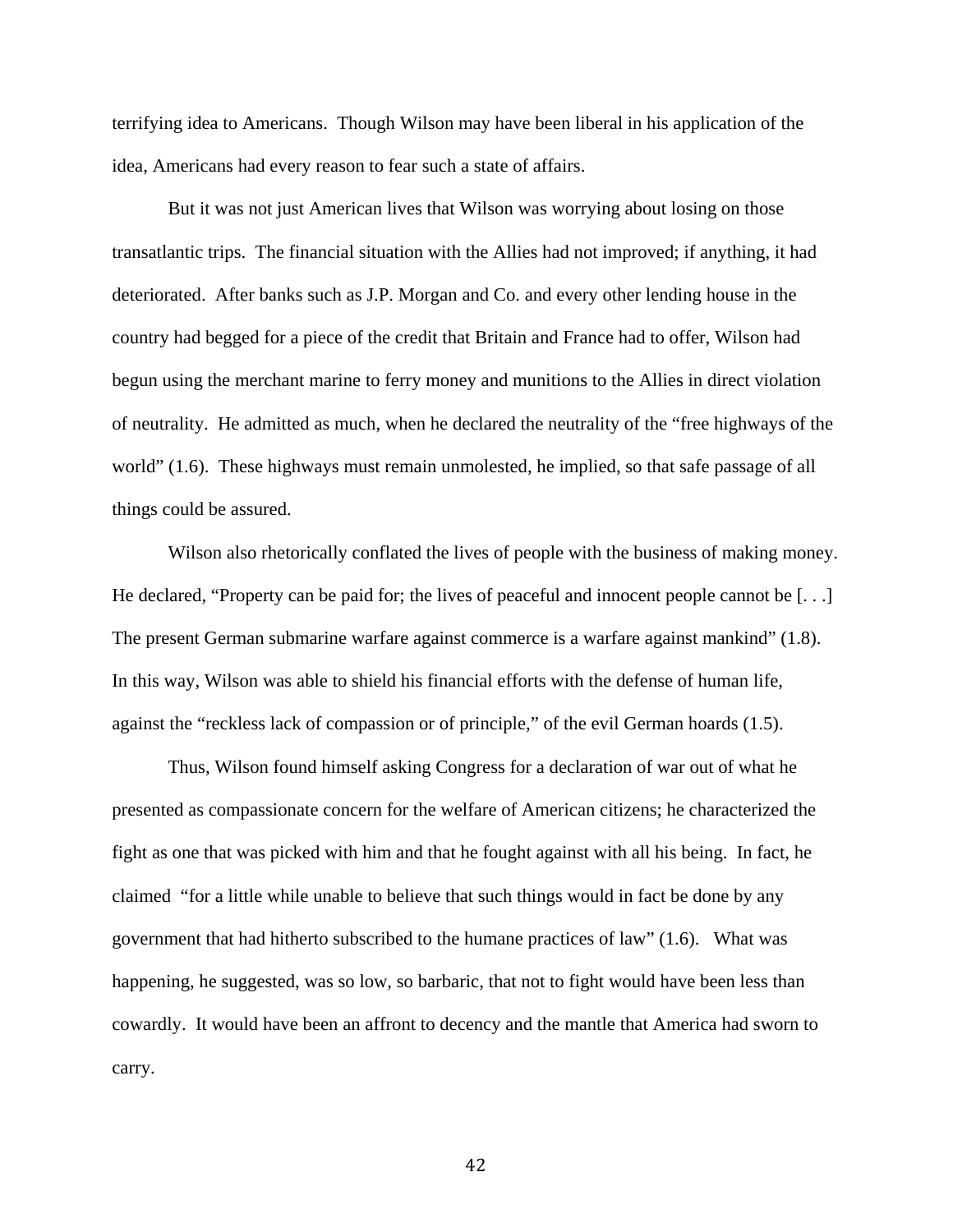Wilson's rhetorical justification for the war is analyzed more closely in Chapter Three, but it is important to point out here that he had crafted a public persona based on sanctity and high-mindedness, as one who was above the fray of pithy fights in search of a more right and just cause. Furthermore, elected as President promising to keep the country out of the war, Wilson had to explain how this change was not to begin a war of aggression but rather to "make the world safe for democracy" (3.30). Wilson spent much of his political response reiterating the belief that America had no issue with the German people, just with the German government that had submitted its country to war without justification from the people. Of course, Wilson was knowingly doing the same to the people of the United States, under the auspices of Congressional approval. Constitutionally, it was right; but the process is not a democratic one. But, Wilson claimed a higher moral ground:

We have seen the last of neutrality in such circumstances. We are at the beginning of an age in which it will be insisted that the same standards of conduct and of responsibility for wrong done shall be observed among nation and their governments that are observed among the individual citizens of civilized states. (3.25)

Was Wilson proposing that any of these times could call for American intervention?

Surely not, but again he couched his reasons in causes unabashedly American and high-minded.

Wilson's final words to Congress were as commander-in-chief:

To such a task, we can dedicate our lives and our fortunes, everything that we are and everything that we have, with the pride of those who know that the day has come when America is privileged to spend her blood and her might for the principles that gave her birth and happiness and the peace which she has treasured. God helping her, she can do no other. (4.39)

One would be hard pressed to find a more American ending to a speech than this one. He spoke

to Congress but was telling legislators that Americans would go to war for their principles and

that they would fight for democracy and the right for self-rule.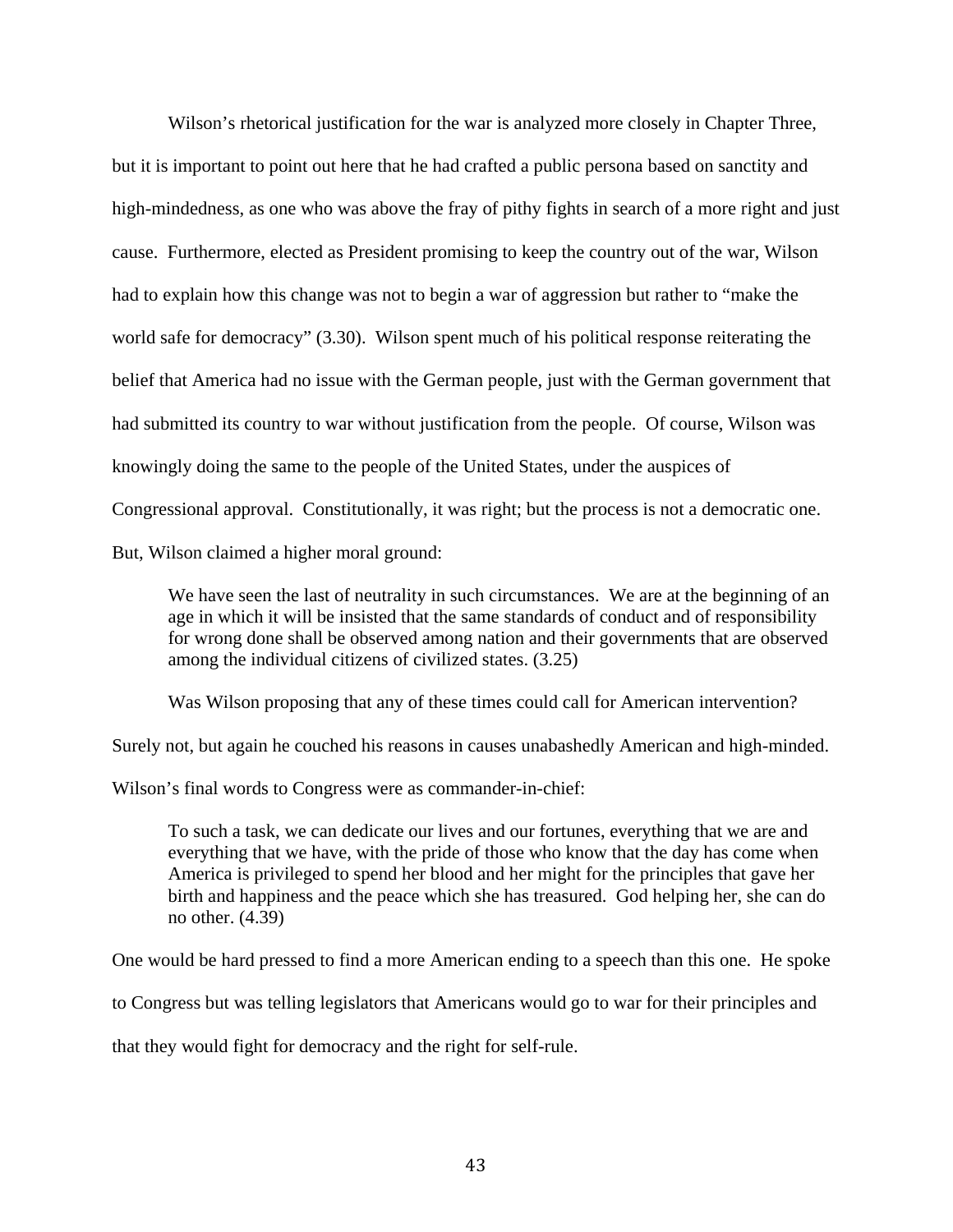But Wilson's rhetorical situation was not just about deciding whether or not to enter the European war. As we have seen, Wilson's intentions toward the war were constrained not only by public opinion, but also by financial agreements and informal political alliances, and he knew that his words would immediately be heard and read by the Entente powers, the Allies, the American people, and the world at large. This speech, then, was not just to Americans, not just to their enemies, nor to their allies. It was a rhetorical response to all who would listen, and in it, Wilson made it clear that the United States would fight for what was theirs, the very definition of imperial and exceptional.<sup>[38](#page-50-0)</sup> In this context with this audience and these constraints, one could not have tailored a better speech dealing with the kairotic moment of the declaration of war on Germany and the many intricacies of international affairs.<sup>[39](#page-50-1)</sup>

## The Fourteen Points to End the War

Less than a year later, on 8 January 1918, Wilson was again facing a joint session of Congress. American involvement in the war had been welcomed by the Allies, but the war was still raging at this point. To say that the allies would win without a doubt simply was not a sure thing. There was to be no annihilation, that was certain, but what victory would look like was far from decided. In fact, it would be another ten months and two days before the war was actually ended and the armistice with Germany enacted. Yet, in this context and to this audience, Wilson chose to present his proposal for ending the war, his so called Fourteen Points.[40](#page-50-2)

<span id="page-50-2"></span> $40$  This speech is archived online at

<span id="page-50-0"></span><sup>&</sup>lt;sup>38</sup> In Chapter 3, I focus specifically on Wilson's rhetorical use of exceptionalism in his discourse to justify American intervention in the war.

<span id="page-50-1"></span><sup>&</sup>lt;sup>39</sup> Here, my use of "kairotic moment" comes from the Greek word *kairos*, meaning the critical moment. Rhetorical scholars use it to designate the moment in which the felt need of the audience requires a rhetorical response, as mapped in the rhetorical situation.

[http://wwi.lib.byu.edu/index.php/President\\_Wilson%27s\\_Fourteen\\_Points.](http://wwi.lib.byu.edu/index.php/President_Wilson%27s_Fourteen_Points) Subsequent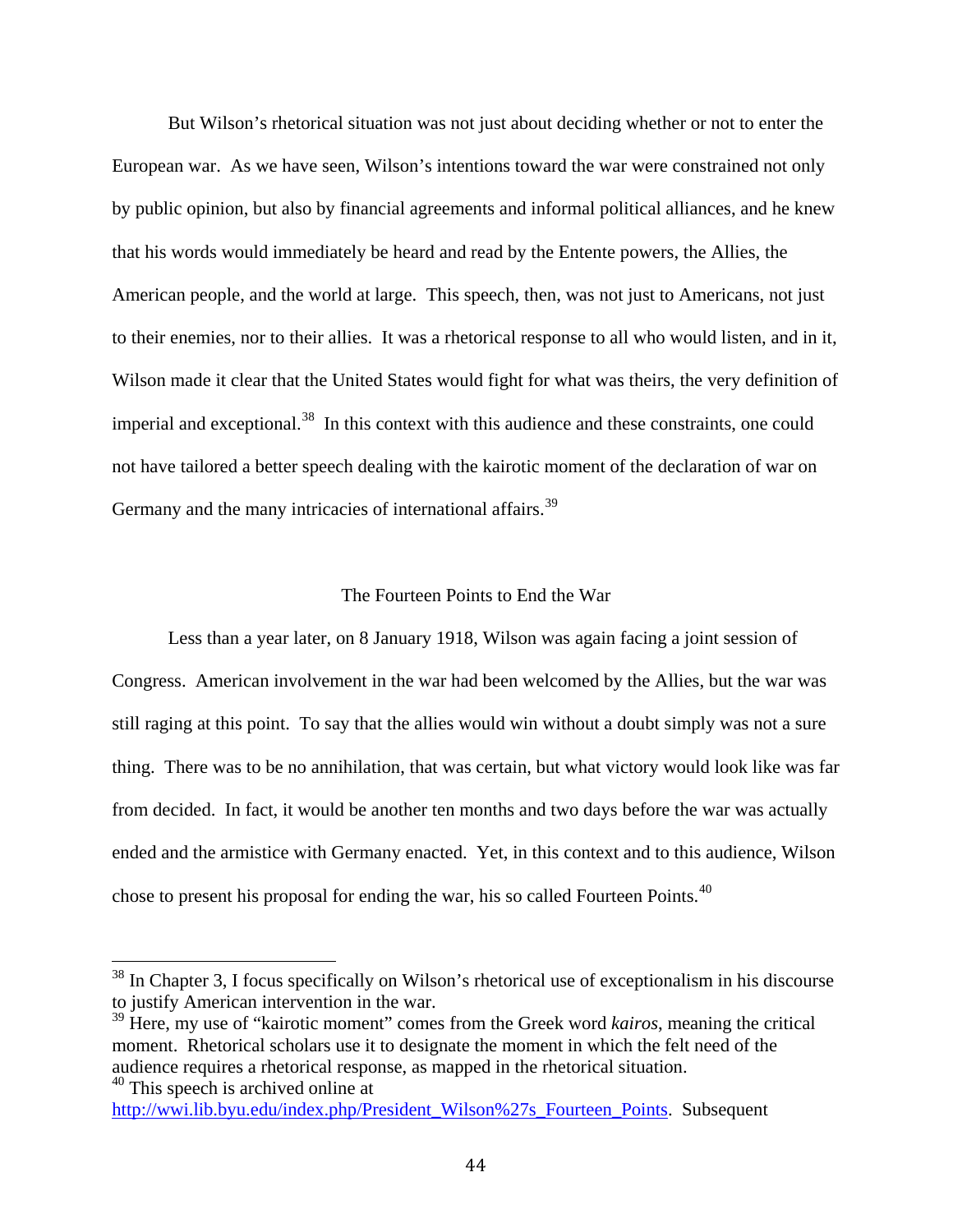Wilson took it upon himself to propose that all French territory be evacuated, the territorial disputes of Alsace-Lorraine be settled, Belgium evacuated, a nation of Poland to be constructed, and colonial claims of sovereignty be examined (3.18-19, 24). None of these terms for peace was a small matter, by any stretch of the imagination. In fact, if anything, collectively they gave everyone on every side even more reason to fight. France, where the majority of fighting was occurring, was in dispute with Germany over the rights to Alsace-Lorraine. The Germans who entered France through Belgium had no desire for a Polish state to be created and certainly did not want to be under the thumb of a "general association of nations" (5.25). And those colonials whose sovereignty would be discussed at the close of the war were the very people fighting much of the war for every country involved. The colonial empires, the main powers in the war, had brought in their imperial forces from every corner of the globe. Not one of them was willing to see its empire taken apart piece by piece without a serious fight. To say the very least, then, the context for Wilson's peace terms proposal was complicated.

The audience for Wilson's proposal was even more complicated. On one hand, it included everyone. It was for the American people to show them that victory was not only expected, but also that victory would be a righteous one and its peace terms would assure democratic values and Christian charity. It was for the subjugated peoples of all the Entente nations, a clarion call to those who felt they had no self determination in their lives, assuring them that under an Allied victory, they would have their own say in their lives.<sup>[41](#page-51-0)</sup> It was also directed at the Entente powers themselves, a clear message, that there would be no further

I

references in this study are made by using the edited version in the Appendix by page and paragraph numbers.

<span id="page-51-0"></span> $41$  Ultimately this aim proved to be true in only the rarest of occasions, but many of these people took Wilson's proposal with the utmost sincerity.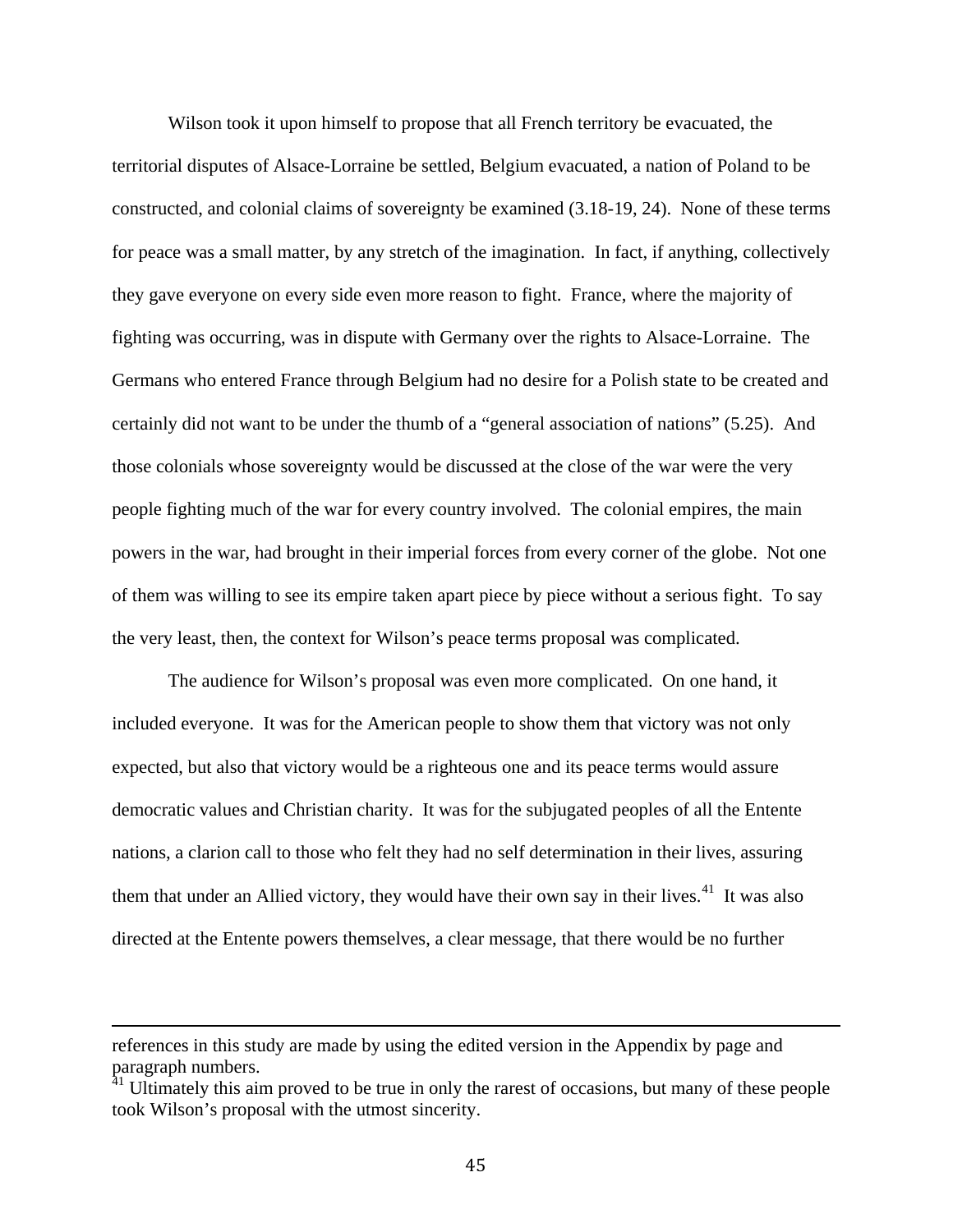tolerance of their militaristic and bullying behavior.<sup>[42](#page-52-0)</sup> To Germany, the most militaristic nation of the war, were the orders for the "evacuation of all Russian territory" and for "guarantees given and taken that national armaments will be reduced to the lowest point consistent with domestic safety" (3.15). In addition, the victors would decide what domestic safety looked like, and so, a nation who felt safe on its own continent would not be satisfied with such a decision.

On the other hand, one could perhaps argue that Wilson's proposal had no real audience. Its legitimacy only existed insomuch as other countries decided to give it any. The United States did not have any particular power to make these decisions, and in the eyes of the Germans, Wilson was quite arrogant in assuming he had the right to make such a proposal. The United States had no power over the Germans beyond what the Germans decided was in their own best interests.

The most important part of the proposal, and the reason why Wilson's Fourteen Points are remembered to this day, was point number fourteen: "general association of nations must be formed under specific covenants for the purpose of affording mutual guarantees of political independence and territorial integrity to great and small states alike" (4.25). This clause, the famous League of Nations clause,<sup>[43](#page-52-1)</sup> required that if the countries accepted Wilson's outline for peace, the fourteenth point would have to be a part.<sup>[44](#page-52-2)</sup>

But the real *constraint* facing Wilson in presenting his Fourteen Points was that the United States still did not have the power to insist that other nations accept the proposal. To the

<span id="page-52-0"></span><sup>&</sup>lt;sup>42</sup> Wilson did not say these things outright, but through his messages of independence, self determination, and fair play, there can be no mistaking his meaning.

<span id="page-52-1"></span> $43$  This clause required all nations to agree to rule by a global board of representatives based on a global constitution. This clause is what would ultimately morph into the United Nations.<br><sup>44</sup> In Wilson's mind, it was not subject.

<span id="page-52-2"></span>In Wilson's mind, it was not only the most important, but also the only thing that would be unacceptable to have absent from any treaty that would consequently result from a cessation of arms.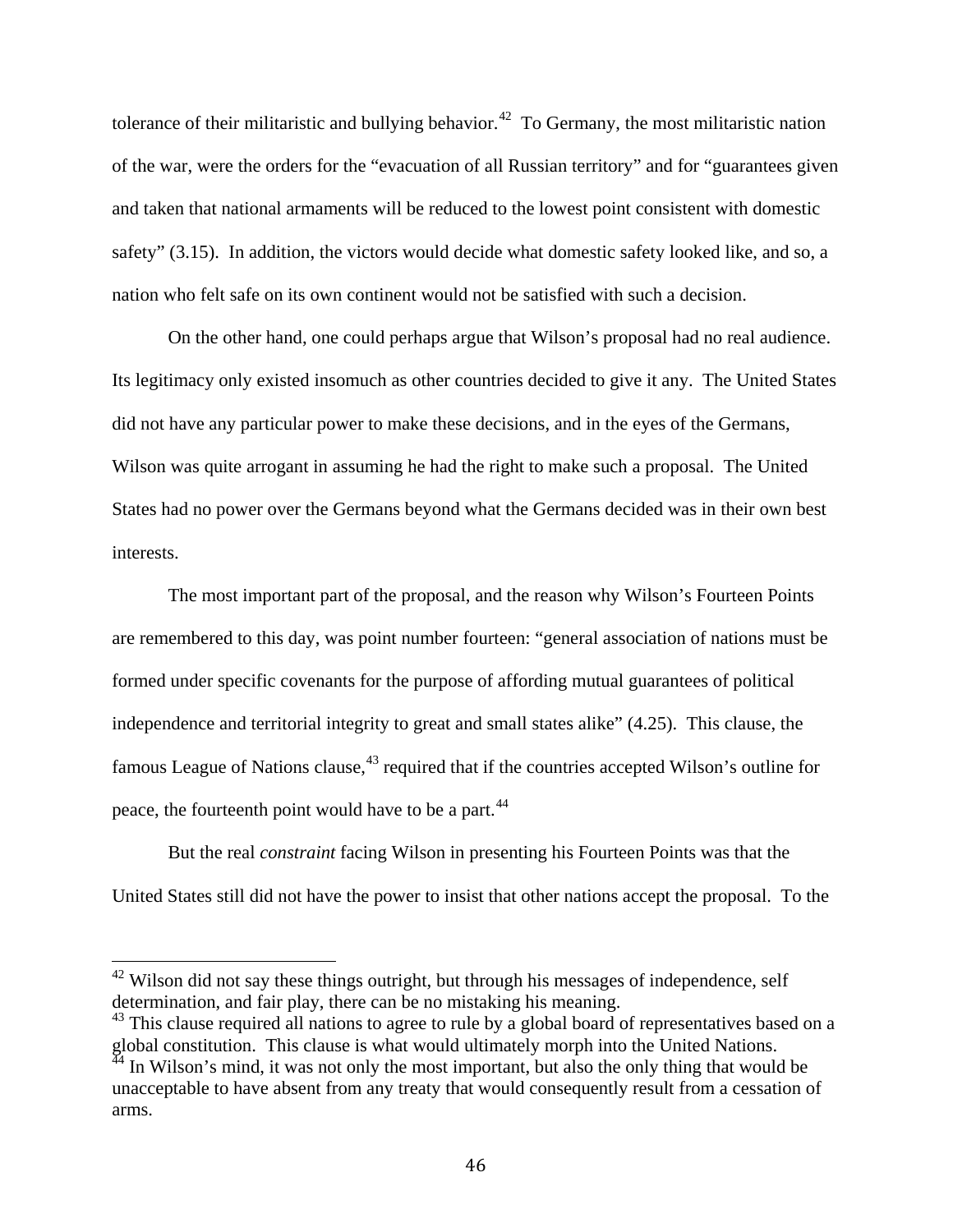extent that countries would listen, the constraints were actually quite limited. And in reality, at the end of the war, the nations did follow the Fourteen Points. They ended up being the de-facto rules of negations, the points that everyone had in common from which to work. Not least important in the negotiations were the colonials, who felt that they had been promised the right to self-determination and found that their demands were often met with thinly veiled detest.

In defining the terms for ending the war, Wilson was able to impose righteous ideals and sanctimonious values he seemed to think all civilized people should share. But, at the same time, his proposal inserted itself into issues that no one outside of experts understood and that Wilson had taken very little time in learning on his own. The terms created and destroyed nations with the stroke of a pen, united peoples that shared no commonality outside of geography, created countries based on territorial quibbles with other imperial powers, and brought back countries that had disappeared long ago. In a very real way, the Fourteen Points created what we now deem the Middle East with which we are dealing to this very day. The Allies involved themselves in matters that simply were beyond their desire to understand and gave powers to countries that Wilson never wished them to have.<sup>[45](#page-53-0)</sup> Nonetheless, Wilson's Fourteen Points defined the end of the war, and thus, his rhetorical situation ended with the armistice in 1919.

Through the descriptive frame of Bitzer's rhetorical situation, we have provided an explanation of the historical context and of the audiences and constraints Wilson faced during this pivotal time, 1916-1919, as President of the United States. To analyze more fully the impact of his rhetorical choices throughout this situation and to assess his specific rhetorical strategies,

<span id="page-53-0"></span> $45$  For example, the ninth point allows for the "readjustment of the frontiers of Italy should be effected along clearly recognizable lines of nationality" (4.20). Surely, Wilson had something very distinct in mind when he wrote this point. The problem, however, is that no matter how eloquent and righteous it may sound, no one could agree on what "clearly recognizable lines of nationality" for Italy looked like. Different groups had many different designs on Italian borders, but they certainly would not fall under what anyone would call clearly recognizable.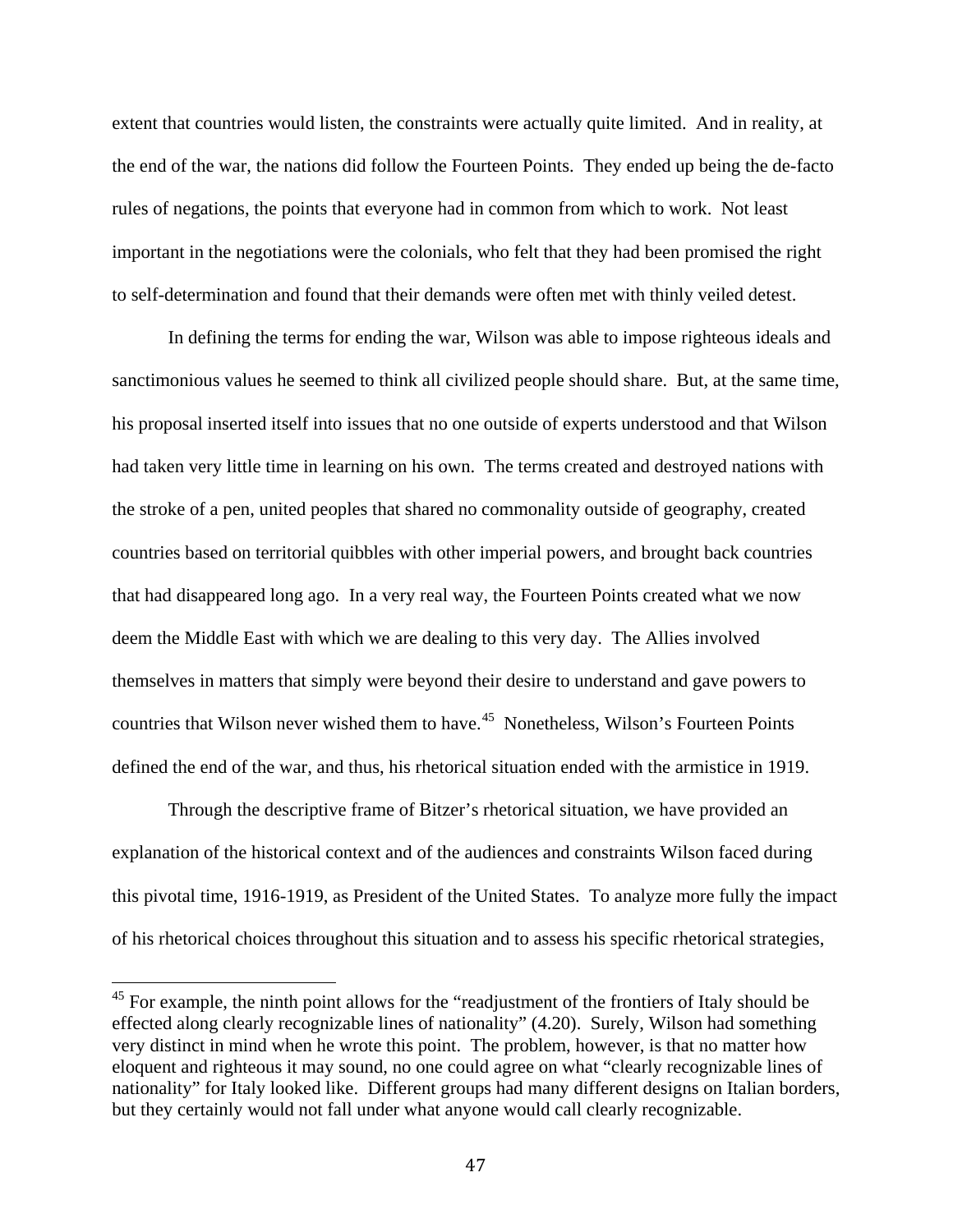let us shift the focus now from the context to the text. In the next chapter, I take a closer look at exceptionalism, and his ability to employ this ideograph to convince the United States that neutrality was no longer tenable, and that war was the only answer to ensure a seat at the peace table.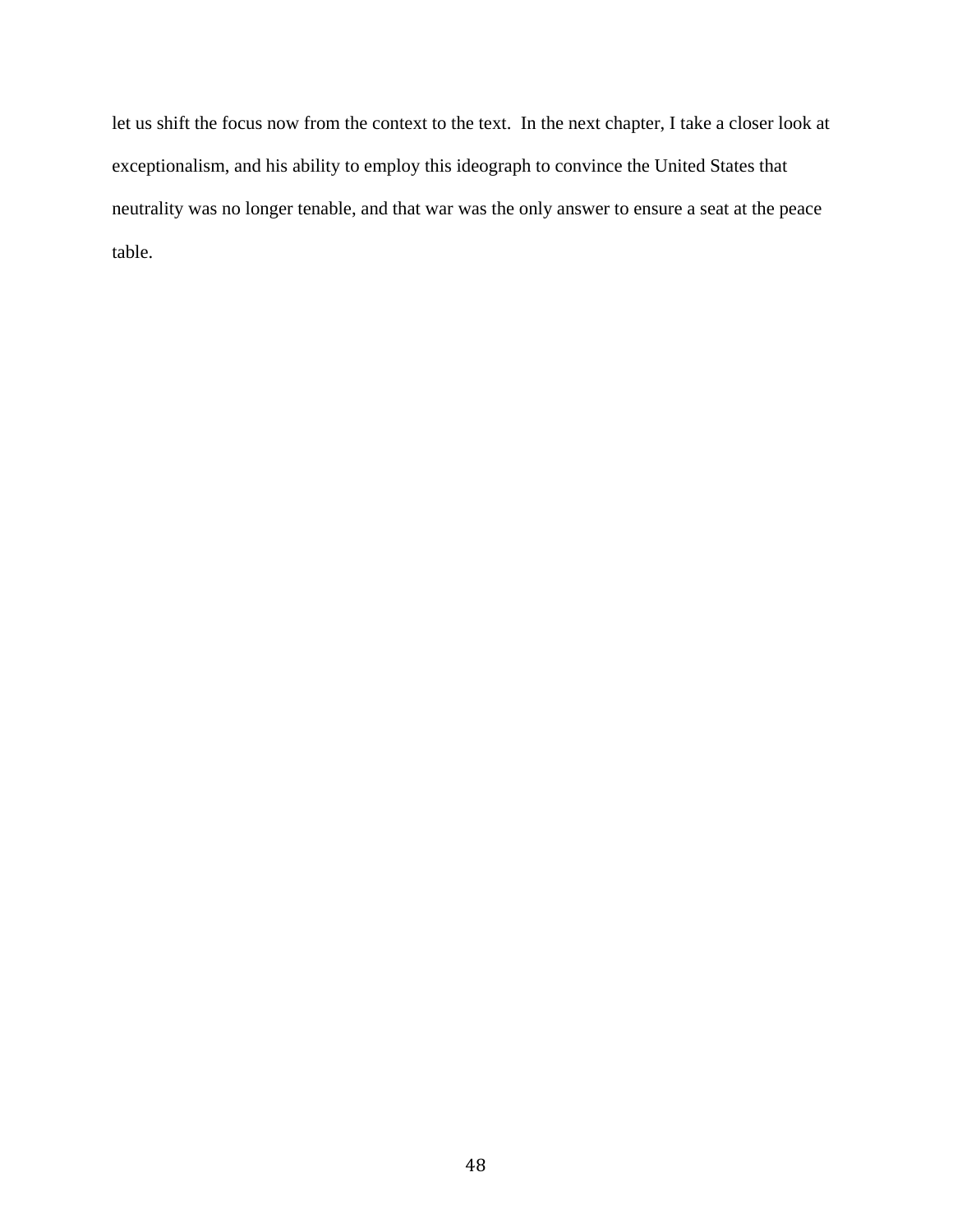## CHAPTER THREE

# WILSON'S USE OF EXCEPTIONALISM

While President Woodrow Wilson was the first twentieth century President to employ the tenets of the "Rhetorical Presidency," he was by no means the first to use nationalism's most powerful rhetorical tool, exceptionalism. Between September of 1916 and January of 1918, Wilson delivered three important speeches: in 1916, his Democratic Address accepting the party's nomination; in 1917, the Declaration to Congress; and in 1918, his Fourteen Points speech.<sup>[46](#page-55-0)</sup> In them, he conveyed his message with strong moral tones, suggesting that the United States had to do something because God had given the country a certain inherent greatness. And while the specific task that Wilson called on the citizenry to bear, moving from a strongly neutral to a hawkish position for war, did change, his rationale for his position remained constant.

The notion of the United States as a country destined for greatness and possessed of higher morals was not a new idea. Presidential discourse had always hinted at the belief that the young country was special and blessed, if its institutions would just follow the particular policies of the Executive Office. For instance, Thomas Jefferson believed in American greatness so much that he decided to authorize the purchase of the Louisiana Territory, a venture which very

<span id="page-55-0"></span> <sup>46</sup> Refer to these texts in the APPENDIX.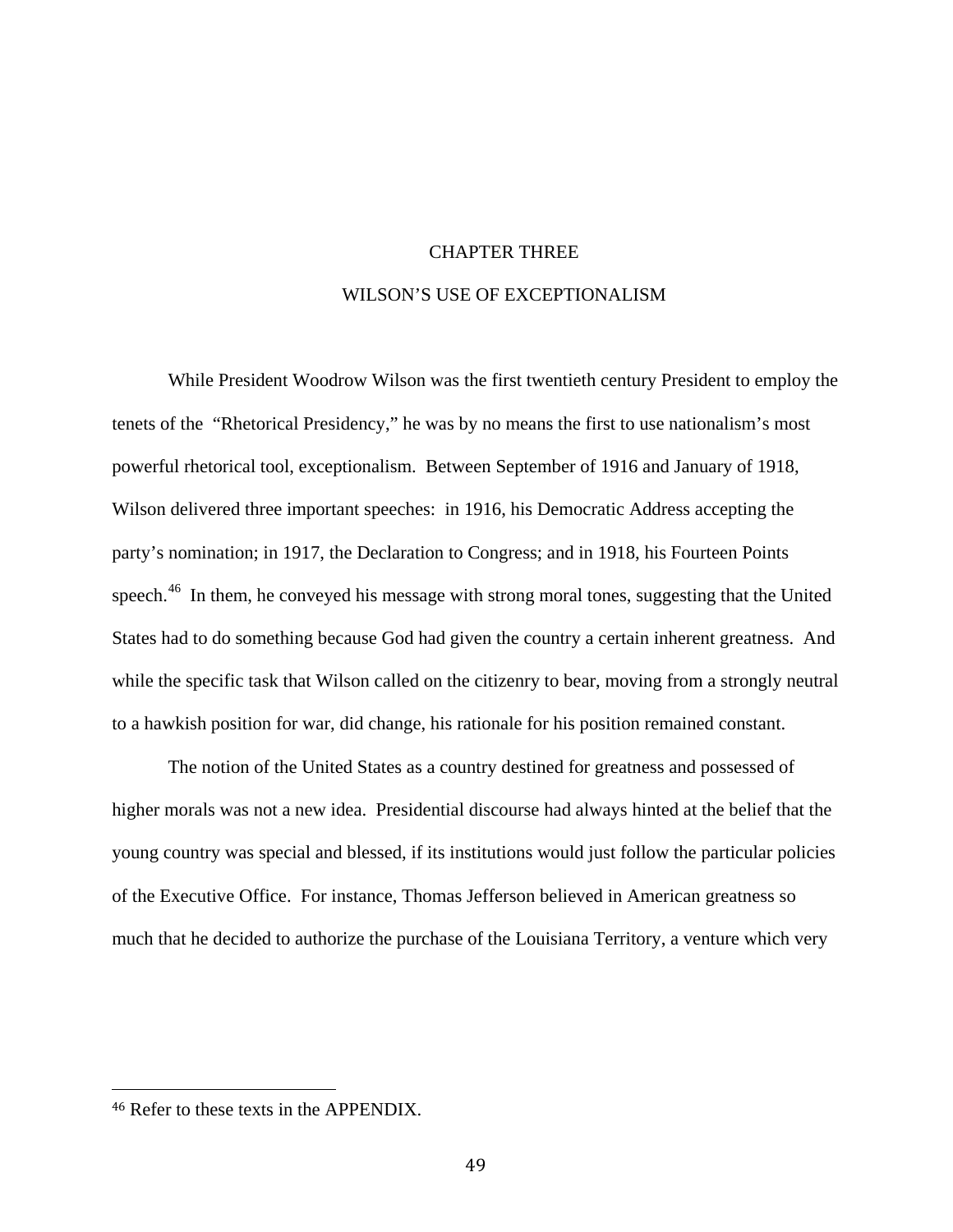likely was unconstitutional.<sup>47</sup> This example of what would be justified by Manifest Destiny, the idea that America had a heavenly right to all the land it needed, was motivated by such exceptionalist beliefs.<sup>[48](#page-56-1)</sup> To understand the collective knowledge that the country possessed at this time, as well as how Wilson employed it, let us look briefly at the history of the tenets of American exceptionalism. American Studies scholar Amy Kaplan identifies the paradox of

American exceptionalism, noting:

It defines America's radical difference from other nations as something that goes beyond the separateness and uniqueness of its own particular heritage and culture. Rather, its exceptional nature lies in its exemplary status as the apotheosis of the nation-form itself and as a model for the rest of the world (16).

This paradox of local norms versus global designs is crucial to the understanding of American

exceptionalism because it exposes the key problem of exporting local culture to a larger

community. Historian Sidney Lens deals with this problem, in his book *The Forging of the* 

*American Empire,* through his description of the American "Myth of Morality:"

On the contrary, its wars were fought only for such high principles as freedom of the seas, the right of self-determination, and to halt aggression. In thought, as in deed, the United States – so the myth goes – has been antiwar, anti-imperialist, anti-colonialist. It has not sought an inch of anyone else's territory, and the few colonies it acquired were treated with kindness and liberated as quickly as circumstances permitted. (1)

This line of reasoning could be taken directly from any of Wilson's speeches about war and more

than likely any other President who had dealt with a foreign nation or colony. Lens' comment

reinforces the realization that most U.S. policy is based on an inherent narrative of only acting

<span id="page-56-0"></span> <sup>47</sup> Jefferson was a strict constitutionalist, and according to Professor John J. Patrick, from Indiana University, "the president could not buy Louisiana because no part of the supreme law, the Constitution, granted this power to the government" (1).

<span id="page-56-1"></span><sup>48</sup> Some "moral" justification for Jefferson's decision was needed, as the purchase more than doubled the fledgling nation's size with the stroke of a pen.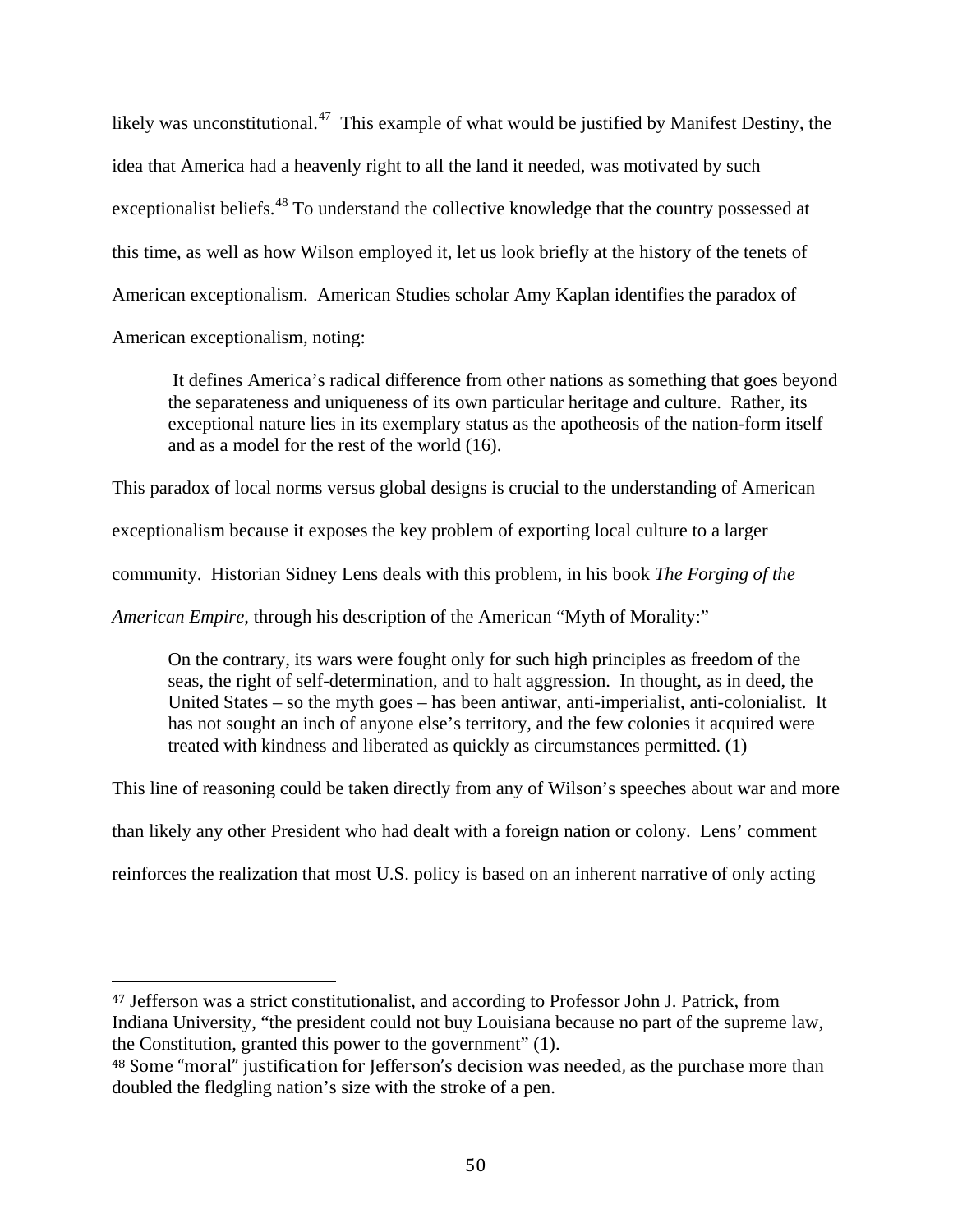out of pure and righteous desires and working to put the country's inherent goodness into action. According to this logic, the United States had never fought a war of aggression.

Present in all three of Wilson's speeches is the ideograph of exceptionalism, which acts as a larger understanding of how the United States is able to succeed again and again, and how Wilson plans to guide U.S. history. In each speech, his understanding of the ideograph does not change. It always is the case that the United States is the best hope for the world, and that what it does is what should be done. The only thing that changes are the situations, the specifics within each exigence that call for a certain explanation from Wilson.

The most complicated aspect of American exceptionalism is its multi-faceted dimensions. On one level, religion plays a crucial role in the understanding of U.S. policy, crafting the rhetoric and policies of the United States and the young colonies out of a mission born of their covenant with God to create a more perfect nation. A second layer of exceptionalism is its belief that some things are simply inherent in the workings of the universe, including the right to live free and to work for a living. Still a third layer calls for action to be taken out of secular necessities, be they territorial, financial, or resource-based reasons. All of these are viable aspects of American exceptionalism, and there is a long history of these various tenets guiding U.S. and North American foreign policy. Each of these strains can be shown historically to have led to Wilsons rhetoric used in 1916-1918.

#### Religion: God Blesses Anglo-America

## *The Puritans*

In 1630, as his ship *Arbella* sat off the coast off the "New World," John Winthrop delivered what would become one of the most important declarations in the creation of the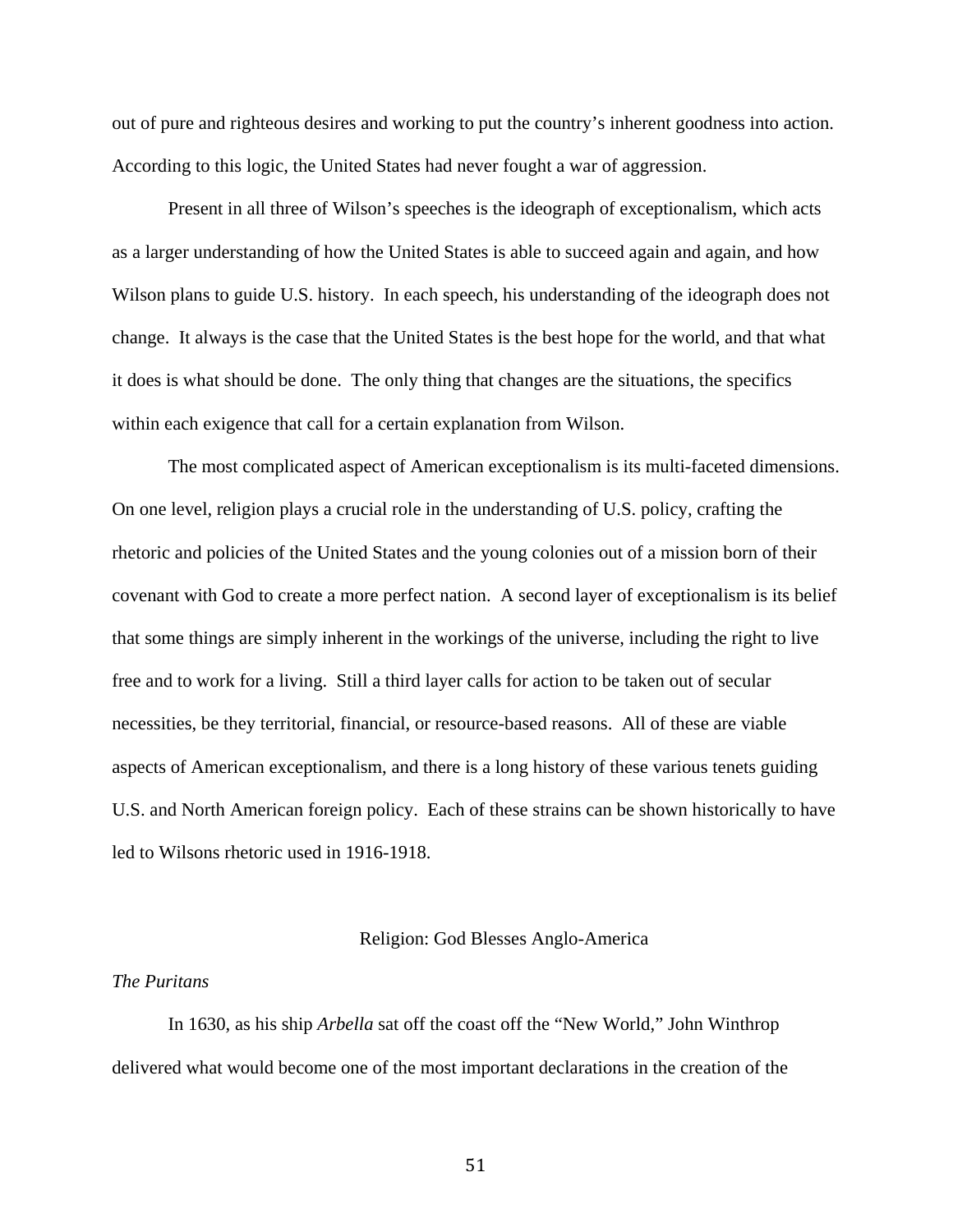American narrative. When he presented his "Modell of Christian Charity" speech to his fellow Puritans aboard the ship, a phrase was forever placed into the American lexicon. He famously declared an idea that would help define American character to this very day, asserting, "for wee must Consider that wee shall be as a Citty upon a hill, the eies of all people are upon us; soe that if wee shall deale falsely with our god in this worke wee have undertaken and so cause him to withdrawe his present help from us" (Winthrop 1). In this sentence, Winthrop encapsulated the entire creed of the future United States into a primary thought, specifically the idea that the colony was being judged by all people around it and that to fail would be tantamount to failing their God and the job that was given them. And while this speech was originally intended to characterize a single city, it was quickly adapted to apply to the entire colony.

The "city on a hill" descriptor is a direct representation of the idea of exceptionalism. By declaring that all the colony did was in service to an elevated power and was possessed of a heavenly calling, it required that the colonies strive for a higher level of excellence. In a more modern understanding, the colonies were to act as a shepherd to the rest of the world which had been led astray by the falseness of its beliefs. As time went on, it would be up to the United States, then, to work to be a country led by the most righteous thoughts and purest intentions. And for the later American colonies, that responsibility would require the colonization of and conversion of native peoples across the globe, all in the name of God and capital.

Forty years later, Samuel Danforth, a Puritan preacher from the colony of Massachusetts, delivered a sermon entitled "A Brief Recognition of New-Englands Errand into the Wilderness," a call to action for all colonists to explore the "wilderness" before them, spreading light into the dark places just as John the Baptist before them (1-2). Danforth made his argument quite succinctly, declaring that true Christians must enter the wilderness "of the free and clear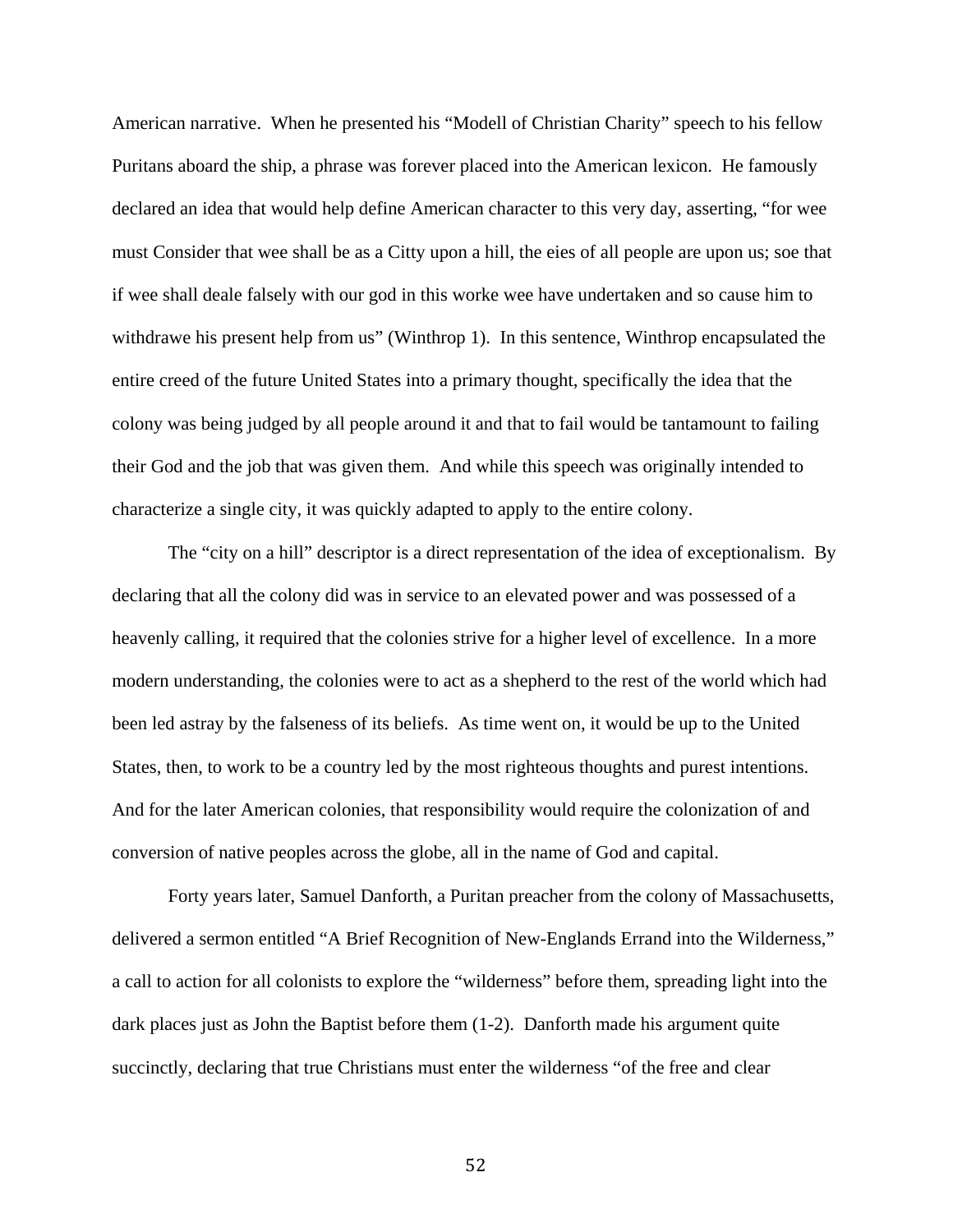dispensation of the Gospel and Kingdome of God" (3). The blessing delivered on the Massachusetts colony was not to allow the settlers to sit in comfort and live in ease but to enter the wilderness – both physical and social – to find the true meaning of God, and to bring the word of God with them wherever they found themselves. This idea of entering into the wilderness provides one of the main thrusts for colonial expansion, a corollary of sorts to Winthrop's "city on a hill."

### Natural Law: Self-Evident Truths

### *The Founding Fathers*

We find the charge of these United States provided at the very beginning of the nation's *Declaration of Independence*, in the eternal words of Jefferson; "We hold these truths to be selfevident, that all men are created equal, that they are endowed by their creator with certain unalienable rights, that among these are life, liberty and the pursuit of happiness" (1). While today this belief is one Americans hold as perhaps the truest and most invaluable of all aspects of U.S. citizenship, it was not universally applied or widely embraced in the  $19<sup>th</sup>$  and early  $20<sup>th</sup>$ centuries. The belief that certain rights were ensured by one's humanity, which could not be taken away by government, was an exceptionalist idea. Though at the start of the  $20<sup>th</sup>$  century the idea still did not apply universally to all Americans, it was nonetheless a distinctly American idea. The United States defined itself by the idea that its citizenry had rights of which no ruler could ever deprive them. That idea set the nation apart from the rest of the world. The vast majority of countries around the world was under some form of autocratic rule, be it Middle Eastern despots, aristocratic European kings, or African tribal strongmen. Even Great Britain,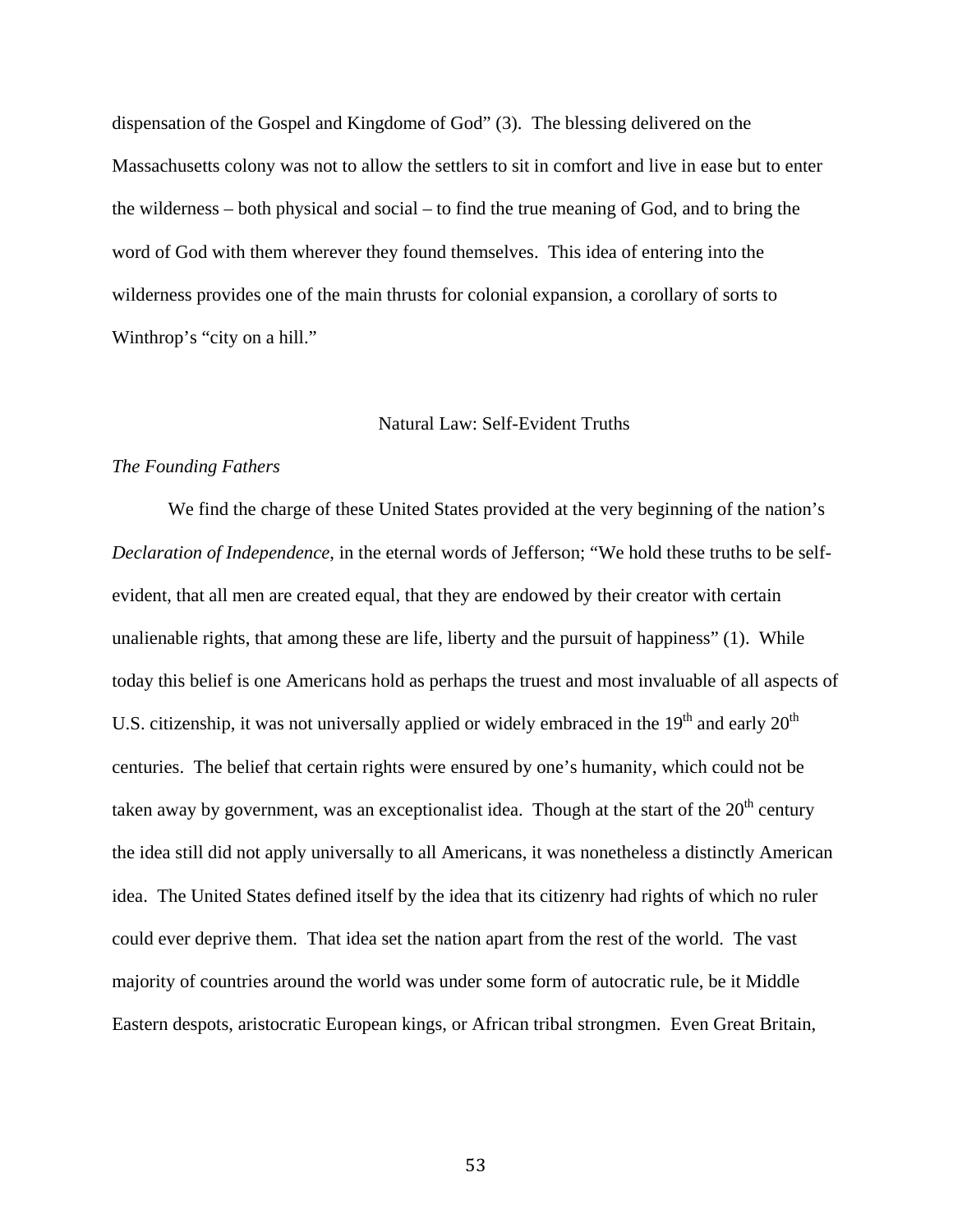the land from which the Puritans had sought to escape and which had been tempered by Parliament, was ruled by the Crown nonetheless.

America was truly an exceptional nation, a democratically ruled city on a hill. The very idea of democracy, that wonderful Greek concept that the people were wise enough to choose their own leaders and morally strong enough to deal with the repercussions of any decisions, was revolutionary and exceptional. Lens describes how this experiment with democracy led directly to the French Revolution, an event that both Jefferson and Thomas Paine heralded, at first, as proof positive that the American system was the answer (15). To citizens of the United States, it would have certainly appeared that history was on the side of American democracy.

### Secular Errand: Empire Demands Territory

#### *The Mexican-American War*

Arguably, President James K. Polk did as much for expanding the American right to territory and acquisition as any other President before him. In this era, following the administration of President Andrew Jackson, a man whom Polk would have certainly found to be a kindred spirit, expansion was the name of the game. Lens recalls for us that the "doctrine of imperialism that emerged in the era of Jacksonian democracy followed a simple logic: wherever there was an American pioneer, or likely to be one, it was the 'manifest destiny' of the United States to incorporate that territory into its own" (101). This imperialistic doctrine essentially allowed for the United States to annex any territory that its settlers could presumably one day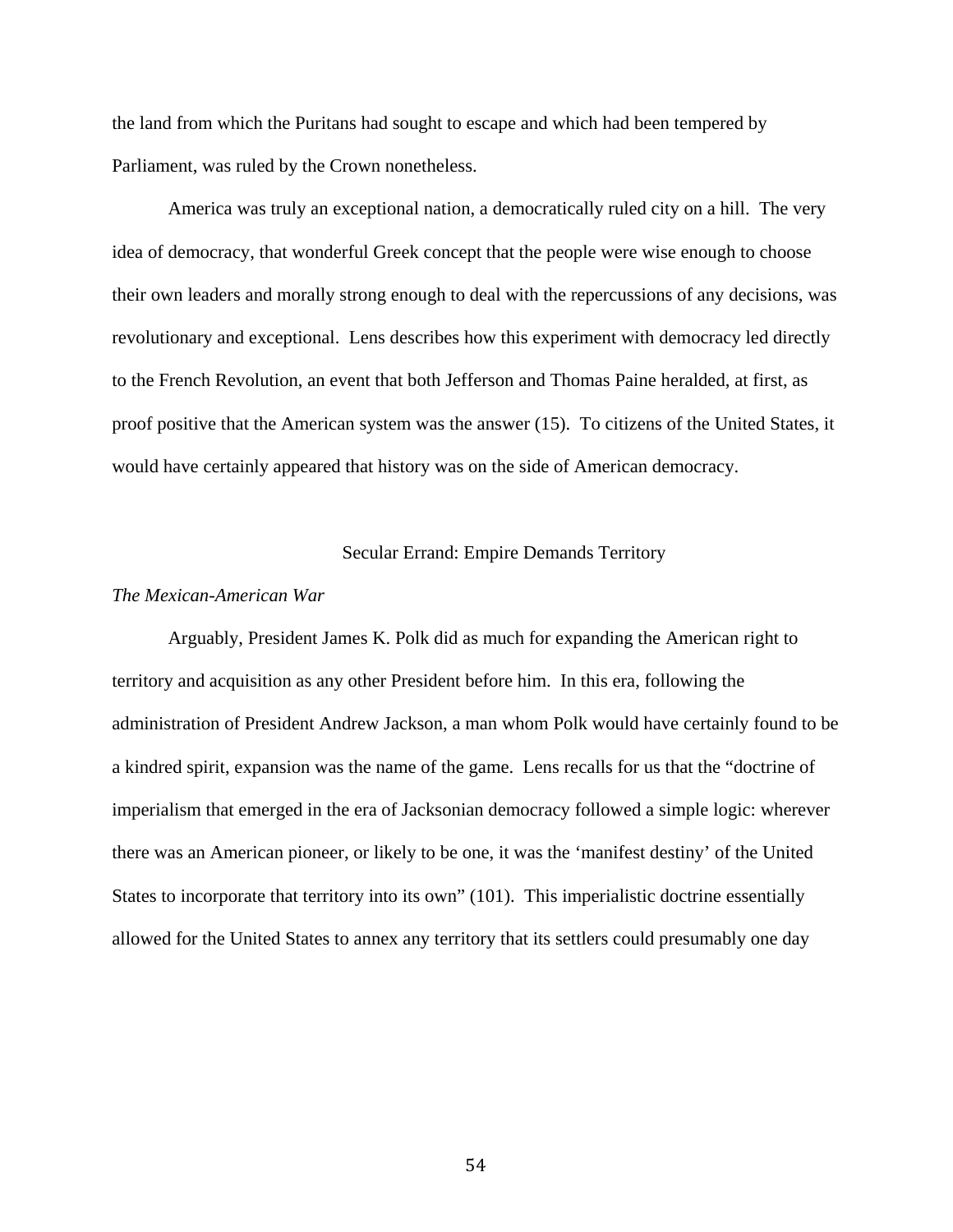call home. And for a country with a rapidly growing love for moving westward, this policy was certain to be put to the test. $49$ 

A key aspect of this justification for growth and expansion was the Monroe Doctrine, the 1823 policy of President James Monroe that the entire western hemisphere was the U.S sphere of influence due to the country's ability to act as a steward for that part of the world.<sup>[50](#page-61-1)</sup> Any interference in the affairs of the west would be seen as tantamount to an act of war. This doctrine essentially justified expansion and involvement in the affairs of neighboring countries because anything that affected them directly affected the United States. In that way, any impulse the United States had to expand its territory could quite easily be clothed in the exceptionalist rhetoric of the Monroe Doctrine.

Manifest Destiny functioned rhetorically as a slightly more religious aspect of the Monroe Doctrine, although the pretentions of religious necessity often hide more base desires. It is easy to couch secular desires in the language of religion in order to make them more palpable for the public. According to rhetorical critic Lyon Rathbun, in his 2001 essay, "The Debate Over Annexing Texas and the Emergence of Manifest Destiny," not acquiring territory in the west "betrayed the country's providential future" (464). Not to expand west and take full advantage of the territory that God had provided for the U.S. would be to deny the heroic future that certainly lay in store for the country. Columnist John L. O'Sullivan wrote in his essay, "The Great Nation of Futurity," that the country would be a hemisphere "comprising hundreds of happy millions, calling, owning no man master, but governed by God's natural and moral law of

<span id="page-61-0"></span><sup>&</sup>lt;sup>49</sup> As Americans moved west, they would encounter the local Native American population that did not maintain their same belief in property and would not take kindly to unlawful incursions on the part of the settlers.

<span id="page-61-1"></span><sup>50</sup> Monroe, James, "The Monroe Doctrine," *The University of Oklahoma College of Law,* 2009, Web, http://www.law.ou.edu/ushistory/monrodoc.shtml.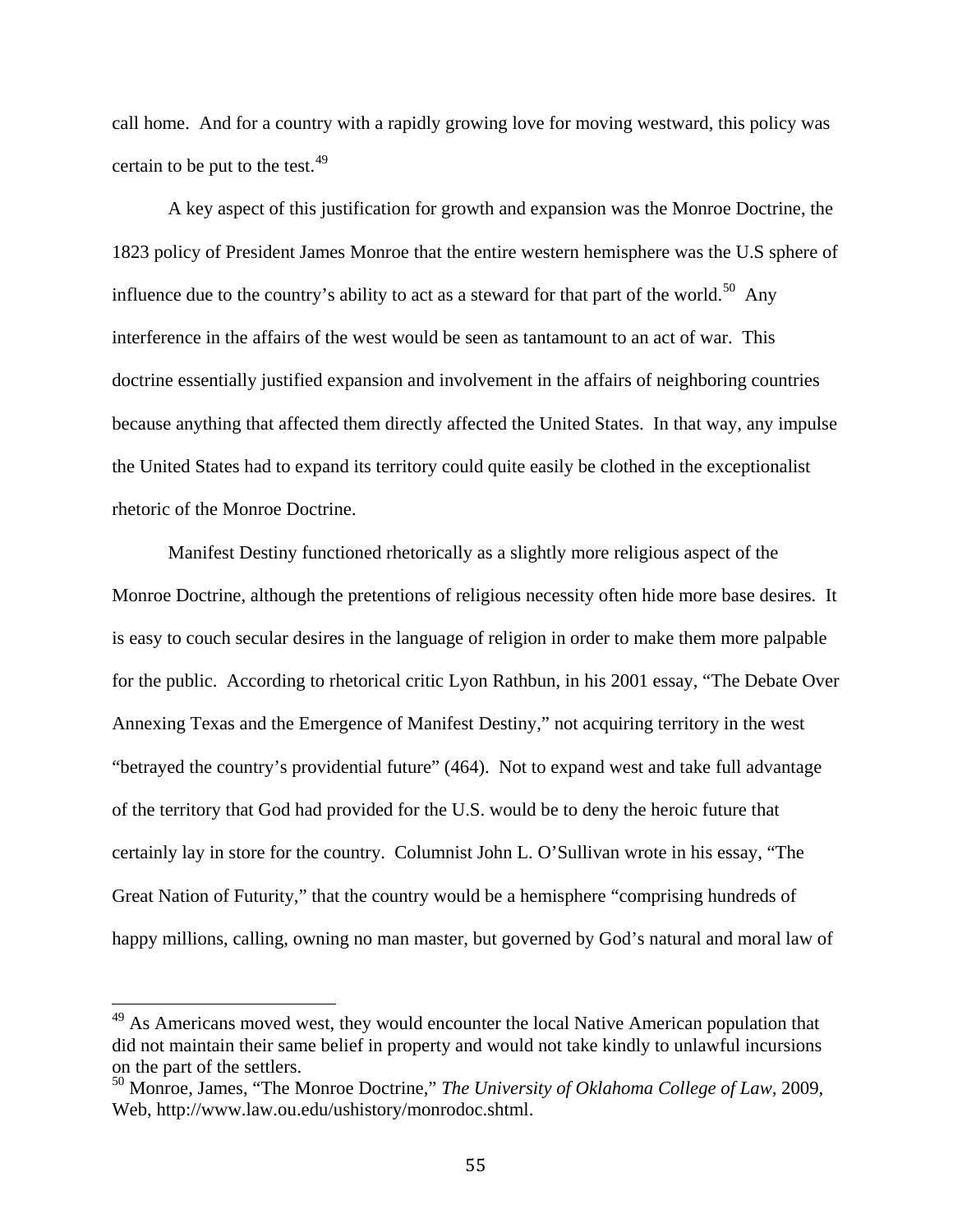equality, the law of brotherhood – of 'peace and good will amongst men'" (426-30). If there were a territory that needed to be used by an American settler, then that land was rightfully the divine property of the United Sates.

In 1845, President James Tyler facilitated Congress' admission of Texas as the twentyeighth state to the Union, and a year later, in 1846, Texas declared that the southern border of the state would be the Rio Grande River, 130 miles south of the traditionally accepted border (Lens 119). The resulting territorial dispute with Mexico was supported by President Polk with vigor. Polk placed the U.S. army at the foot of the Rio Grande with guns pointed at Mexico. A highly disputed "skirmish" took place, and for the next two years, the countries remained at war with conflict finally ending with the Treaty of Guadalupe Hidalgo, in February, of 1848. So exceptional was this still very young nation that its borders had expanded to include California, Arizona, Utah, New Mexico, and Nevada. This was Manifest Destiny in practice.

#### *The Spanish-American War*

Lens employs a phrase that quite aptly describes the period of 1846-1898, as a time when "Commerce Follows the Flag" (Lens 149). Essentially, wherever U.S territory expanded, business ventures certainly followed. Such was the case on 15 February 1898, when the battleship *Maine* exploded in Cuba's Havana Harbor. Using a questionable attack to rally Americans around the flag, President William McKinley declared war on Spain, and five months later, Spanish cessions to the United States included Cuba, the Philippines, Guam, and Puerto Rico (Lens 149). For the first time, U.S. greatness included non-contiguous wars and also allowed for the nation to experiment with the idea of colonization. Sugar was the commercial crop to emerge from many of these new territories, as America transitioned into the second part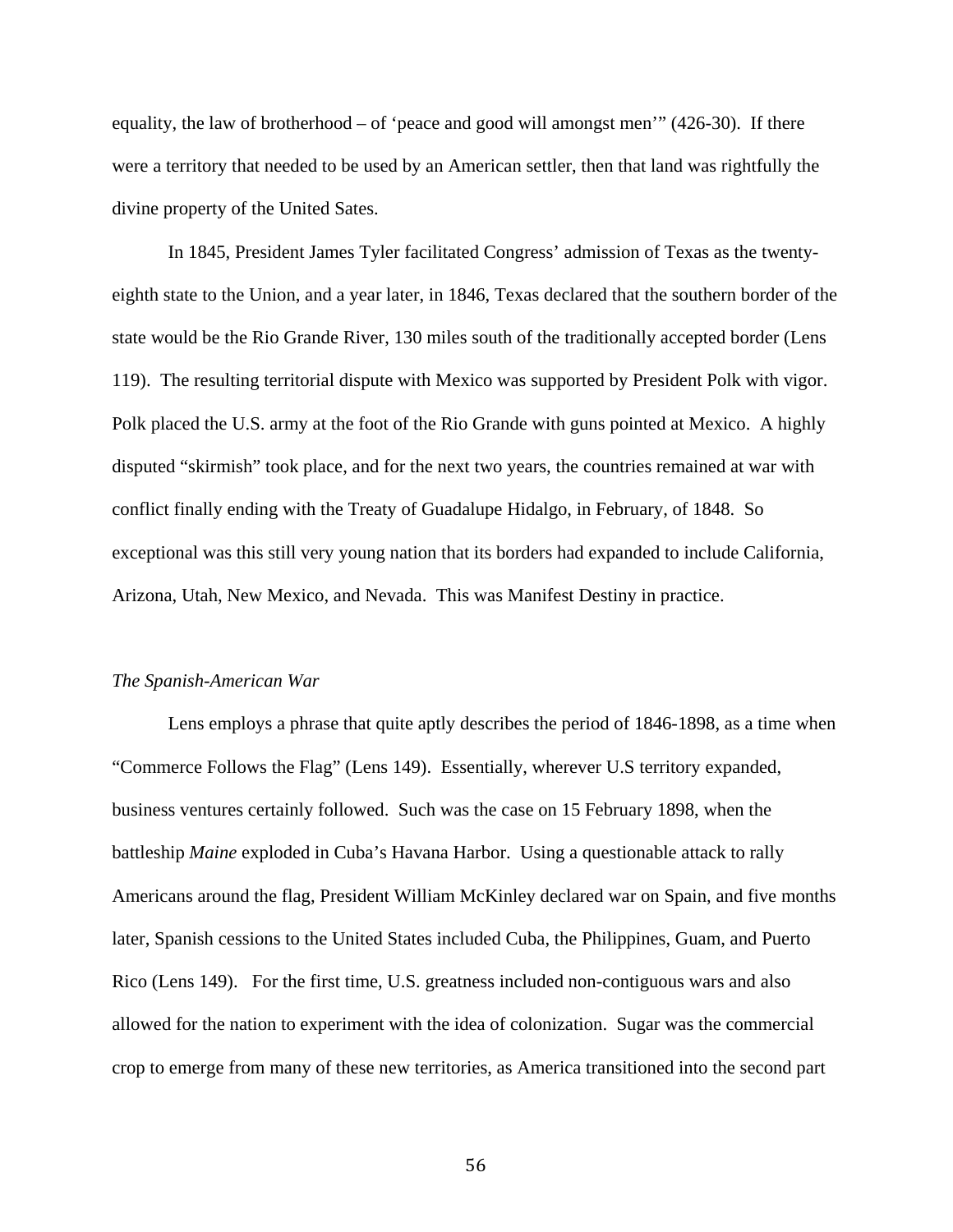of Lens' phrase, "The Flag Follows Commerce" (Lens 169). In this paradigm, not the country but rather the suppliers decide from where these goods and services come. Troops were used to clear way for corporations to gain resources, both human and natural, to use to their benefit.<sup>51</sup> Accordingly, if the U.S. needed sugar or a life-long contract at a military base, then invading Cuba made infinite sense. With this political mindset, the U.S. entrance into World War I made complete sense.

### Wilson's 1916 Democratic Address

As mentioned in Chapter 1, Wilson is often thought of as the first rhetorical U.S. President, insomuch as he looked beyond the traditional methods of speaking just to his cabinet, powerful members of U.S. finance, or the U.S. Congress, and instead talked directly to the people. A hundred years ago, this characteristic was considered quite novel. His ability to speak to American citizens in a style and language that they understood ultimately led to their willingness to make the necessary sacrifices to insure U.S. leadership globally. This language was that of superiority and necessary dominance. The world was an increasingly dangerous place, and American values were constantly at risk. Wilson tailored his message to the American people to appeal to their sense of superiority and to insist that the U.S. be the one to lead the world into the twentieth century to spread the self-evidently advanced concepts of American democracy and foreign policy.

The United States long considered itself superior to other nations in many respects. From its style of democracy, religion, society, and government, the nation exemplified an experiment in freedom. As Foad Izadi wrote, "American exceptionalism indicates that the United States'

<span id="page-63-0"></span><sup>&</sup>lt;sup>51</sup> The capital from these territories was not just physical but also cultural. The understanding of this relationship is absolutely key to the concept of colonialism.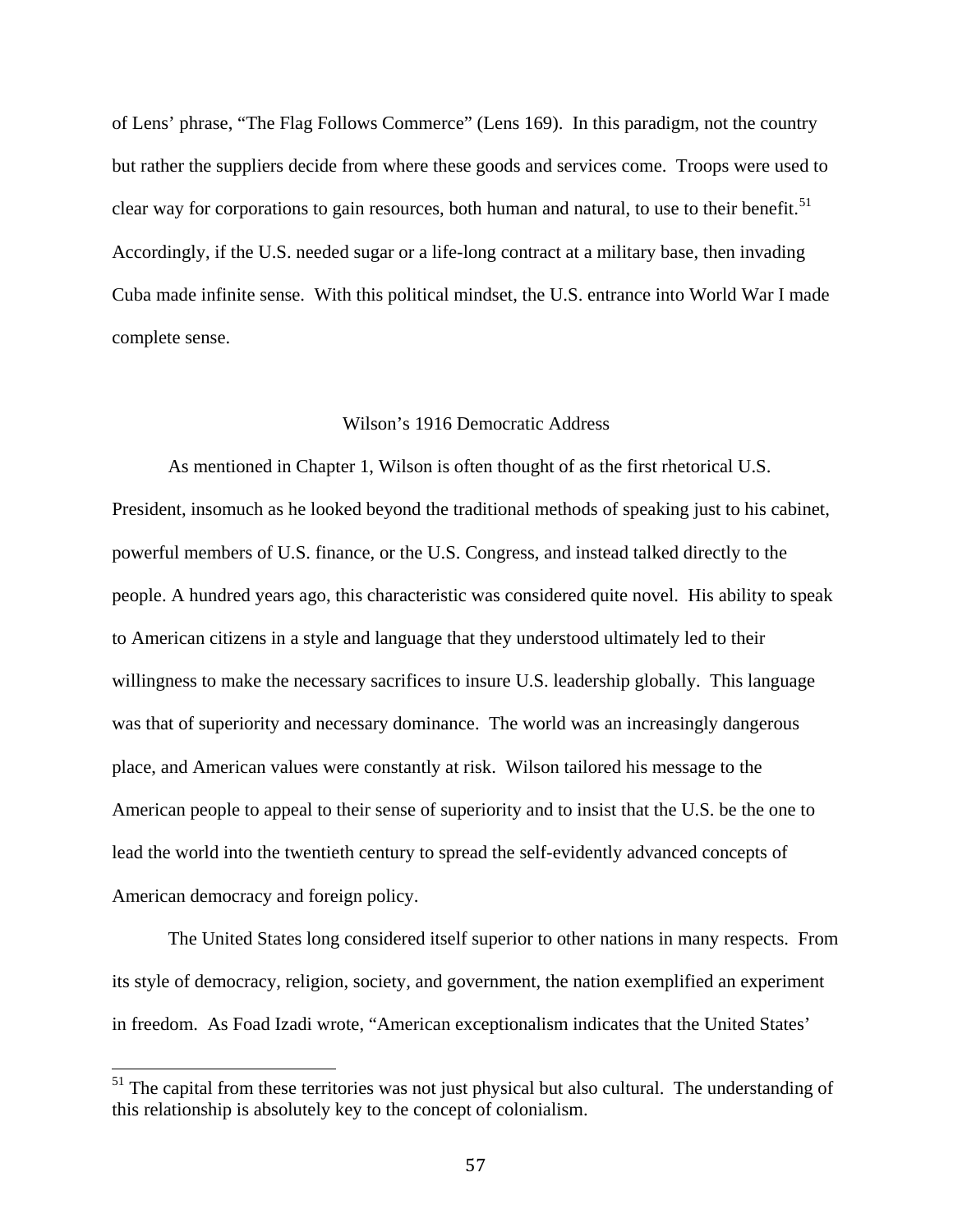moral superiority, its unique democratic and revolutionary origins, its political system, social organization, cultural and religious heritage, as well as its values serve to legitimize its policies" (24). As such, Izadi offers the perfect answer to the question posed earlier, specifically, how does the citizenry of the United States justify the actions that their government takes? In short, Izadi posits, the actions are justified because everything about the country, even its inherent state of being "American," legitimizes its policies. The nation is simply exceptional.

The concept of American exceptionalism, embedded in its supporting ideology, carries a great moral imperative and responsibility. Izadi explains that America, "as the city on the hill, is thus positioned on the moral high ground with respect to other countries and powers around the world and therefore has a duty to spread American style thought, democratic ideals and values, and political systems to the rest of the world" (24-25). The word "duty" carries quite a cache in the American lexicon, connoting not just right but requirement. As such, witnessing to the world of American greatness, via foreign policy, becomes not just acceptable but also strongly encouraged. Wilson was able to tap into, pick up, and weave into that narrative something unprecedented, a way to get the American people to support a world war that had nothing to do with them. Furthermore, the long-term impact of such a rhetorical effort would carry into future wars, from interventionist dealings in World War II and colonial wrangling with communism throughout the twentieth century.

From the very beginning of his push for war, Wilson employed the narrative that he knew would likely play best on the heart strings and in American souls. In September 1916, he declared to his party: "In foreign affairs we have been guided by principles clearly conceived and consistently lived up to. Perhaps they have not been fully comprehended because they have hitherto governed international affairs only in theory, not in practice. They are simple, obvious,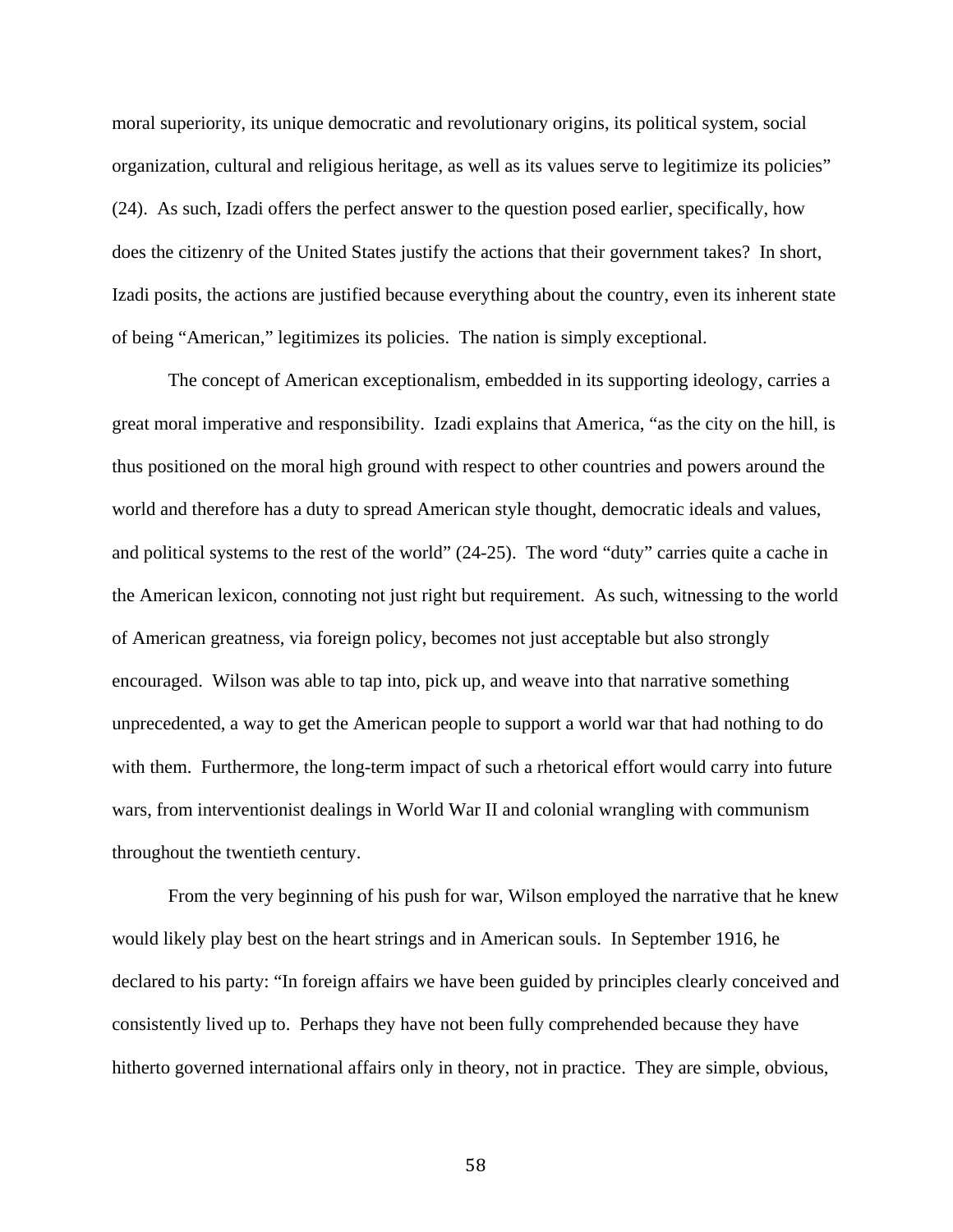easily stated, and fundamental to American ideals" (3.21). His message here asserted that other people might not understand what the nation was doing because they did not understand the inherent exceptionalism of the United States, not because the United States was wrong. He suggested that what the world was seeing and would be seeing more in the future was domestic policy writ global. If other countries did not understand what the United States did, it was because they had not seen the United States in the international arena.

The United States was exceptional, Wilson declared, because its decisions were motivated by the desire for peace and the guidance of love and Christian morality. He argued:

We have been neutral not only because it was the fixed and traditional policy of the United States to stand aloof from the politics of Europe and because we had had no part either of action or of policy in the influences which brought on the present war, but also because it was manifestly our duty to prevent, if it were possible, the indefinite extension of the fires of hate and desolation kindled by that terrible conflict and seek to serve mankind by reserving cur [sic] strength and our resources for the anxious and difficult days of restoration and healing which must follow, when peace will have to build its house anew. (4.22)

There are several important aspects of this powerful line. For one, Wilson made the point that the U.S. was not dogmatic in its policy thinking and that his administration was willing to change directions and tactics if that were what was called for in a given situation. He seemed to want to impress that these were not random changes, but rather changes based on a well-defined and consistent set of principles based on morality and the improvement of the human condition.

Second, Wilson set up what would soon become his entire *raison d'être*: the peace process after the cessation of fighting. Wilson made it clear that the nation would do what was necessary to make sure that when peace returned, it would be at the head of the negotiating table deciding exactly what that peace would look like. In two years, it would come in the form of his January 1918 Fourteen Points address. Still, his mention of peace suggests that Wilson almost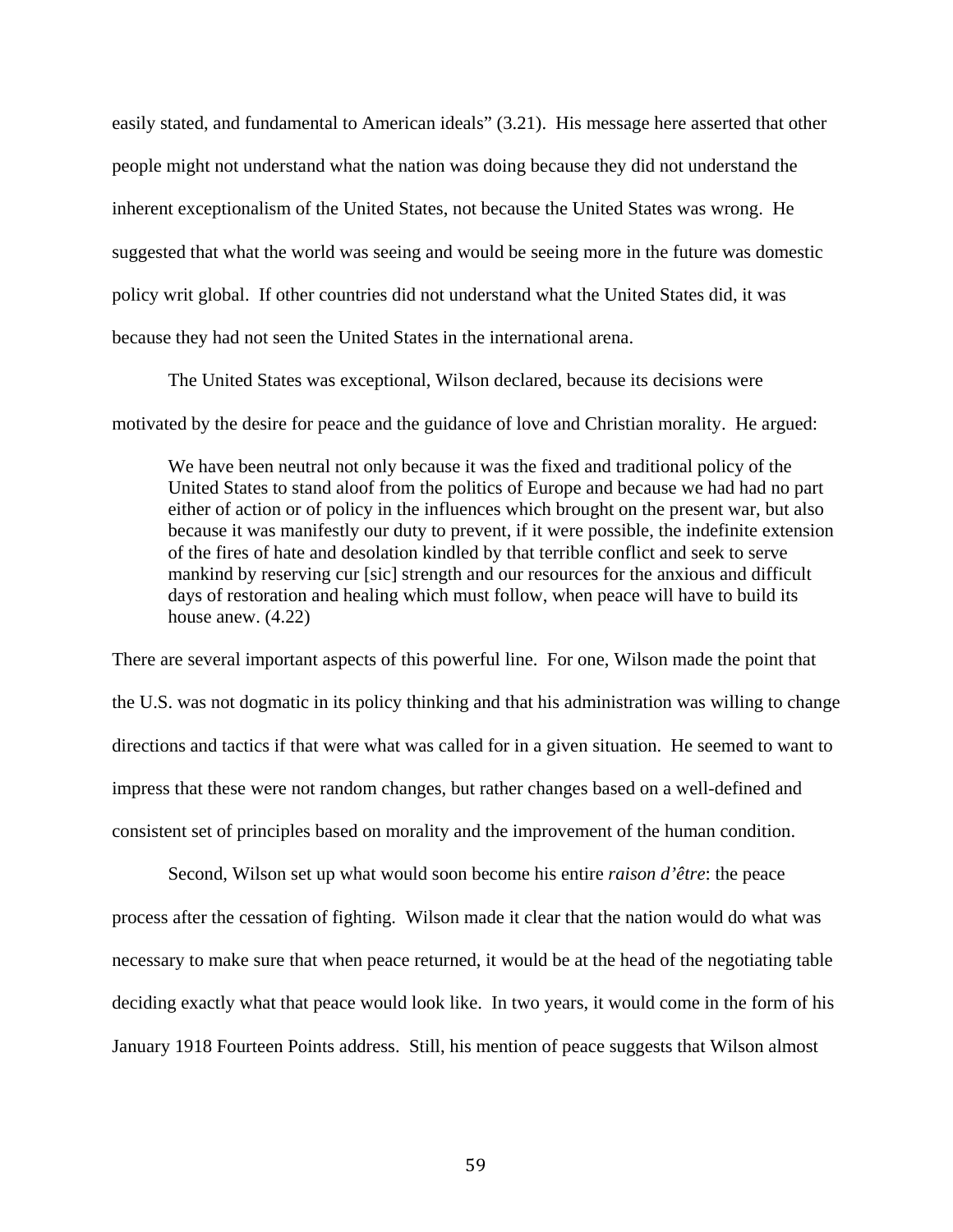certainly had decided for war, even before this speech; his 1916 address moved the official

American stance towards one that was more comfortable with the idea of war.

Wilson mentioned the sinking of American ships, such as the *Lusitania* a year earlier, but

none directly or by name. He declared:

The rights of our own citizens of course became involved: that was inevitable. Where they did this was our guiding principle: that property rights can be vindicated by claims for damages and no modern nation can decline to arbitrate such claims; but the fundamental rights of humanity cannot be. (4.23)

Wilson employed the rationale that although American lives were taken, the losses were not unexpected. His argument was part of his moral neutrality, that despite the loss of life, America had to remain neutral. But Wilson's stance on armed neutrality did not end there:

The loss of life is irreparable. Neither can direct violations of a nation's sovereignty await vindication in suits for damages. The nation that violates these essential rights must expect to be checked and called to account by direct challenge and resistance. It at once makes the quarrel in part our own. These are plain principles and we have never lost sight of them or departed from them, whatever the stress or the perplexity of circumstance or the provocation to hasty resentment. (4.23)

Europe seemed to be put on notice that the war was now on the U.S. radar and the aggressive

sinking of ships would be tolerated no more.

In this passage, two points strike as particularly relevant to the conversation. First, this is the only time in the three speeches that Wilson made any mention of sinking of ships and the loss of life involved. Though he referenced the practice of German submarine warfare in his war declaration, he was vague and spoke of the practice more in general terms, not in actual terms. Second, Wilson intimated that the sinking of neutral ships was where some of the legitimacy for war could lie, when he mentioned that it framed the fighting in a way in which U.S. involvement was justified. But he never explored this justification, therefore leaving his listeners to doubt this was his true reason for supporting entry into the war. At the very end of the passage, he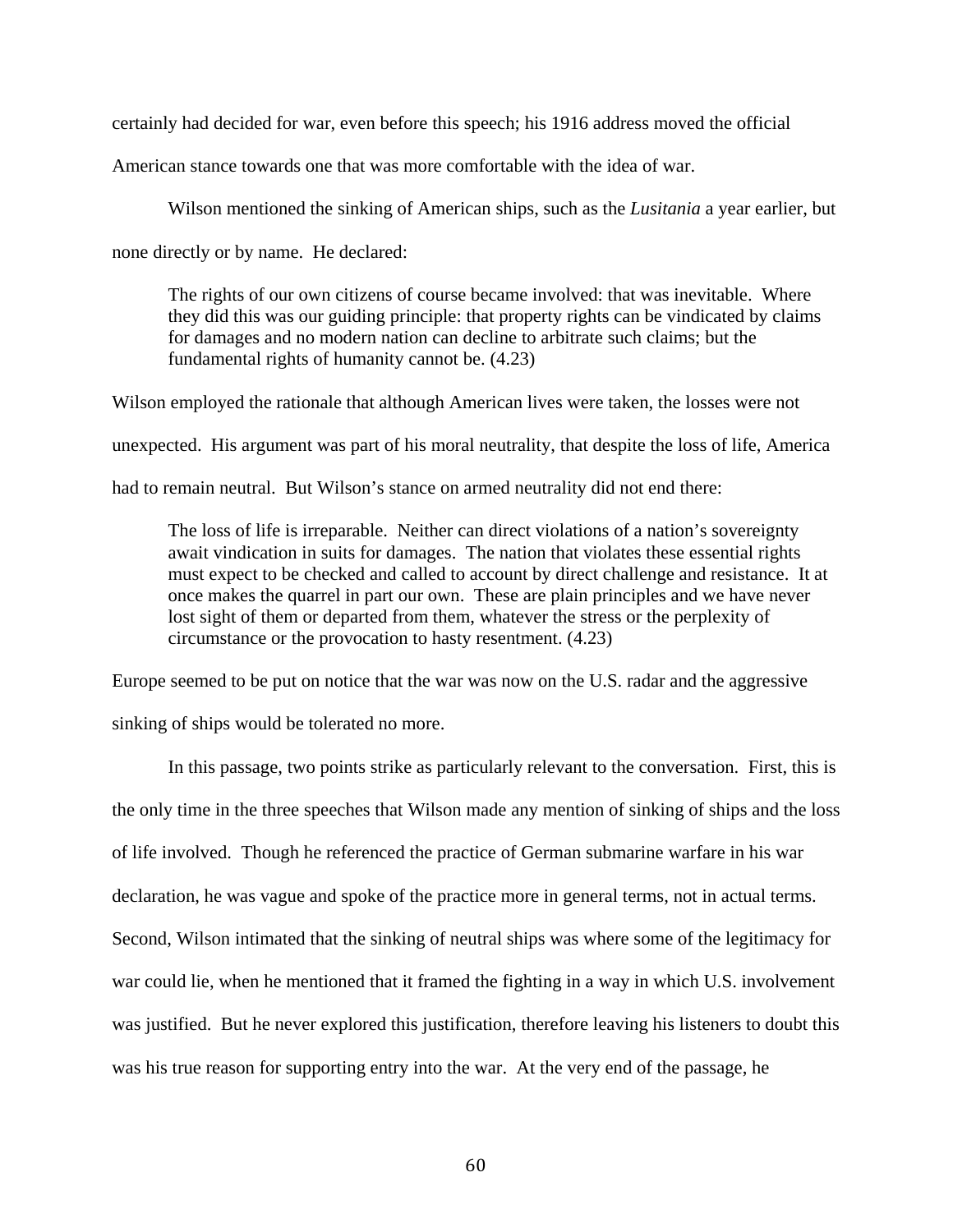promised that the United States would not quit and would stick to its past record as proof. In this promise, he proved a man of his word. For in just under seven months, the United States was at war, relying quite insistently to its "past record as proof".

#### Wilson's 1917 War Declaration

Wilson's rigid narrative of the evident exceptionalism of the American people continued in April of 1917, when he stood in front of a special session of Congress to request a declaration of war against the empire of Germany. From the beginning, he relied on the rule of law to show the people that, even in times of great peril and change, the maintenance of rule and procedure was what made the United States great. The bedrock of America is democracy, and the bedrock of that democracy lies within the sacrosanct pages of the *United States Constitution*. Wilson's argument seemed to assert that if the Constitution supported his policy, then who could be against him? Wilson used the ultimate authority of this founding document.

Wilson's speech resembled many previous and subsequent war declarations, notably Franklin Roosevelt's war declaration and Abraham Lincoln's "Gettysburg Address." The speech was both impassioned and measured, cognizant of the anger of the American people but equally aware that the President's maintenance of calm and control was expected and necessary. As the *Declaration of Independence* from Great Britain asserted that the "history of the present King of Great Britain is a history of repeated injuries and usurpations," (1) Wilson's 1917 speech was essentially a list of wrongs done by Germany against both the United States and the world and why the U.S. people, not the U.S. government or any other of its bodies, were required to step in.

Wilson began that process of demonizing Germany with a line he used in his 1916 speech: "Property can be paid for; the lives of peaceful and innocent people cannot be. The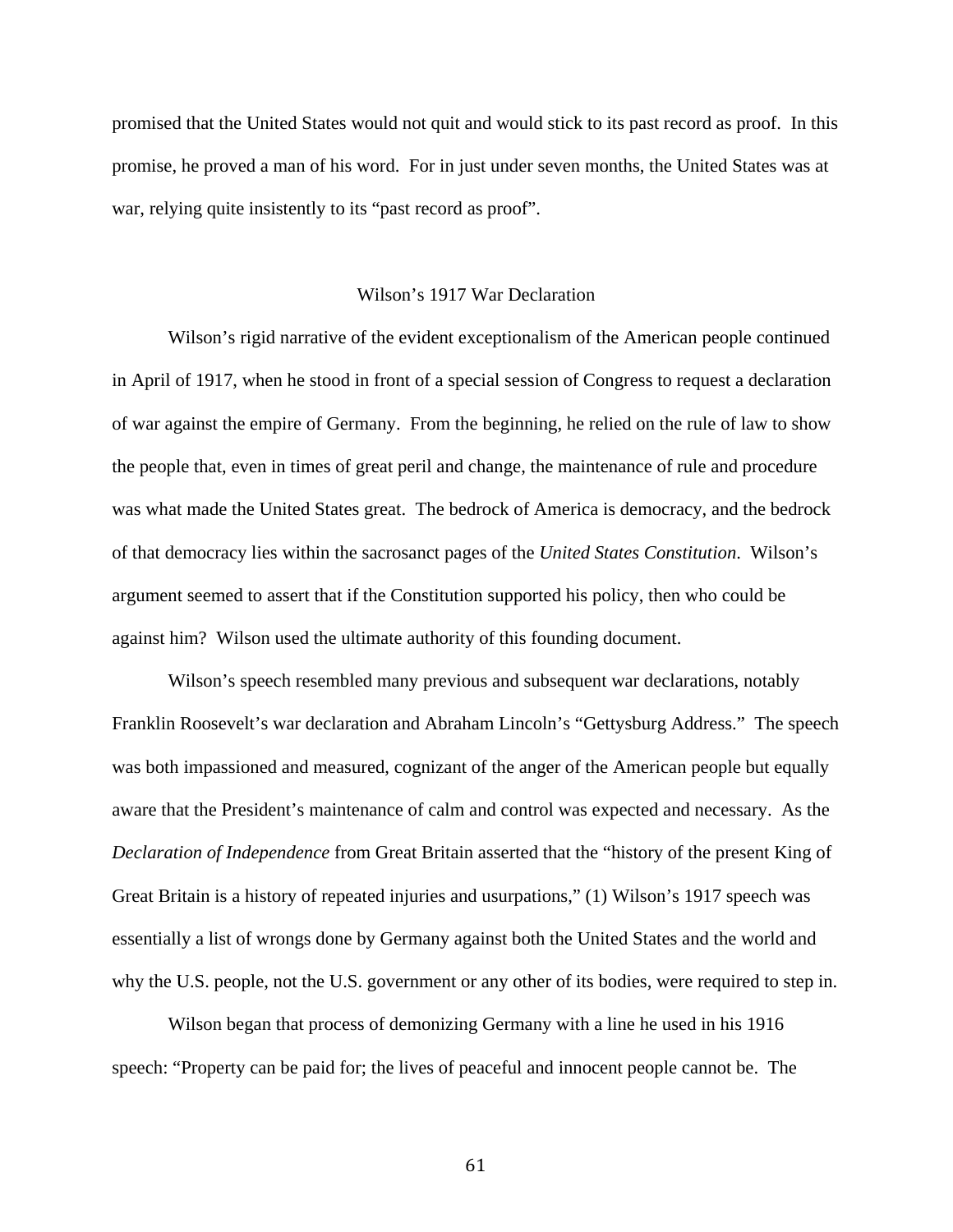present German submarine warfare against commerce is a warfare against mankind" (1.8). Wilson would not let the world forget that the moral costs of war were high, and that transgressions such as killing of innocent civilians would not be tolerated. As was established earlier, the two main thrusts of American exceptionalism are the belief in morality and the improvement of the human condition, and this passage from Wilson's discourse falls directly into that category of morality and progress. By stating that Germany had declared war on mankind, as Izadi explains, Wilson played into the assumption that "American exceptionalism is very much the essence of describing public diplomacy in terms of soft power. American exceptionalism in turn gives rise to an Orientalist view of other cultures, creating a dual world of "us versus them", "free versus unfree" (25). Wilson's narrative tapped into the early American feelings of constantly being threatened and that those who are not allies are enemies.

Again, logical reasoning served as the hallmark of Wilson's narrative, making his case in support of war:

The choice we make for ourselves must be made with a moderation of counsel and a temperateness for judgment befitting our character and our motives as a nation. We must put excited feeling away. Our motive will not be revenge or the victorious assertion of the physical might of the nation, but only the vindication of right, of human right, of which we are only a single champion.  $(1.10)$ 

The United Sates must show the world the meaning of freedom and the benefits of the power of democracy. Wilson even went so far as to state that the world must be made "safe for democracy," creating the implication that the United States would play the role of farmer with the military as tiller, the continent of Europe the farmland, and the lives of American, British, German, French, Austrian and Russian soldiers and citizens as the seeds of freedom.

Wilson was impassioned with the spirit of war and of the vanquishing of foes. He continued: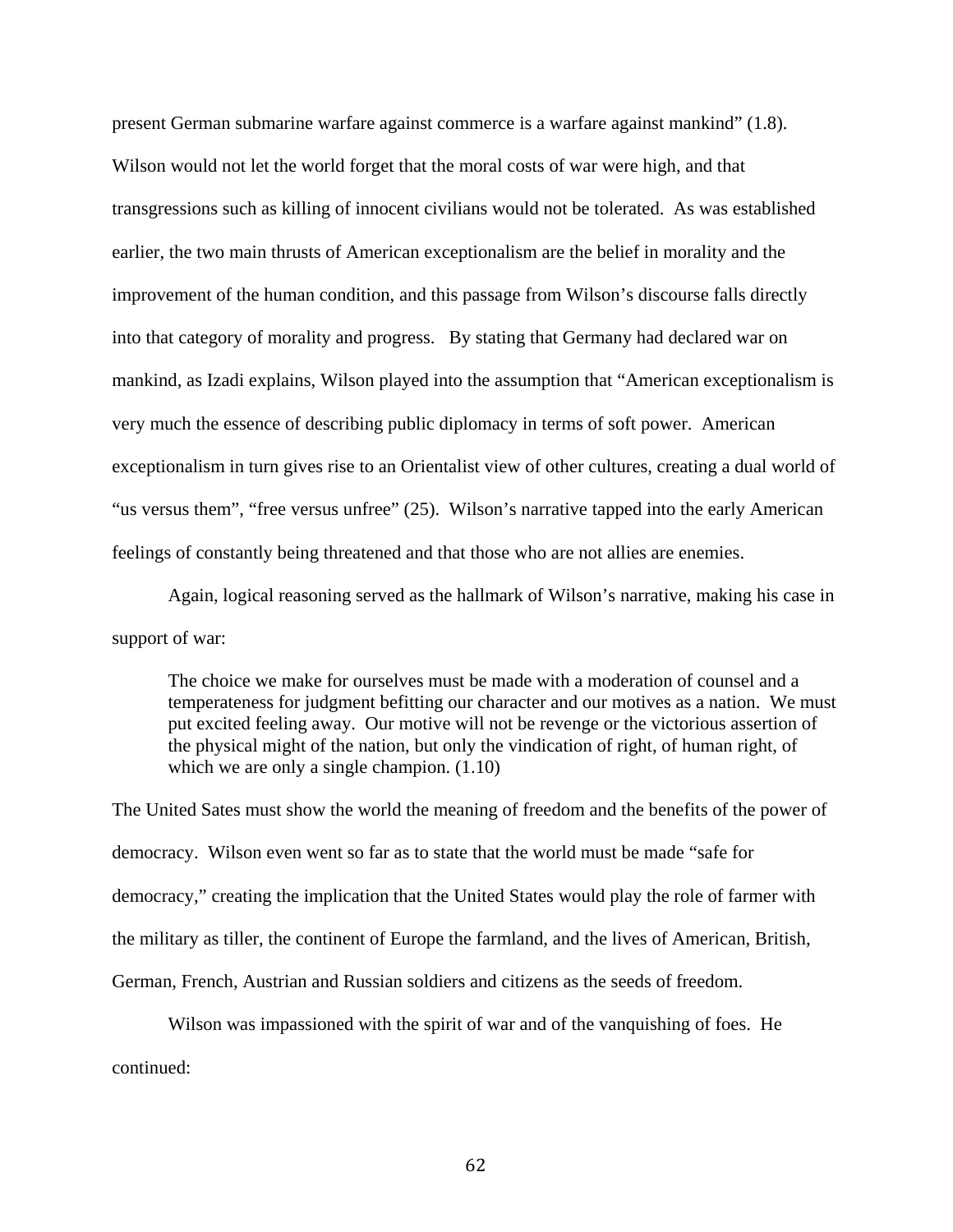There is one choice we cannot make, we are incapable of making: we will not choose the path of submission and suffer the most sacred rights of our Nation and our people to be ignored or violated. The wrongs against which we now array ourselves are no common wrongs; they cut to the very roots of human life. (2.15)

In other, less extreme cases, America may have found the luxury of dealing diplomatically with

Germany and turning the other cheek in the face of such offenses. However, Wilson clearly

stated that these were not everyday offenses, not mistakes or lapses in communication. These

were deliberate and pre-planned actions that were meant to take human life and destroy

American values. According to Wilson, such actions no American should ever tolerate.

In 1916, he spoke of the resolution of American will and how the country's ability to stay

the course could be proven by record. He reminded the nation:

My own thought has not been driven from its habitual and normal course by the unhappy events of the last two months, and I do not believe that the thought of the Nation has been altered or clouded by them. I have exactly the same things in mind now that I had in mind when I addressed the Senate on the twenty-second of January last: the same that I had in mind when I addressed the Congress on the third of February and on the twentysixth of February. (3.22)

The United States had not changed the course that it had set out, which apparently was war, and

would stick to the things that it had been saying since the beginning of 1917. His narrative did

not include the statements made in the previous years, presumably because it would in no way

help his argument or add to the creation of American persistence as exceptional.

As usual, the United States' aspirations were pure and selfless, according to Wilson:

Our object now, as then, is to vindicate the principles of peace and justice in the life of the world as against selfish and autocratic power and to set up amongst the really free and self-governed peoples of the world such a concert of purpose and of action as will henceforth insure the observance of those principles.  $(3.23)$ 

The eternal principles of freedom, choice, and peace were being irreparably threatened by empires that professed no love for such American characteristics. If these principles could not be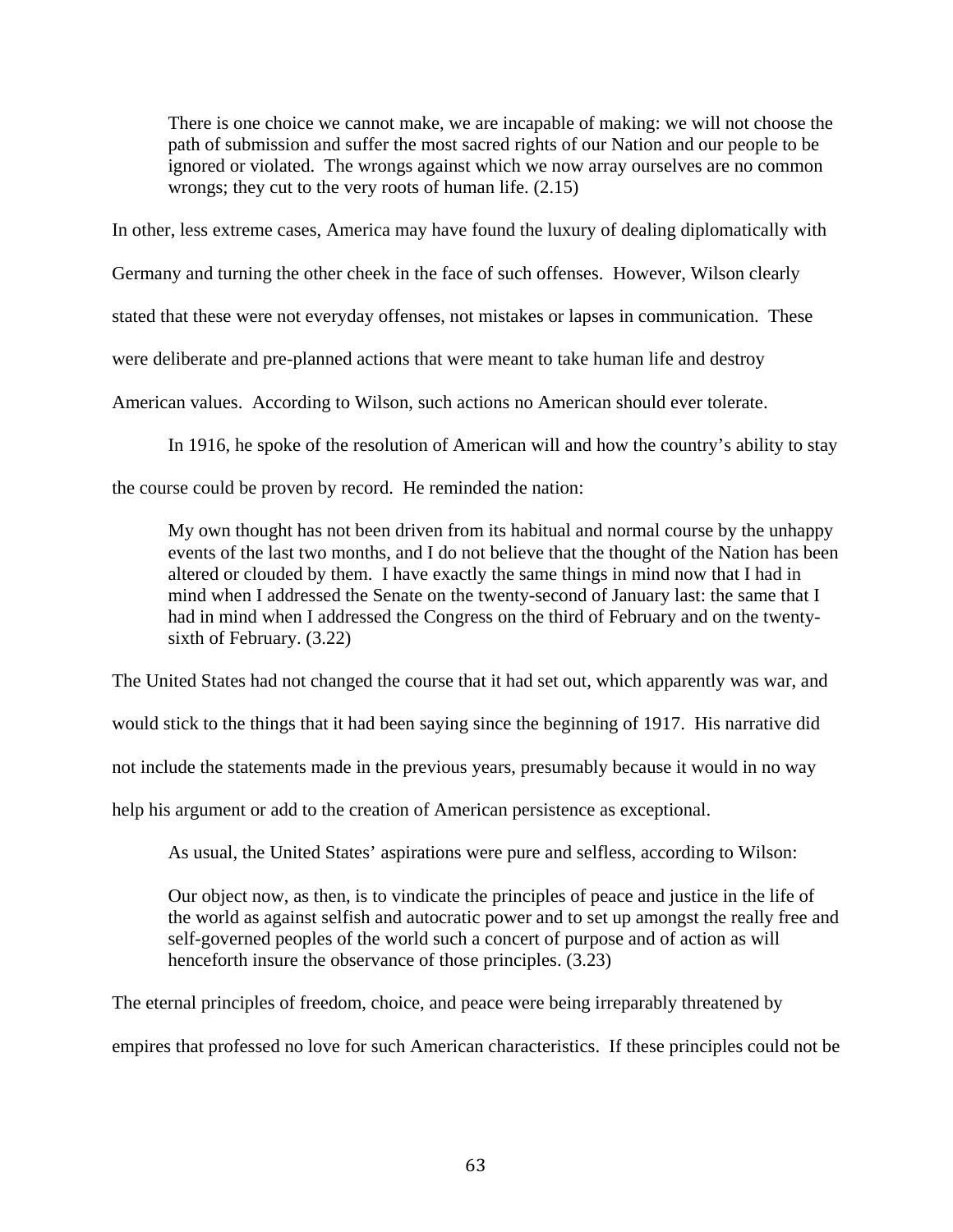shown to be effective through the example of U.S. diplomacy, he implied, then they would be shown effective through the use of U.S. munitions.

Wilson was always dutiful to remind the people why the fight had to be taken on, for they "are now about to accept gauge of battle with this natural foe to liberty and shall, if necessary, spend the whole force of the nation to check and nullify its pretensions and its power" (3.29). The implications behind such rigid and unflinching rhetoric are really quite powerful, with Wilson willing to destroy the nation in order to save the nation. The paradox is quite striking and quite senseless. However, superficially, it is selfless and full of tinges of morality and purity. Wilson asserted that, "I was for a little while unable to believe that such things would in fact be done by any government that had hitherto subscribed to the humane practices of civilized nations" (1.6). Probably, Wilson considered America a cleansing fire that would rein down upon the troglodytes of Old Europe.

Wilson began a narrative that he continued in his Fourteen Points speech in 1918, specifically the desire that he regarded himself to be a friend to the German people and that after the war ended and the U.S. and its allies won, he would welcome them all as friends in the eyes of the government.<sup>[52](#page-70-0)</sup> Wilson reminded the German people:

[We shall] "happily, still have an opportunity to prove that friendship in our daily attitude and actions towards the millions of men and women of German birth and native sympathy who live amongst us and share our life, and we shall be proud to prove it towards all who are in fact loyal to their neighbours and to the Government in the hour of the test. (4.35)

<span id="page-70-0"></span> <sup>52</sup> Interestingly, as soon as the United States entered the war, it only allowed the Allied nations to play a supportive role in the conflict; all the other belligerents became either U.S. allies or U.S. enemies.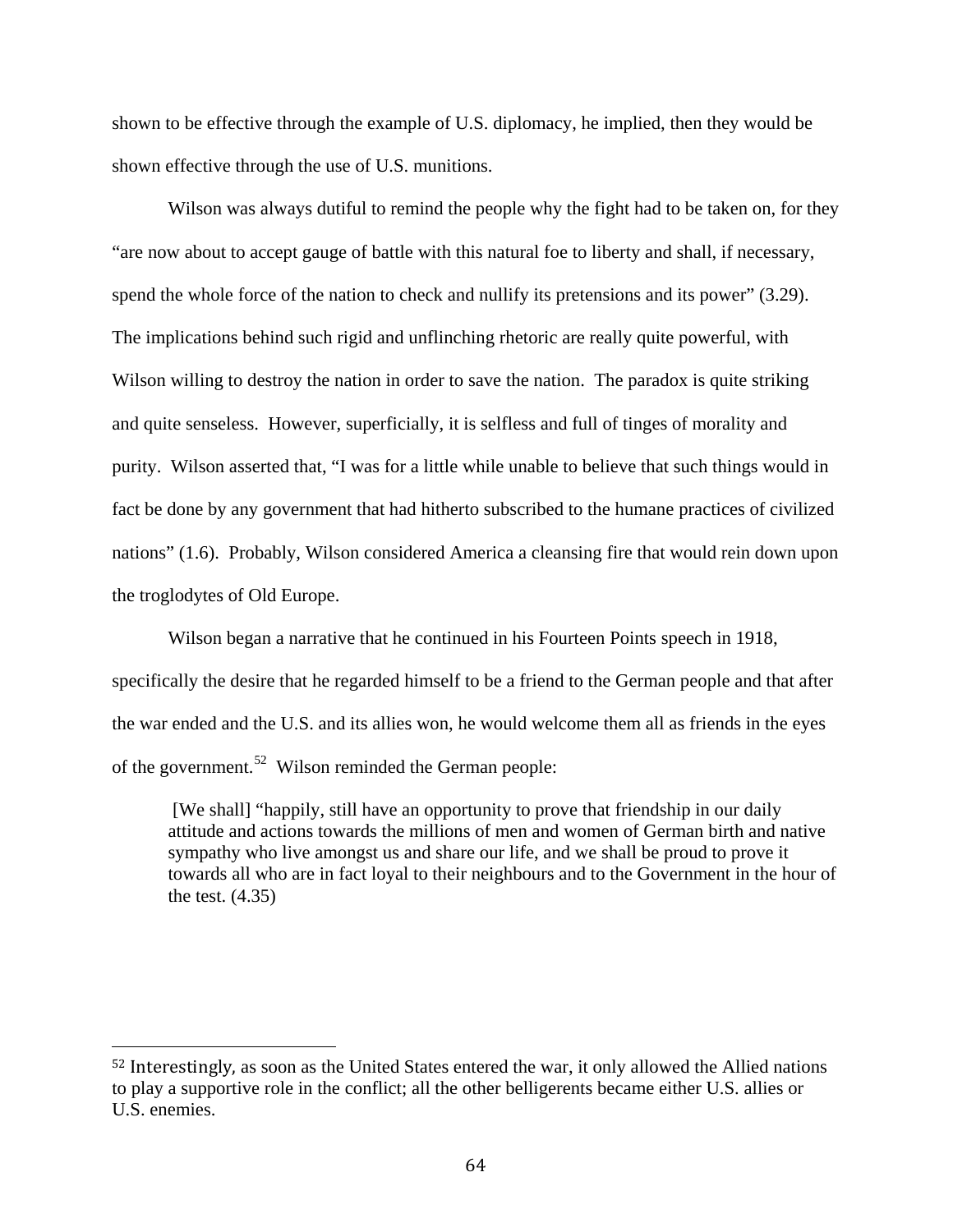The American values of forgiveness and redemption played powerfully here and served as a promise that this was not a war of nationality but of ideology.<sup>[53](#page-71-0)</sup>

Finally, Wilson brought the narrative home by referencing the true power of a nation blessed by exceptionalism. Assumedly, Wilson knew that what he planned was the right thing to do, that as a nation blessed by God there was nothing else that the country could do. He exuded the voice of American passion:

But the right is more precious than peace, and we shall fight for the things which we have always carried nearest to our hearts – for democracy, for the right of those who submit to authority to have a voice in their own Governments, for the rights and liberties of small nations, for a universal dominion of right by such a concert of free peoples as shall bring peace and safety to all nations and make the world itself at last free. (4.38)

For Wilson, the United States was a country that fought to defend its allies and beliefs. The people of the nation would fight for these principles, "with the pride of those who know that the day has come when America is privileged to spend her blood and her might for the principles that gave her birth and happiness and the peace which she has treasured. God helping her, she can do no other" (4.39). The nation, as the land ordained and protected by God, had to fight under the mantle of freedom and to show that corrupt power did not rule the day.

## Wilson's 1918 Fourteen Points Address

Wilson's Fourteen Points speech stands alone not so much because of its rhetorical flourishes or transcendent message, but rather, because what it calls for is an extreme and presumptuous overhaul. The President was involving himself in tribal matters that had been raging for centuries, including those of the Polish people and their rightful homeland. The

<span id="page-71-0"></span><sup>&</sup>lt;sup>53</sup> Also, we see the rhetorical separation of the people from a government, as in the American revolutionary discourse of 1777, regarding the relationship between citizens and British government. Cf. McKinley during the Spanish-American war and FDR regarding the German people in WWII.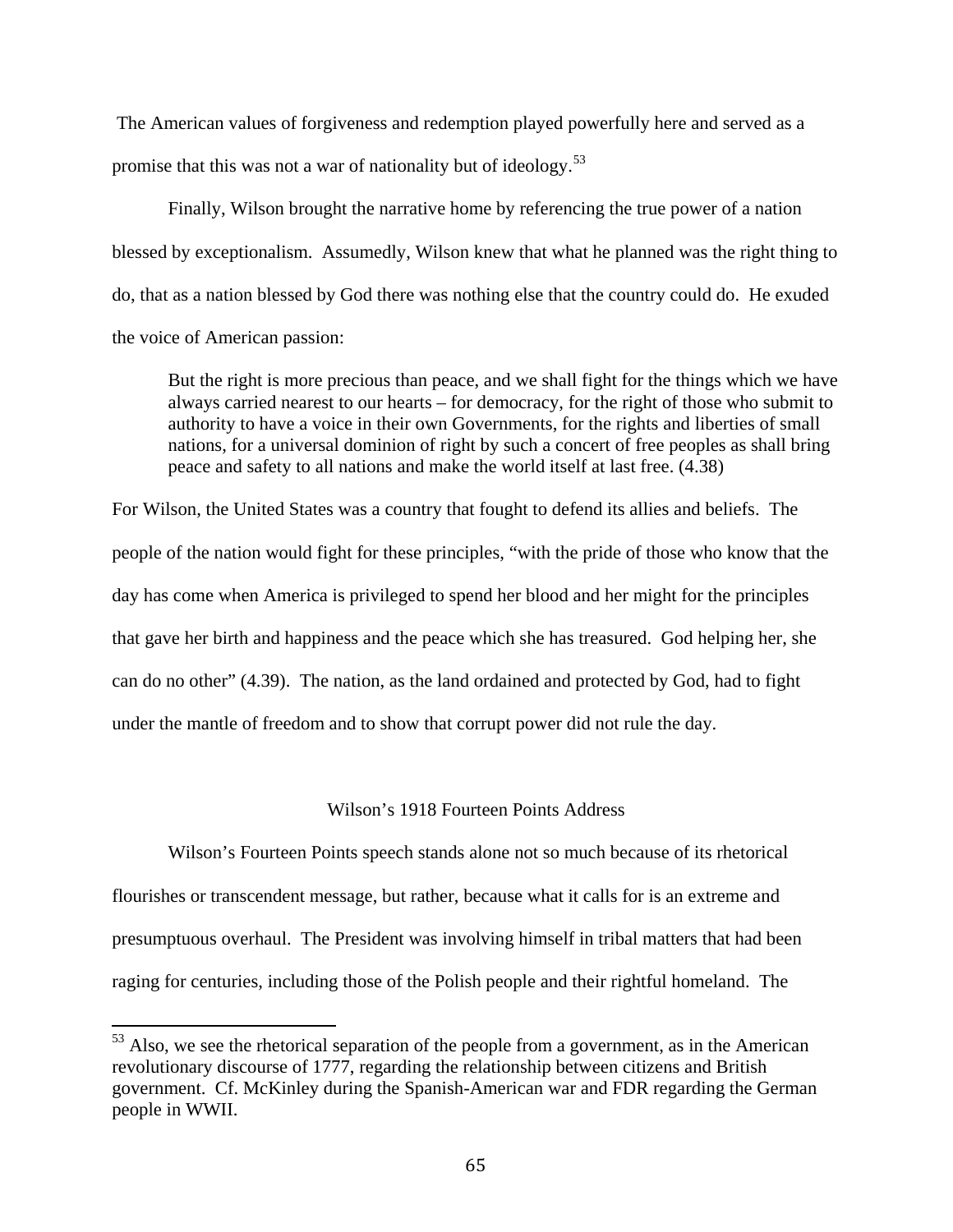speech essentially laid out a blueprint for peace in the form of Fourteen Points that Wilson argued, if followed to the letter, would remake the world in the wake of war and ensure peace for all posterity. He fully intended for the United States to head this process, even though he did not bother to research or to understand fully the points he presented.

The trouble in Europe was far more complicated than the average person could have known. In an old world of militarism, dying empires, old monarchies, unwieldy colonies and territorial disputes running back centuries, its complications were simply too much for an American to appreciate. However, Wilson tried. One of the most presumptuous aspects of his speech was that, despite the fact that he had only a cursory understanding of the factional nature of the region, he chose to deliver the speech ten months before an armistice was settled; so almost a year before victory was assured, Wilson was already planning the peace terms. This rests any doubt about whether or not Wilson's main goal was "winning the peace" of the postwar landscape. To Wilson, winning the peace meant being at the head of the table when it came time to discuss terms. The United States was to end the war, as far as Wilson was concerned, as one of the new leaders in the global community. To do this, he would decide the peace terms.

From the very beginning, Wilson employed high-minded and exceptionalist rhetoric to weave his narrative. He said: "It will be our wish and purpose that the processes of peace, when they are begun, shall be absolutely open and that they shall involve and permit henceforth no secret understandings of any kind" (2.10). Reaching back to the prose of George Washington's farewell address and his desire for ingenuous affairs and fair treatment of all nations, Wilson called into being a state of existence that many Americans viewed as the golden age of the United States. Though whether the United States has ever actually existed in such a state is not important; rather, the feelings that the image evokes for the American people are those of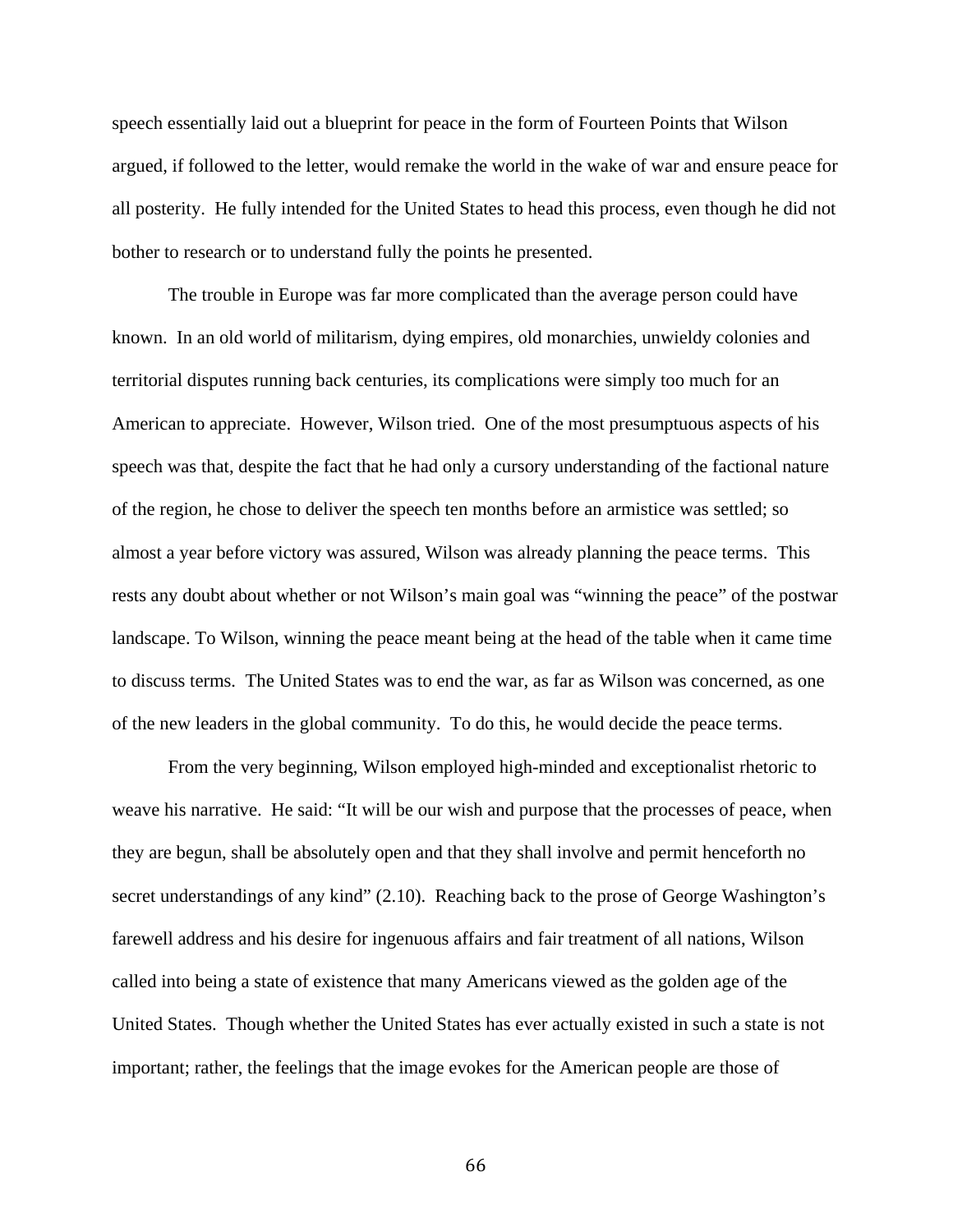patriotism and striving to be their best. To Wilson, as indicated in his speech, what made America great was its ability to continue trying to improve and progress.

Wilson was always quick to couch his reasons in fairness and justice, making sure that the United States remained beyond reproach. He explained: "We entered this war because violations of right had occurred which touched us to the quick and made the life of our people impossible unless they were corrected and the world secured once for all against their recurrence. What we demand in this war, therefore, is nothing peculiar to ourselves" (2.11). Here again is Wilson's continuing exceptionalist virtue of commitment and honesty, fighting for the rights of all peaceful nations and sticking to the promises that have been made. The goal of the United States, he claimed, was a simple one, creating a community "made fit and safe to live in; and particularly that it be made safe for every peace-loving nation which, like our own, wishes to live its own life, determine its own institutions, be assured of justice and fair dealing by the other peoples of the world as against force and selfish aggression" (2.11). He intimated that in doing so, the United States would be standing up for freedom, peace, and self determination for every nation across the world who could not do so on their own against oppressive regimes.

Wilson named his Fourteen Points for peace,<sup>[54](#page-73-0)</sup> the themes of which may be characterized as paternalistic and naïve.<sup>[55](#page-73-1)</sup> Paternalism is an important aspect, in terms of exceptionalist rhetoric, because it asserts that one nation has a role similar to a father over another people. This becomes especially clear through the lens of the Allies dealing with colonial powers who, according to Wilson, would receive home rule, but in almost all cases did not. Wilson employed paternalism quite often in his address, even if only hinted at through his desire to set an example for other heathen nations.

<span id="page-73-0"></span> $54$  For the details of these points, refer to the explanation above (chapter 2).

<span id="page-73-1"></span><sup>&</sup>lt;sup>55</sup> Add a specific textual reference here to support your claim.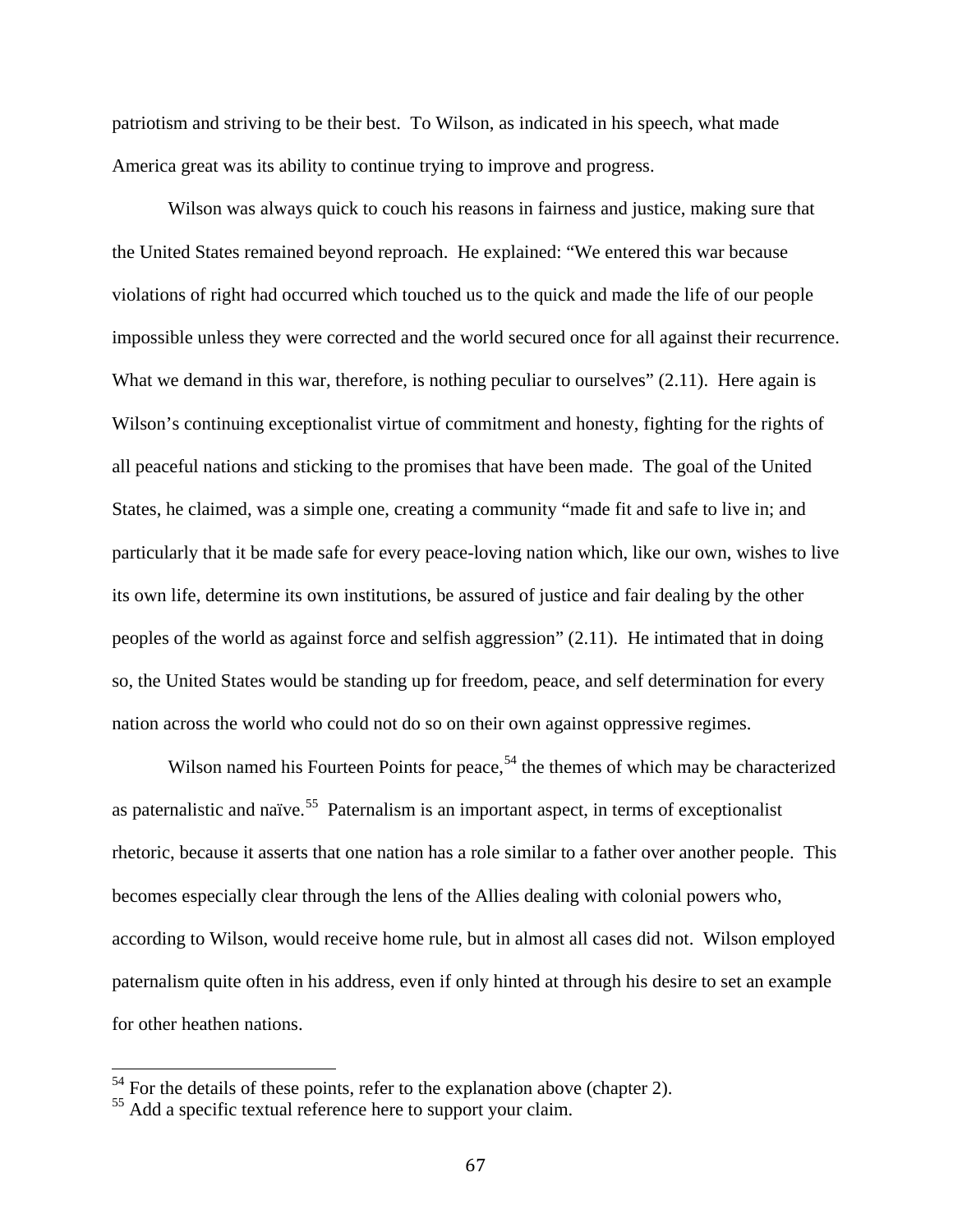The 14 Points deal with issues such as self-determination of colonial groups, a problem that would continue plaguing the British Empire until it was an empire no more. He called for the creation of a Polish state, a completely open peace process, and the return of Alsace-Lorrain to France from Germany, one of the issues that Hitler cited, in 1938 (?), as his motivation for invading France and Poland. Needless to say, the result was presumptuous and ultimately, for the region, politically destructive.

The speech itself was very short, possibly due to Wilson's confidence that the things that it proposed were essentially self-evident. Continuing the us-versus-them paradigm of American exceptionalism, Wilson declared, "we feel ourselves to be intimate partners of all governments and peoples associated together against the Imperialists. We cannot be separated in interest or divided in purpose. We stand together until the end" (4.25). Through this creation of togetherness and camaraderie, Wilson attached all of the allies to his points, including the most controversial point, the League of Nations. To American ears, however, his words might have rung as a clarion call to all freedom-loving nations to follow America's example and support the peace.

Wilson attempted to make sure that his points were unequivocal and beyond question, in terms of motive. For instance, Wilson reminded the world that the United States was committed to the war, and that, "For such arrangements and covenants we are willing to fight and to continue to fight until they are achieved" (4.26). The United States, he suggested, supported its allies, as long as they deferred to its leadership. And in this case, following the war, the allies largely do. He also reminded all German supporters of the American cause and German-Americans that the problem was not with them and that, if they proved to be loyal, they would be welcomed in the post-war world. To Germany, Wilson declared, "We wish her only to accept a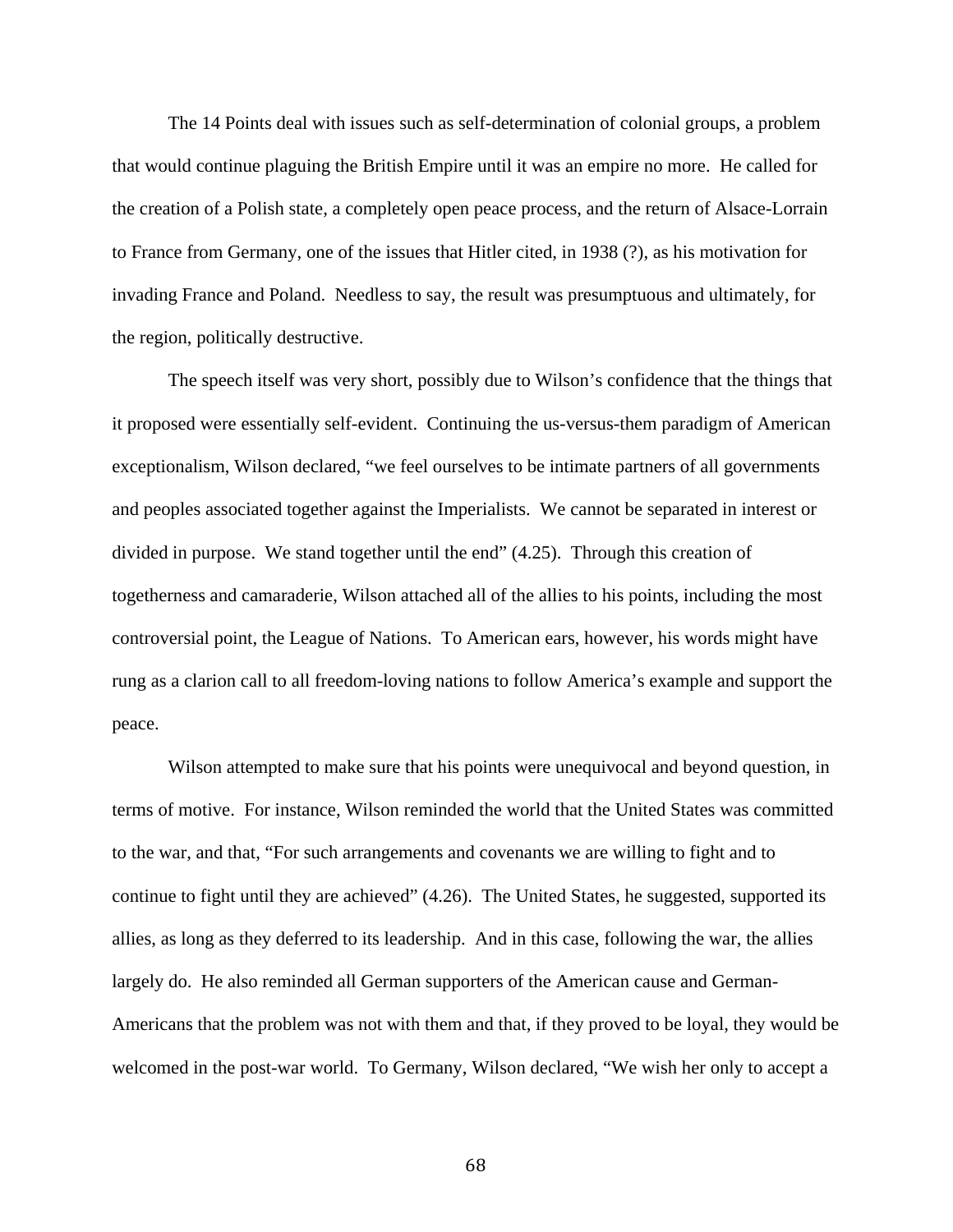place of equality among the peoples of the world, -- the new world in which we now live, - instead of a place of mastery" (4.26). Rhetorically, Wilson had already created his post-war, U.S.-dominated world. It was simply up to the rest of world to choose on which side to be.

Finally, Wilson ended his speech with the themes that permeated all three of his addresses: democracy, freedom, and standing up for supporters of liberty. He declared:

The people of the United States could act upon no other principle; and to the vindication of this principle they are ready to devote their lives, their honor, and everything that they possess. The moral climax of this the culminating and final war for human liberty has come, and they are ready to put their own strength, their own highest purpose, their own integrity and devotion to the test. (4.29)

In this statement, we see all of Wilson's themes of American exceptionalism combined into one thought. We see the exceptionalist idea that the United States can stand for no liberties but those very best ones, that whatever it does, it does with the highest moral authority. The final sentence acts as a challenge to the world, that the United States knows and trusts its stance on issues, and it is up to the rest of the world to come to terms with theirs.

In Wilson's United States, the country could act no other way but in the service of liberty and freedom. It was as if Wilson were God's defender on earth, protecting the Almighty's creation from the tyranny of aristocracy and old world empire. Wilson's post-war view was a world free of empire, except that empire which the United States and its allies saw fit to amass for themselves. But they do so only in service of peace and the greater good. That, in the end, is what made the United States exceptional to Wilson, at least as indicated by his public discourse.

Exceptionalism is an absolutely crucial concept in terms of fully understanding American power and the foreign policy decision that the country makes. More specifically, it allows for a framework to be constructed that shows how Wilson was thinking and on what assumptions he was basing his decisions. These decisions were backed by words couched in the highest and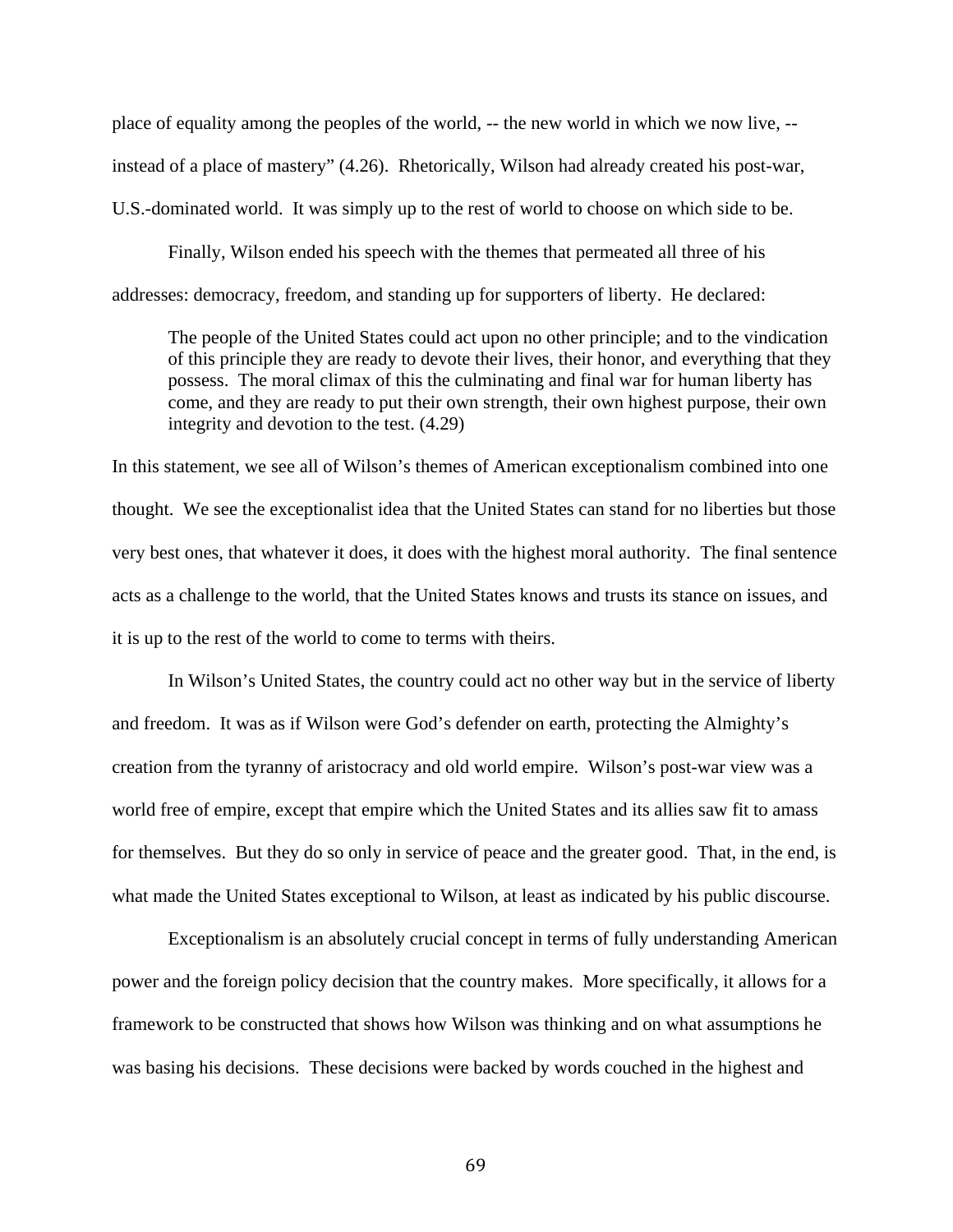mightiest tones of morality and individuality. From his Speech of Acceptance in 1916 to his Fourteen Points Speech in 1918, the language Wilson used did not change a great deal. He always asserted the dominance of the United States and its existence as a holy nation with a divine providence lain down through God. What changed were the exigencies, the situations that called the rhetoric into being. For Wilson, nothing particularly changed except for what it was he defending. Ultimately, he used the same rhetoric of American exceptionalism as a defense for all of his decisions made through the years.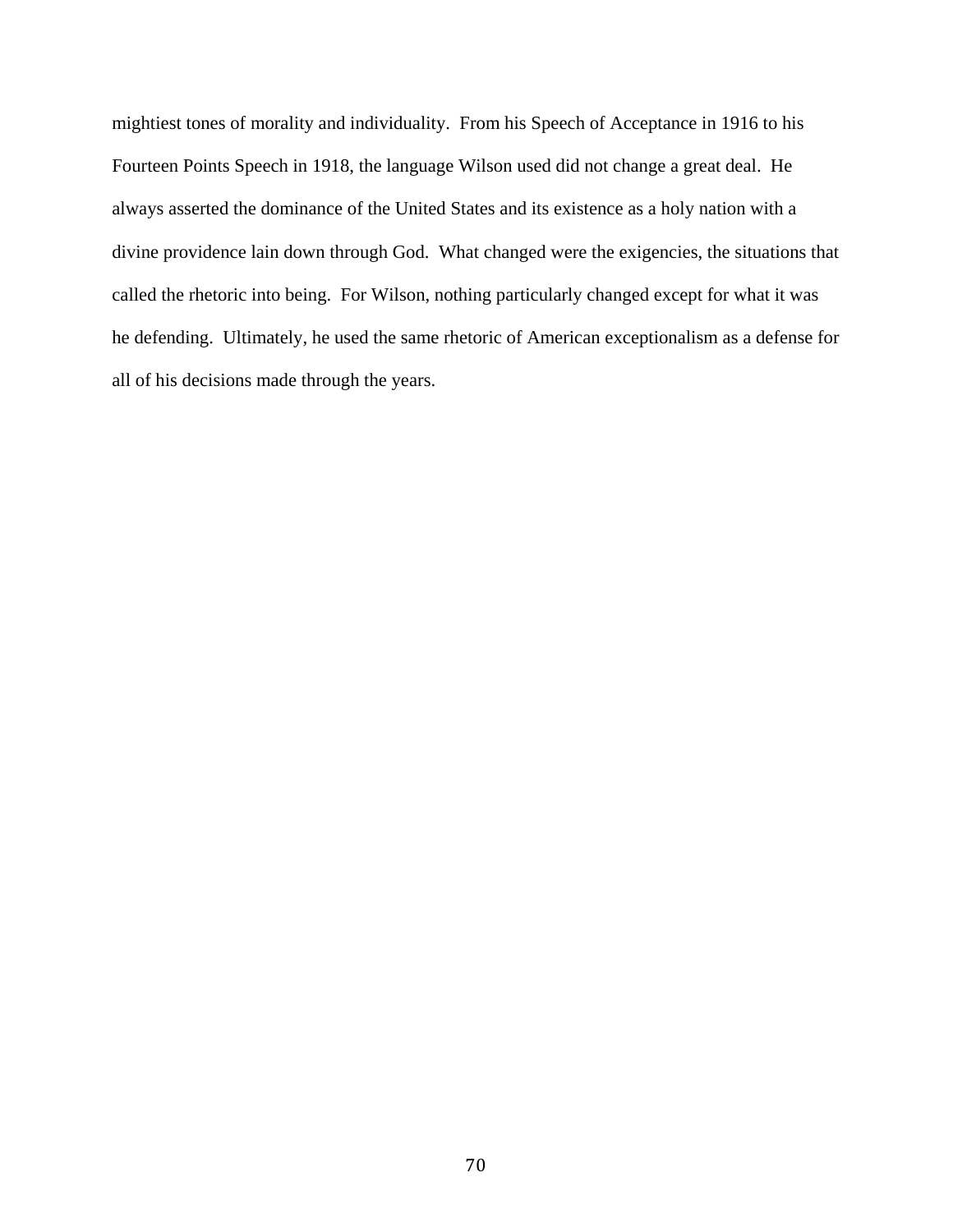#### CHAPTER FOUR

#### **CONCLUSION**

On the 19 of March 1920, President Woodrow Wilson would see the end of his surge towards leader of the peace. On this day, the U.S. Congress voted against the crowned jewel of Wilson's Fourteen Points: the League of Nations. Wilson had stumped for months for the League, travelling by train across the country and delivering pragmatic speeches in support of U.S. ratification of the League from the back of train cars. His health rapidly deteriorating, he would still live to see the League come to fruition and carry on, albeit without the U.S. nation as its creator.

The purpose of this study has been to provide a clear understanding of how Wilson maneuvered through positions of non-interventionism to pro-war hawk and ultimately arbiter of the peace, during the years 1916-1918, and of how he constructed his rationale rhetorically for his audience. I conclude that Wilson benefited greatly from his honest public belief in and rhetorical use of American exceptionalism, an idea that the United States is inherently better than other nations due to a covenant made with God. Based on that ideograph, whatever leaders of America chose to explore within the realm of foreign policy should be accepted because they are led by a higher power.

In Chapter One, I laid the framework for my study with the artifacts I analyzed: Wilson's 1916 Speech of Acceptance, his 1917 Speech to Congress, and his 1918 Fourteen Points address.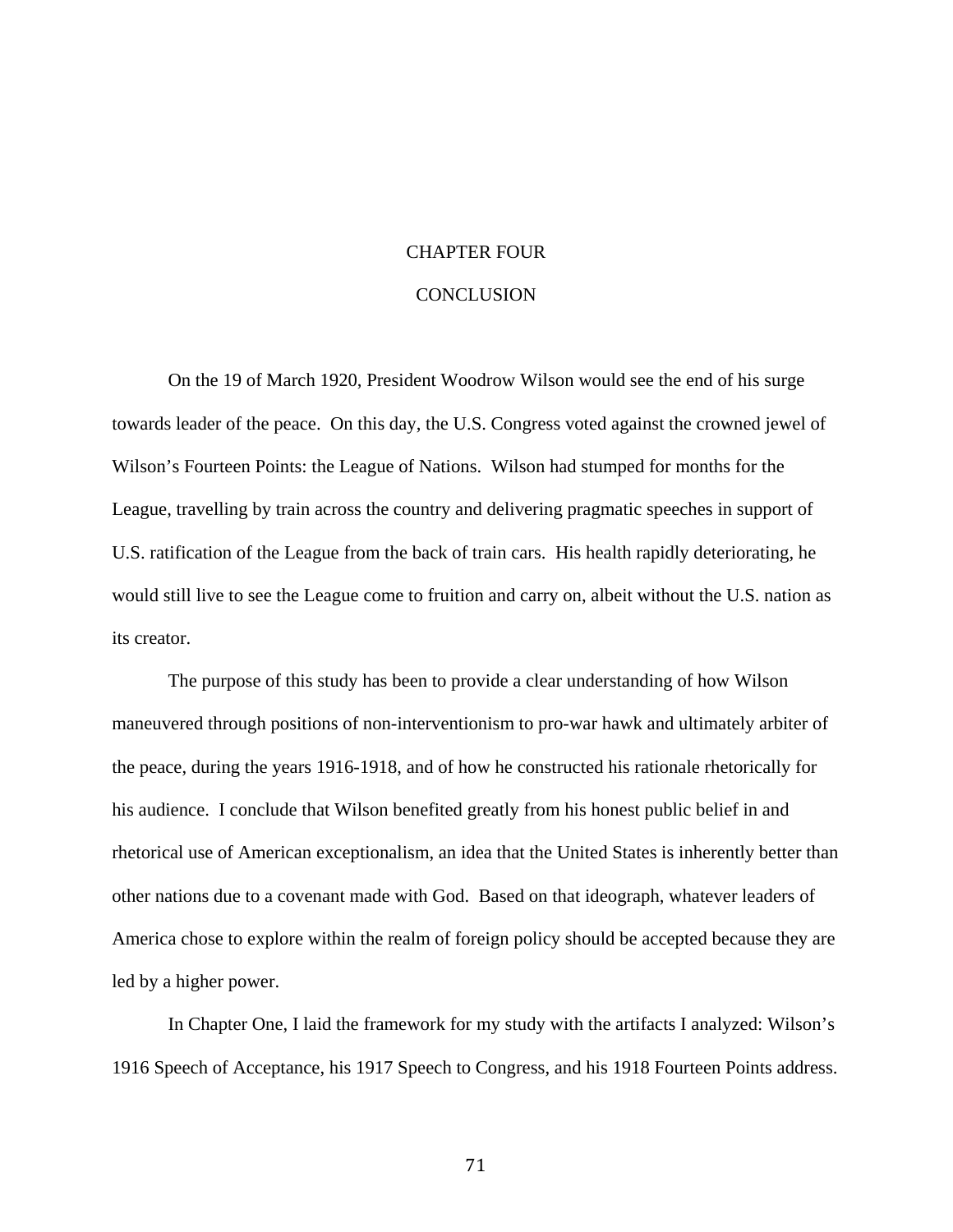These three speeches provided a relatively short period of time in which the President moved from staunchly neutral to pro-war and then to presumptive victory and winner of the peace. I examined the literature on the Rhetorical Presidency, with a focus on what was originally expected and how Wilson differed from the norm. I also looked at Lloyd Bitzer's concept of the rhetorical situation, the descriptive framework I used to understand the context surrounding each speech and its effects on the Wilson's rhetorical choices. Finally, I outlined American exceptionalism, the key aspect of this study and how Wilson's effective use of this concept as an *ideograph* in his discourse allowed him to bring the public with him on his quest for a safe peace.

In Chapter Two, I specifically examined Wilson's rhetorical situation and used Bitzer's rhetorical situation to help explain why Wilson said things the way that he did. This chapter provided a fair amount of background on the subjects of the war in Europe, Americans' relationship to their President, and Wilson's relationship with Europe, in turn. Going through each speech-by-speech, I analyzed them rhetorically to find out the exigencies, constraints and audiences for each speech. By doing this, it is possible to understand the complexities of life in the mid 1910s and to understand what was happening. What I found was that, while Wilson may have promised neutrality to get re-elected, it quickly became apparent that it would not be tenable. Between loans to belligerent nations, Wilson's desire to be at the head of the peace table, and unrestricted submarine warfare in the North Atlantic, it would seem the fates were conspiring to drag the United States into war.

In Chapter three, I analyzed Wilson's war rhetoric through the critical lens of American exceptionalism and consider how this idea bolsters Wilson's message. Since Wilson seemed to have actually believed that the nation was blessed by the creator, it was very easy for him to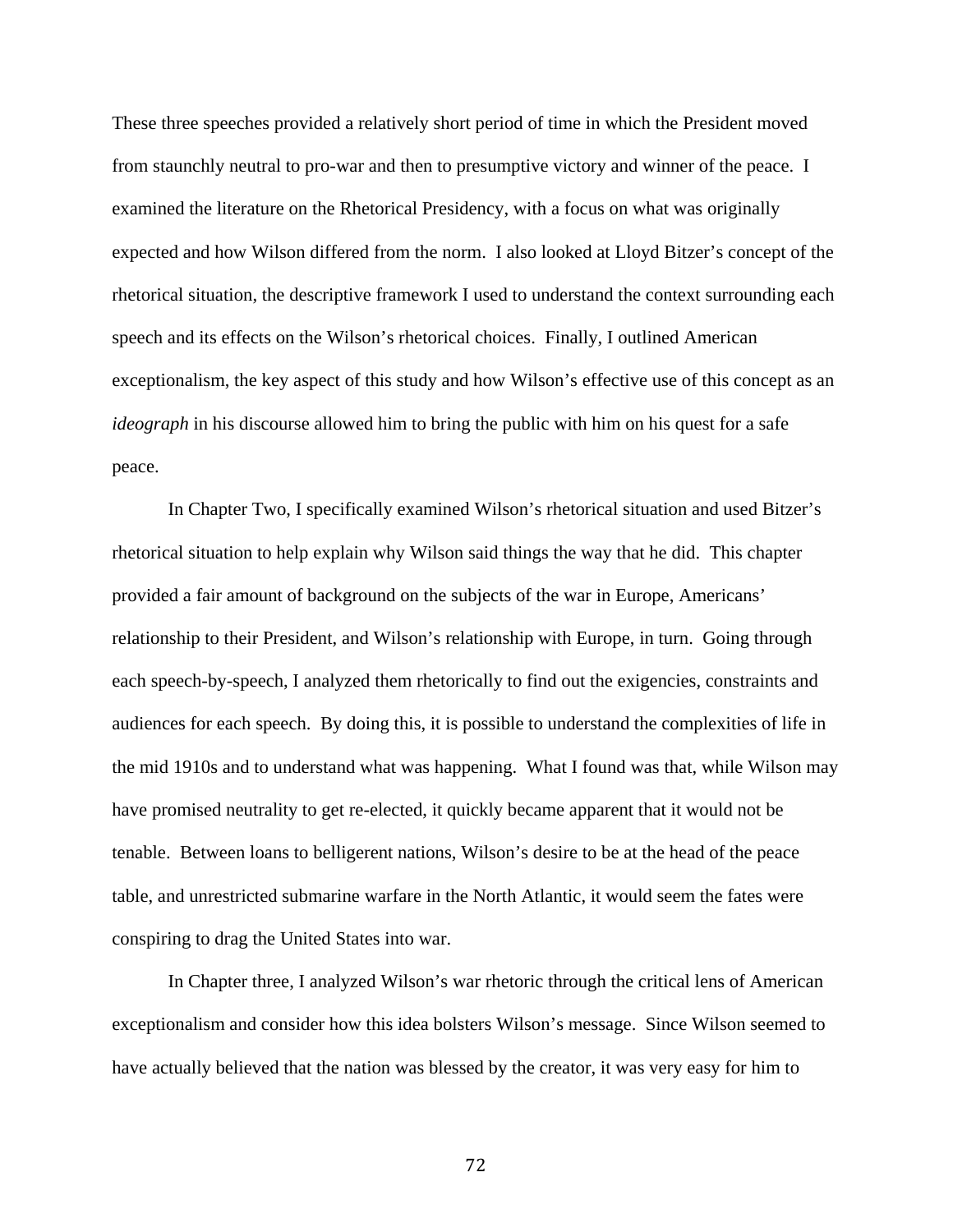move from situation to situation. Though the specific exigencies may have changed, the overall goal and mission did not. For example, in 1916, neutrality was what he thought made the United States exceptional, its ability to stay above the fray and act as a neutral overseer. By 1917, he argued that what made the United States exceptional was its ability and charge to protect the forces of good in the world and to come to their aid against tyrannical power. The situation changed, but the rationale behind the foreign policy decisions did not. Chapter three provides the clearest view into the decisions made by Wilson and how he presented them rhetorically to the people of the United States.

#### The Rhetorical Situation

In 1916, the United States was in a very tenuous position. War in Europe was threatening to disrupt the entire continent, while south of the border Mexican bandits were proving to be more than the U.S. Army had bargained for. All the while, Americans did not want to see war with Germany, and they had elected a man who promised just such a thing. Unfortunately for those who supported non-interventionism, this would not stand.

As shown in the letters addressing U.S policy on neutral loans to belligerent nations, the country was already heavily involved in the conflict due to the massive amounts of loans and ammunition that had been sent to both sides of the conflict by major American bankers and industrialists. One reason that the United States had to join the war was that if both sides beat each other beyond their ability to pay their loans, then there would be no money to be made. In my assessment, the United States went to war for money.

But the nation also went to war for principle. After the sinking of the *Lusitania* in 1915 when Germany returned to its policy of unrestricted submarine warfare, war with the empire was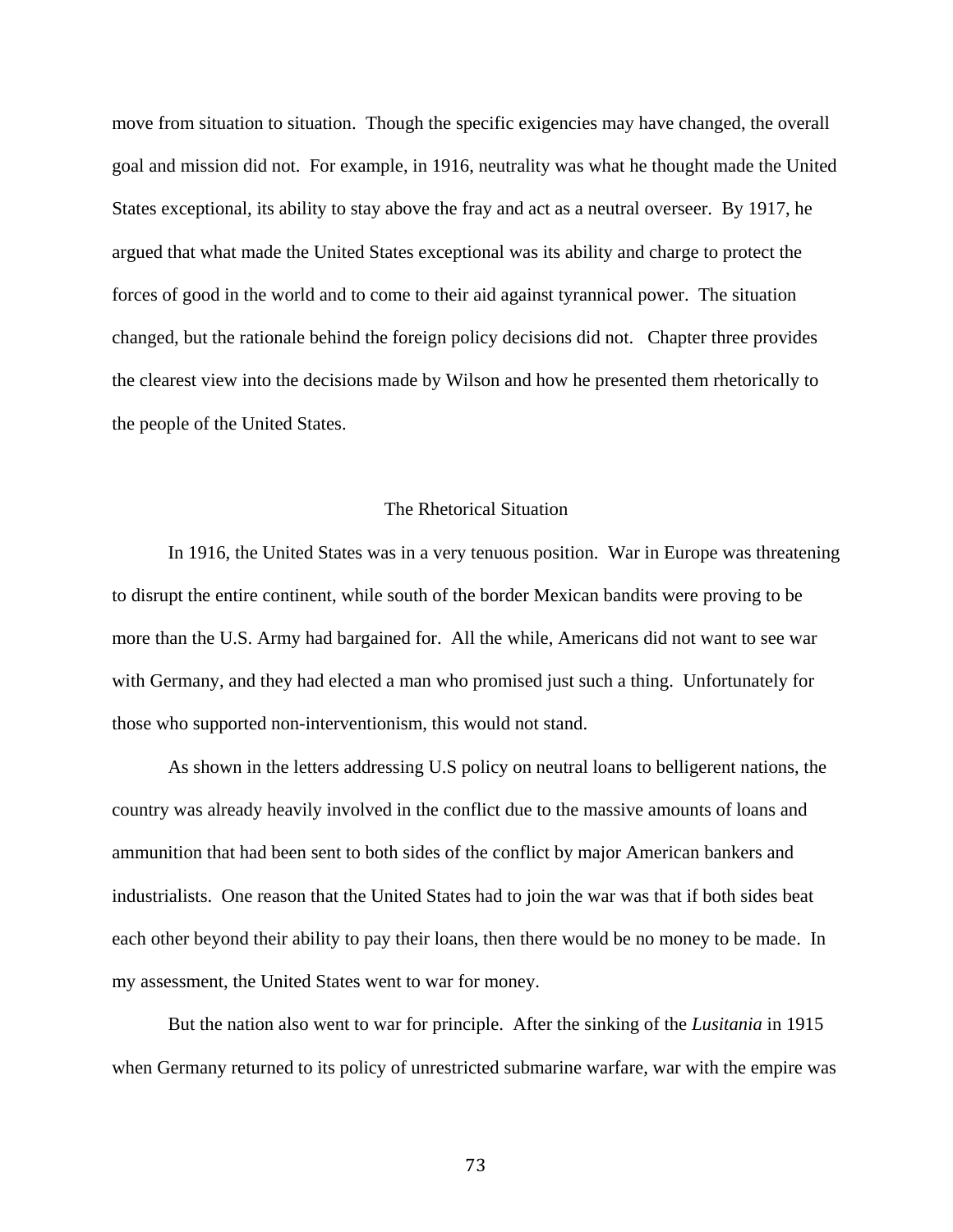*fait accompli*. Wilson knew that the United States could not stand idly by while blockades were crushing Britain and ships containing support for the country and innocent civilians were being sent to the bottom of the ocean. The United States went to war to protect free people everywhere.

But the country also went to war to win the peace. Wilson could see the writing on the wall that whoever came out of this war on top would have a huge advantage in the coming decades. Wilson had every intention of having the United States as the winner of the peace, and himself at the head of the peace negotiating table. His 1918 Fourteen Points Speech, in which he laid out the United State's terms for a negotiated world peace, is clear proof. His League of Nations would also make it so that this truly would be the war to end all wars. The United States went to war to be at the head of the peace process.

Ultimately, the United States went to war for many reasons, and scholars have posited and defended each one as plausible as the other. What matters more than why the country went to war was how the President sold the idea to the people, the ones who would be doing the fighting and losing their loved ones in battle. It is the rhetorical aspect of the time and the artifacts with which we are most concerned, and the way that Wilson most successfully garnered support for the war was through the use of the rhetoric of American exceptionalism.

#### American Exceptionalism

From the city on a hill metaphor of 1630 to Wilson's making the world safe for democracy, in 1918, the common theme that was always present is exceptionalism. It can come in many different packages and with many different faces, but it always carries the same characteristics, specifically the belief that the United States is a country blessed by God, and its people are destined for greatness and inherently possess a superior moral character. In Chapter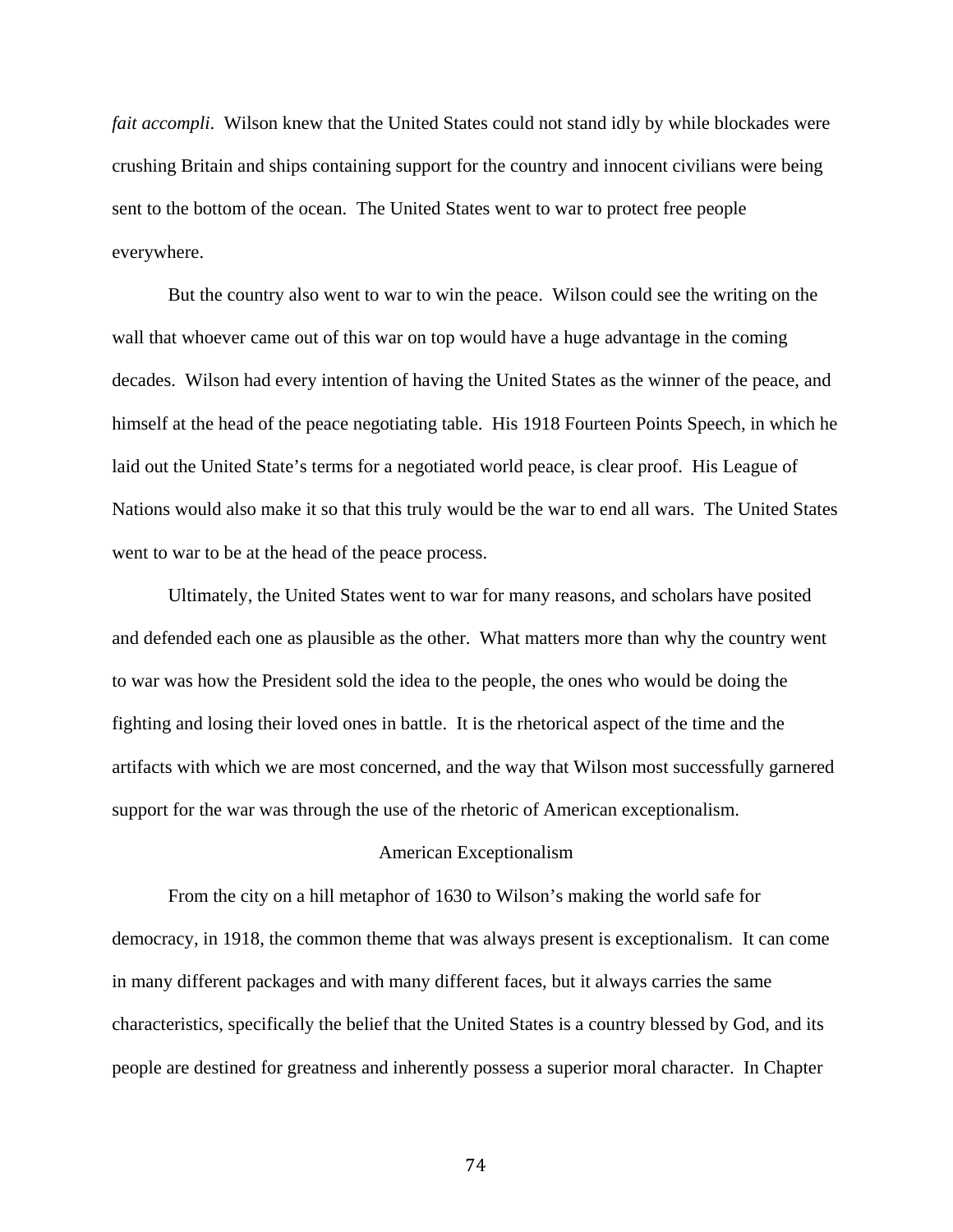three, I divided exceptionalism into three categories: Religion, Natural Law, and the Secular. Religion is when American exceptionalism is used to defend U.S. foreign policy decisions on the basis of morality and the belief that a higher power is at its back. Natural law portends that the United States is exceptional by fiat, because its people are blessed with inalienable rights that can neither be separated nor taken away. Secular exceptionalism dictates that there are often reasons, such as Manifest Destiny and the Monroe Doctrine, that require involvement based on safety and prosperity. These are but a few of the many layers of exceptionalism.

Wilson used all three of these tenets of exceptionalism, choosing to focus mostly on religion, but also venturing in to ideas that sound very secular. His rationale for war with Germany was that it was a bully who was not acting in a way that matched the moral integrity of the United States and had to be stopped. Wilson mixed religion with the secular, noting on one hand Germany's refusal to obey any shred of international law, and on the other the United States' providential requirement to stop evil where it saw it. This ability to mix multiple exceptional styles aided Wilson greatly in his ability to gain as much support for his policies as possible.

In many ways, Wilson helped set in motion the wheels of change that would bring the Presidency of the United States to the position it is today. Wilson's view of international relations was global. He understood before many that isolation would not keep a country safe from outside influences and that, even if it could, this was not necessarily a good thing. Wilson sought to open up trade with other nations by lowering the tariff, a very non-protectionist act that outraged many a Republican at the time.

What separates this study is the understanding that Wilson turned Presidential speech making into a two way street, allowing and in many ways requiring participation from the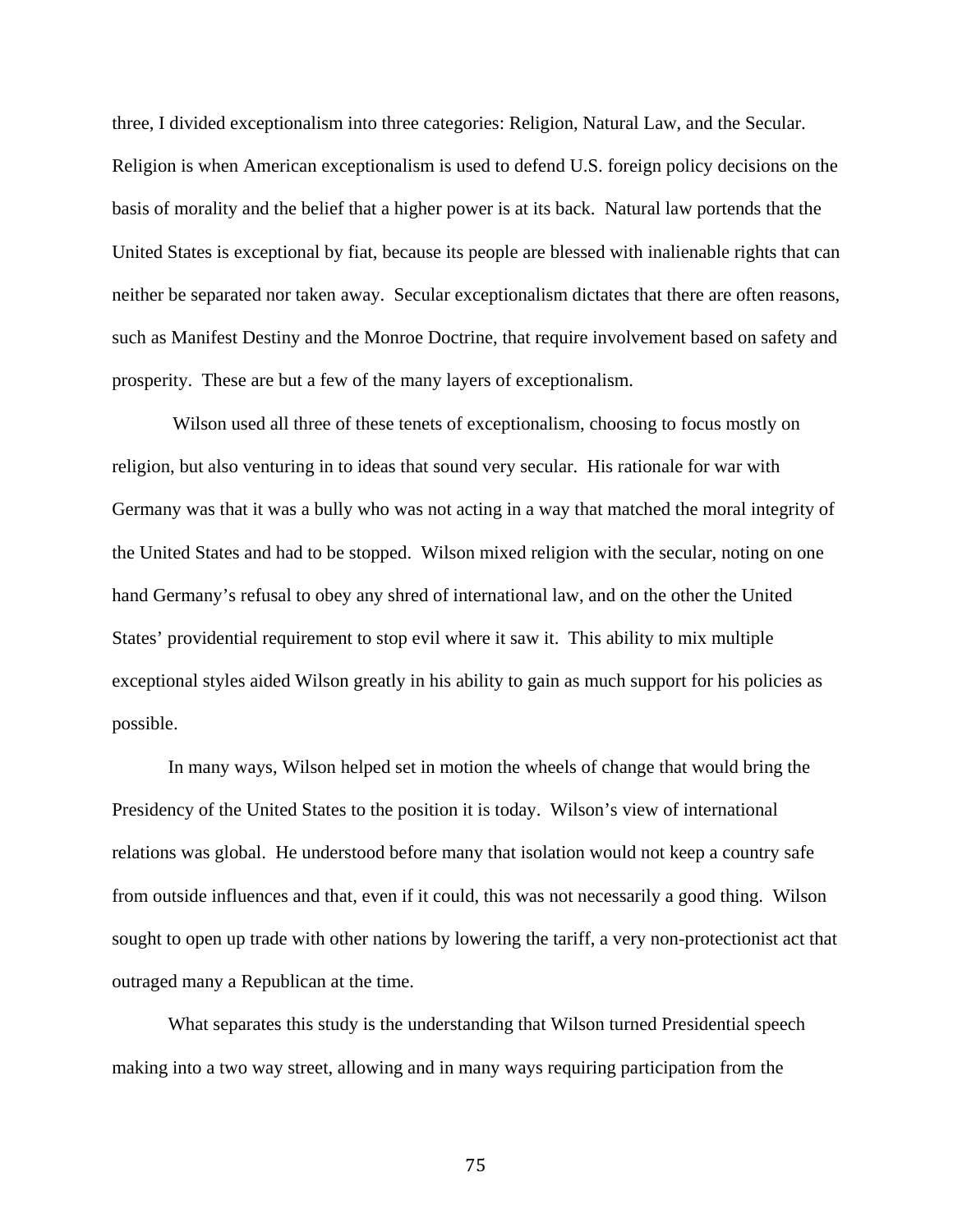populace. Inherent in the idea of the Rhetorical Presidency is that the people largely affect the discourse, and a successful president must hear the worries and desires of the people in order to more fully represent them. This idea may seem commonplace today, but it was set in motion through Wilsons struggle to form the League of Nations and garner public support for the war in Europe.

We also witness in Wilson's Presidency the rise of the "people," the American voice that speaks for the populace. Before this, it was a simple case of the have versus the have-nots, with the haves possessing the ear of the President and the have-nots existing within the world that was set up for them. Wilson changes this. Through the struggle of labor unions and peace activists, a voice was given to the unrepresented and the downtrodden, a voice that became the "people." This populist notion came to represent Progressivism, and though it was by no means perfect, we see many Progressive programs and supporters speaking and lobbying for these unrepresented classes during Wilson's era.

Most importantly, however, is the use of exceptionalism that Wilson grabs a hold of and develops to a very large extent. This thesis shows that not only was Wilson stable in his use of the rhetoric of exceptionalism, he was able to turn the meanings of the words to fit the particular situation. If the situation called for peace, then so did exceptionalism; if it called for war, exceptionalism demanded it. This use of American Exceptionalism exists as a corollary to the Rhetorical Presidency, and when we see the ways in which it can be used, it is easy to pick up on how and why current Presidents use it to such a successful extent.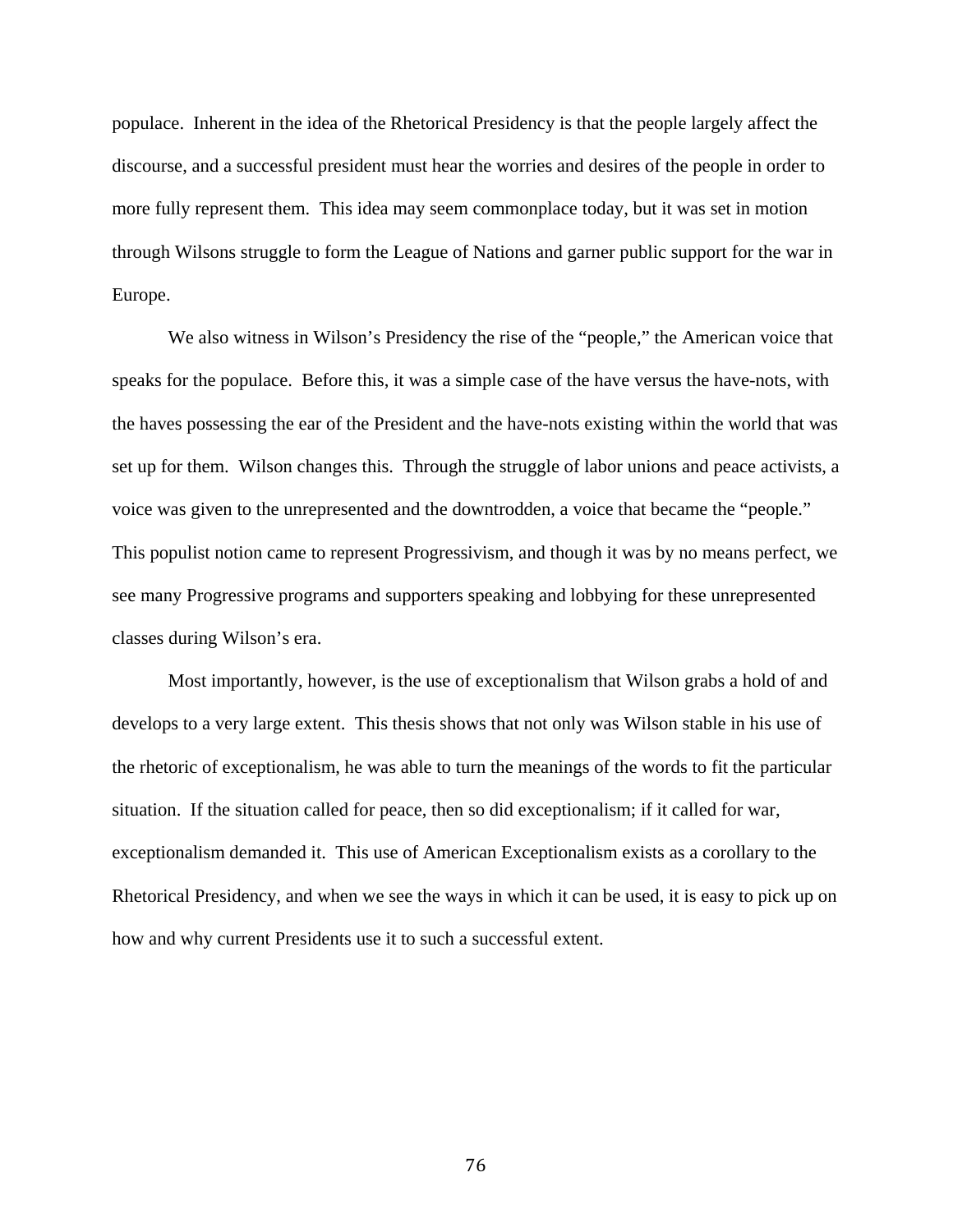#### Limitations

This study was limited by choices that I made as to what I wanted to include in the study. It would of course be optimal to look at more artifacts, particularly ones found in the public sphere that both approved and disapproved of Wilson's plans in Europe. However, time did not allow for the scope of this thesis to go further than the three artifacts that were chosen. These three artifacts embody the best representation of three separate time periods in U.S. history and in the development of President Wilson's foreign policy.

The number of speeches delivered by Wilson that were analyzed also limited the study. Wilson gave speeches when the war began, at various points in his reelection and after victory came to allies. However, to truly get into all dimensions of these pieces of discourse simply was not possible. It would not have been feasible within the time period required.

#### Possibility for Future Study

This thesis has a great deal of potential for further academic study. A single paper could have been written on American Exceptionalism alone, and still there would be more to write about the rhetorical dimensions of Wilson's discourse in terms of involvement in the war. A future direction that I feel would benefit this study is a deeper understanding of how the American understanding of Manifest Destiny and an extension of the Monroe Doctrine led to certain assumptions and beliefs. A deeper analysis of these aspects of Wilson's discourse could provide some interesting new insights.

Also, it would be interesting to study how what Wilson did during 1916 to 1918 can be traced through to the present day in terms of justification for a war that Americans are not particularly excited about entering. There are no shortage of historical examples of presidents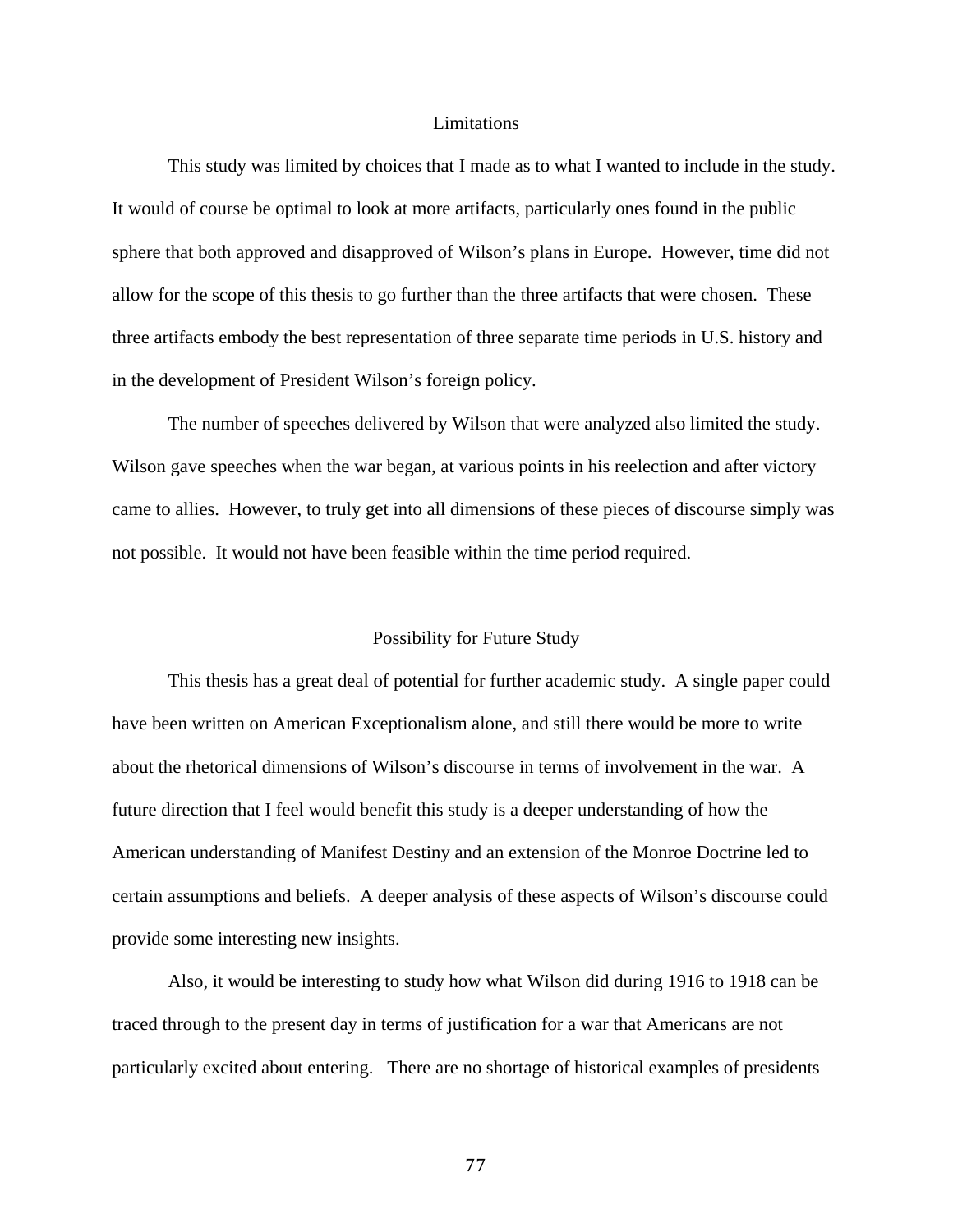winning support for war through their discourse and use of rhetorical techniques. In each example, it is almost a guarantee that exceptionalism will be found in one form or another.

I intend to continue work in this field and on this subject in my future career and in my doctoral work. There are so many nuances to this study, so many avenues that could be taken, that I am excited to see what else I can find. I envision a much broader and more intensive study of the discourse and presidential use of the rhetoric of American exceptionalism.

#### **Conclusion**

It is arguable whether or not it was inevitable that the United States would enter the war or whether Wilson's desires were pure. Ultimately, this is not what is most important to us as rhetoricians. What is beyond argument is the fact that Wilson's effective use of exceptionalist rhetorical ideas helped him win supporters and sell his dream of involvement and winning the peace. Whether or not this was always his plan is irrelevant, but what is absolutely relevant is how he convinced the American citizenry that war was the only way to go. The United States would always come down on the side of right. "God helping her," said Wilson, "she can do no other" (4.39). Whether or not that happened here is for history to decide. Whatever way the pendulum of the past swings, one thing is for certain: as with all Rhetorical Presidents, Wilson's rhetoric mattered.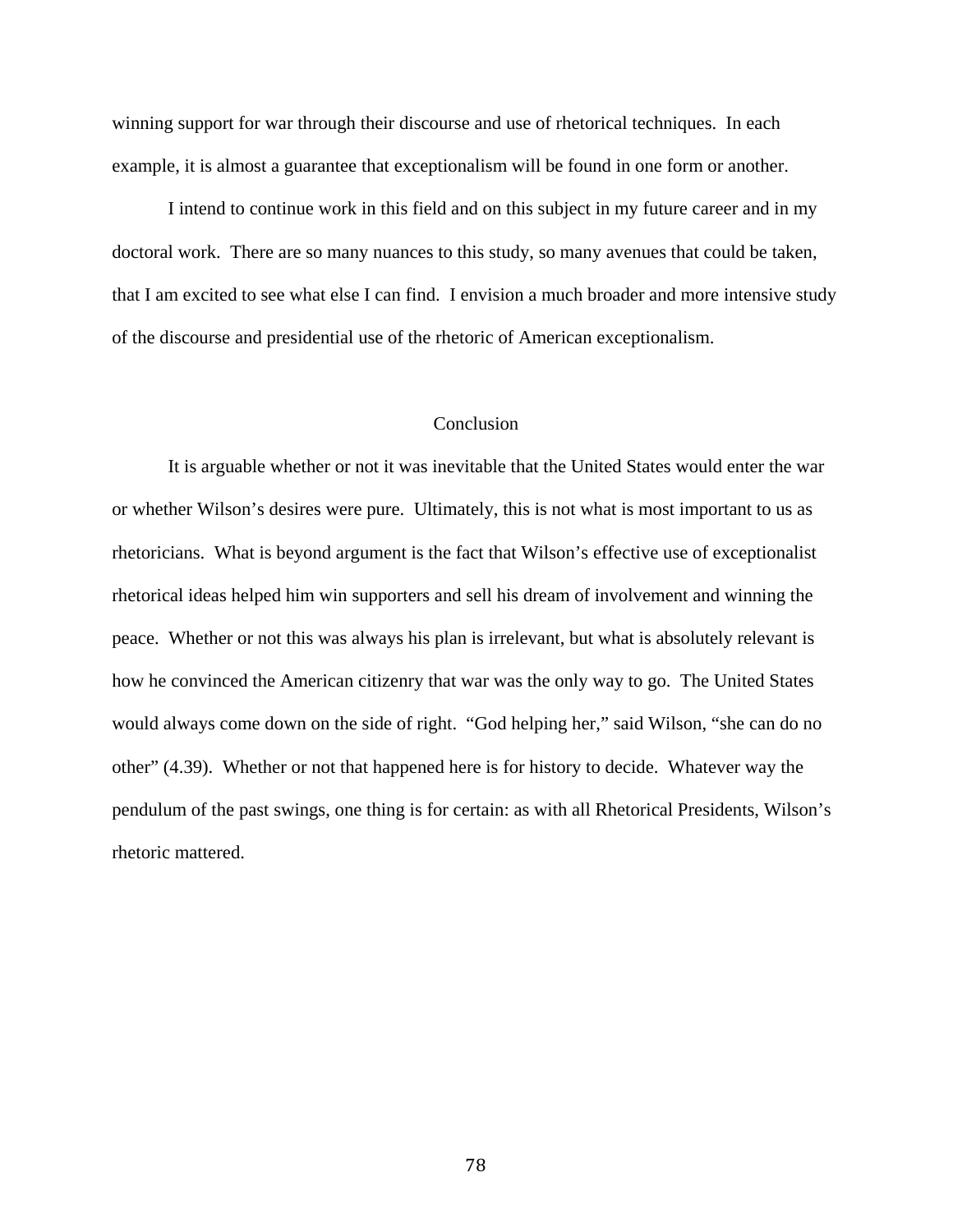#### BIBLIOGRAPHY

- Ambrosius, Lloyd E. *Wilsonian Statecraft: Theory and Practice of Liberal Internationalism During World War I*. Wilmington, DE: Scholarly Resources, 1991.
- ---. *Wilsonianism: Woodrow Wilson and His Legacy in American Foreign Relations*. New York, NY: Palgrave Macmillan, 2002.
- Atchison, Robert J. "Woodrow Wilson and the Lost World of the Oratorical Statesman." *Quarterly Journal of Speech* 91.4 (2005): 465-7.
- Ayers, Edward L. Gould, Lewis L., Oshinsky, David M., Soderland, Jean R. *American Passages: A History of the United States.* Boston, MA: Wadsworth, 2009.
- Beasley, Vanessa. "The Rhetorical Presidency Meets the Unitary Executive: Implications for Presidential Rhetoric on Public Policy." *Rhetoric & Public Affairs.* 13.1 (2010): 7-35.
- Benjamin, James. "Rhetorical and Diplomatic Errors in Woodrow Wilson's War Message." *Communication* 8.1 (1979): 1-8.
- Bitzer, Lloyd F. "The Rhetorical Situation." *Philosophy & Rhetoric* 25 (1992): 1-14.
- Brinton, Alan. "Situation in the Theory of Rhetoric." *Philosophy & Rhetoric* 14.4 (1981): 234- 48.
- Bryan, William Jennings. "Secretary of State to J.P. Morgan and Company." *WWI Document Archive.* Web. 39 June 2009. http://wwi.lib.byu.edu/index.php/U.S. Policy on War Loans To Belligerents.
- Buehrig, Edward H., ed. *Wilson's Foreign Policy in Perspective*. Bloomington, IN: Indiana University Press, 1957.
- Bush, George W. "Transition of Power: President-Elect Bush Meets With Congressional Leaders on Capitol Hill." *CNN.com transcripts*. 18 December 2000. [http://transcripts.cnn.com/TRANSCRIPTS/0012/18/nd.01.html.](http://transcripts.cnn.com/TRANSCRIPTS/0012/18/nd.01.html)

Consigny, Scott. "Rhetoric and its Situations." *Philosophy & Rhetoric* 7.3 (1974): 175-86.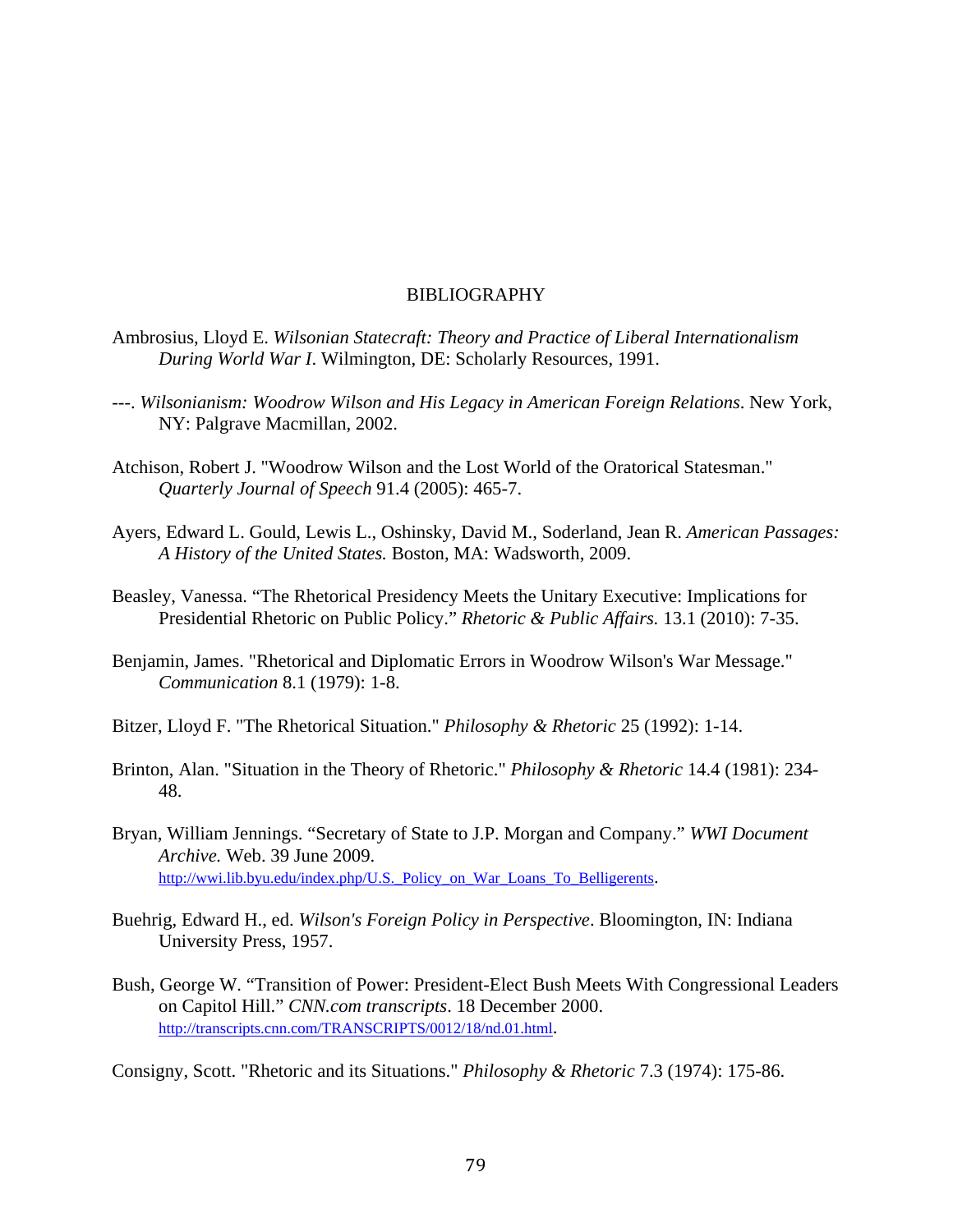- Cooper, John Milton JR.s *Woodrow Wilson: A Biography*. New York, NY: Alfred A. Knopf, 2009.
- Danforth, Samuel. "A Brief Recognition of New-Englands Errand into the Wilderness." Lincoln, NE: UNL Libraries, 2006.
- Dorsey, Leroy G. "Woodrow Wilson's Fight for the League of Nations: A Reexamination." *Rhetoric & Public Affairs* 2.1 (1999): 107-35.
- Duffy, Michael. "The First Battle of the Marne, 1914." *firstworldwar.com.* Web. 22 August 2009. [http://www.firstworldwar.com/battles/marne1.htm.](http://www.firstworldwar.com/battles/marne1.htm)
- Edwards, Jason A. "The Fight Over the League of Nations: Rhetorical Tension within America's Exceptionalist Narratives." *Ohio Communication Journal*. *47* (2009):d4 265-82.
- Ellis, Richard, ed. *Speaking to the People: The Rhetorical Presidency in Historical Perspective*. Amherst, MA: U Massachusetts P, 1998. November 1, 2010.
- Esposito, David M. *The Legacy of Woodrow Wilson: American War Aims in World War I*. Westport, CT: Praeger, 1996.
- Ferguson, Niall. *The Pity of War: Explaining World War I*. Great Britain: Basic Books, 1999.
- Ferrell, Robert H. *Woodrow Wilson and World War I: 1917-1921*. New York, NY: Harper & Row, 1985.
- Flanagan, Jason C. "Woodrow Wilson's 'Rhetorical Restructuring': The Transformation of the American Self and Construction of the German Enemy*.*" *Rhetoric & Public Affairs* 7.2 (2004): 115-48.
- Fleming, Thomas J. *The Illusion of Victory: America in World War I*. New York, NY: Basic Books, 2003.
- Fleming, Thomas J. *The New Dealers War*. New York, NY: Basic Books, 2001.
- Floto, Inga. *Colonel House in Paris: A Study of American Policy at the Paris Peace Conference 1919*. Princeton, NJ: Princeton UP, 1973.
- Freud, Sigmund and William C. Bullitt. *Thomas Woodrow Wilson: A Psychological Study*. London: Weidenfeld and Nicolson, 1966.
- Fromkin, David. *A Peace to End all Peace*. New York, NY: Holt Paperbacks, 1989.
- Gardner, Elizabeth. "Woodrow Wilson's Western Tour: Rhetoric, Public Opinion, and the League of Nations." *Rhetoric & Public Affairs* 12.1 (2009): 142-4.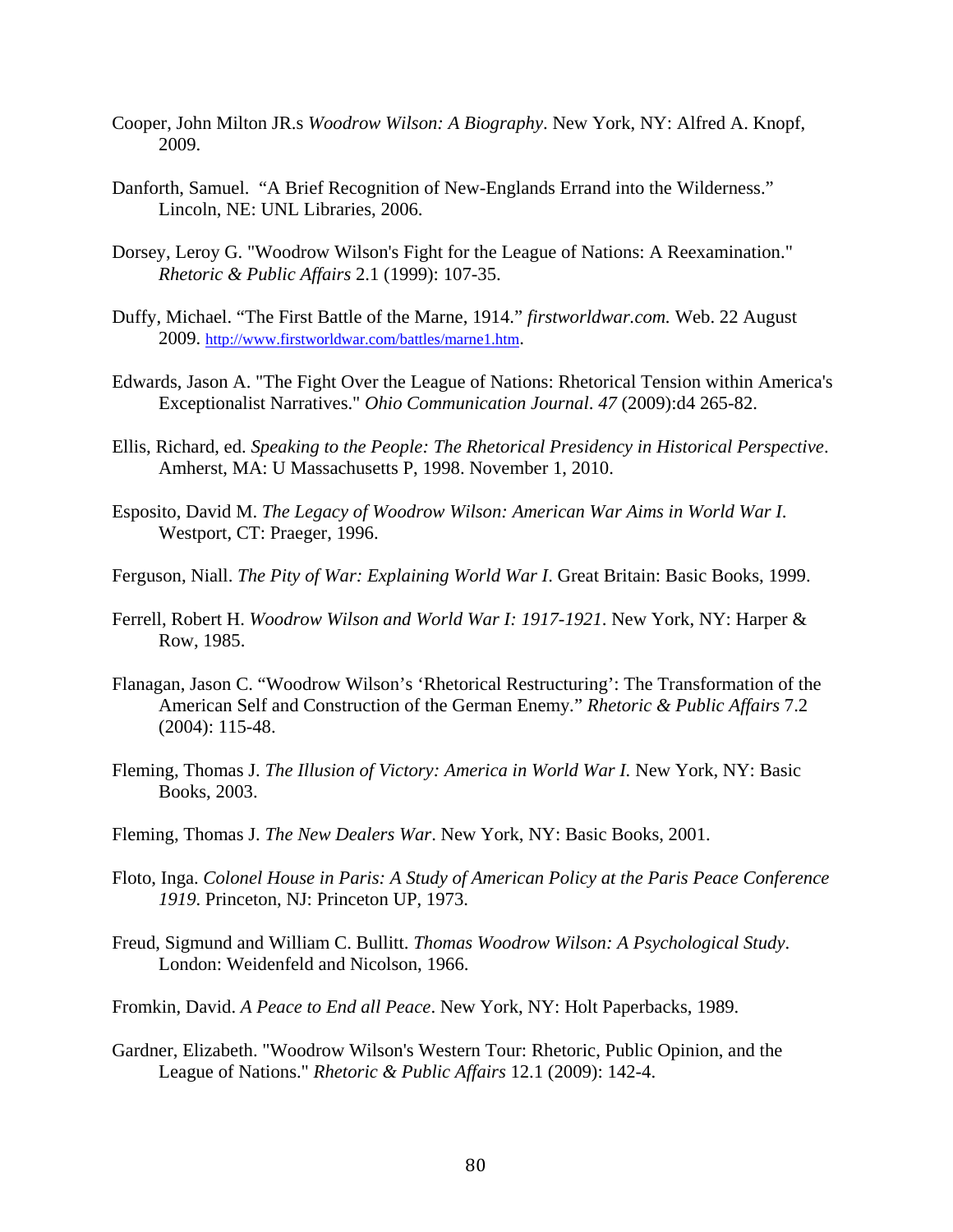Gilbert, Martin. *The First World War: A Complete History*. New York, NY: Henry Holt, 1994.

- Hogan, Michael J. *Woodrow Wilson's Western Tour: Rhetoric, Public Opinion, and the League of Nations*. Princeton, NJ: Princeton UP, 2006. Web. November 1, 2010.
- Houston, David F. *Eight Years with Wilson's Cabinet 1913 to 1920: With a Personal Estimate of the President*.. Garden City, NY: Doubleday, Page & Company, 1926.
- Ivie, Robert L. "Shadows of Democracy in Presidential Rhetoric: An Introduction to the Special Issue." *Presidential Studies Quarterly* 37.4 (2007): 577-9.
- Ivie, Robert L., and Oscar, Giner. "American Exceptionalism in a Democratic Idiom: Transacting the Mythos of Change in the 2008 Presidential Campaign." *Communication Studies* 60.4 (2009): 359-75
- ---. "More Good, Less Evil: Contesting the Mythos of National Insecurity in the 2008 Presidential Primaries." *Rhetoric & Public Affairs* 12.2 (2009): 279-301.
- Izadi, Foad. "U.S. Public Diplomacy: A Theoretical Treatise." *International Communication Association*. 2009 Annual Meeting. 1-58.
- Jefferson, Thomas. "Declaration of Independence, July 4 1776." *Avalon Project.* 2008. Web. [http://avalon.law.yale.edu/18th\\_century/declare.asp.](http://avalon.law.yale.edu/18th_century/declare.asp)
- Kan, Vincent. "RMS Lusitania: The Fateful Voyage." *Firstworldwar.com.* Web. [http://www.firstworldwar.com/features/lusitania.htm.](http://www.firstworldwar.com/features/lusitania.htm) 22 August 2009.
- Kaplan, Amy. *The Anarchy of Empire in the Making of U.S. Culture.* Cambridge, Massachusetts: Harvard U P, 2002.
- Keegan, John. *The First World War*. New York, NY: Vintage Books, 1998.
- Kennedy, Ross A. *The Will to Believe: Woodrow Wilson, World War I, and America's Strategy for Peace and Security*. Kent, OH: The Kent State UP, 2009.
- King, Martin Luther, Jr.. "I Have a Dream." *American Rhetoric.* Ed. Michael Eidenmuller. 2001- 2011. Web. [http://www.americanrhetoric.com/speeches/mlkihaveadream.htm.](http://www.americanrhetoric.com/speeches/mlkihaveadream.htm)
- Lansing, Robert. "Secretary of State Lansing to President Wilson." *WWI Document Archive.* 30 June 2009. http://wwi.lib.byu.edu/index.php/U.S. Policy on War Loans to Belligerents
- Larson, Richard L. "Lloyd Bitzer's 'Rhetorical Situation' and the Classification of Discourse: Problems and Implications." *Philosophy & Rhetoric* 3.3 (1970): 165-8.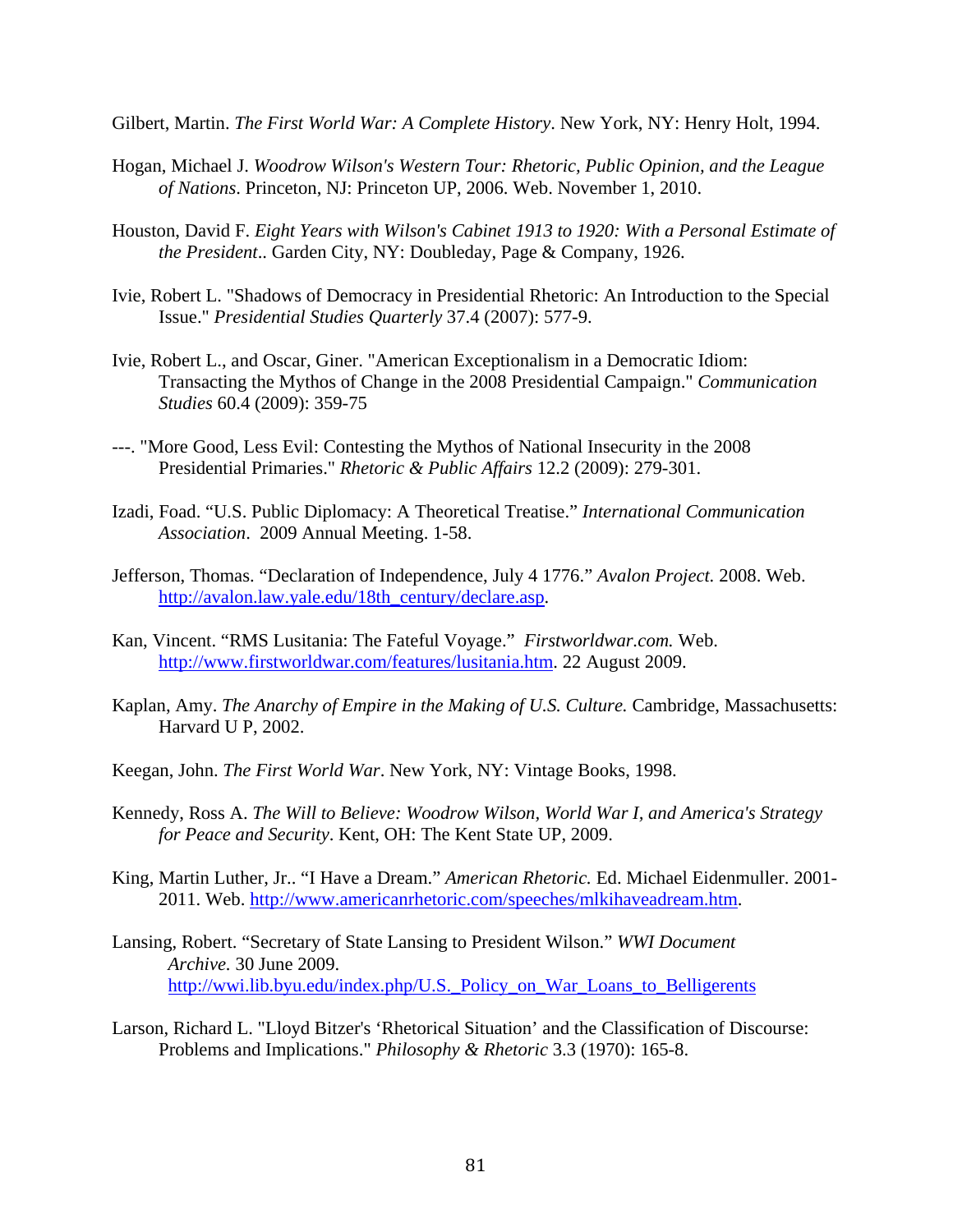- Latham, Earl, ed. *The Philosophy and Policies of Woodrow Wilson*. Chicago, IL: U of Chicago P, 1958.
- Leip, David. "1916 Presidential Election Results." *Atlas of U.S. Presidential Elections.*  2005. Web. [http://uselectionatlas.org/RESULTS/national.php?f=0&year=1916.](http://uselectionatlas.org/RESULTS/national.php?f=0&year=1916)
- Lens, Sidney. *The Forging of the American Empire*. Chicago, IL: Pluto, 2003.
- Lipset, Seymour Martin. "Still the Exceptional Nation?" *The Wilson Quarterly* 24.1 (2000): 31- 45.
- Macmillan, Margaret. *Paris 1919*. New York, NY: Random House, 2003.
- Monroe, James. "The Monroe Doctrine." *University of Oklahoma School of Law*. 2009. Web. <http://www.law.ou.edu/ushistory/monrodoc.shtml>
- McEdwards, Mary G. "Woodrow Wilson: His Stylistic Progression." *Western Speech* 26.1 (1962): 28-38.
- McGee, Michael Calvin. "The 'Ideograph': A Link Between Rhetoric and Ideology." *Quarterly Journal of Speech* 66 (1980): 1-16.
- McRoberts, Samuel. "U.S. Policy on War Loans to Belligernets." *World War I Document Archive.* Web. [http://wwi.lib.byu.edu/index.php/U.S.\\_Policy\\_on\\_War\\_Loans\\_to\\_Belligerents.](http://wwi.lib.byu.edu/index.php/U.S._Policy_on_War_Loans_to_Belligerents) 30 June 2009.
- Meyer, G. J. *A World Undone*. New York, NY: Bantam Dell, 2006.
- Notter, Harley. *The Origins of the Foreign Policy of Woodrow Wilson*. New York, NY: Russell & Russell, 1965.
- O'Sullivan, John L. "The Great Nation of Futurity." *The United States Democratic Review* 6.23 426-30.
- Paget, Edwin H. "Woodrow Wilson: International Rhetorician." *Quarterly Journal of Speech* 15.1 (1929): 1-15.
- Patrick, John J. "Teaching About the Louisiana Purchase." *Indiana.edu*. Web. [http://www.indiana.edu/~ssdc/lapurchdig.htm.](http://www.indiana.edu/~ssdc/lapurchdig.htm) 2003.
- Persico, Joseph E. *Eleventh Month, Eleventh Day, Eleventh Hour*. New York, NY: Random House, 2005.
- Rathbun, Lyon. "The Debate Over Annexing Texas and the Emergence of Manifest Destiny." *Rhetoric & Public Affairs.* 4.3 (2001): 459-93.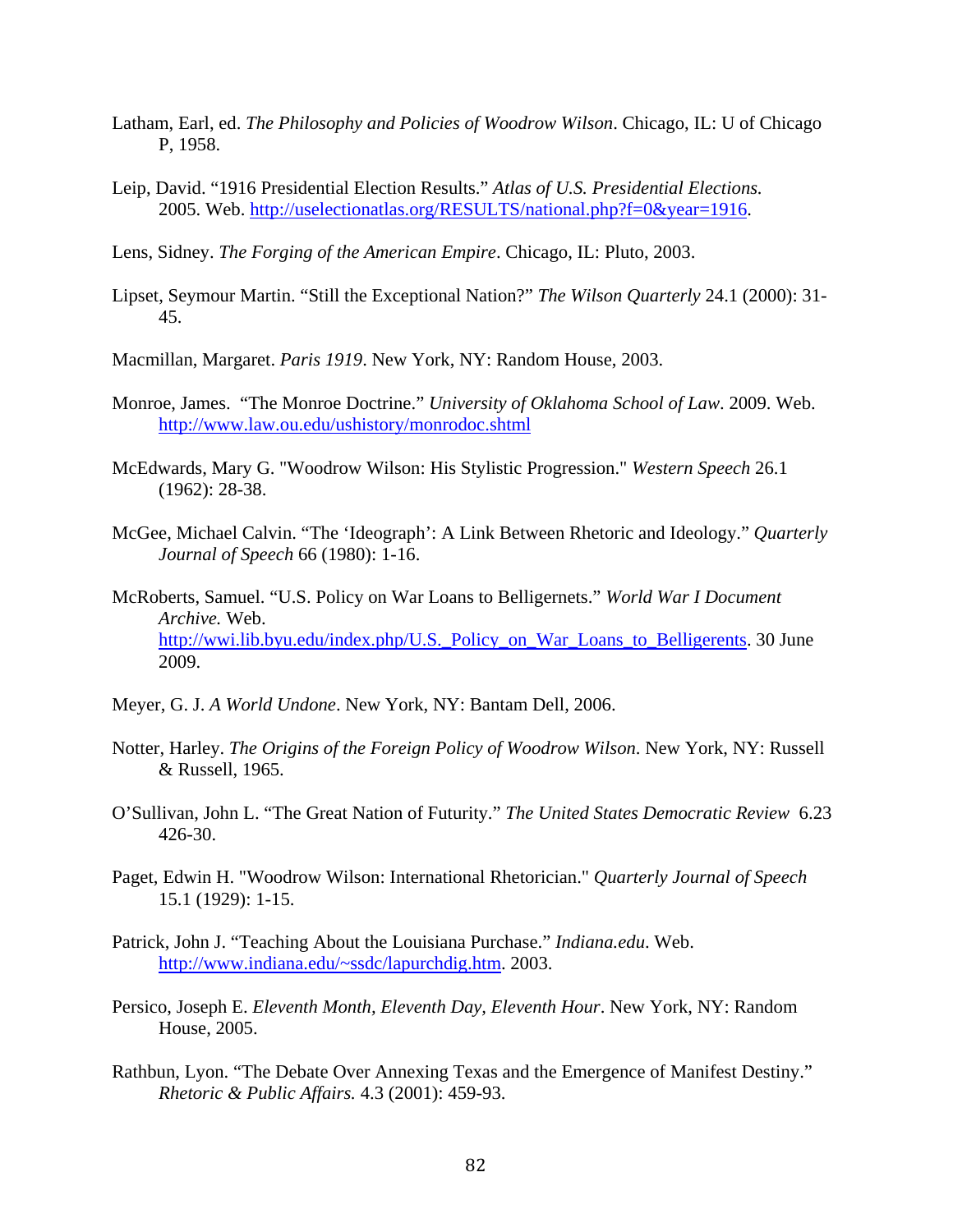- Reagan, Ronald. "Farewell Address to the Nation." *Ronald Reagan*, January 11, 1989. Web. [http://www.presidency.ucsb.edu/ws/index.php?pid=29650#axzz1Pwdo8lwh.](http://www.presidency.ucsb.edu/ws/index.php?pid=29650#axzz1Pwdo8lwh)
- Rojecki, Andrew. "Rhetorical Alchemy: American Exceptionalism and the War on Terror." *Political Communication.* 25.1 (2008): 67-88.
- Roosevelt, Franklin Delano. "Pearl Harbor Address to the Nation." *American Rhetoric*. Ed. Michael E. Eidenmuller. 2001-2011. Web. [http://www.americanrhetoric.com/speeches/fdrpearlharbor.htm.](http://www.americanrhetoric.com/speeches/fdrpearlharbor.htm)
- Schlesinger, Arthur M, Jr. *War and the American Presidency.* New York, NY: W.W. Norton, 2004.
- Scott, Donald M. "The Religious Order of Manifest Destiny." *National Humanities Center*. December 2008. Web. <http://nationalhumanitiescenter.org/tserve/nineteen/nkeyinfo/mandestiny.htm>
- Spinoza, Baruch. *Ethics.* Trans. Samuel Shirley. Indianapolis: IN: Hackett PC, 1992.

Strachan, Hew. *The First World War*. New York, NY: Penguin Books, 2003.

- Stuckey, Mary E. "Presidents Creating the Presidency: Deeds Done in Words." *Rhetoric & Public Affairs* 12.3 (2009): 480-2.
- ---. "Rethinking the Rhetorical Presidency and Presidential Rhetoric." *Review of Communication* 10.1 (2010): 38-52.
- "The World of 1898: The Spanish-American War." *Hispanic Division Library of Congress.*  Web. [http://www.loc.gov/rr/hispanic/1898.intro.html.](http://www.loc.gov/rr/hispanic/1898.intro.html) 20 July 2010.
- Tuchman, Barbara W. *The Zimmermann Telegram*. New York, NY: Ballantine, 1958.
- Tocqueville, Alexis de. *Democracy in America.* Cambridge, MA: Sever and Francis, 1863.
- Tulis, Jeffrey K. *The Rhetorical Presidency*. Princeton, NJ: Princeton UP, 1987.
- Tyrrell, Ian. "What Is American Exceptionalism?" *Wordpress.com*. Web. [http://iantyrrell.wordpress.com/papers-and-comments/.](http://iantyrrell.wordpress.com/papers-and-comments/)
- "Most-Favored-Nation Status." *West's Encyclopedia of American Law*. 2nd ed. Gale Group, 2008. *The Free Dictionary*. The Gale Group, 20011. Web. <http://legaldictionary.thefreedictionary.com/Most-Favored-Nation+Status>. 4 April 2011.
- Williams, Joyce Grigsby. *Colonel House and Sir Edward Grey: A Study in Anglo-American Diplomacy*. Lanham, MD: UP of America, 1984.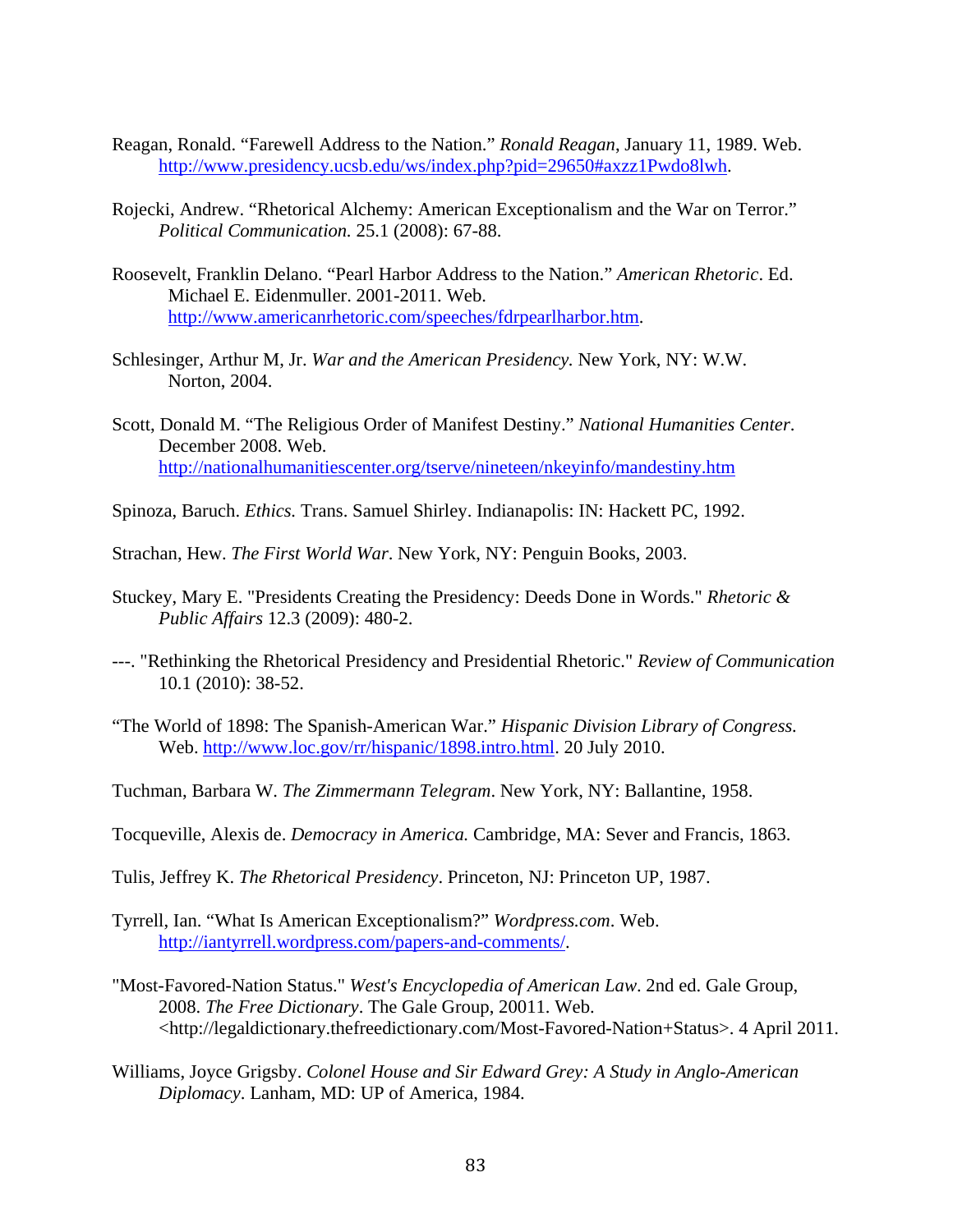- Wilson, Woodrow. "Speech of Acceptance." *Miller Center of Public Affairs*. Web. <http://millercenter.org/scripps/archive/speeches/detail/3795. 6 December 2010.
- ---. "President Wilson's 14 Points." *World War I Document Archive*. Web. [http://wwi.lib.byu.edu/index.php/President\\_Wilson%27s\\_Fourteen\\_Points.](http://wwi.lib.byu.edu/index.php/President_Wilson%27s_Fourteen_Points) 28 February 2009.
- ---. "U.S. Declaration of Neutrality." *FirstWorldWar.com*. *Primary Documents.* Web. [<http://www.firstworldwar.com/source/usneutrality.htm>](http://www.firstworldwar.com/source/usneutrality.htm). 22 August 2009.
- ---. "Wilson is renominated for president." *Xtimeline*. 2009. [http://www.xtimeline.com/evt/view.aspx?id=73064.](http://www.xtimeline.com/evt/view.aspx?id=73064)
- ---. "Appeal for Neutrality." *Academic American*. Web. [http://www.academicamerican.com/progressive/docs/WWNeutral1914.htm.](http://www.academicamerican.com/progressive/docs/WWNeutral1914.htm) 3 January 2010.
- Winthrop, John. "City Upon a Hill, 1630". *Mount Holyoke College.* 1 February 2010. Web. [http://www.mtholyoke.edu/acad/intrel/feros-pg.htm.](http://www.mtholyoke.edu/acad/intrel/feros-pg.htm)
- "Woodrow Wilson." *Presidents*. Web. [http://www.whitehouse.gov/about/presidents/woodrowwilson.](http://www.whitehouse.gov/about/presidents/woodrowwilson)
- Yancey, C. Arthur. "Battle of the Frontiers Lorraine and Ardennes." *World War One The War to End All Wars*. 11 November 2001. [http://computasaur.tripod.com/ww1/id17.html.](http://computasaur.tripod.com/ww1/id17.html)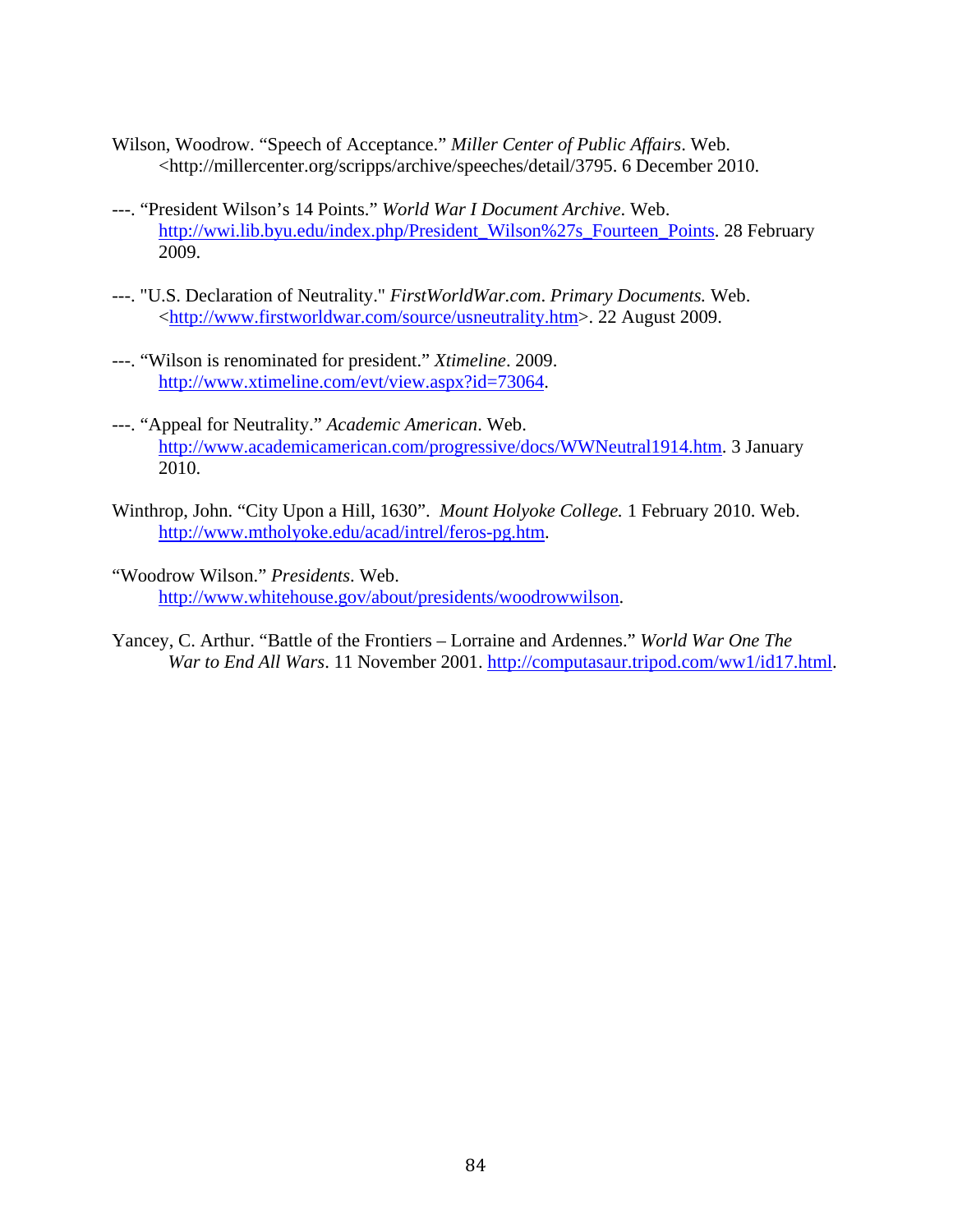# **Appendix: Woodrow Wilson's Rhetorical Texts Speech of Acceptance (September 2, 1916) Woodrow Wilson**

#### **Transcript**

Senator James, Gentlemen of the Notification Committee, Fellow-Citizens:

- 1. I cannot accept the leadership and responsibility which the National Democratic Convention has again, in such generous fashion, asked me to accept without first expressing my profound gratitude to the party for the trust it reposes in me after four years of fiery trial in the midst of affairs of unprecedented difficulty, and the keen sense of added responsibility with which this honor fills (I had almost said burdens) me as I think of the great issues of national life and policy involved in the present and immediate future conduct of our Government. I shall seek, as I have always sought, to justify the extraordinary confidence thus reposed in me by striving to purge my heart and purpose of every personal and of every misleading party motive and devoting every energy I have to the service of the nation as a whole, praying that I may continue to have the counsel and support of all forward-looking men at every turn of the difficult business.
- 2. For I do not doubt that the people of the United States will wish the Democratic Party to continue in control of the Government. They are not in the habit of rejecting those who have actually served them for those who are making doubtful and conjectural promises of service. Least of all are they likely to substitute those who promised to render them particular services and proved false to that promise for those who have actually rendered those very services.
- 3. Boasting is always an empty business, which pleases nobody but the boaster, and I have no disposition to boast of what the Democratic Party has accomplished. It has merely done its duty. It has merely fulfilled its explicit promises. But there can be no violation of good taste in calling attention to the manner in which those promises have been carried out or in adverting to the interesting fact that many of the things accomplished were what the opposition party had again and again promised to do but had left undone. Indeed that is manifestly part of the business of this year of reckoning and assessment. There is no means of judging the future except by assessing the past. Constructive action must be weighed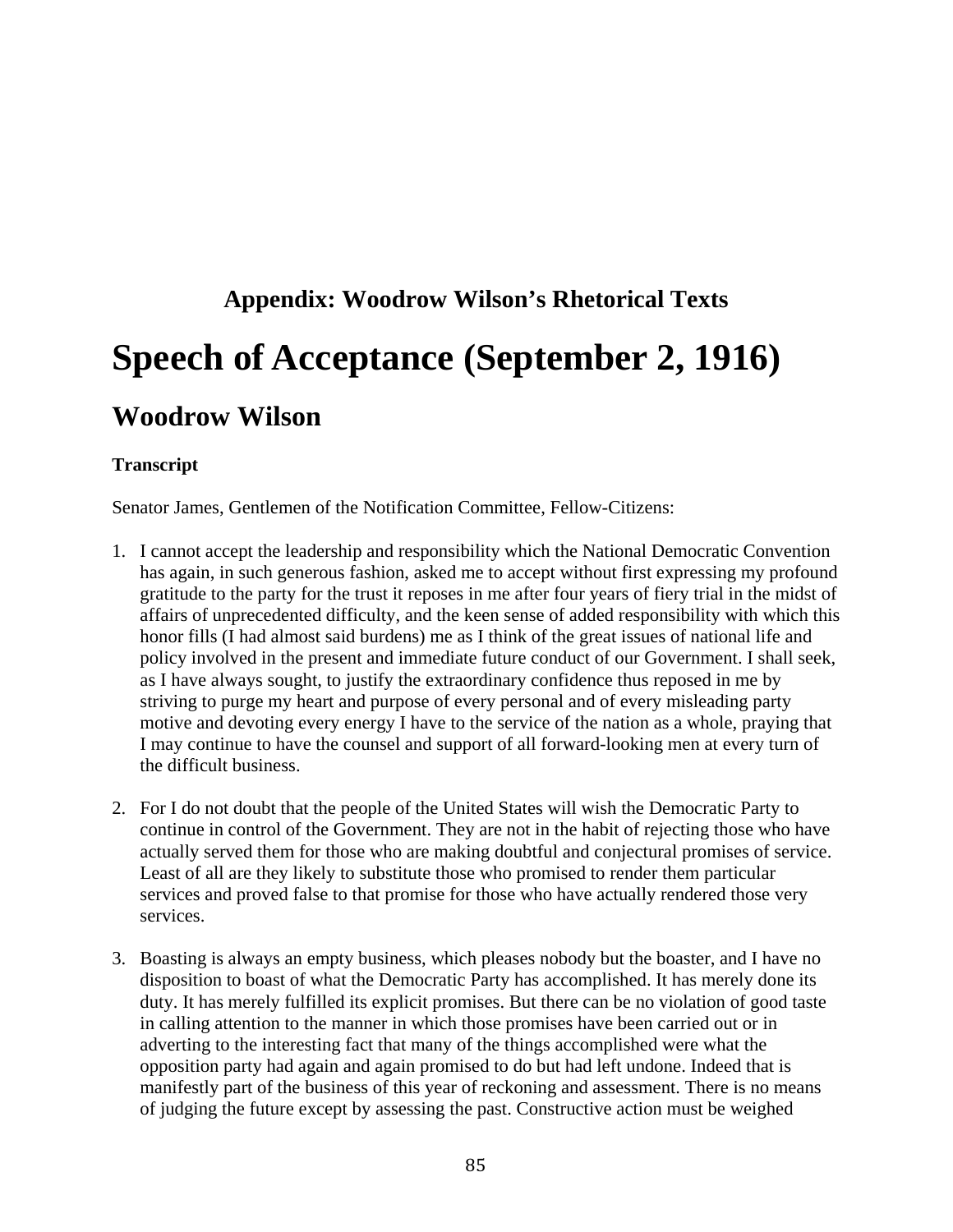against destructive comment and reaction. The Democrats either have or have not understood the varied interests of the country. The test is contained in the record.

- 4. What is that record? What were the Democrats called into power to do? What things had long waited to be done, and how did the Democrats do them? It is a record of extraordinary length and variety, rich in elements of many kinds, but consistent in principle throughout and susceptible of brief recital.
- 5. The Republican Party was put out of power because of failure, practical failure and moral failure; because it had served special interests and not the country at large; because, under the leadership of its preferred and established guides, of those who still make its choices, it had lost touch with the thoughts and the needs of the nation and was living in a past age and under a fixed illusion, the illusion of greatness. It had framed tariff laws based upon a fear of foreign trade, a fundamental doubt as to American skill, enterprise, and capacity, and a very tender regard for the profitable privileges of those who had gained control of domestic markets and domestic credits; and yet had enacted anti-trust laws which hampered the very things they meant to foster, which were stiff and inelastic, and in part unintelligible. It had permitted the country throughout the long period of its control to stagger from one financial crisis to another under the operation of a national banking law of its own framing which made stringency and panic certain and the control of the larger business operations of the country by the bankers of a few reserve centers inevitable; had made as if it meant to reform the law but had faint-heartedly failed in the attempt, because it could not bring itself to do the one thing necessary to make the reform genuine and effectual, namely, break up the control of small groups of bankers. It had been oblivious, or indifferent, to the fact that the farmers, upon whom the country depends for its food and in the last analysis for its prosperity, were without standing in the matter of commercial credit, without the protection of standards in their market transactions, and without systematic knowledge of the markets themselves; that the laborers of the country, the great army of men who man the industries it was professing to father and promote, carried their labor as a mere commodity to market, were subject to restraint by novel and drastic process in the courts, were without assurance of compensation for industrial accidents, without federal assistance in accommodating labor disputes, and without national aid or advice in finding the places and the industries in which their labor was most needed. The country had no national system of road construction and development. Little intelligent attention was paid to the army, and not enough to the navy. The other republics of America distrusted us, because they found that we thought first of the profits of American investors and only as an afterthought of impartial justice and helpful friendship. Its policy was provincial in all things; its purposes were out of harmony with the temper and purpose of the people and the timely development of the nation's interests.
- 6. So things stood when the Democratic Party came into power. How do they stand now? Alike in the domestic field and in the wide field of the commerce of the world, American business and life and industry have been set free to move as they never moved before.
- 7. The tariff has been revised, not on the principle of repelling foreign trade, but upon the principle of encouraging it, upon something like a footing of equality with our own in respect of the terms of competition, and a Tariff Board has been created whose function it will be to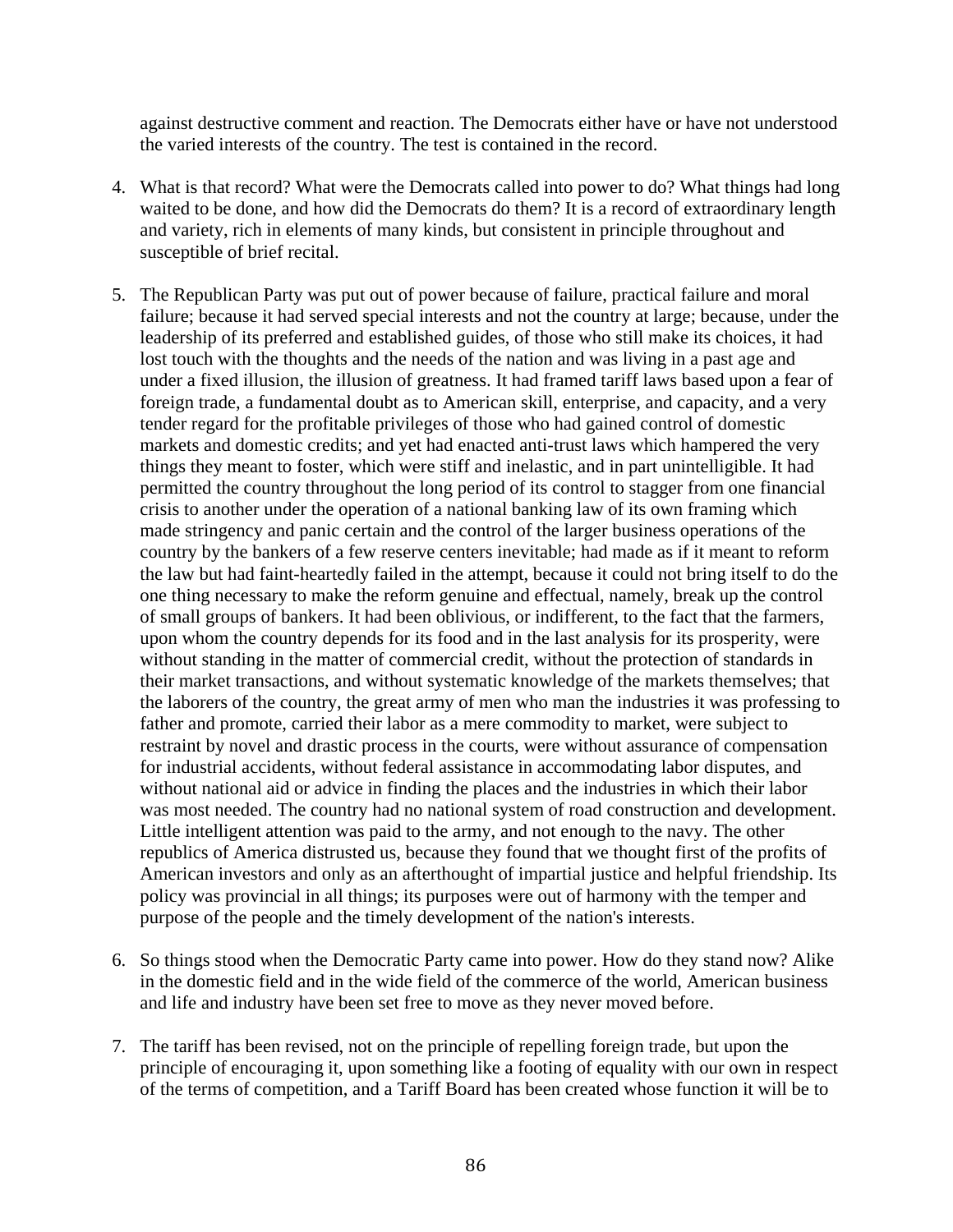keep the relations of American with foreign business and industry under constant observation, for the guidance alike of our business men and of our Congress. American energies are now directed towards the markets of the world.

- 8. The laws against trusts have been clarified by definition, with a view to making it plain that they were not directed against big business but only against unfair business and the pretense of competition where there was none; and a Trade Commission has been created with powers of guidance and accommodation which have relieved business men of unfounded fears and set them upon the road of hopeful and confident enterprise.
- 9. By the Federal Reserve Act the supply of currency at the disposal of active business has been rendered elastic, taking its volume, not from a fixed body of investment securities, but from the liquid assets of daily trade; and these assets are assessed and accepted, not by distant groups of bankers in control of unavailable reserves, but by bankers at the many centers of local exchange who are in touch with local conditions everywhere.
- 10. Effective measures have been taken for the re-creation of an American merchant marine and the revival of the American carrying trade indispensable to our emancipation from the control which foreigners have so long exercised over the opportunities, the routes, and the methods of our commerce with other countries.
- 11. The Interstate Commerce Commission is about to be reorganized to enable it to perform its great and important functions more promptly and more efficiently. We have created, extended and improved the service of the parcels post.
- 12. So much we have done for business. What other party has understood the task so well or executed it so intelligently and energetically? What other party has attempted it at all? The Republican leaders, apparently, know of no means of assisting business but "protection." How to stimulate it and put it upon a new footing of energy and enterprise they have not suggested.
- 13. For the farmers of the country we have virtually created commercial credit, by means of the Federal Reserve Act and the Rural Credits Act. They now have the standing of other business men in the money market. We have successfully regulated speculation in "futures" and established standards in the marketing of grains. By an intelligent Warehouse Act we have assisted to make the standard crops available as never before both for systematic marketing and as a security for loans from the banks. We have greatly added to the work of neighborhood demonstration on the farm itself of improved methods of cultivation, and, through the intelligent extension of the functions of the Department of Agriculture, have made it possible for the farmer to learn systematically where his best markets are and how to get at them.
- 14. The workingmen of America have been given a veritable emancipation, by the legal recognition of a man's labor as part of his life, and not a mere marketable commodity; by exempting labor organizations from processes of the courts which treated their members like fractional parts of mobs and not like accessible and responsible individuals; by releasing our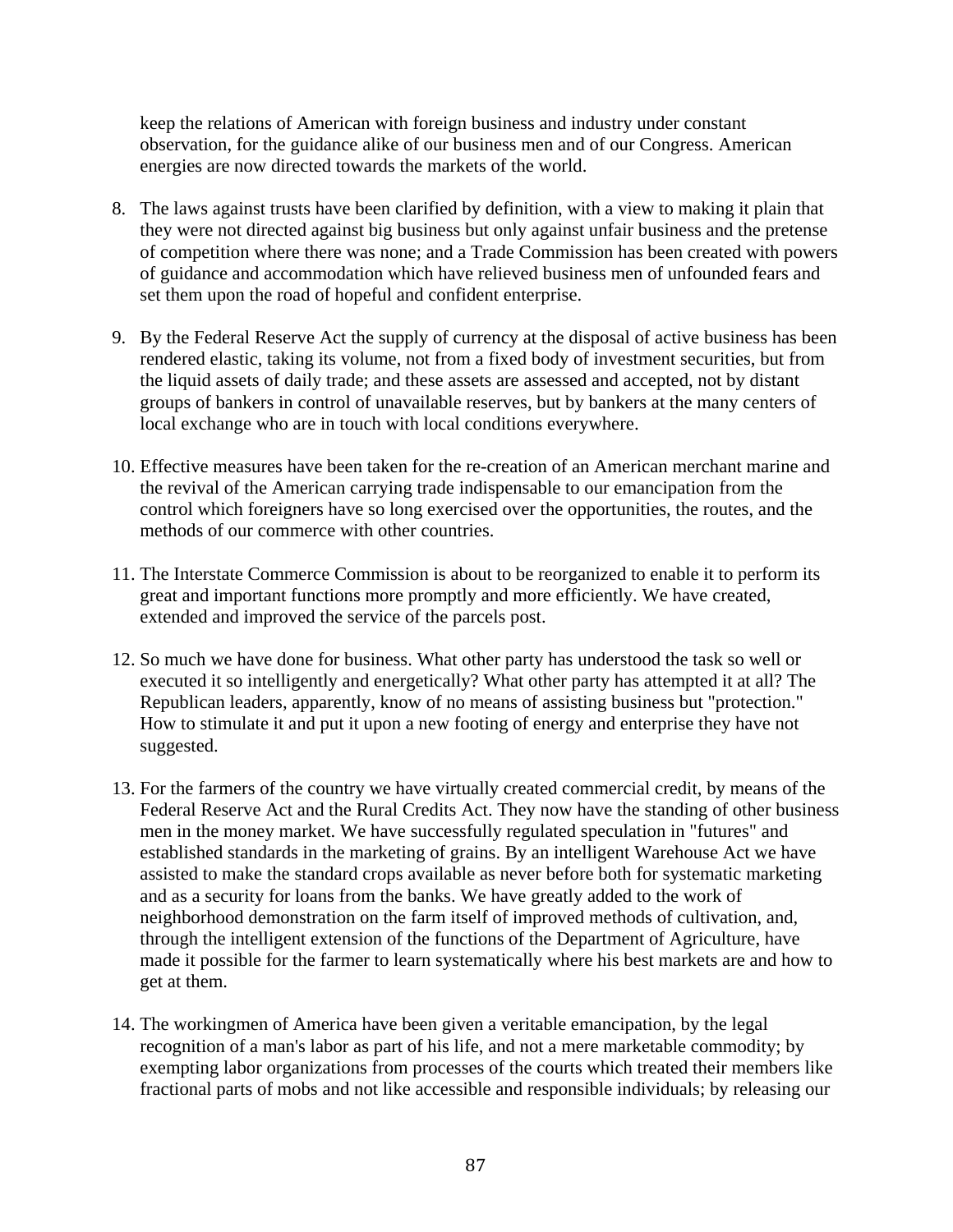seamen from involuntary servitude; by making adequate provision for compensation for industrial accidents; by providing suitable machinery for mediation and conciliation in industrial disputes; and by putting the Federal Department of Labor at the disposal of the workingman when in search of work.

- 15. We have effected the emancipation of the children of the country by releasing them from hurtful labor. We have instituted a system of national aid in the building of highroads such as the country has been feeling after for a century. We have sought to equalize taxation by means of an equitable income tax. We have taken the steps that ought to have been taken at the outset to open up the resources of Alaska. We have provided for national defense upon a scale never before seriously proposed upon the responsibility of an entire political party. We have driven the tariff lobby from cover and obliged it to substitute solid argument for private influence.
- 16. This extraordinary recital must sound like a platform, a list of sanguine promises; but it is not. It is a record of promises made four years ago and now actually redeemed in constructive legislation.
- 17. These things must profoundly disturb the thoughts and confound the plans of those who have made themselves believe that the Democratic Party neither understood nor was ready to assist the business of the country in the great enterprises which it is its evident and inevitable destiny to undertake and carry through. The breaking up of the lobby must especially disconcert them: for it was through the lobby that they sought and were sure they had found the heart of things. The game of privilege can be played successfully by no other means.
- 18. This record must equally astonish those who feared that the Democratic Party had not opened its heart to comprehend the demands of social justice. We have in four years come very near to carrying out the platform of the Progressive Party as well as our own; for we also are progressives.
- 19. There is one circumstance connected with this program which ought to be very plainly stated. It was resisted at every step by the interests which the Republican Party had catered to and fostered at the expense of the country, and these same interests are now earnestly praying for a reaction which will save their privileges,?for the restoration of their sworn friends to power before it is too late to recover what they have lost. They fought with particular desperation and infinite resourcefulness the reform of the banking and currency system, knowing that to be the citadel of their control; and most anxiously are they hoping and planning for the amendment of the Federal Reserve Act by the concentration of control in a single bank which the old familiar group of bankers can keep under their eye and direction. But while the "big men" who used to write the tariffs and command the assistance of the Treasury have been hostile,?all but a few with vision,?the average business man knows that he has been delivered, and that the fear that was once every day in his heart, that the men who controlled credit and directed enterprise from the committee rooms of Congress would crush him, is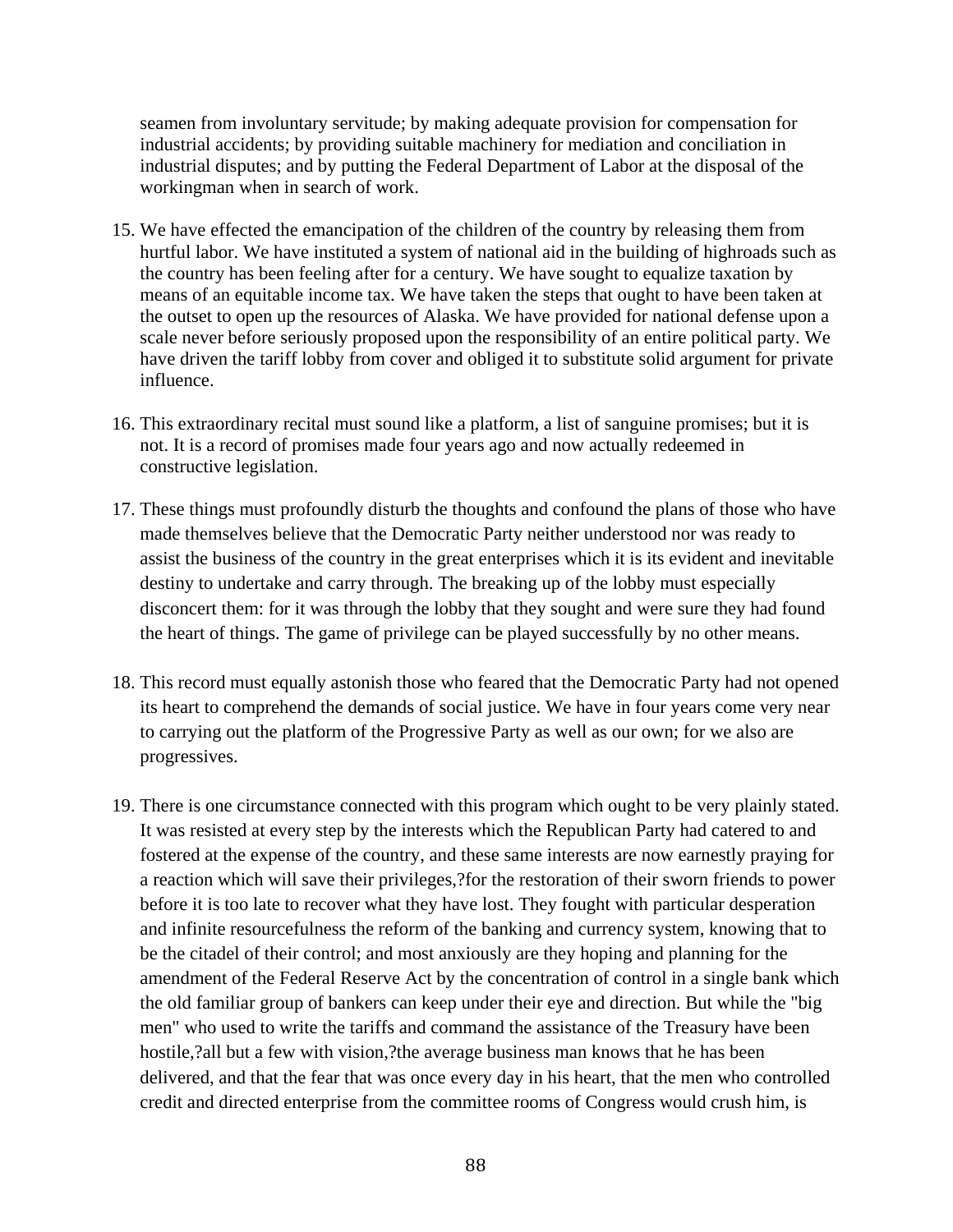there no more, and will not return,?unless the party that consulted only the "big men" should return to power,?the party of masterly inactivity and cunning resourcefulness in standing pat to resist change.

- 20. The Republican Party is just the party that cannot meet the new conditions of a new age. It does not know the way and it does not wish new conditions. It tried to break away from the old leaders and could not. They still select its candidates and dictate its policy, still resist change, still hanker after the old conditions, still know no methods of encouraging business but the old methods. When it changes its leaders and its purposes and brings its ideas up to date it will have the right to ask the American people to give it power again; but not until then. A new age, an age of revolutionary change, needs new purposes and new ideas.
- 21. In foreign affairs we have been guided by principles clearly conceived and consistently lived up to. Perhaps they have not been fully comprehended because they have hitherto governed international affairs only in theory, not in practice. They are simple, obvious, easily stated, and fundamental to American ideals.
- 22. We have been neutral not only because it was the fixed and traditional policy of the United States to stand aloof from the politics of Europe and because we had had no part either of action or of policy in the influences which brought on the present war, but also because it was manifestly our duty to prevent, if it were possible, the indefinite extension of the fires of hate and desolation kindled by that terrible conflict and seek to serve mankind by reserving cur strength and our resources for the anxious and difficult days of restoration and healing which must follow, when peace will have to build its house anew.
- 23. The rights of our own citizens of course became involved: that was inevitable. Where they did this was our guiding principle: that property rights can be vindicated by claims for damages and no modern nation can decline to arbitrate such claims; but the fundamental rights of humanity cannot be. The loss of life is irreparable. Neither can direct violations of a nation's sovereignty await vindication in suits for damages. The nation that violates these essential rights must expect to be checked and called to account by direct challenge and resistance. It at once makes the quarrel in part our own. These are plain principles and we have never lost sight of them or departed from them, whatever the stress or the perplexity of circumstance or the provocation to hasty resentment. The record is clear and consistent throughout and stands distinct and definite for anyone to judge who wishes to know the truth about it.
- 24. The seas were not broad enough to keep the infection of the conflict out of our own politics. The passions and intrigues of certain active groups and combinations of men amongst us who were born under foreign flags injected the poison of disloyalty into our own most critical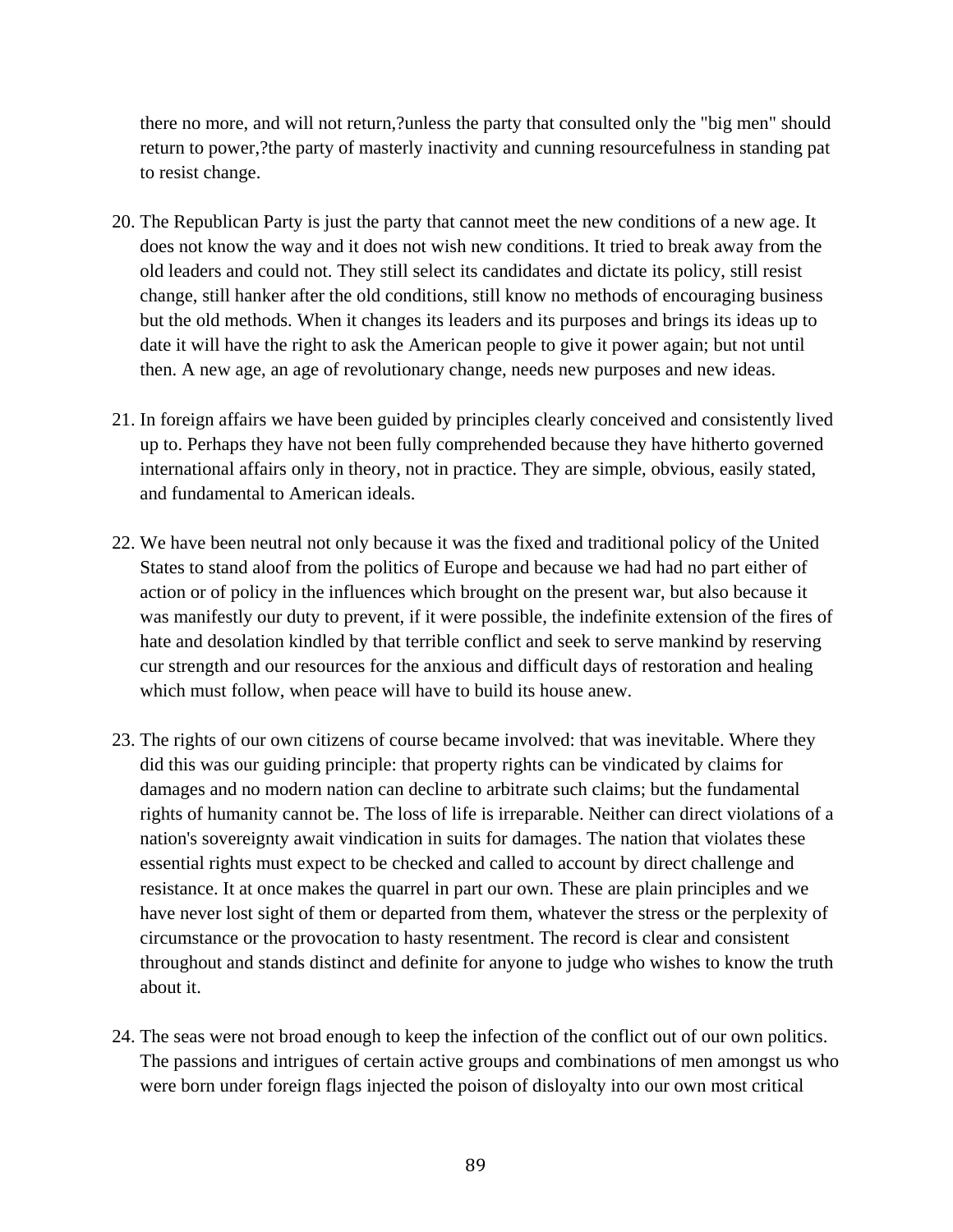affairs, laid violent hands upon many of our industries, and subjected us to the shame of divisions of sentiment and purpose in which America was contemned and forgotten. It is part of the business of this year of reckoning and settlement to speak plainly and act with unmistakable purpose in rebuke of these things, in order that they may be forever hereafter impossible. I am the candidate of a party, but I am above all things else an American citizen. I neither seek the favor nor fear the displeasure of that small alien element amongst us which puts loyalty to any foreign power before loyalty to the United States.

- 25. While Europe was at war our own continent, one of our own neighbors, was shaken by revolution. In that matter, too, principle was plain and it was imperative that we should live up to it if we were to deserve the trust of any real partisan of the right as free men see it. We have professed to believe, and we do believe, that the people of small and weak states have the right to expect to be dealt with exactly as the people of big and powerful states would be. We have acted upon that principle in dealing with the people of Mexico.
- 26. Our recent pursuit of bandits into Mexican territory was no violation of that principle. We ventured to enter Mexican territory only because there were no military forces in Mexico that could protect our border from hostile attack and our own people from violence, and we have committed there no single act of hostility or interference even with the sovereign authority of the Republic of Mexico herself. It was a plain case of the violation of our own sovereignty which could not wait to be vindicated by damages and for which there was no other remedy. The authorities of Mexico were powerless to prevent it.
- 27. Many serious wrongs against the property, many irreparable wrongs against the persons of Americans have been committed within the territory of Mexico herself during this confused revolution, wrongs which could not be effectually checked so long as there was no constituted power in Mexico which was in a position to check them. We could not act directly in that matter ourselves without denying Mexicans the right to any revolution at all which disturbed us and making the emancipation of her own people await our own interest and convenience.
- 28. For it is their emancipation that they are seeking,?blindly, it may be, and as yet ineffectually, but with profound and passionate purpose and within their unquestionable right, apply what true American principle you will,?any principle that an American would publicly avow. The people of Mexico have not been suffered to own their own country or direct their own institutions. Outsiders, men out of other nations and with interests too often alien to their own, have dictated what their privileges and opportunities should be and who should control their land, their lives, and their resources,?some of them Americans, pressing for things they could never have got in their own country. The Mexican people are entitled to attempt their liberty from such influences; and so long as I have anything to do with the action of our great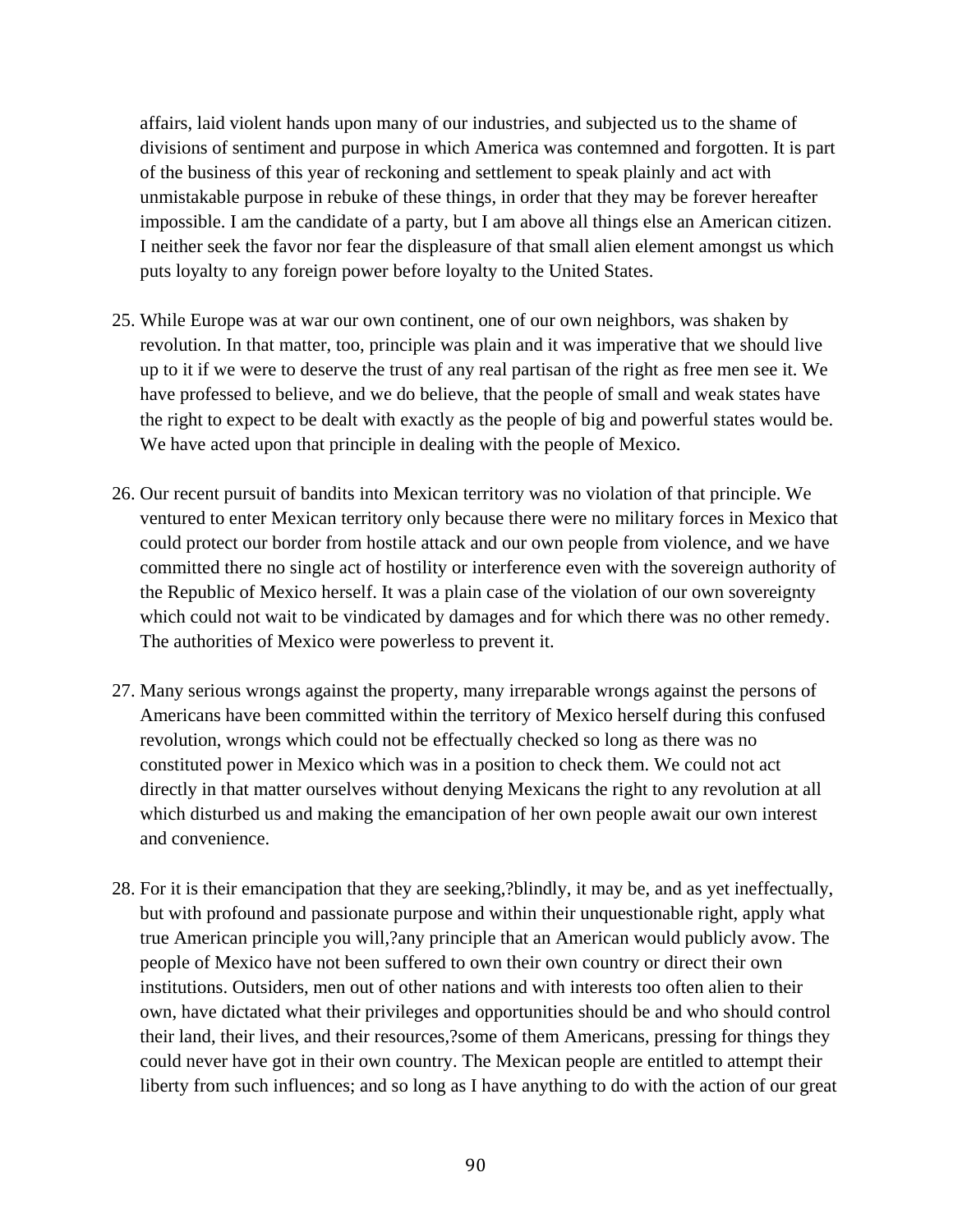Government I shall do everything in my power to prevent anyone standing in their way. I know that this is hard for some persons to understand; but it is not hard for the plain people of the United States to understand. It is hard doctrine only for those who wish to get something for themselves out of Mexico. There are men, and noble women, too, not a few, of our own people, thank God! whose fortunes are invested in great properties in Mexico who yet see the case with true vision and assess its issues with true American feeling. The rest can be left for the present out of the reckoning until this enslaved people has had its day of struggle towards the light. I have heard no one who was free from such influences propose interference by the United States with the internal affairs of Mexico. Certainly no friend of the Mexican people has proposed it.

- 29. The people of the United States are capable of great sympathies and a noble pity in dealing with problems of this kind. As their spokesman and representative, I have tried to act in the spirit they would wish me show. The people of Mexico are striving for the rights that are fundamental to life and happiness,?15,000,000 oppressed men, overburdened women, and pitiful children in virtual bondage in their own home of fertile lands and inexhaustible treasure! Some of the leaders of the revolution may often have been mistaken and violent and selfish, but the revolution itself was inevitable and is right. The unspeakable Huerta betrayed the very comrades he served, traitorously overthrew the government of which he was a trusted part, impudently spoke for the very forces that had driven his people to the rebellion with which he had pretended to sympathize. The men who overcame him and drove him out represent at least the fierce passion of reconstruction which lies at the very heart of liberty; and so long as they represent, however imperfectly, such a struggle for deliverance, I am ready to serve their ends when I can. So long as the power of recognition rests with me the Government of the United States will refuse to extend the hand of welcome to any one who obtains power in a sister republic by treachery and violence. No permanency can be given the affairs of any republic by a title based upon intrigue and assassination. I declared that to be the policy of this Administration within three weeks after I assumed the presidency. I here again vow it. I am more interested in the fortunes of oppressed men and pitiful women and children than in any property rights whatever. Mistakes I have no doubt made in this perplexing business, but not in purpose or object.
- 30. More is involved than the immediate destinies of Mexico and the relations of the United States with a distressed and distracted people. All America looks on. Test is now being made of us whether we be sincere lovers of popular liberty or not and are indeed to be trusted to respect national sovereignty among our weaker neighbors. We have undertaken these many years to play big brother to the republics of this hemisphere. This is the day of our test whether we mean, or have ever meant, to play that part for our own benefit wholly or also for theirs. Upon the outcome of that test (its outcome in their minds, not in ours) depends every relationship of the United States with Latin America, whether in politics or in commerce and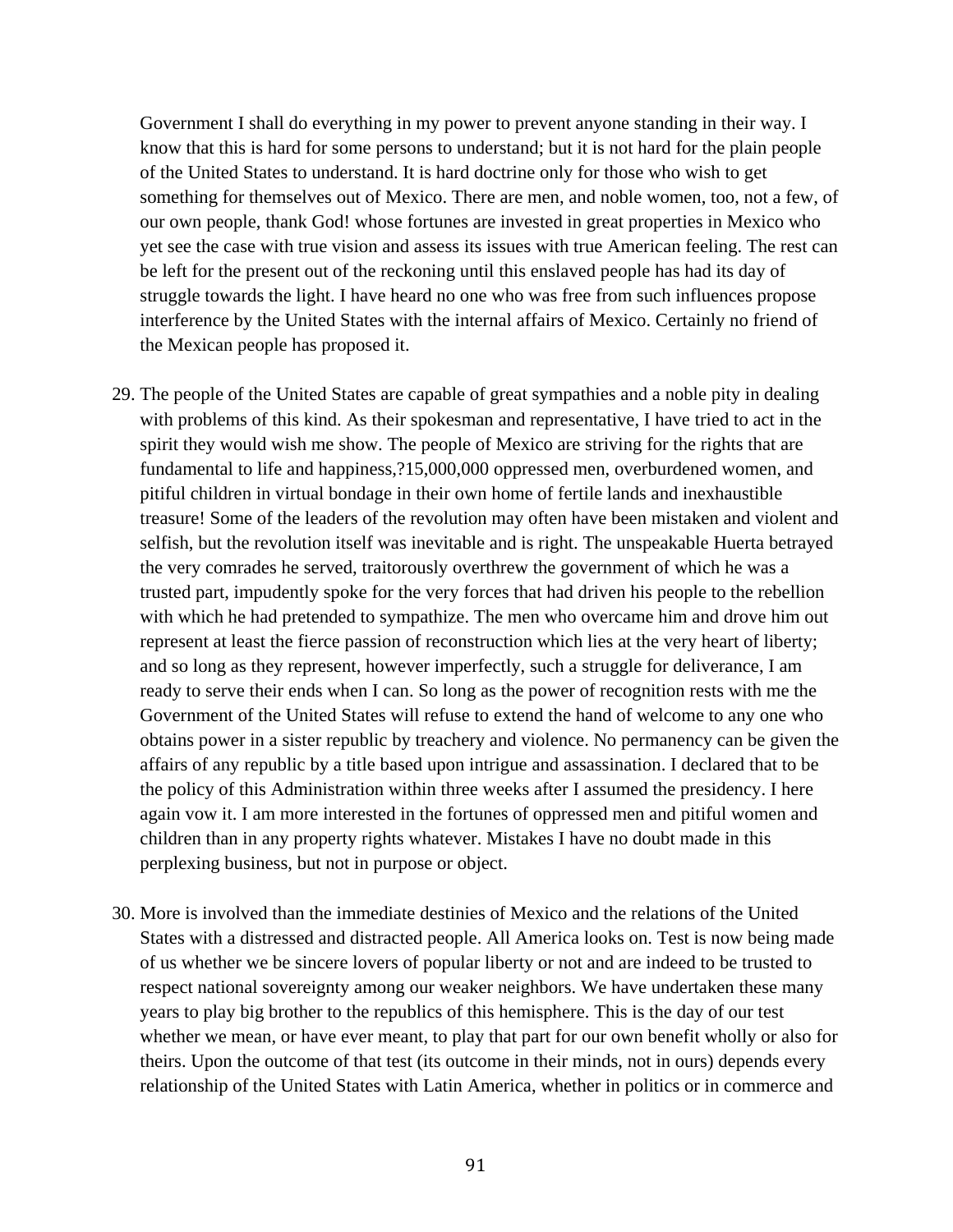enterprise. These are great issues and lie at the heart of the gravest tasks of the future, tasks both economic and political and very intimately inwrought with many of the most vital of the new issues of the politics of the world. The republics of America have in the last three years been drawing together in a new spirit of accommodation, mutual understanding, and cordial cooperation. Much of the politics of the world in the years to come will depend upon their relationships with one another. It is a barren and provincial statesmanship that loses sight of such things!

- 31. The future, the immediate future, will bring us squarely face to face with many great and exacting problems which will search us through and through whether we be able and ready to play the part in the world that we mean to play. It will not bring us into their presence slowly, gently, with ceremonious introduction, but suddenly and at once, the moment the war in Europe is over. They will be new problems, most of them; many will be old problems in a new setting and with new elements which we have never dealt with or reckoned the force and meaning of before. They will require for their solution new thinking, fresh courage and resourcefulness, and in some matters radical reconsiderations of policy. We must be ready to mobilize our resources alike of brains and of materials.
- 32. It is not a future to be afraid of. It is, rather, a future to stimulate and excite us to the display of the best powers that are in us. We may enter it with confidence when we are sure that we understand it,?and we have provided ourselves already with the means of understanding it.
- 33. Look first at what it will be necessary that the nations of the world should do to make the days to come tolerable and fit to live and work in; and then look at our part in what is to follow and our own duty of preparation. For we must be prepared both in resources and in policy.
- 34. There must be a just and settled peace, and we here in America must contribute the full force of our enthusiasm and of our authority as a nation to the organization of that peace upon world-wide foundations that cannot easily be shaken. No nation should be forced to take sides in any quarrel in which its own honor and integrity and the fortunes of its own people are not involved; but no nation can any longer remain neutral as against any wilful disturbance of the peace of the world. The effects of war can no longer be confined to the areas of battle. No nation stands wholly apart in interest when the life and interests of all nations are thrown into confusion and peril. If hopeful and generous enterprise is to be renewed, if the healing and helpful arts of life are indeed to be revived when peace comes again, a new atmosphere of justice and friendship must be generated by means the world has never tried before. The nations of the world must unite in joint guarantees that whatever is done to disturb the whole world's life must first be tested in the court of the whole world's opinion before it is attempted.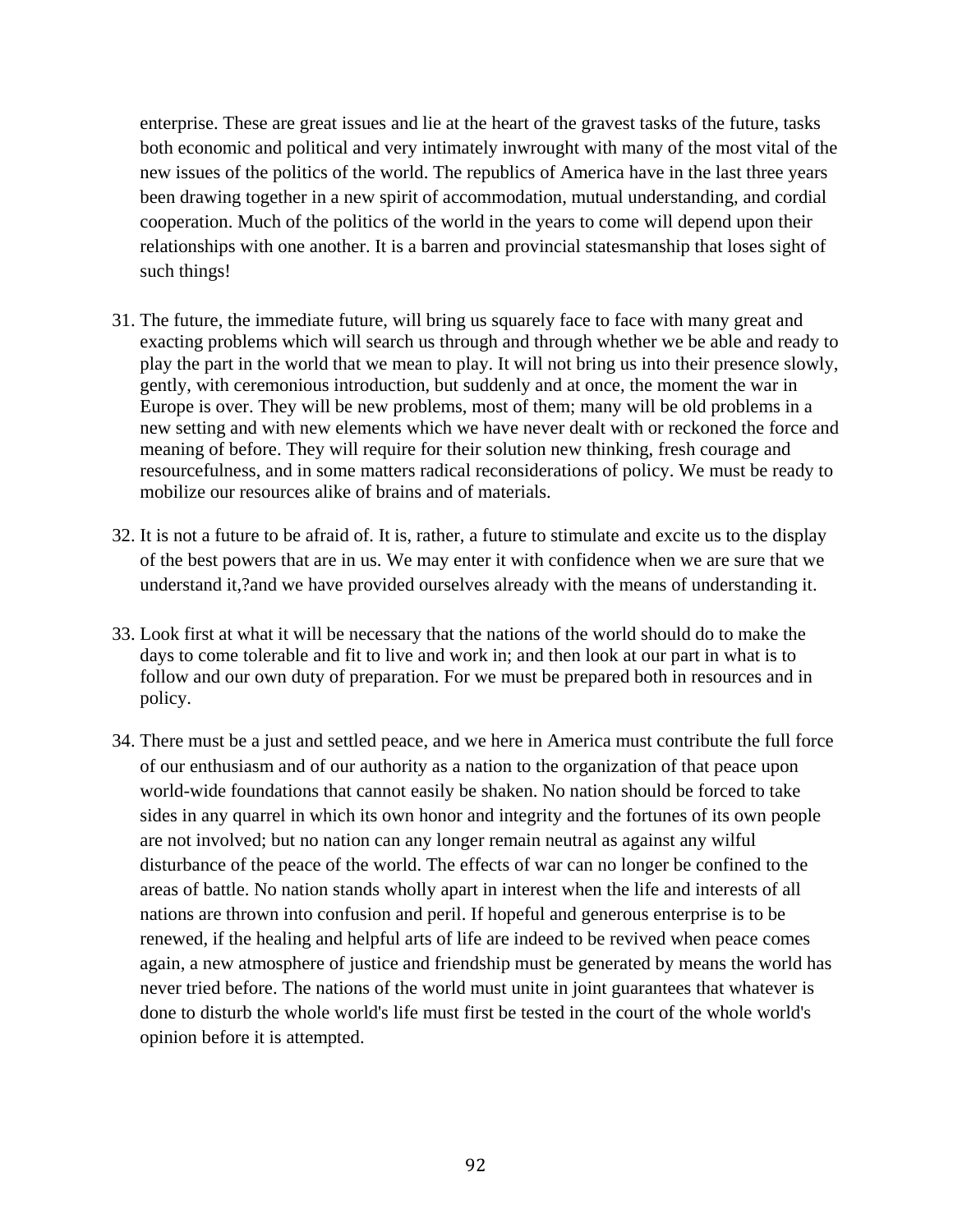- 35. These are the new foundations the world must build for itself, and we must play our part in the reconstruction, generously and without too much thought of our separate interests. We must make ourselves ready to play it intelligently, vigorously, and well.
- 36. One of the contributions we must make to the world's peace is this: We must see to it that the people in our insular possessions are treated in their own lands as we would treat them here, and make the rule of the United States mean the same thing everywhere,?the same justice, the same consideration for the essential rights of men.
- 37. Besides contributing our ungrudging moral and practical support to the establishment of peace throughout the world we must actively and intelligently prepare ourselves to do our full service in the trade and industry which are to sustain and develop the life of the nations in the days to come.
- 38. We have already been provident in this great matter and supplied ourselves with the instrumentalities of prompt adjustment. We have created, in the Federal Trade Commission, a means of inquiry and of accommodation in the field of commerce which ought both to coordinate the enterprises of our traders and manufacturers and to remove the barriers of misunderstanding and of a too technical interpretation of the law. In the new Tariff Commission we have added another instrumentality of observation and adjustment which promises to be immediately serviceable. The Trade Commission substitutes counsel and accommodation for the harsher processes of legal restraint, and the Tariff Commission ought to substitute facts for prejudices and theories. Our exporters have for some time had the advantage of working in the new light thrown upon foreign markets and opportunities of trade by the intelligent inquiries and activities of the Bureau of Foreign and Domestic Commerce which the Democratic Congress so wisely created in 1912. The Tariff Commission completes the machinery by which we shall be enabled to open up our legislative policy to the facts as they develop.
- 39. We can no longer indulge our traditional provincialism. We are to play a leading part in the world drama whether we wish it or not. We shall lend, not borrow; act for ourselves, not imitate or follow; organize and initiate, not peep about merely to see where we may get in.
- 40. We have already formulated and agreed upon a policy of law which will explicitly remove the ban now supposed to rest upon cooperation amongst our exporters in seeking and securing their proper place in the markets of the world. The field will be free, the instrumentalities at hand. It will only remain for the masters of enterprise amongst us to act in energetic concert, and for the Government of the United States to insist upon the maintenance throughout the world of those conditions of fairness and of even-handed justice in the commercial dealings of the nations with one another upon which, after all, in the last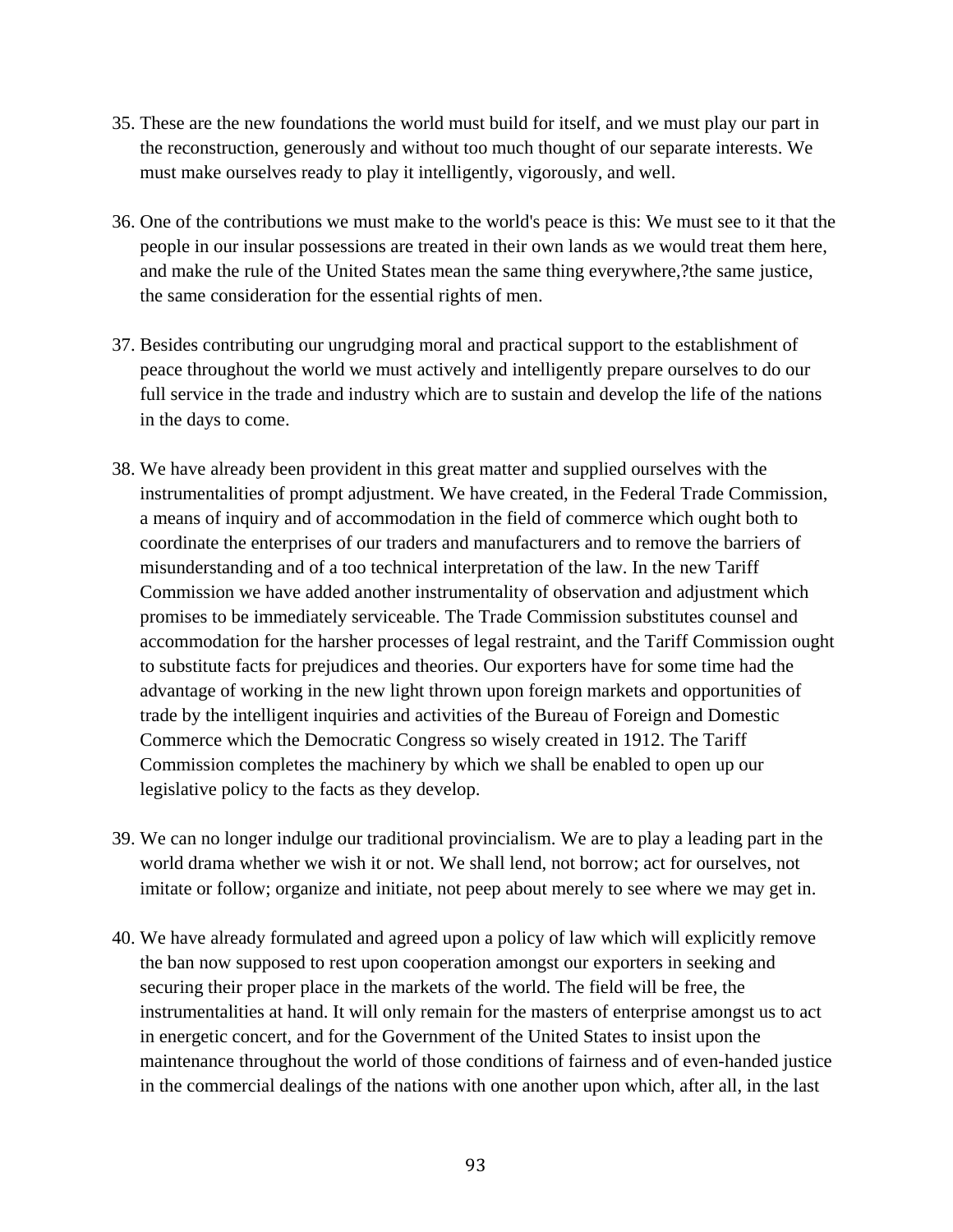analysis, the peace and ordered life of the world must ultimately depend.

- 41. At home also we must see to it that the men who plan and develop and direct our business enterprises shall enjoy definite and settled conditions of law, a policy accommodated to the freest progress. We have set the just and necessary limits. We have put all kinds of unfair competition under the ban and penalty of the law. We have barred monopoly. These fatal and ugly things being excluded, we must now quicken action and facilitate enterprise by every just means within our choice. There will be peace in the business world, and, with peace, revived confidence and life.
- 42. We ought both to husband and to develop our natural resources, our mines, our forests, our water power. I wish we could have made more progress than we have made in this vital matter; and I call once more, with the deepest earnestness and solicitude, upon the advocates of a careful and provident conservation, on the one hand, and the advocates of a free and inviting field for private capital, on the other, to get together in a spirit of genuine accommodation and agreement and set this great policy forward at once.
- 43. We must hearten and quicken the spirit and efficiency of labor throughout our whole industrial system by everywhere and in all occupations doing justice to the laborer, not only by paying a living wage but also by making all the conditions that surround labor what they ought to be. And we must do more than justice. We must safeguard life and promote health and safety in every occupation in which they are threatened or imperilled. That is more than justice, and better, because it is humanity and economy.
- 44. We must coordinate the railway systems of the country for national use, and must facilitate and promote their development with a view to that coordination and to their better adaptation as a whole to the life and trade and defense of the nation. The life and industry of the country can be free and unhampered only if these arteries are open, efficient, and complete.
- 45. Thus shall we stand ready to meet the future as circumstance and international policy effect their unfolding, whether the changes come slowly or come fast and without preface.
- 46. I have not spoken explicitly, Gentlemen, of the platform adopted at St. Louis; but it has been implicit in all that I have said. I have sought to interpret its spirit and meaning. The people of the United States do not need to be assured now that that platform is a definite pledge, a practical program. We have proved to them that our promises are made to be kept.
- 47. We hold very definite ideals. We believe that the energy and initiative of our people have been too narrowly coached and superintended; that they should be set free, as we have set them free, to disperse themselves throughout the nation; that they should not be concentrated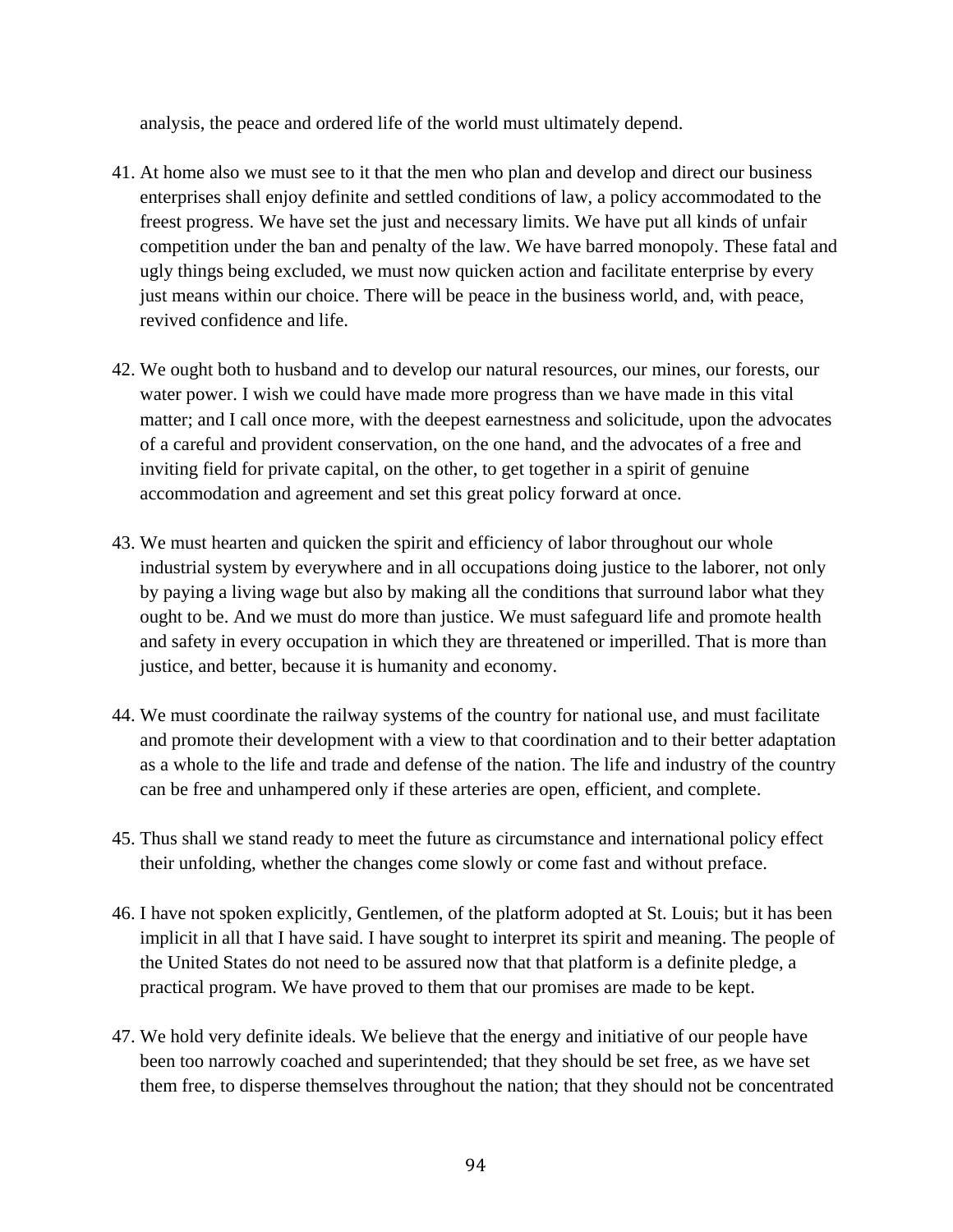in the hands of a few powerful guides and guardians, as our opponents have again and again, in effect if not in purpose, sought to concentrate them. We believe, moreover,?who that looks about him now with comprehending eye can fail to believe??that the day of Little Americanism, with its narrow horizons, when methods of "protection" and industrial nursing were the chief study of our provincial statesmen, are past and gone and that a day of enterprise has at last dawned for the United States whose field is the wide world.

- 48. We hope to see the stimulus of that new day draw all America, the republics of both continents, on to a new life and energy and initiative in the great affairs of peace. We are Americans for Big America, and rejoice to look forward to the days in which America shall strive to stir the world without irritating it or drawing it on to new antagonisms, when the nations with which we deal shall at last come to see upon what deep foundations of humanity and justice our passion for peace rests, and when all mankind shall look upon our great people with a new sentiment of admiration, friendly rivalry and real affection, as upon a people who, though keen to succeed, seeks always to be at once generous and just and to whom humanity is dearer than profit or selfish power.
- 49. Upon this record and in the faith of this purpose we go to the country.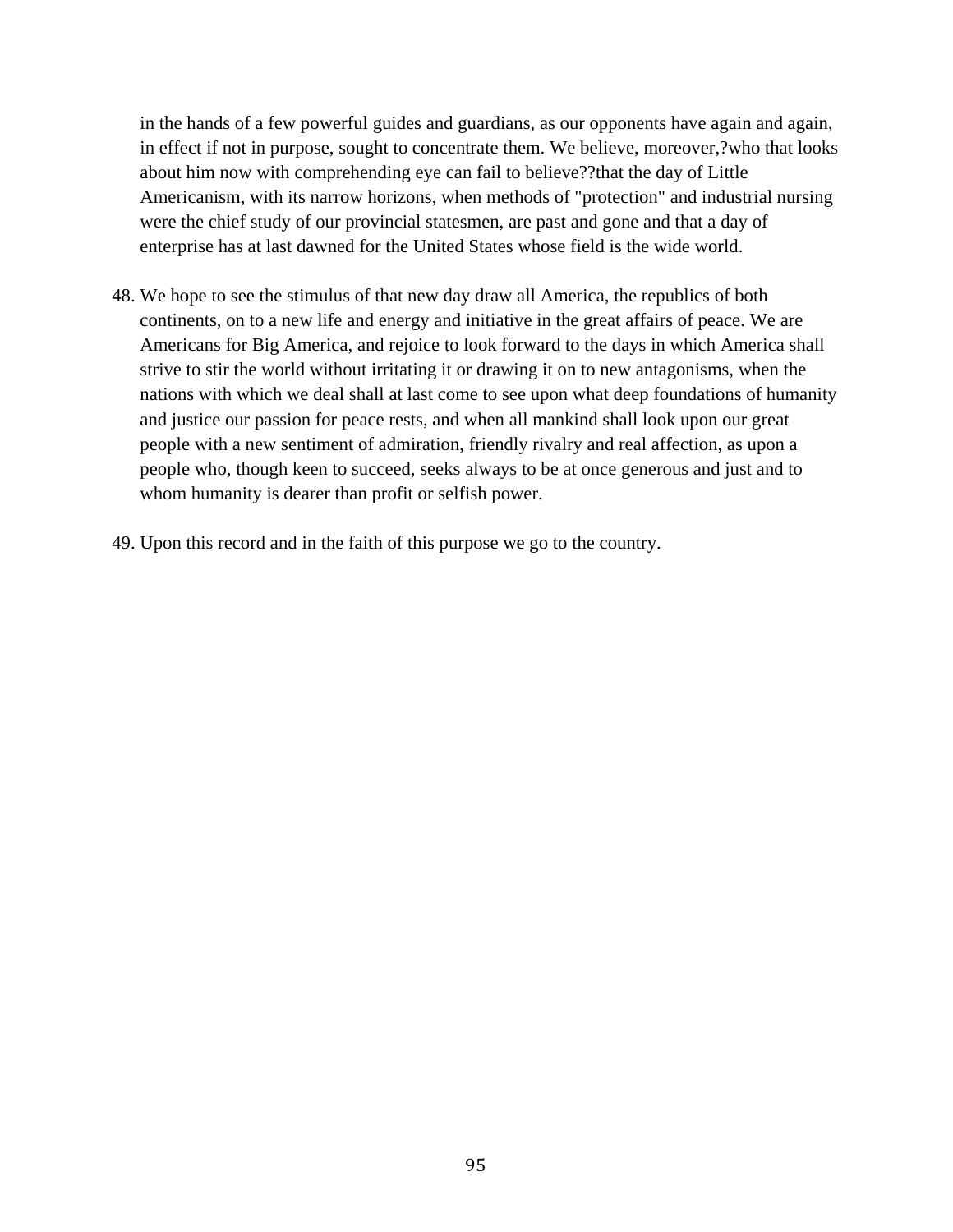## **Speech to Congress (April 2, 1917)**

### **Woodrow Wilson**

#### **Transcript**

- 1. I have called the Congress into extraordinary session because there are serious, very serious, choices of policy to be made, and made immediately, which it was neither right nor constitutionally permissible that I should assume the responsibility of making.
- 2. On the third of February last I officially laid before you the extraordinary announcement of the Imperial German Government that on and after the first day of February it was its purpose to put aside all restraints of law or of humanity and use its submarines to sink every vessel that sought to approach either the ports of Great Britain and Ireland or the western coasts of Europe or any of the ports controlled by the enemies of Germany within the Mediterranean.
- 3.

That had seemed to be the object of the German submarine warfare earlier in the war, but since April of last year the Imperial Government had somewhat restrained the commanders of its undersea craft in conformity with its promise then given to us that passenger boats should not be sunk and that due warning would be given to all other vessels which its submarines might seek to destroy, when no resistance was offered or escape attempted, and care taken that their crews were given at least a fair chance to

4. save their lives in their open boats.

> The precautions taken were meager and haphazard enough, as was proved in distressing instance after instance in the progress of the cruel and unmanly business, but a certain degree of restraint was observed. The new policy has swept every restriction aside. Vessels of every kind, whatever their flag, their character, their cargo, their destination, their errand, have been ruthlessly sent to the bottom without warning and without

5. thought of help or mercy for those on board, the vessels of friendly neutrals along with those of belligerents.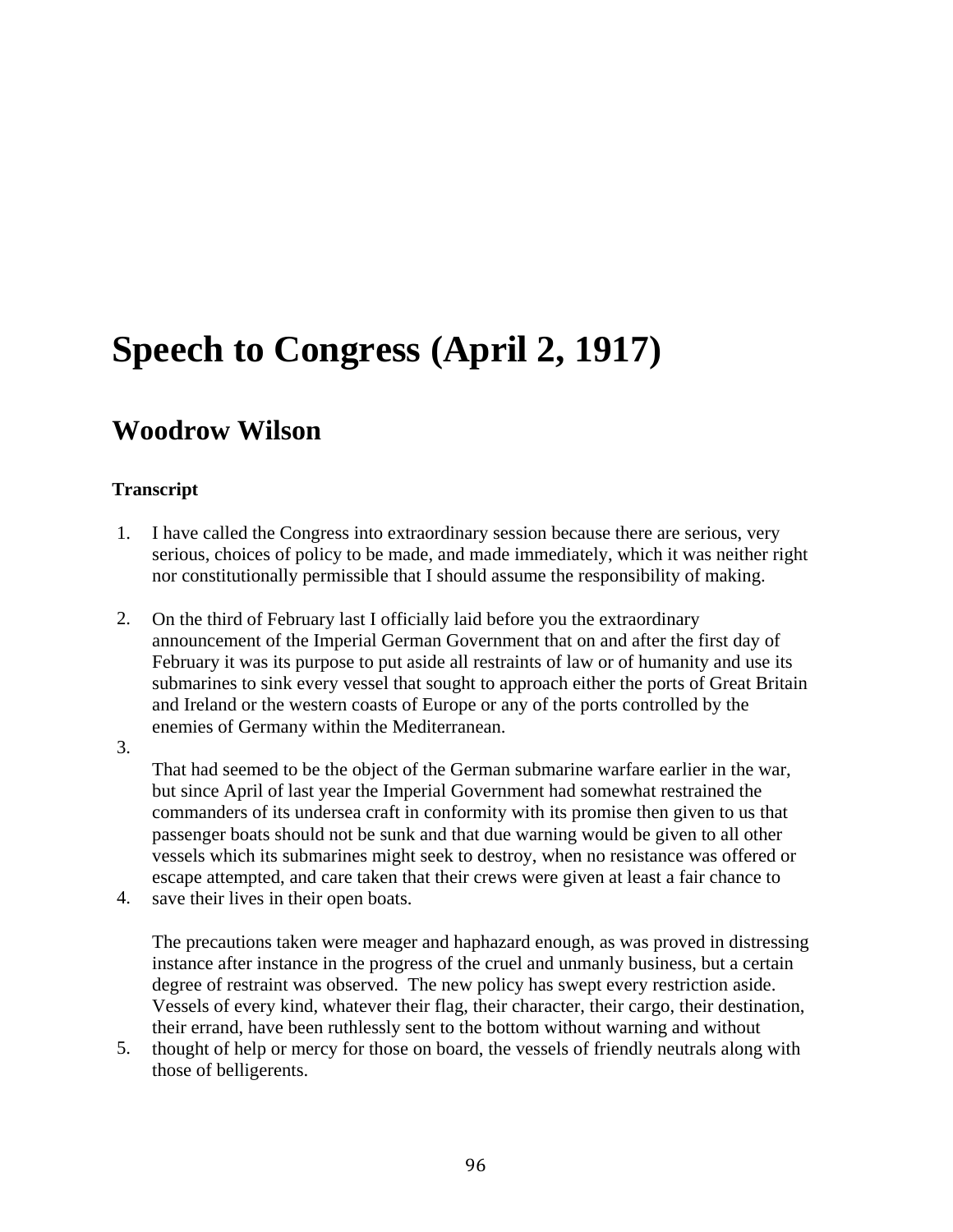Even hospital ships and ships carrying relief to the sorely bereaved and stricken people of Belgium, though the latter were provided with safe conduct through the proscribed areas by the German Government itself and were distinguished by unmistakable marks

6. of identity, have been sunk with the same reckless lack of compassion or of principle.

I was for a little while unable to believe that such things would in fact be done by any government that had hitherto subscribed to the humane practices of civilized nations. International law had its origin in the attempt to set up some law which would be

7. respected and observed upon the seas, where no nation had right of dominion and where lay the free highways of the world.

This minimum of right the German Government has swept aside under the plea of retaliation and necessity and because it had no weapons which it could use at sea except

8. these which it is impossible to employ as it is employing them without throwing to the winds all scruples of humanity or of respect for the understandings that were supposed to underlie the intercourse of the world.

I am not now thinking of the loss of property involved, immense and serious as that is, but only of the wanton and wholesale destruction of the lives of non-combatants, men,

- 9. women, and children, engaged in pursuits which have always, even in the darkest periods of modern history, been deemed innocent and legitimate. Property can be paid for; the lives of peaceful and innocent people cannot be. The present German submarine warfare against commerce is a warfare against mankind.
- 10.

It is a war against all nations. American ships have been sunk, American lives taken, in ways which it has stirred us very deeply to learn of, but the ships and people of other neutral and friendly nations have been sunk and overwhelmed in the waters in the same way. There has been no discrimination.

- 11. The challenge is to all mankind. Each nation must decide for itself how it will meet it. The choice we make for ourselves must be made with a moderation of counsel and a temperateness for judgement befitting our character and our motives as a nation. We must put excited feeling away. Our motive will not be revenge or the victorious
- 12. assertion of the physical might of the nation, but only the vindication of right, of human right, of which we are only a single champion.

When I addressed the Congress on the twenty-sixth of February last I thought that it would suffice to assert our neutral rights with arms, our right to use the seas against unlawful interference, our right to keep our people safe against unlawful violence.

- 13. But armed neutrality, it now appears, is impracticable. Because submarines are in effect outlaws when used as the German submarines have been used against merchant shipping, it is impossible to defend ships against their attacks as the law of nations has assumed that merchantmen would defend themselves against privateers or cruisers,
- 14. visible craft giving chase upon the open sea. It is common prudence in such circumstances, grim necessity indeed, to endeavour to destroy them before they have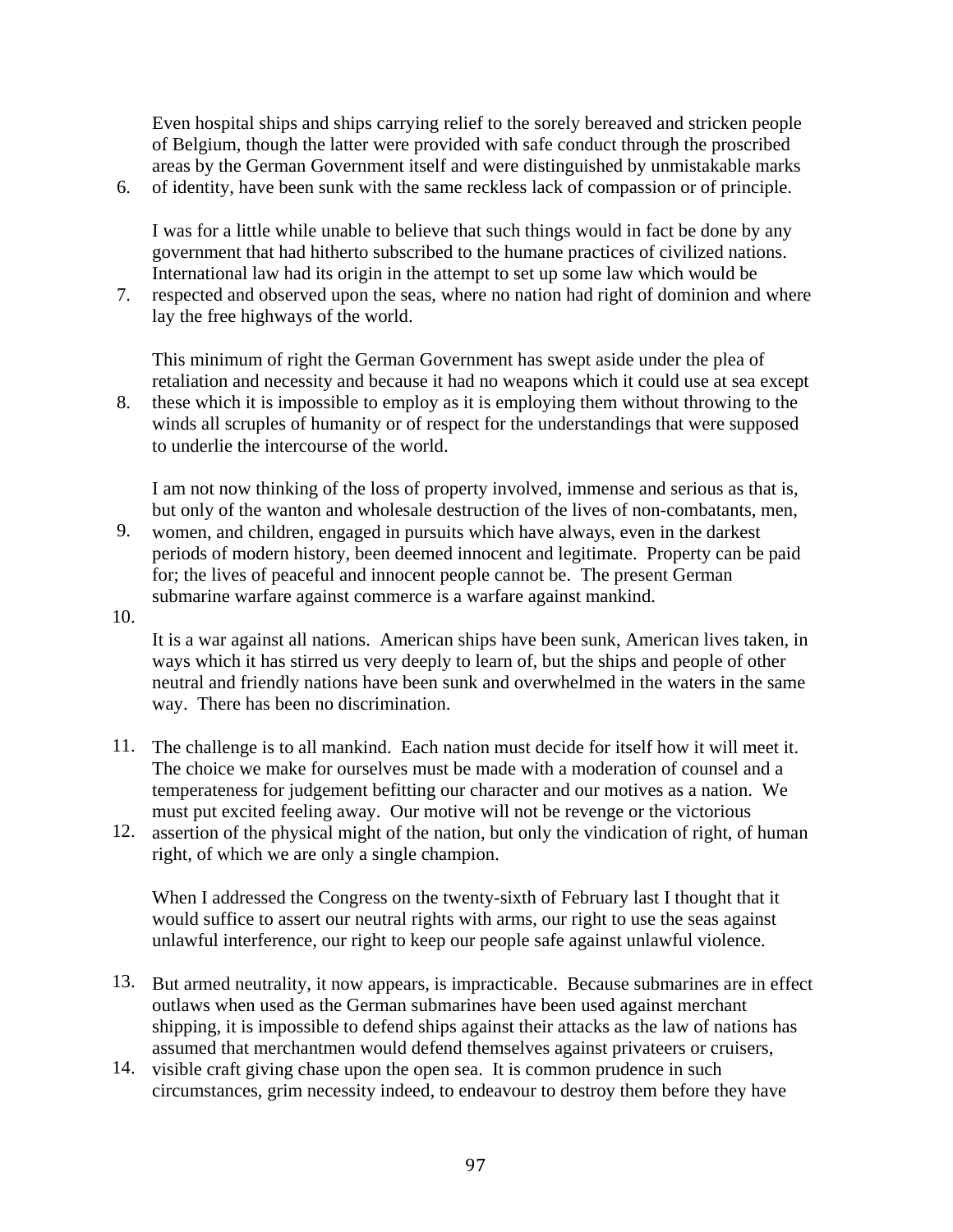shown their own intention.

They must be dealt with upon sight, if dealt with at all. The German Government denies the right of neutrals to use arms at all within the areas of the sea which it has

15. proscribed, even in the defence of rights which no modern publicist has ever before questioned their right to defend.

The intimation is conveyed that the armed guards which we have placed on our merchant ships will be treated as beyond the pale of law and subject to be dealt with as

16. pirates would be. Armed neutrality is ineffectual enough at best; in such circumstances and in the face of such pretensions it is worse than ineffectual: it is likely only to produce what it was meant to prevent; it is practically certain to draw us into the war without either the rights or the effectiveness of belligerents.

There is one choice we cannot make, we are incapable of making: we will not choose the path of submission and suffer the most sacred rights of our Nation and our people to be ignored or violated. The wrongs against which we now array ourselves are no

17. common wrongs; they cut to the very roots of human life.

With a profound sense of the solemn and even tragical character of the step I am taking and of the grave responsibilities which it involves, but in unhesitating obedience to what

- 18. I deem my constitutional duty, I advise that the Congress declare the recent course of the Imperial German Government to be in fact nothing less than war against the government and people of the United States; that it formally accept the status of belligerent which has thus been thrust upon it; and that it take immediate steps not only to put the country in a more thorough state of defence but also to exert all its power and
- 19. employ all its resources to bring the Government of the German Empire to terms and end the war.

What this will involve is clear. It will involve the utmost practicable cooperation in counsel and action with the governments now at war with Germany, and, as incident to

- 20. that, the extension to those governments of the most liberal financial credits, in order that our resources may so far as possible be added to theirs.
- 21. It will involve the organization and mobilization of all the material resources of the country to supply the materials of war and serve the incidental needs of the Nation in the most abundant and yet the most economical and efficient way possible. It will involve the immediate full equipment of the navy in all respects but particularly in supplying it with the best means of dealing with the enemy's submarines.
- 22.

It will involve the immediate addition to the armed forces of the United States already provided for by law in case of war at least five hundred thousand men, who should, in my, opinion, be chosen upon the principle of universal liability to service, and also the

23. authorization of subsequent additional increments of equal force so soon as they may be needed and can be handled in training.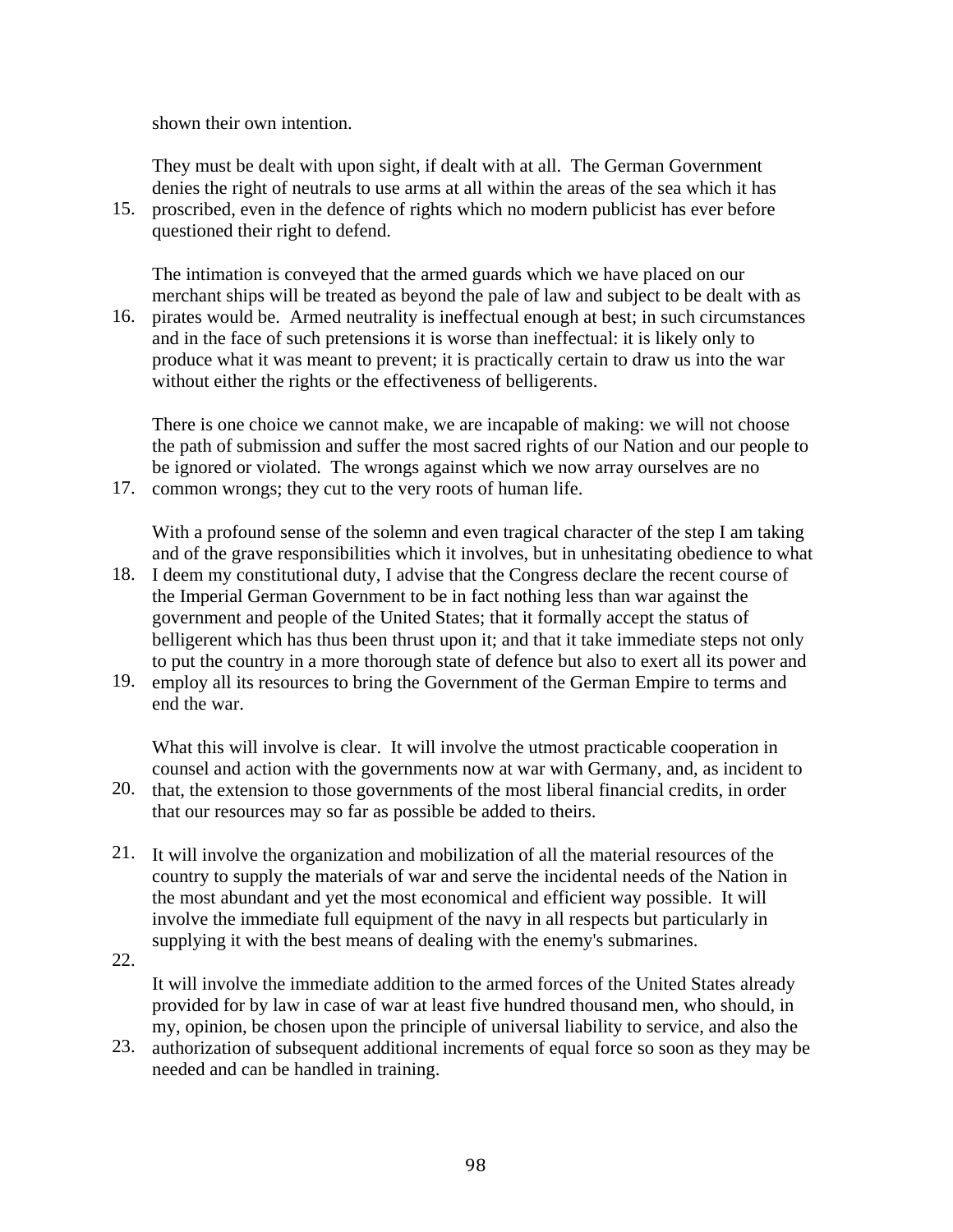It will involve also, of course, the granting of adequate credits to the Government,

24. sustained, I hope, so far as they can equitably be sustained by the present generation, by well conceived taxation.

25. make very clear to all the world what our motives and our objectives are. My own While we do these things, these deeply momentous things, let us be very clear, and thought has not been driven from its habitual and normal course by the unhappy events of the last two months, and I do not believe that the thought of the Nation has been altered or clouded by them.

26.

I have exactly the same things in mind now that I had in mind when I addressed the Senate on the twenty-second of January last; the same that I had in mind when I addressed the Congress on the third of February and on the twenty-sixth of February.

27.

Our object now, as then, is to vindicate the principles of peace and justice in the life of the world as against selfish and autocratic power and to set up amongst the really free and self-governed peoples of the world such a concert of purpose and of action as will

28. henceforth insure the observance of those principles.

Neutrality is no longer feasible or desirable where the peace of the world is involved and the freedom of its people, and the menace to that peace and freedom lies in the existence of autocratic governments backed by organized force which is controlled

29. wholly by their will, not by the will of their people.

We have seen the last of neutrality in such circumstances. We are at the beginning of an age in which it will be insisted that the same standards of conduct and of responsibility for wrong done shall be observed among nations and their governments that are observed among the individual citizens of civilized states.

30.

We have no quarrel with the German people. We have no feeling towards them but one of sympathy and friendship. It was not upon their impulse that their government acted in entering this war. It was not with their previous knowledge or approval.

31. days when peoples were nowhere consulted by their rules and wars were provoked and It was a war determined upon as wars used to be determined upon in the old, unhappy waged in the interest of dynasties or of little groups of ambitious men who were accustomed to use their fellow men as pawns and tools.

32. Government, following such methods, we can never have a friend; and that in the We are accepting this challenge of hostile purpose because we know that in such a presence of its organized power, always lying in wait to accomplish we know not what purpose, there can be no assured security for the democratic Governments of the world.

We are now about to accept gauge of battle with this natural foe to liberty and shall, if necessary, spend the whole force of the nation to check and nullify its pretensions and its power. We are glad, now that we see the facts with no veil of false pretence about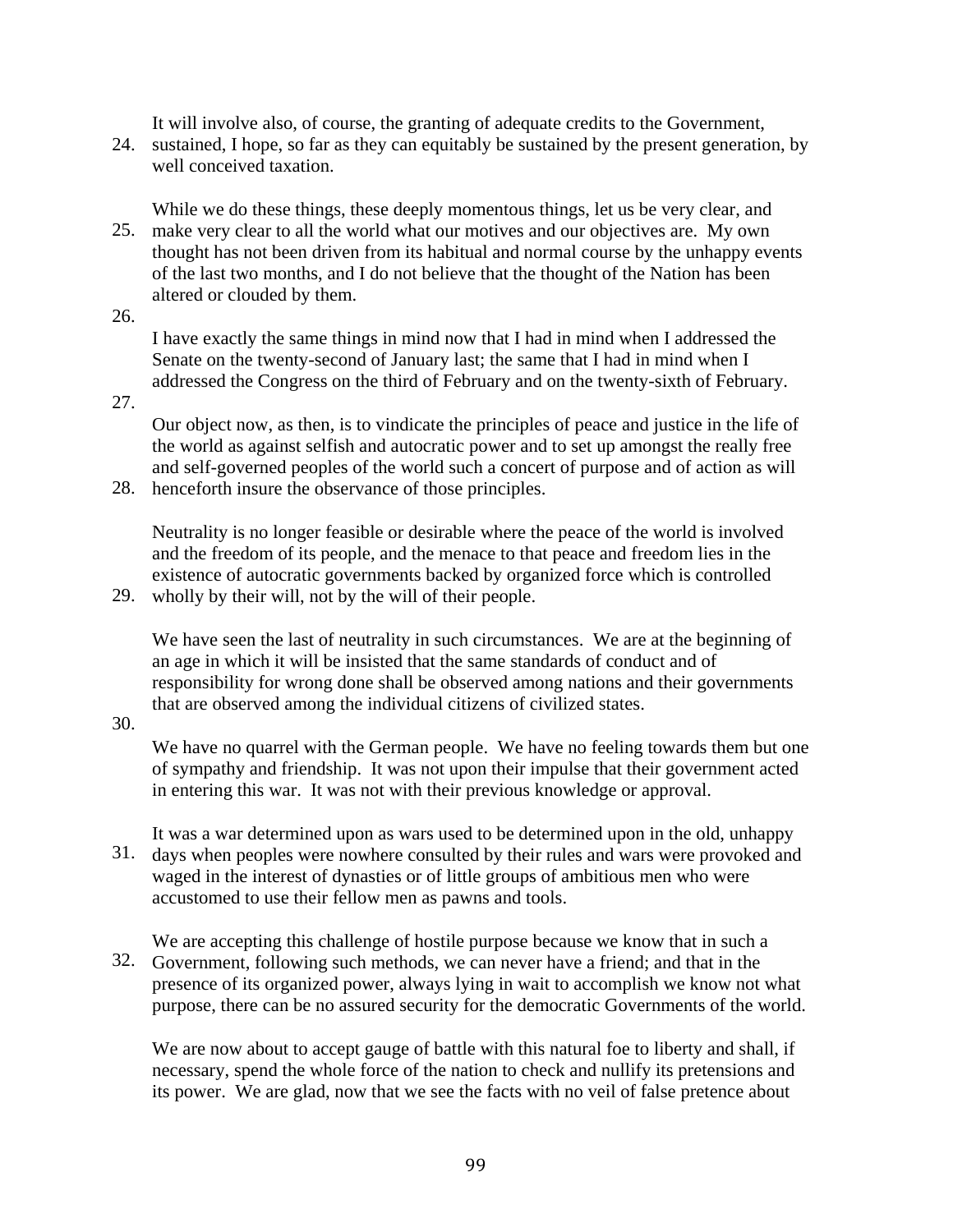them, to fight thus for the ultimate peace of the world and for the liberation of its peoples, the German peoples included: for the rights of nations great and small and the privilege of men everywhere to choose their way of life and of obedience.

- 33. The world must be made safe for democracy. Its peace must be planted upon the tested foundations of political liberty. We have no selfish ends to serve. We desire no conquest, no dominion. We seek no indemnities for ourselves, no material compensation for the sacrifices we shall freely make. We are but one of the champions of the rights of mankind. We shall be satisfied when those rights have been made as
- 34. secure as the faith and the freedom of nations can make them.

Just because we fight without rancour and without selfish object, seeking nothing for ourselves but what we shall wish to share with all free peoples, we shall, I feel confident, conduct our operations as belligerents without passion and ourselves observe with proud punctilio the principles of right and of fair play we profess to be fighting for.

35.

I have said nothing of the Governments allied with the Imperial Government of Germany because they have not made war upon us or challenged us to defend our right and our honour. The Austro-Hungarian Government has, indeed, avowed its unqualified endorsement and acceptance of the reckless and lawless submarine warfare

- 36. adopted now without disguise by the Imperial German Government, and it has therefore not been possible for this Government to receive Count Tarnowski, the Ambassador recently accredited to this Government by the Imperial and Royal Government of Austria-Hungary; but that Government has not actually engaged in warfare against citizens of the Unites States on the seas, and I take the liberty, for the present at least, of postponing a discussion of our relations with the authorities at Vienna. We enter this
- 37. war only where we are clearly forced into it because there are not other means of defending our rights.

It will be all the easier for us to conduct ourselves as belligerents in a high spirit of right and fairness because we act without animus, not in enmity towards a people or with the desire to bring any injury or disadvantage upon them, but only in armed opposition to

38. an irresponsible government which has thrown aside all considerations of humanity and of right and is running amuck.

We are, let me say again, the sincerer friends of the German people, and shall desire nothing so much as the early reestablishment of intimate relations of mutual advantage between us - however hard it may be for them, for the time being, to believe that this is

39. spoken from our hearts. We have borne with their present Government through all these bitter months because of that friendship - exercising a patience and forbearance which would otherwise have been impossible.

We shall, happily, still have an opportunity to prove that friendship in our daily attitude and actions towards the millions of men and women of German birth and native sympathy who live amongst us and share our life, and we shall be proud to prove it towards all who are in fact loyal to their neighbours and to the Government in the hour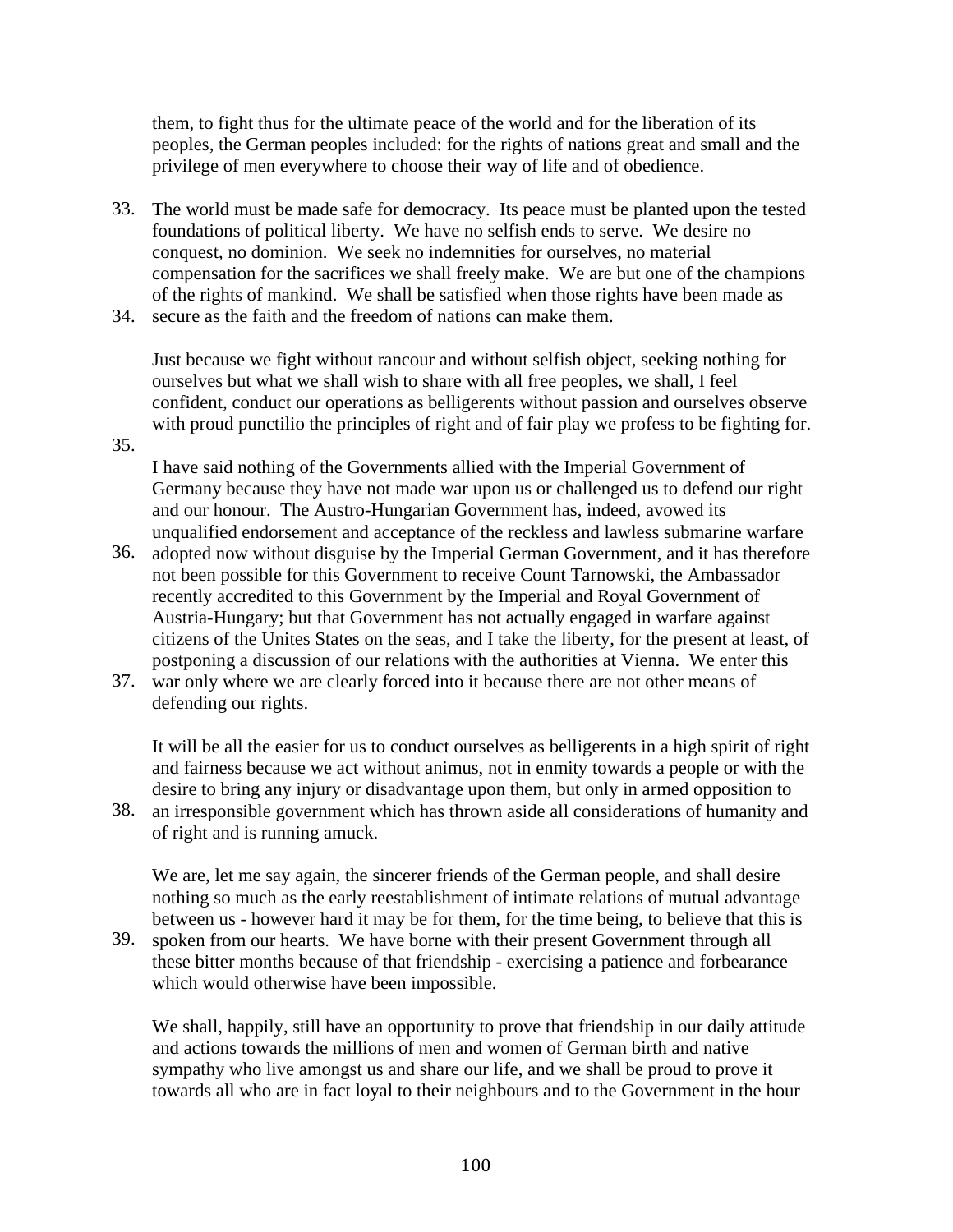#### of test.

They are, most of them, as true and loyal Americans as if they had never known any other fealty or allegiance. They will be prompt to stand with us in rebuking and restraining the few who may be of a different mind and purpose. If there should be disloyalty, it will be dealt with with a firm hand of stern repression; but, if it lifts its head at all, it will lift it only here and there and without countenance except from a lawless and malignant few.

It is a distressing and oppressive duty, Gentlemen of the Congress, which I have performed in thus addressing you. There are, it may be, many months of fiery trial and sacrifice ahead of us. It is a fearful thing to lead this great peaceful people into war, into the most terrible and disastrous of all wars, civilization itself seeming to be in the balance.

But the right is more precious than peace, and we shall fight for the things which we have always carried nearest our hearts - for democracy, for the right of those who submit to authority to have a voice in their own Governments, for the rights and liberties of small nations, for a universal dominion of right by such a concert of free peoples as shall bring peace and safety to all nations and make the world itself at last free.

To such a task we can dedicate our lives and our fortunes, everything that we are and everything that we have, with the pride of those who know that the day has come when America is privileged to spend her blood and her might for the principles that gave her birth and happiness and the peace which she has treasured. God helping her, she can do no other.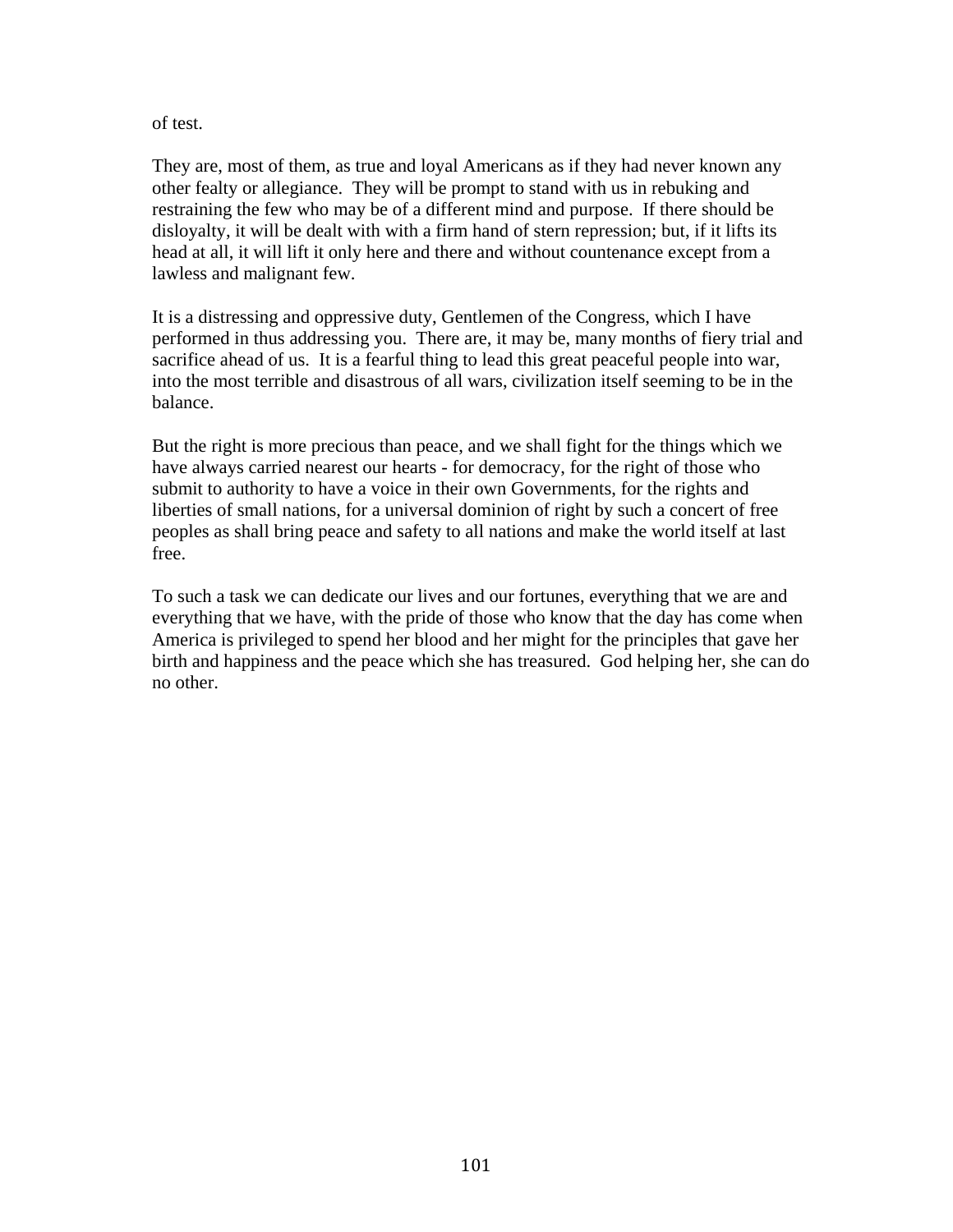## **Fourteen Points Address (November 8, 1918) Woodrow Wilson**

## **Transcript**

3.

4.

Gentlemen of the Congress:

- 1. Once more, as repeatedly before, the spokesmen of the Central Empires have indicated their desire to discuss the objects of the war and the possible basis of a general peace. Parleys have been in progress at Brest-Litovsk between Russsian representatives and representatives of the Central Powers to which the attention of all the belligerents have been invited for the purpose of ascertaining whether it may be possible to extend these parleys into a general conference with regard to terms of peace and settlement.
- 2. The Russian representatives presented not only a perfectly definite statement of the principles upon which they would be willing to conclude peace but also an equally definite program of the concrete application of those principles. The representatives of the Central Powers, on their part, presented an outline of settlement which, if much less definite, seemed susceptible of liberal interpretation until their specific program of practical terms was added. That program proposed no concessions at all either to the sovereignty of Russia or to the preferences of the populations with whose fortunes it dealt, but meant, in a word, that the Central Empires were to keep every foot of territory their armed forces had occupied -- every province, every city, every point of vantage -- as a permanent addition to their territories and their power.

It is a reasonable conjecture that the general principles of settlement which they at first suggested originated with the more liberal statesmen of Germany and Austria, the men who have begun to feel the force of their own people's thought and purpose, while the concrete terms of actual settlement came from the military leaders who have no thought but to keep what they have got. The negotiations have been broken off. The Russian representatives were sincere and in earnest. They cannot entertain such proposals of conquest and domination.

The whole incident is full of significances. It is also full of perplexity. With whom are the Russian representatives dealing? For whom are the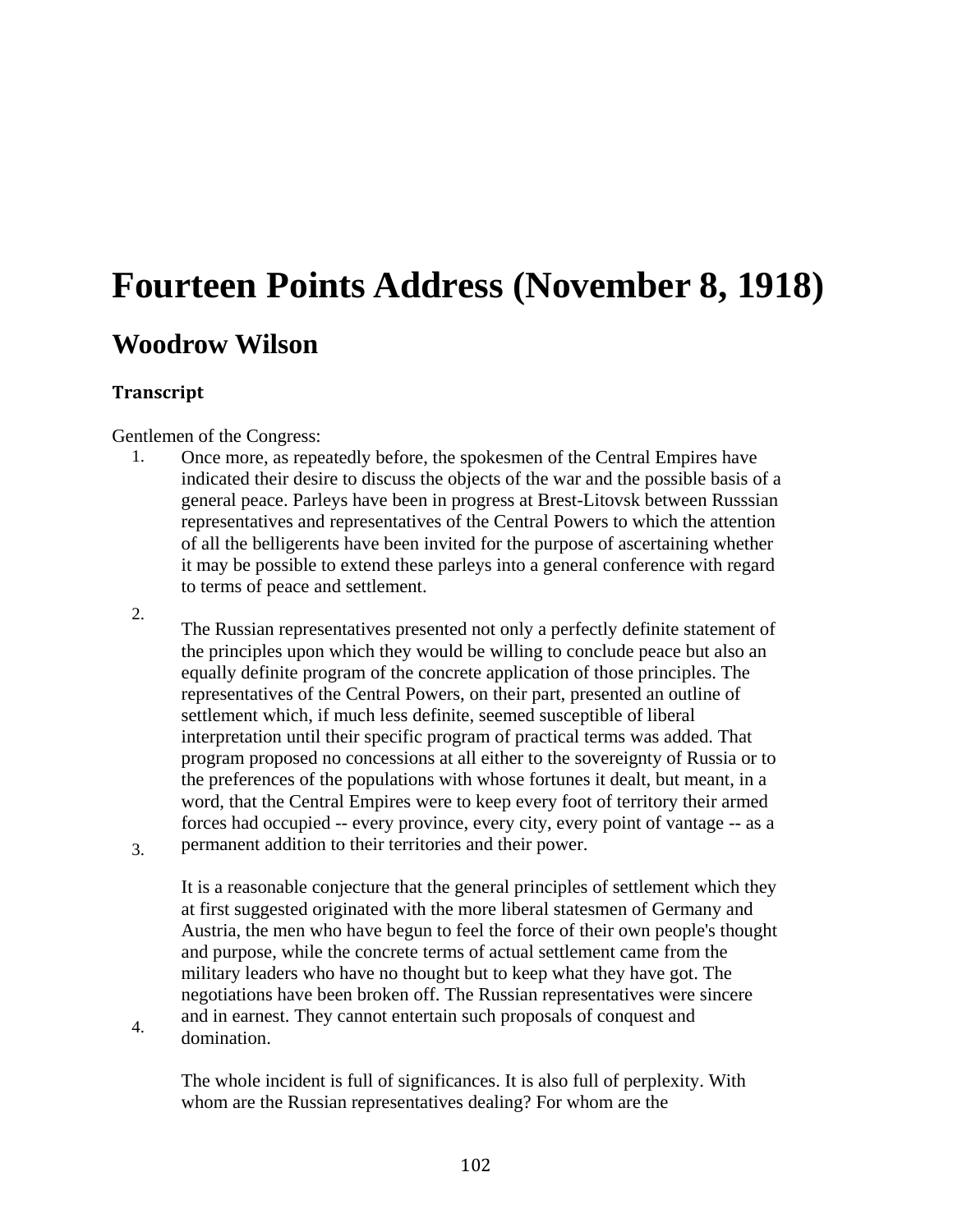representatives of the Central Empires speaking? Are they speaking for the majorities of their respective parliaments or for the minority parties, that military and imperialistic minority which has so far dominated their whole policy and controlled the affairs of Turkey and of the Balkan states which have felt obliged to become their associates in this war?

5.

6.

7.

8.

The Russian representatives have insisted, very justly, very wisely, and in the true spirit of modern democracy, that the conferences they have been holding with the Teutonic and Turkish statesmen should be held within open, not closed, doors, and all the world has been audience, as was desired. To whom have we been listening, then? To those who speak the spirit and intention of the resolutions of the German Reichstag of the 9th of July last, the spirit and intention of the Liberal leaders and parties of Germany, or to those who resist and defy that spirit and intention and insist upon conquest and subjugation? Or are we listening, in fact, to both, unreconciled and in open and hopeless contradiction? These are very serious and pregnant questions. Upon the answer to them depends the peace of the world.

But, whatever the results of the parleys at Brest-Litovsk, whatever the confusions of counsel and of purpose in the utterances of the spokesmen of the Central Empires, they have again attempted to acquaint the world with their objects in the war and have again challenged their adversaries to say what their objects are and what sort of settlement they would deem just and satisfactory. There is no good reason why that challenge should not be responded to, and responded to with the utmost candor. We did not wait for it. Not once, but again and again, we have laid our whole thought and purpose before the world, not in general terms only, but each time with sufficient definition to make it clear what sort of definite terms of settlement must necessarily spring out of them. Within the last week Mr. Lloyd George has spoken with admirable candor and in admirable spirit for the people and Government of Great Britain.

There is no confusion of counsel among the adversaries of the Central Powers, no uncertainty of principle, no vagueness of detail. The only secrecy of counsel, the only lack of fearless frankness, the only failure to make definite statement of the objects of the war, lies with Germany and her allies. The issues of life and death hang upon these definitions. No statesman who has the least conception of his responsibility ought for a moment to permit himself to continue this tragical and appalling outpouring of blood and treasure unless he is sure beyond a peradventure that the objects of the vital sacrifice are part and parcel of the very life of Society and that the people for whom he speaks think them right and imperative as he does.

There is, moreover, a voice calling for these definitions of principle and of purpose which is, it seems to me, more thrilling and more compelling than any of the many moving voices with which the troubled air of the world is filled. It is the voice of the Russian people. They are prostrate and all but hopeless, it

103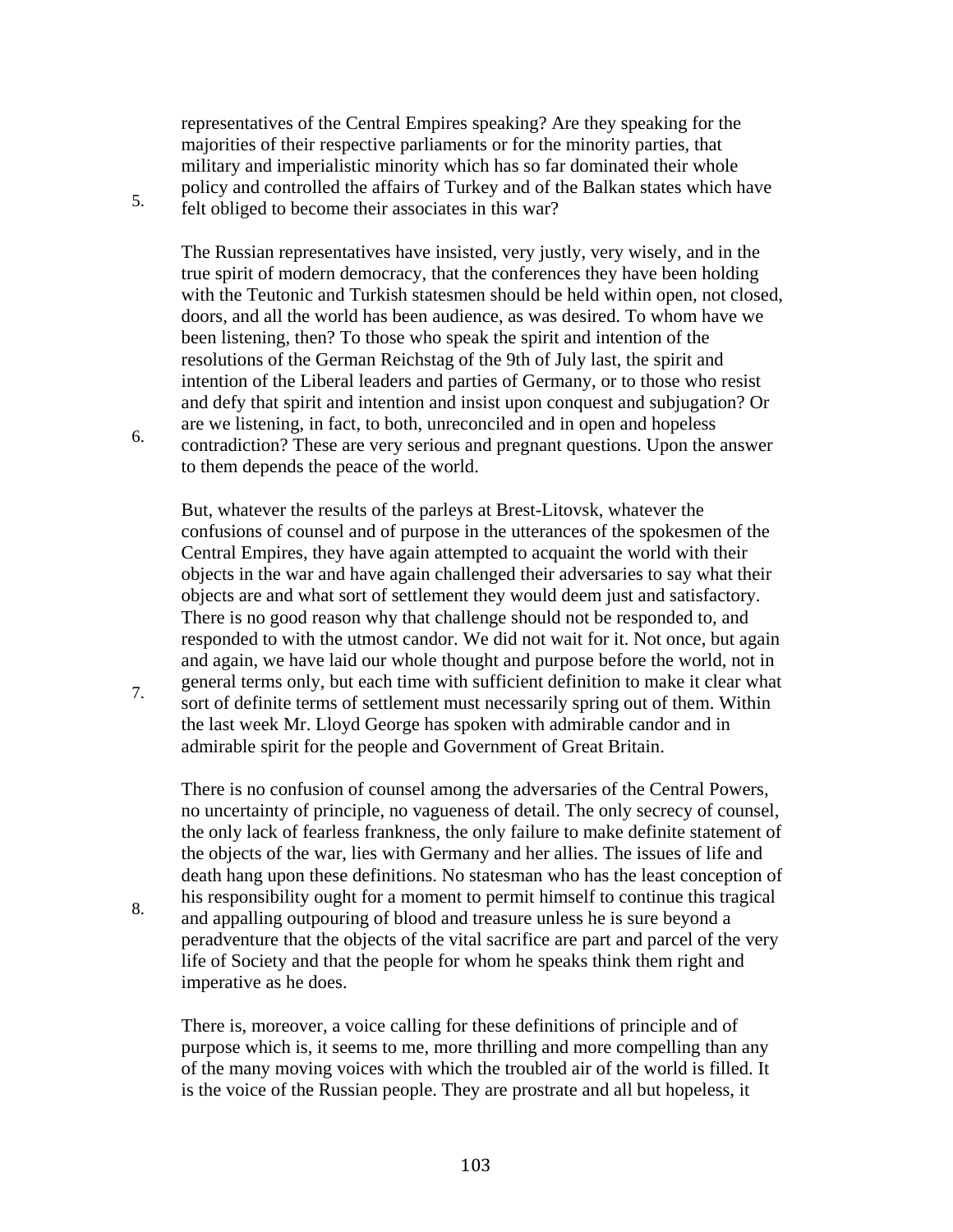would seem, before the grim power of Germany, which has hitherto known no relenting and no pity. Their power, apparently, is shattered. And yet their soul is

9. not subservient. They will not yield either in principle or in action. Their conception of what is right, of what is humane and honorable for them to accept, has been stated with a frankness, a largeness of view, a generosity of spirit, and a universal human sympathy which must challenge the admiration of every friend of mankind; and they have refused to compound their ideals or desert others that they themselves may be safe.

10.

They call to us to say what it is that we desire, in what, if in anything, our purpose and our spirit differ from theirs; and I believe that the people of the United States would wish me to respond, with utter simplicity and frankness. Whether their present leaders believe it or not, it is our heartfelt desire and hope that some way may be opened whereby we may be privileged to assist the people of Russia to attain their utmost hope of liberty and ordered peace.

It will be our wish and purpose that the processes of peace, when they are begun, shall be absolutely open and that they shall involve and permit

11. henceforth no secret understandings of any kind. The day of conquest and aggrandizement is gone by; so is also the day of secret covenants entered into in the interest of particular governments and likely at some unlooked-for moment to upset the peace of the world. It is this happy fact, now clear to the view of every public man whose thoughts do not still linger in an age that is dead and gone, which makes it possible for every nation whose purposes are consistent with justice and the peace of the world to avow nor or at any other time the objects it has in view.

We entered this war because violations of right had occurred which touched us to the quick and made the life of our own people impossible unless they were corrected and the world secure once for all against their recurrence. What we

- 12. demand in this war, therefore, is nothing peculiar to ourselves. It is that the world be made fit and safe to live in; and particularly that it be made safe for every peace-loving nation which, like our own, wishes to live its own life, determine its own institutions, be assured of justice and fair dealing by the other
- 13. peoples of the world as against force and selfish aggression. All the peoples of the world are in effect partners in this interest, and for our own part we see very clearly that unless justice be done to others it will not be done to us. The program of the world's peace, therefore, is our program; and that program, the
- 14. only possible program, as we see it, is this:

15. I. Open covenants of peace, openly arrived at, after which there shall be no private international understandings of any kind but diplomacy shall proceed always frankly and in the public view.

16. II. Absolute freedom of navigation upon the seas, outside territorial waters, alike in peace and in war, except as the seas may be closed in whole or in part by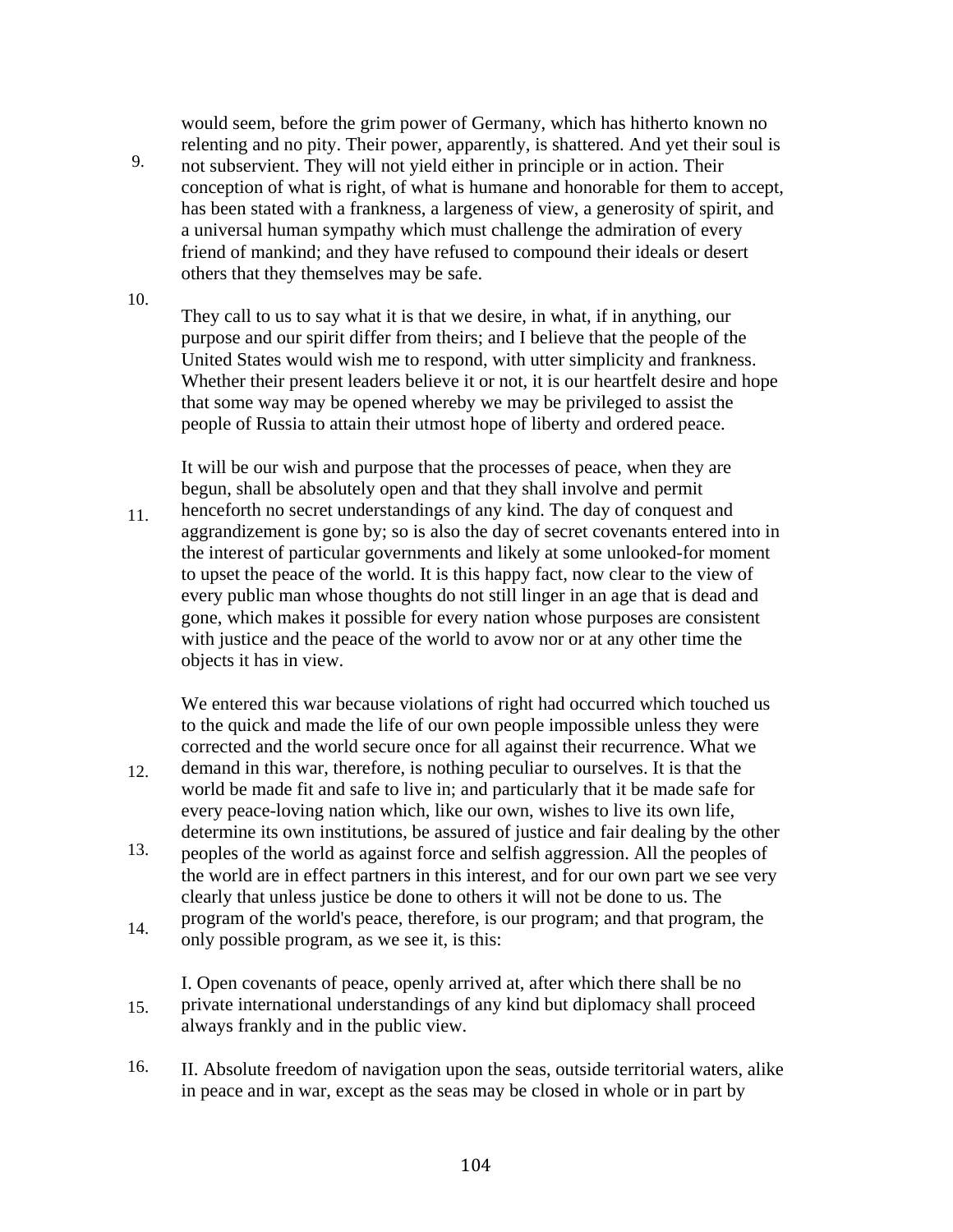international action for the enforcement of international covenants.

17. III. The removal, so far as possible, of all economic barriers and the establishment of an equality of trade conditions among all the nations consenting to the peace and associating themselves for its maintenance.

IV. Adequate guarantees given and taken that national armaments will be reduced to the lowest point consistent with domestic safety.

V. A free, open-minded, and absolutely impartial adjustment of all colonial claims, based upon a strict observance of the principle that in determining all such questions of sovereignty the interests of the populations concerned must have equal weight with the equitable claims of the government whose title is to be determined.

18.

VI. The evacuation of all Russian territory and such a settlement of all questions affecting Russia as will secure the best and freest cooperation of the other nations of the world in obtaining for her an unhampered and unembarrassed opportunity for the independent determination of her own political development and national policy and assure her of a sincere welcome into the society of free nations under institutions of her own choosing; and, more than a welcome,

- 19. assistance also of every kind that she may need and may herself desire. The treatment accorded Russia by her sister nations in the months to come will be the acid test of their good will, of their comprehension of her needs as distinguished from their own interests, and of their intelligent and unselfish sympathy.
- 20.
- 21. VII. Belgium, the whole world will agree, must be evacuated and restored, without any attempt to limit the sovereignty which she enjoys in common with all other free nations. No other single act will serve as this will serve to restore confidence among the nations in the laws which they have themselves set and determined for the government of their relations with one another. Without this
- 22. healing act the whole structure and validity of international law is forever impaired.

VIII. All French territory should be freed and the invaded portions restored, and the wrong done to France by Prussia in 1871 in the matter of Alsace-Lorraine, which has unsettled the peace of the world for nearly fifty years, should be righted, in order that peace may once more be made secure in the interest of all.

IX. A readjustment of the frontiers of Italy should be effected along clearly recognizable lines of nationality.

X. The peoples of Austria-Hungary, whose place among the nations we wish to see safeguarded and assured, should be accorded the freest opportunity to

24.

23.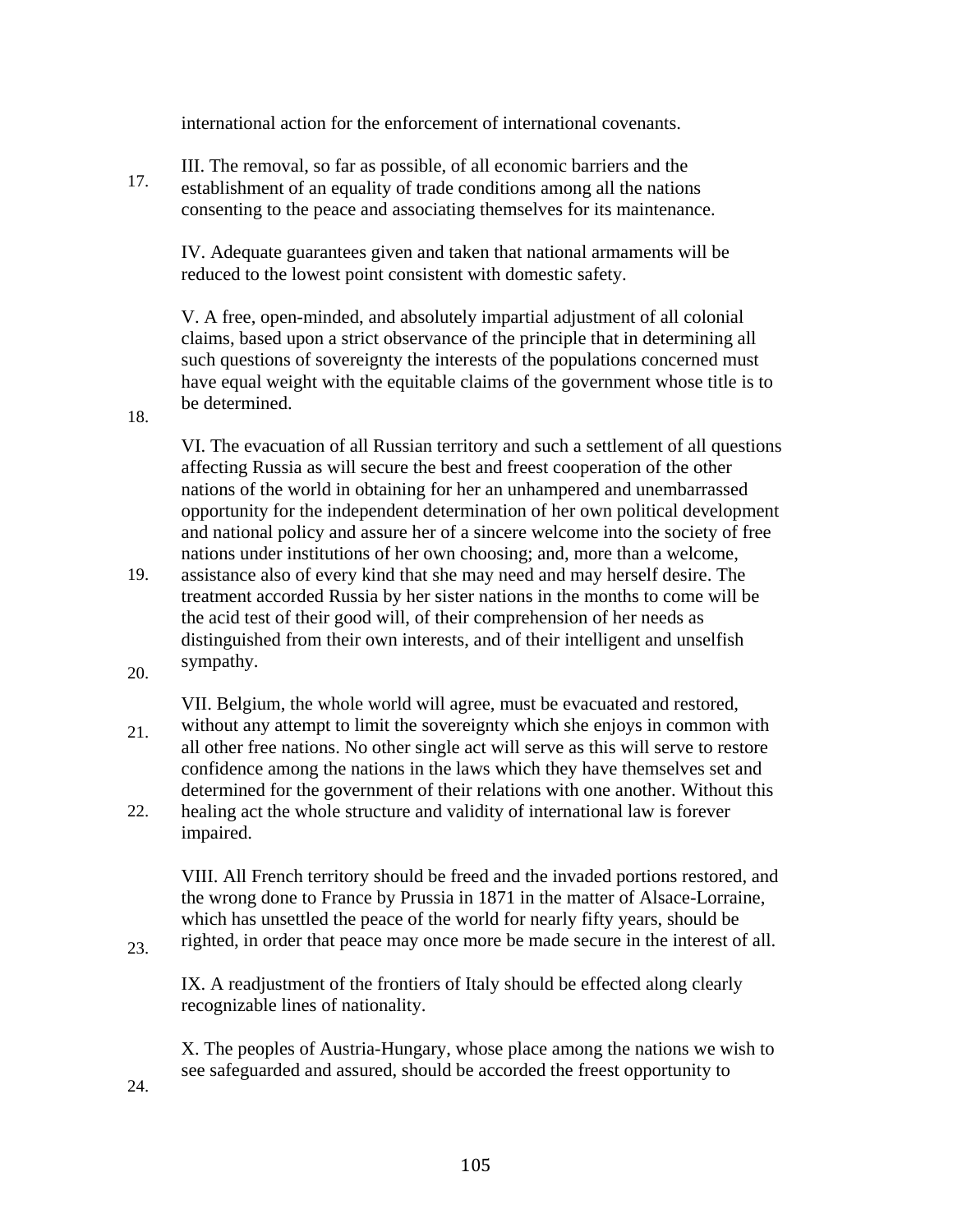autonomous development.

25. 26. XI. Rumania, Serbia, and Montenegro should be evacuated; occupied territories restored; Serbia accorded free and secure access to the sea; and the relations of the several Balkan states to one another determined by friendly counsel along historically established lines of allegiance and nationality; and international guarantees of the political and economic independence and territorial integrity of the several Balkan states should be entered into.

XII. The Turkish portion of the present Ottoman Empire should be assured a secure sovereignty, but the other nationalities which are now under Turkish rule should be assured an undoubted security of life and an absolutely unmolested opportunity of autonomous development, and the Dardanelles should be permanently opened as a free passage to the ships and commerce of all nations under international guarantees.

XIII. An independent Polish state should be erected which should include the territories inhabited by indisputably Polish populations, which should be assured a free and secure access to the sea, and whose political and economic independence and territorial integrity should be guaranteed by international covenant.

27. XIV. A general association of nations must be formed under specific covenants for the purpose of affording mutual guarantees of political independence and territorial integrity to great and small states alike.

In regard to these essential rectifications of wrong and assertions of right we feel ourselves to be intimate partners of all the governments and peoples associated together against the Imperialists. We cannot be separated in interest or divided in purpose. We stand together until the end. For such arrangements and covenants we are willing to fight and to continue to fight until they are

- 28. achieved; but only because we wish the right to prevail and desire a just and stable peace such as can be secured only by removing the chief provocations to war, which this program does remove. We have no jealousy of German greatness, and there is nothing in this program that impairs it. We grudge her no achievement or distinction of learning or of pacific enterprise such as have made
- 29. her record very bright and very enviable. We do not wish to injure her or to block in any way her legitimate influence or power. We do not wish to fight her either with arms or with hostile arrangements of trade if she is willing to associate herself with us and the other peace- loving nations of the world in covenants of justice and law and fair dealing. We wish her only to accept a place of equality among the peoples of the world, -- the new world in which we now live, -- instead of a place of mastery.

Neither do we presume to suggest to her any alteration or modification of her institutions. But it is necessary, we must frankly say, and necessary as a